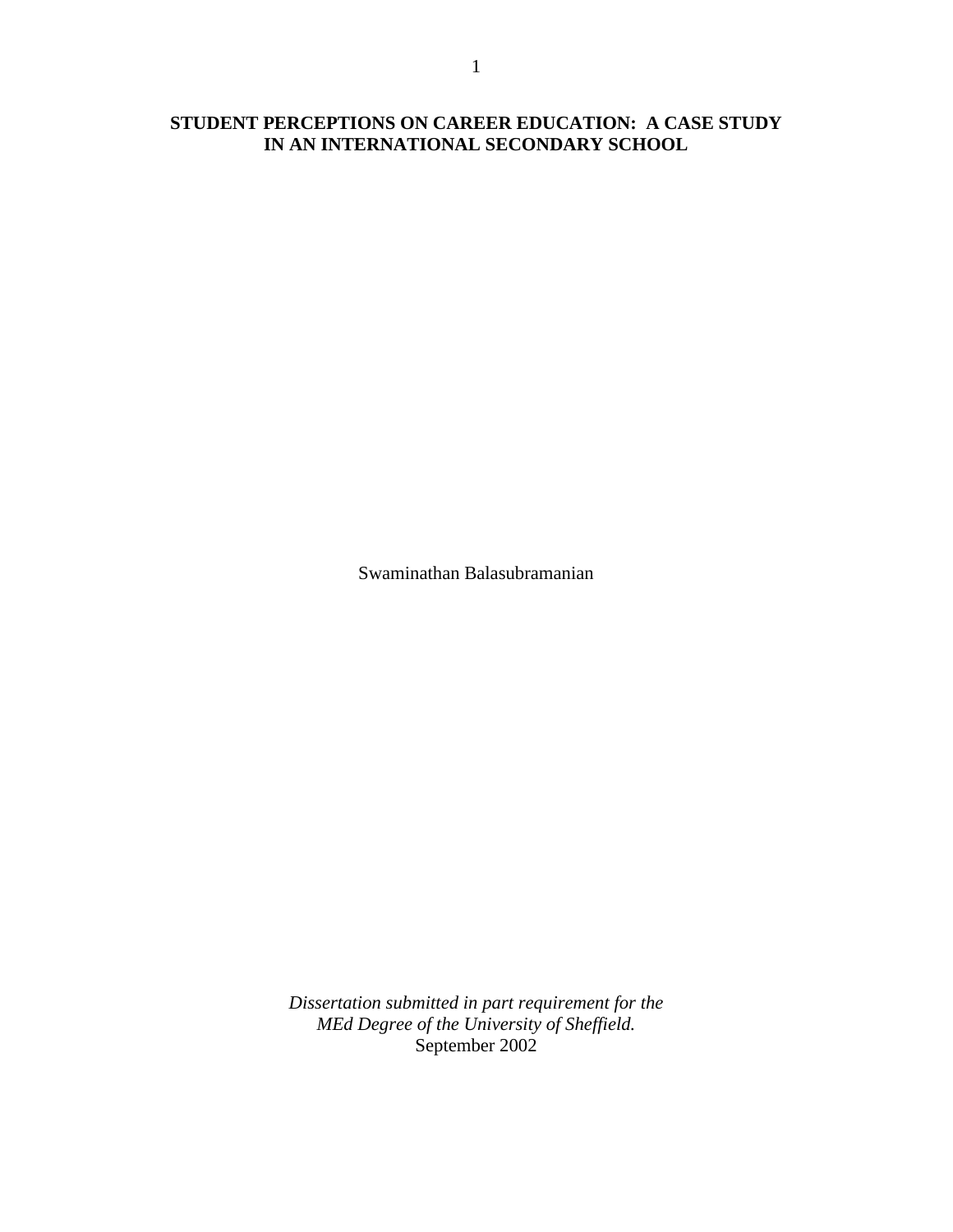#### **ABSTRACT**

This dissertation examines the factors that influence the career choice of students and evaluates the existing career education program in an international secondary school.

The study reviews the research on career education in five countries and contrasts the findings with results from a project carried out in pilot government schools in the Emirates. The data gathered from the interviews of nine students revealed 29 factors, from a list of 75 factors identified in the literature, which influenced the students' career choices.

Less than a quarter of the subjects in the study articulated a significant parental influence. It appeared that they were more comfortable discussing their career choices with their extended family, friends and teachers. The Alumni responses seemed to highlight receptiveness to new experiences and open-mindedness as two critical qualities for success in University.

The study presents a draft policy and a summary of ten recommendations for consideration by the management of the school in which the study was carried out.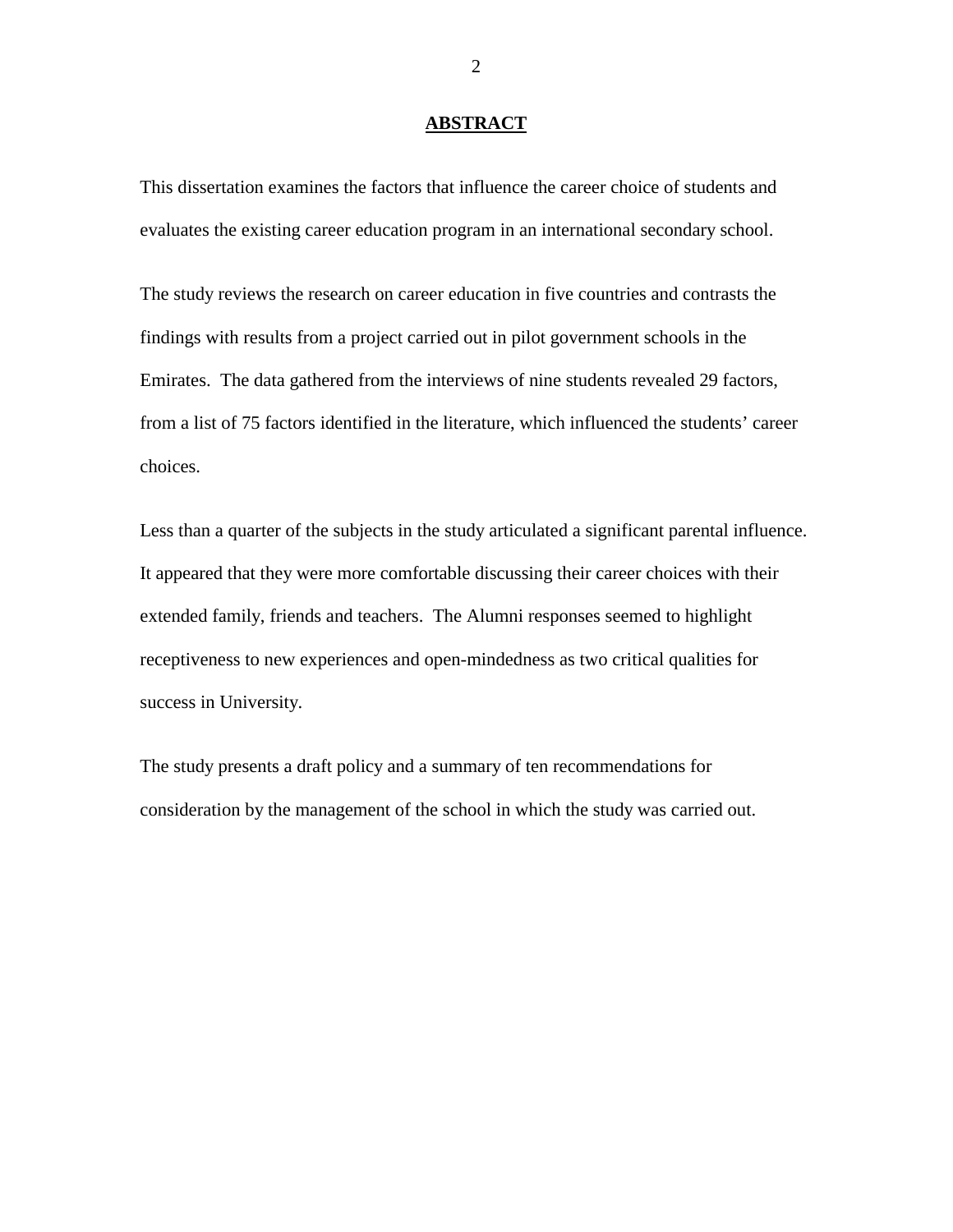#### **Chapter 1 INTRODUCTION**

# **1. 1 Definition Of Career Education**

The foundations for the growth of career education were provided in the early part of the twentieth century by several thinkers. Dewey, for instance, in his seminal book *Democracy and Education* (1916, pp. 368-369), argues that from a practical and philosophical perspective, the goals of education must be tied to career education. Calling for educational reorganization, he states:

..the key to the present educational situation lies in a gradual reconstruction of school materials and methods so as to utilise various forms of occupation typifying social callings, and to bring out their intellectual and moral content.

While different definitions for career education exist, a number of theorists have argued that it is part of a lifelong learning process that should help students with decision making and goal-setting skills, problem solving skills, developing aspirations, beliefs, values, aptitudes, interests, personality characteristics, job-seeking and job-holding skills, and knowledge of the world of work. (Avent, 1988, p. 61; Tolbert, 1974 quoted by Zunker, 1994, p. 3; Harris, 1999, p. 9).

Career education as used in this study is best defined in the words of Jesser (1976, quoted by Zunker, 1994 p. 207):

 Career education is essentially an instructional strategy aimed at improving educational outcomes by relating teaching and learning activities to the concept of career development.

The two words that are significant in this definition are instructional and strategy. 'Instructional' relates to the teaching and learning activities that have traditionally been undertaken by schools. Researchers such as Herring and Harris use this idea to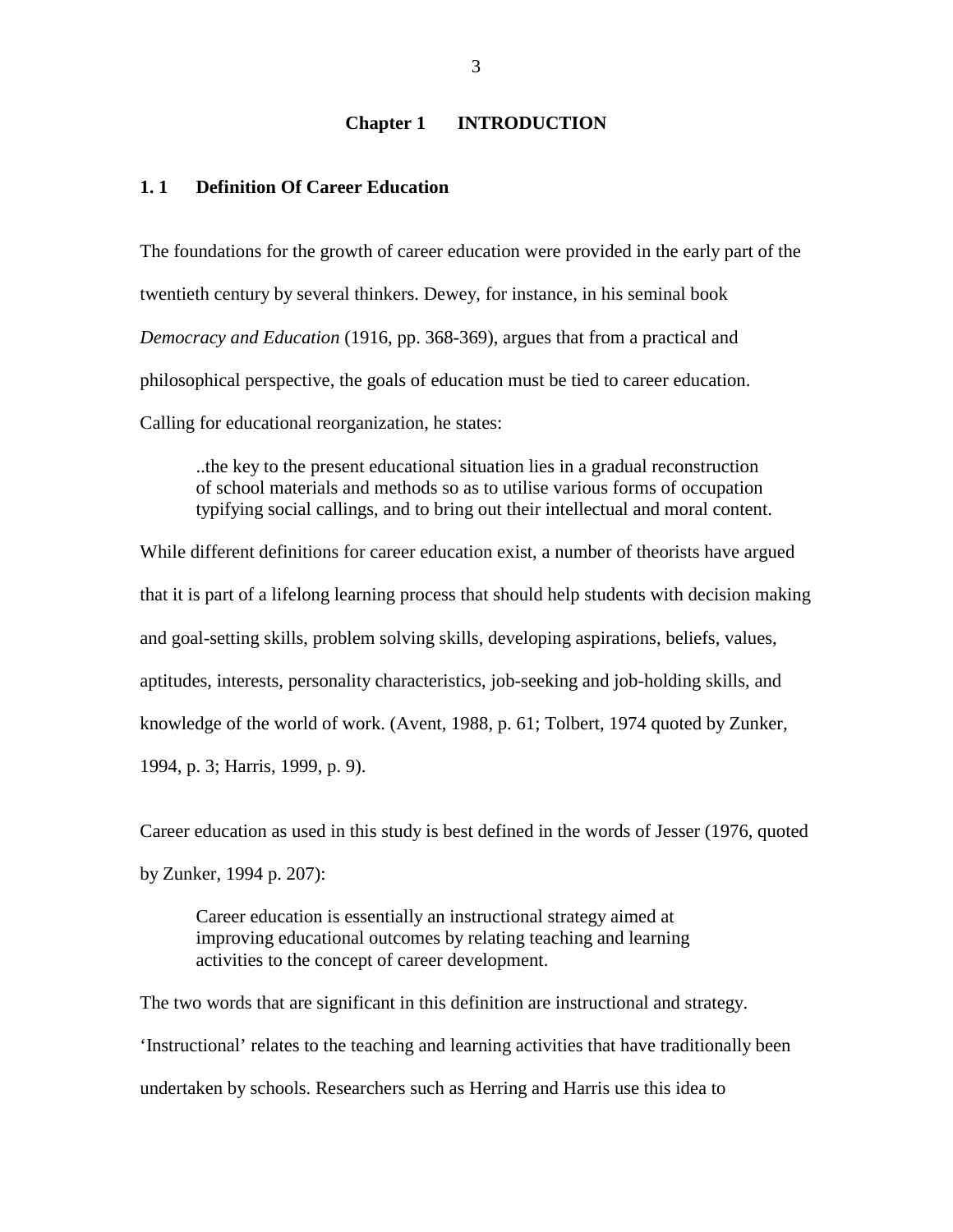distinguish career education from career guidance. According to Herring (1998, p. 10) and Harris (1999, p.5) career education is a school-based educational provision, whereas career guidance, headed by guidance professionals, is usually provided externally by the career service. The word 'strategy', as it is commonly used refers to a carefully developed plan of action to deal with a particular challenge. Andrews (1980, quoted in Mintzberg and Quinn 1996, pp. 46-49) defines strategy as 'the pattern of decisions in a company that determines and reveals its objectives, purposes, or goals, and produces the principal policies and plans for achieving those goals…'. Avent (1988, p. 6) has reinforced the importance of this sort of consciously intended course of action by stating that career education is 'undertaken by teachers as an integral part of the curriculum'. The consequences of this will be expanded upon in section 2.4 titled "Issues and Implications for Management".

Harris (1999, p. 34) observes that career education has made a 'surprisingly speedy entry into the school curriculum' since the 1960s, although it has remained a contentious concept in some circles. The need to include another programme in schools already struggling to cope with an overloaded academic agenda, has contributed in part to this contentious aspect. According to Zunker (1994, p. 211), 'some critics have argued that instituting career education in elementary school will actually tend to reduce career options, since many students will feel pressured to make career decisions earlier in their school career'.

Currently there are numerous career education organisations in the United Kingdom (UK) and United States of America (USA) funded by the government. There has been a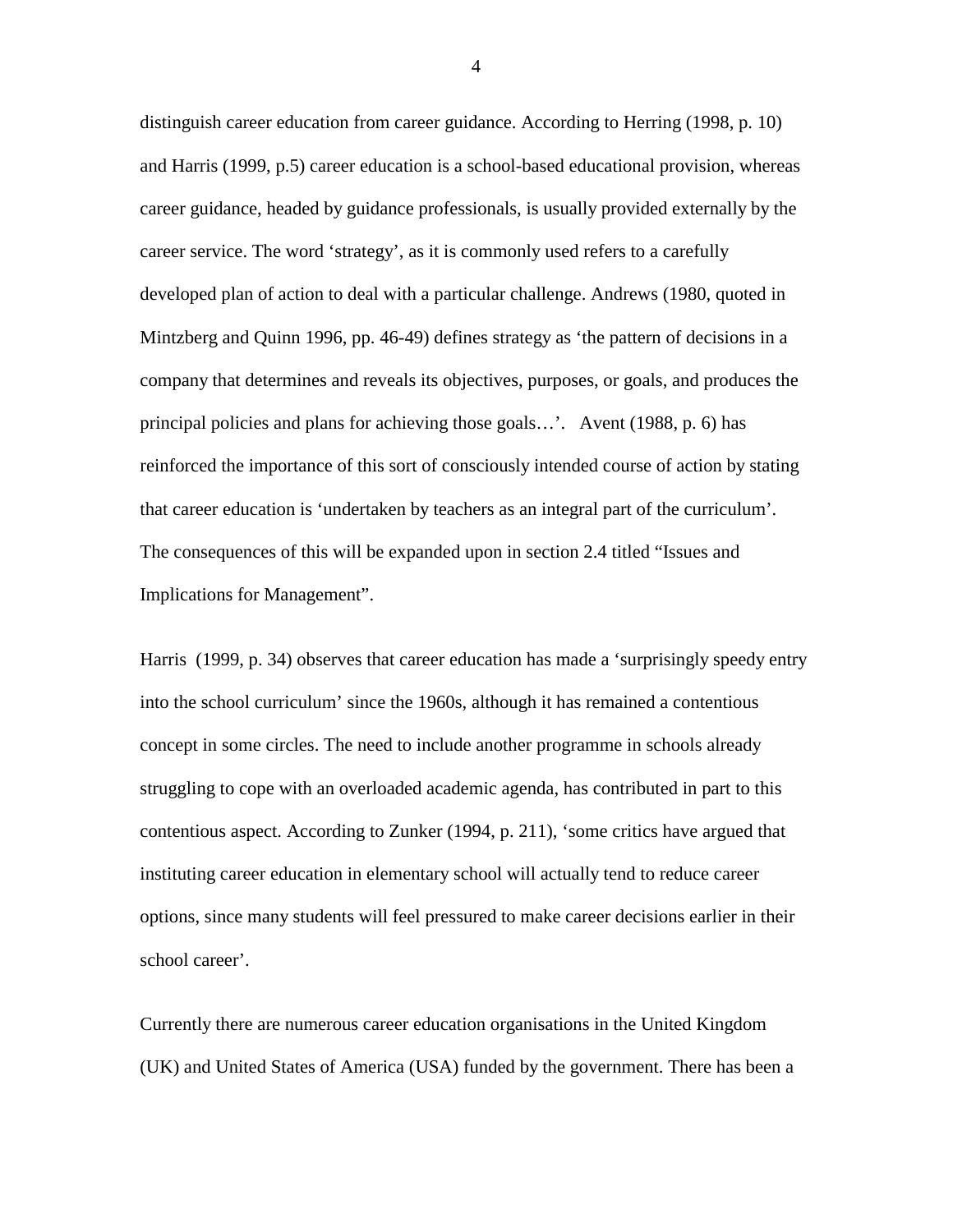revival of interest in career education in recent years. For instance, in the foreword to a

SCAA publication, Dearing (1996) states that:

In the 1995 Competitiveness White Paper *Forging Ahead*, the Government made a commitment to provide support for schools on the development of pupils' decision-making, action-planning and negotiating skills.

A recent DfEE Publication (Witt, 2000) outlines the UK government's commitment to

provide the best start for every young person on page 29:

 Career-related learning in schools often begins in the primary sector and involves schools working to raise their pupils' aspirations and understanding of society and the world of work. Schools will be helped in this task by the new framework for Personal, Social and Health Education, and the requirement to study Citizenship, both of which overlap significantly with career-related learning.

#### **1. 2 Background Of TIS**

My study was conducted at The International School (TIS), which is an elite, private international school owned by a prominent business family in the United Arab Emirates (Emirates). It was established in 1991 and has enrolled over 1700 students from over seventy nationalities in the past three years. TIS offers the International Baccalaureate (IB) Programme for secondary students in this region.

In 1997 the school made a decision to pursue 'Accreditation for Growth' through the protocol developed by the Middle States Association on Secondary Schools in the USA. In May 1999 the school achieved accreditation by the Middle States Association of Colleges and Schools. The 'Accreditation Team' listed five recommendations. The fifth recommendation was as follows:

 The Validation Team recommends that a well defined programme of school wide pupil personnel services, staffed by qualified faculty, be established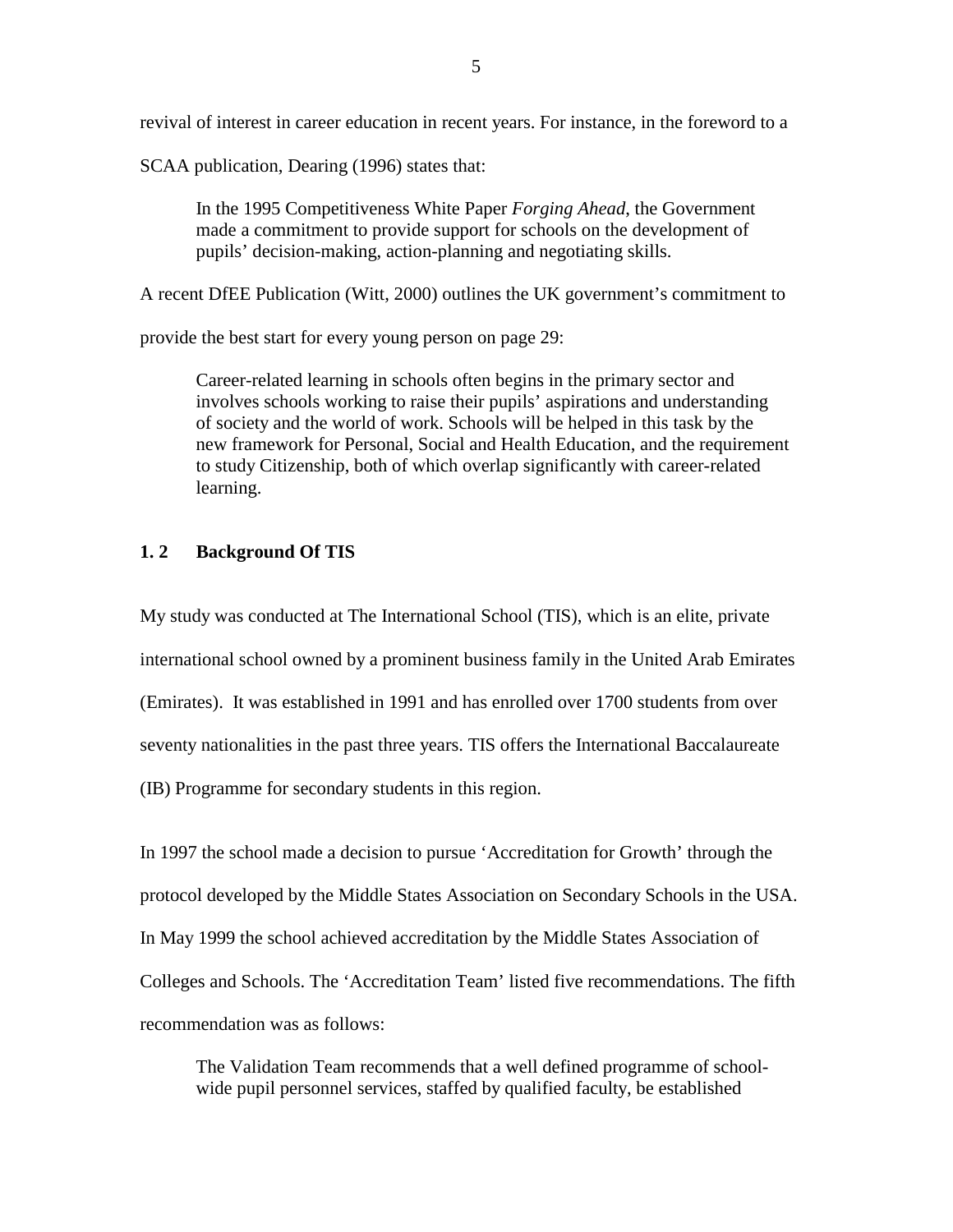at the earliest date, i.e., counselling, guidance, pastoral and special needs. Following this recommendation, a Lifeskills programme was established for students in the middle school in September 1999 and addressed the 'pastoral and special needs'. Although called 'Lifeskills' to reflect TIS's culture, the programme for students in the middle school was built largely on the framework established in the UK for Personal and Social Education (PSE) lessons. However, there is no formal career education programme throughout the school. In spite of establishing positions for Heads of Years mentioned in section 4.7, the recommendation about 'counselling and guidance' might require further consideration by the management of TIS.

TIS has a career adviser who is obligated to complement an almost full teaching load with the additional responsibility of being the Head of Year 12. The career adviser, serving in this position since 1998, sees her role in the school as that of a higher education adviser. She facilitates students' application processes by arranging information to be delivered to them. Using a record book she devised herself, she is also expected to provide students with advice on preparation for this stage of university application. As part of this dissemination of information, she also coordinates meetings between visiting admissions personnel and the students at the school.

When I worked at the school, my primary role was teaching science and physics in the secondary school. I also served on the pastoral committee that developed the Lifeskills programme and coordinated meetings with the Alumni of the school.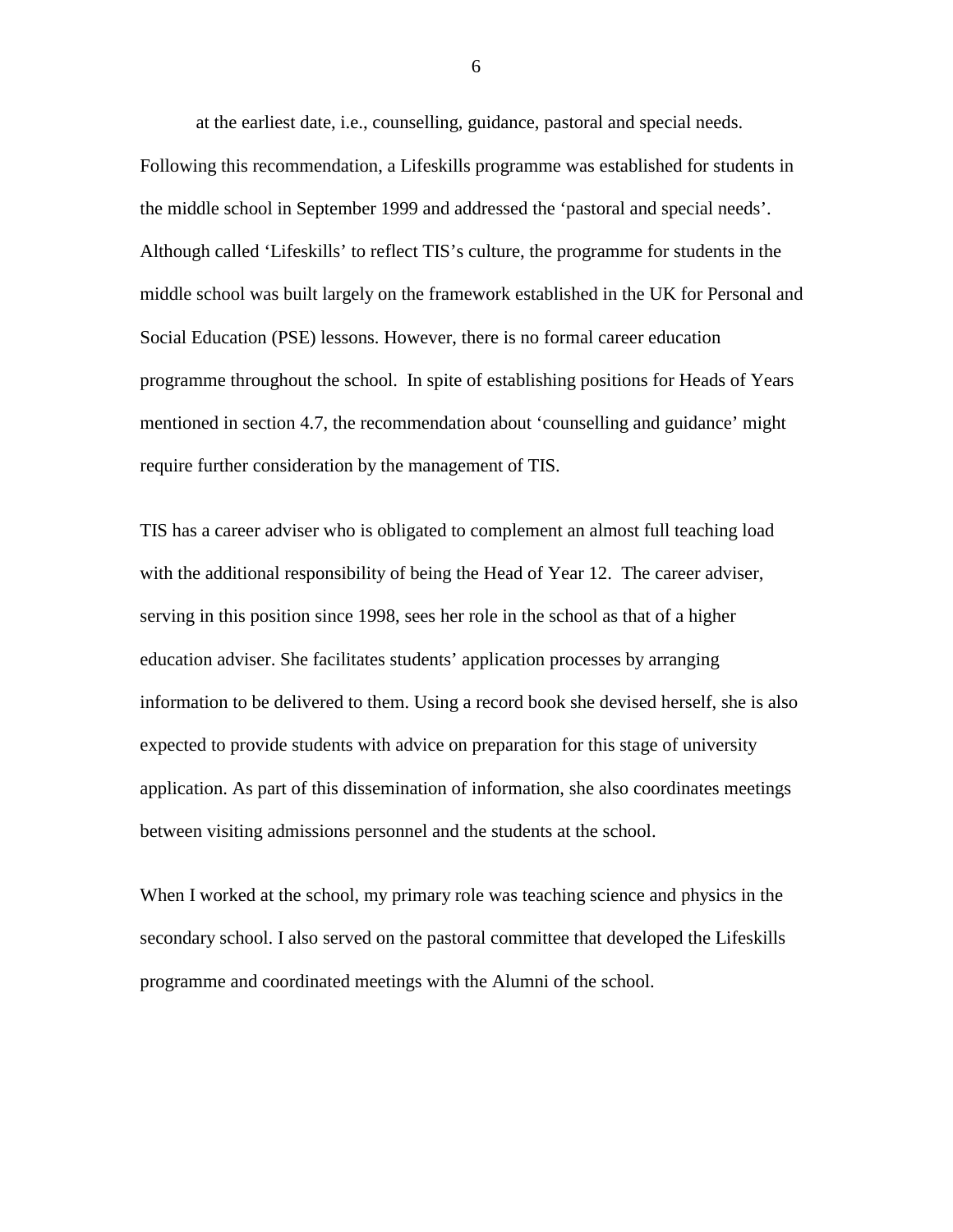# **1. 3 Challenges And Needs**

Although career education has been widely researched, there has been a dearth of material that reflects the perspectives of the students. In the introduction to her recent book, Harris (1999, p. 15) notes that:

One of the most striking silences of the book is that of the young person on the receiving end of careers education. In order to do justice to their experiences and views, a separate book is required.

My objective in doing this research in TIS was to try to begin addressing this void in the literature by studying the issue from the students' perspectives. What they say and what they would like to see taking place in schools will be investigated in this study. The factors that have aided and hindered the career choices of nine students at TIS will be examined. The study has its inherent limitations as the following caveat of Simon and Associates (1992, p. 41) demonstrates:

Finding the underlying bases of human choice behaviour is difficult. People cannot always, or perhaps even usually, provide vertical accounts of how they make up their minds, especially when there is uncertainty.

The challenge here was coping with a myriad of ways to understand and explain what might be interpretations of subjective events of individuals' career choices. Nevertheless, I have attempted to classify student responses and examined these classifications to identify relationships between them in Chapter 4. According to Scott and Usher (1999, p. 85) this approach initiates 'the process of understanding those relationships in general terms, so that they have credibility beyond the boundaries of the case being examined'. Some of the findings that are of relevance to institutional policy and practice are outlined here. However, the small number of subjects in the study and the inherent subjectivity mentioned above has limited the generalisability of the study.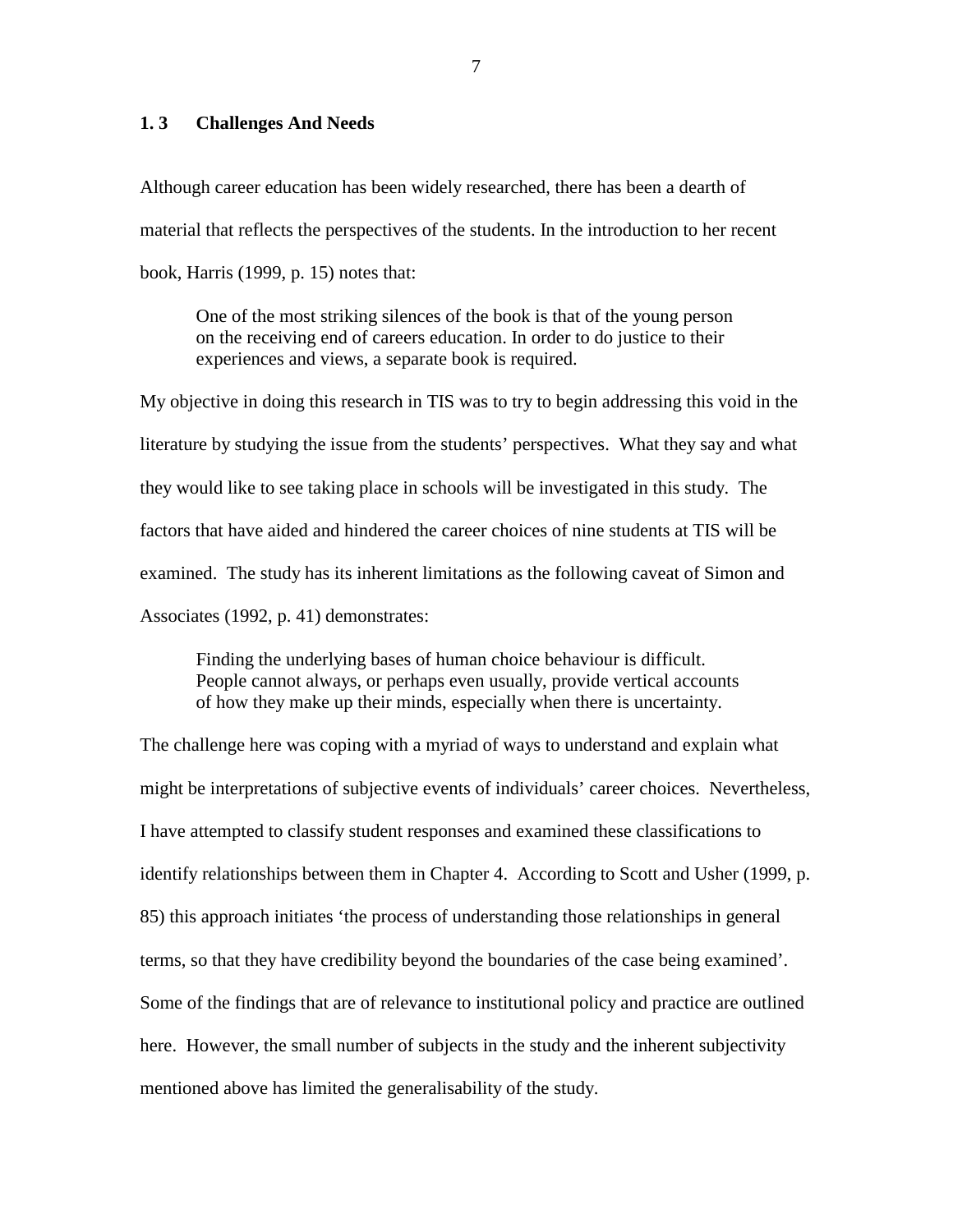Nevertheless, I have indicated below some pertinent reasons why this study is particularly relevant today. The old industrial economy based on assembly-line production has given way to a new knowledge-based economy that relies more on globalization and efficient dissemination, access and analysis of information. Baroness Blackstone (quoted by McGavin 1999), outlining the guidance services that were "at the heart" of the UK government education and employment policy, highlighted the need for 'bringing about a learning society'. With the significant paradigm shift globally, from an industrial era to the information era, other challenges include:

- the need to effectively utilize the overwhelming information available through published books and the World Wide Web for decision-making,
- increased costs of education and the need to make rational use of available resources to integrate academic skills (compulsory education on core subjects) with technical skills (vocational education),
- the need to impart flexibility and competence to cope with rapidly changing skills required in an increasingly technological workplace,
- the call for greater levels of accountability and improvements in the quality of schooling.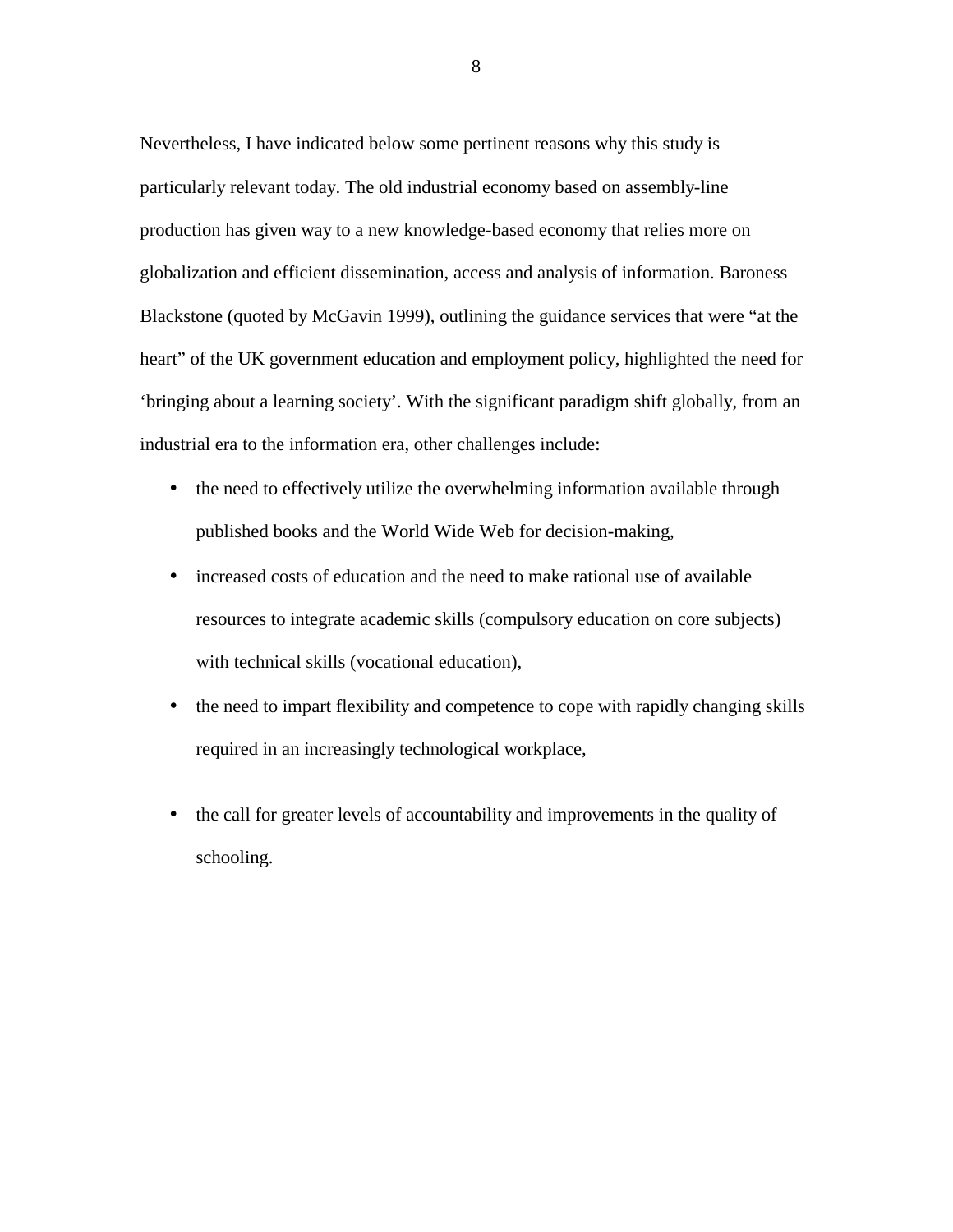#### **1. 4 Specific Aims Of The Study**

Looking back at my own experience in teaching and learning in schools for over a decade and constantly delving into educational research, I have come to believe that the deliberate development of career management skills could form part of a school's curriculum in preparing the students for adult life. To examine this notion, I seized on the opportunity of my Master's dissertation to speculate further that career education might also be a useful strategy for enhancing student effectiveness.

This study seeks to examine the factors that influence the career choices of nine students at TIS. The specific aims of this study are:

- to identify the key factors that influenced the career choices and goals of the students at TIS,
- to evaluate the career education programme in the school,
- to outline the issues and implications of this study for management, and
- to arrive at a draft framework for an overall policy on career education at the school.

This research is an attempt to critically examine the questions above within the framework of the Collaborative School Management model proposed by Caldwell and Spinks (1988). The study recognises as Guba (1990 quoted by Denzin and Lincoln, 1994, p. 5) contends, that reality 'can never be fully apprehended, only approximated'. For data analysis, the study employs the questions for assessment outlined by Miles and Huberman (1994, pp. 277-280, Appendix J).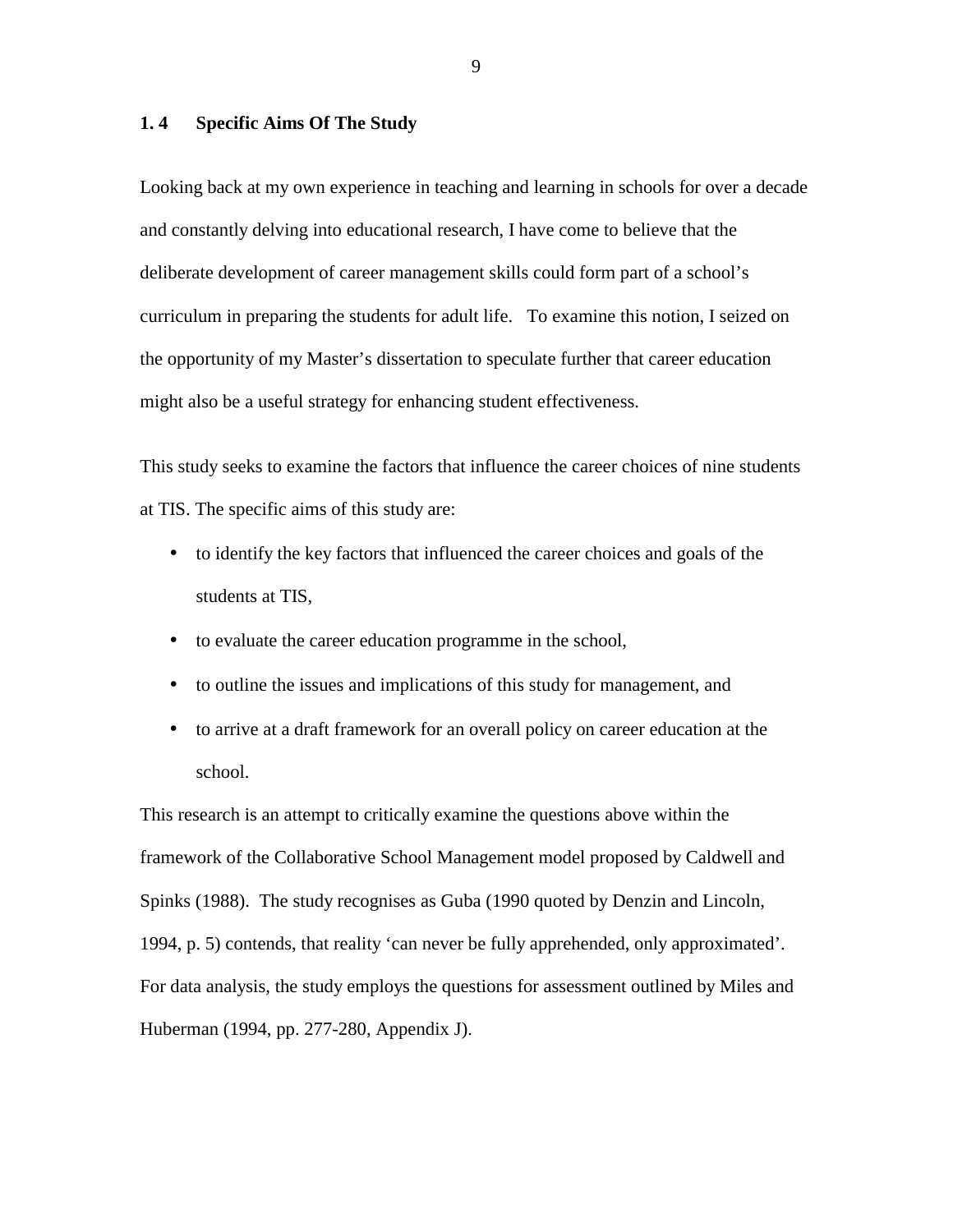Habermas' caveat on the drawback of pursuing a positivistic paradigm, or a simple cause and effect study, was a useful guiding principle. According to Habermas (1970 quoted by Easterby-Smith, et al. 1994, p. 78): 'Human interests not only guide the way we think, and the structure of work and authority, but they also condition the way we enquire into, and construct our knowledge of, the world'. Since I had undertaken this case study while being part of the institution, I cannot make claims to being totally objective. Bassey (1999, p. 43) observes that researchers, who regard themselves as potential variables, 'may use personal pronouns'. Following this observation by Bassey and Golby's advice (1994, p. 27), I acknowledge any unintentional influence that my presence may have had on the perspectives that I share in this research. For this very reason, I have not restricted the writing 'to the cold third person' style.

#### **1. 5 Synopsis Of Chapters**

In the Literature Review (Chapter 2), the definitions and implications of the critical terms used in the study such as career education, pastoral care, student effectiveness, strategy, self-efficacy and policy are given. A brief summary of various thinkers and their contributions during the early twentieth century that led to the development of career education is provided in section 2.2. It is suggested here that a strong basis exists for the development of the career education programme in a secondary school based on the theories of Erikson (1963) and Havighurst (1972). Following the Collaborative School Management model proposed by Caldwell and Spinks (1988), some issues related to policy formulation have been raised there. However, issues that relate to policy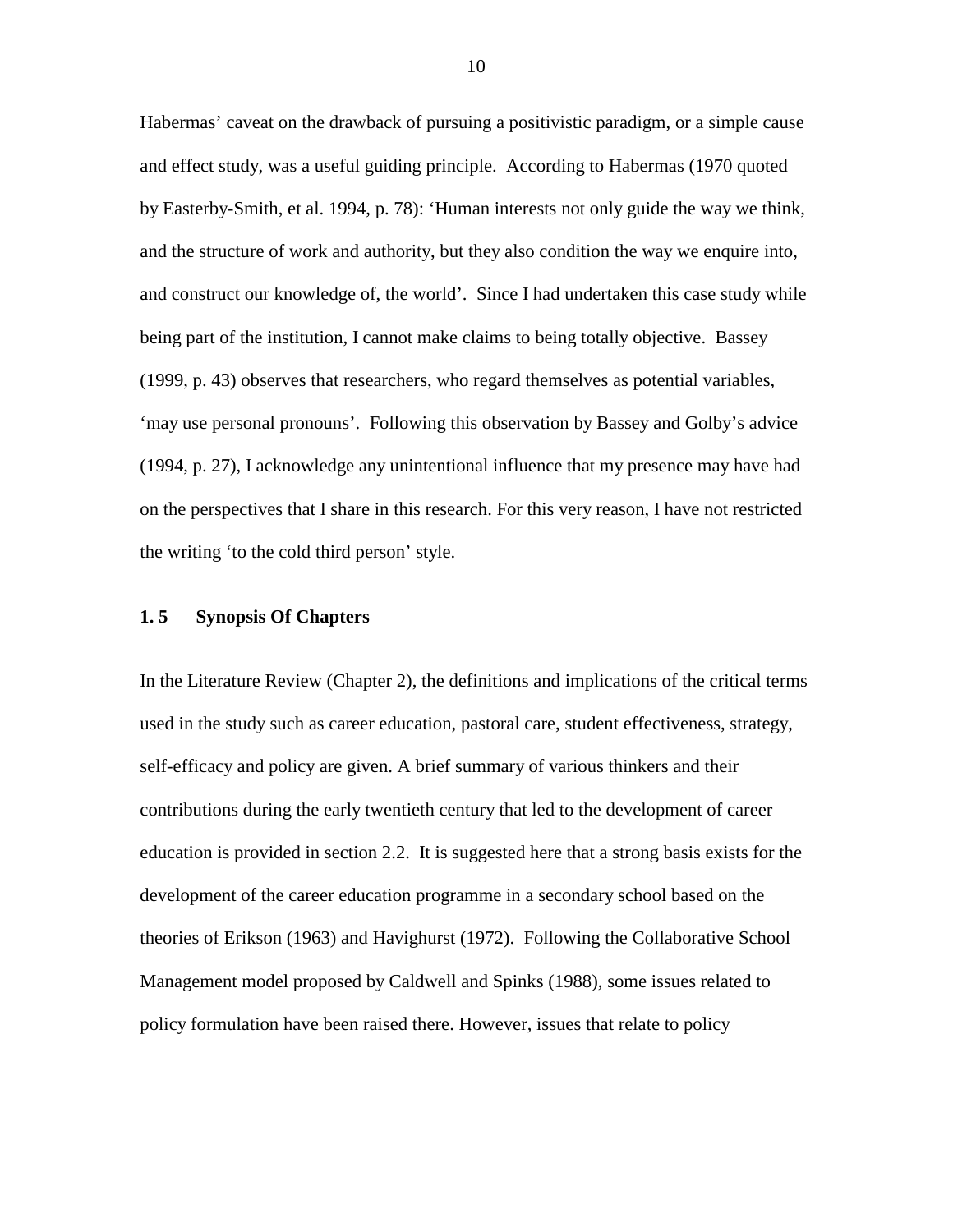implementation and accountability could not be addressed because they are beyond the scope of the present study.

In the Chapter on Methodology (Chapter 3), I have outlined the reasons for choosing a case study approach and elaborated on why I have used semi-structured interviews to gather data. Here, limitations of the methodology and data analysis are indicated, including ideas that I would have liked to pursue in this study.

In the following Chapter (Chapter 4) on Findings and Analysis, the students' comments about their career choices and their career education perspectives are reported. Using a matrix, I have analysed the responses of the subjects and grouped their responses under three domains: personal, social and institutional. Several issues are discussed including the large number of factors that the subjects have mentioned. I continue to report the findings in section 4.6 titled, Implications for Management. The need for a school-wide policy for career education is discussed here. Additionally, I have constructed two matrices using the information provided by the students along with my proposal to act as a bridge between the current reality and what the students would like to see.

The key findings of the study are reported in the Conclusion. Also suggestions for further investigations have been made after acknowledging the limitations of this research. I have listed a summary of recommendations that the school might examine based upon student suggestions. A draft policy document for career education is included as Appendix A. Some ideas for staff discussions based on the suggestions of Avent (1988) prior to writing the policy are listed in Appendix B.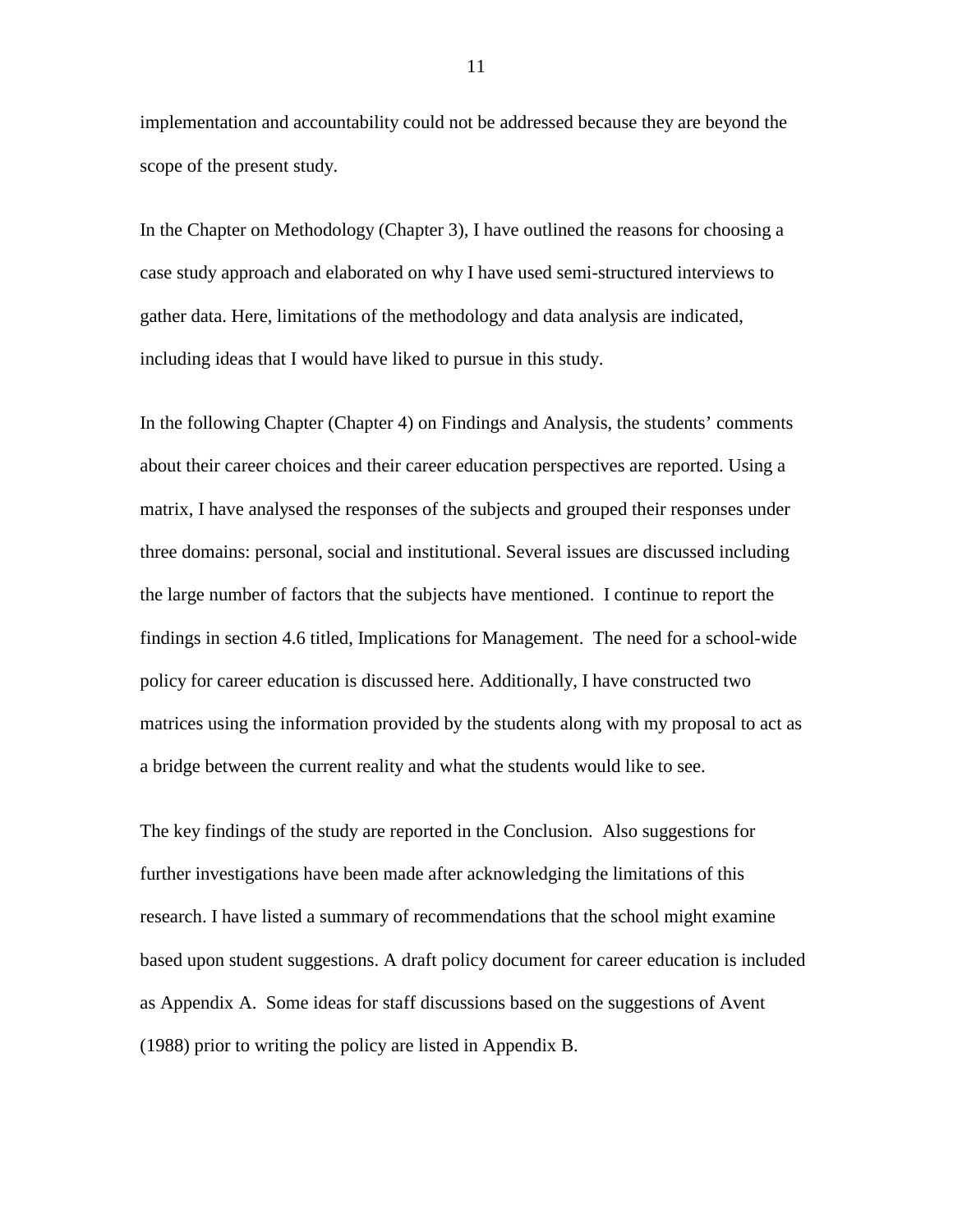#### **Chapter 2 LITERATURE REVIEW**

#### **2.1 Some Definitions**

The term 'secondary school' indicates students in the age groups of eleven to eighteen, typically in Grades 6-12 (Key stages 3 and 4 in the UK). The meanings of other key terms used in this study such as career education, pastoral care, vocational guidance and student effectiveness need clarification. Although it has been difficult to find acceptable definitions of these terms across cultures, an attempt has been made to describe them here.

Hoyt (1978, quoted by Herring 1998, p. 20) provided a comprehensive definition of career education. According to Hoyt, career education includes:

All experiences by which individuals acquire knowledge and attitudes about self and work and the skills by which to identify, choose, plan, and prepare for work and other options constituting a career; an effort aimed at refocusing education and the broader community in ways that will help individuals acquire and use the knowledge, skills, and attitudes necessary for each to make work a meaningful, productive, and satisfying part of his or her life.

This definition not only defines career education operationally but also suggests how teachers, community and the school can help students. Teachers can foster learning and the acquisition of skills by students. Senge (2000, p. 557) during his conversation with Howard Gardner mentions that 'the skills and sensibilities, the attitudes and qualities' a teacher plants as seeds today will significantly influence the individuals who will shape our future. The task of enabling students to lead productive lives is not confined to just teachers and schools, but involves the 'broader community'. According to Herring (1998, p. 205), an awareness of the 'social causative factors' is critical to the students'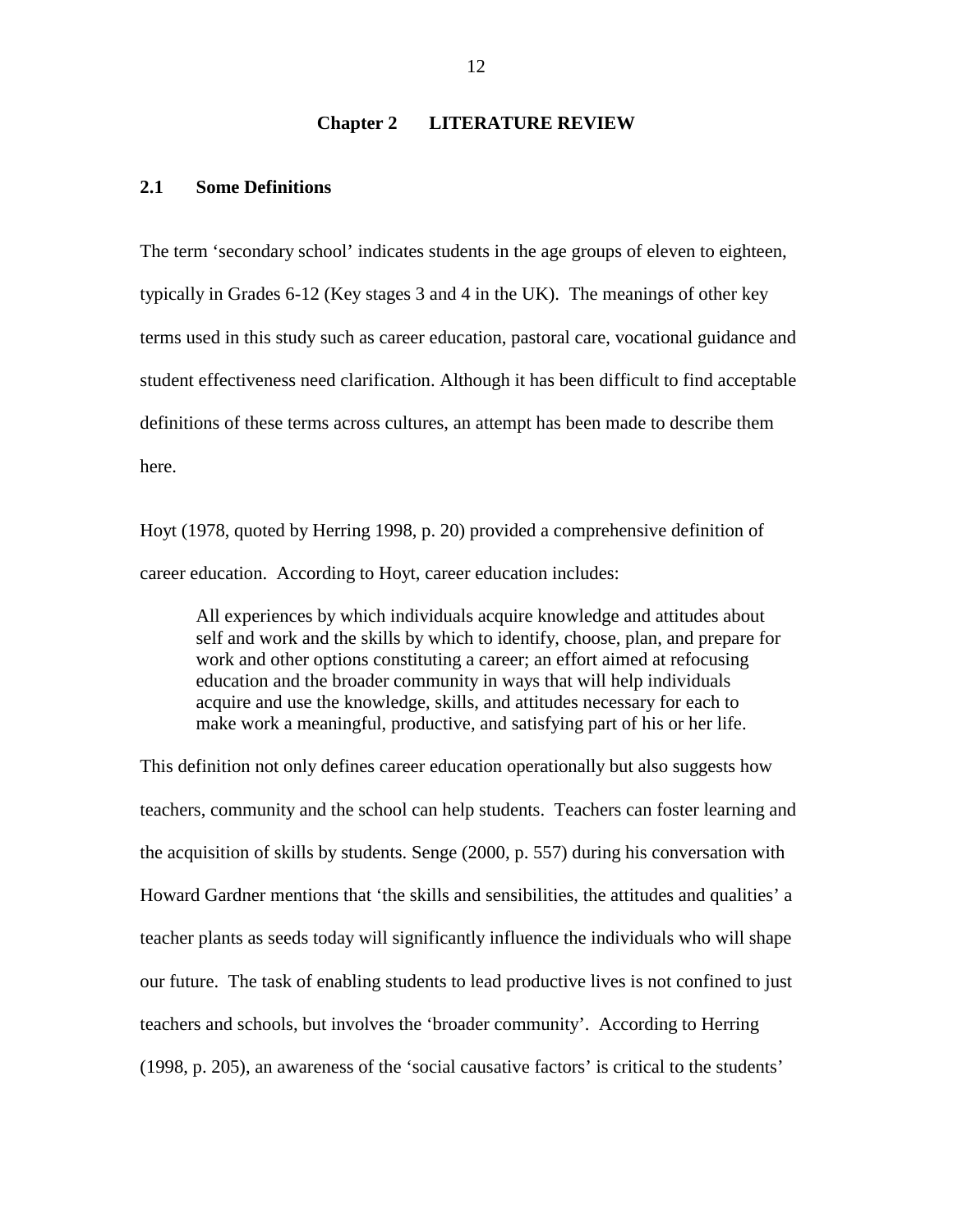career decision-making process because it allows them to 'verbalize these feelings, become more self-aware and, eventually empower themselves'. Schools as organisations are providing a direction and preparing the students for their future careers. Rosenfeld and Peng (1980, p. 36) have articulated how institutions can affect the career decisionmaking process through: '(1) encouragement of teachers, (2) counselling, (3) the kinds of peers a student has, (4) the quality and "normative climate" of the school, and (5) tracking and courses'.

Career education is also related to the concept of career development. According to McCormac (1991) career development refers to a 'lifelong learning process' that empowers the students in the exploration of 'occupational and educational opportunities' and 'planning their career'. Students often start thinking about their future professions or careers when they are teenagers. It is therefore important to help them understand the issues related to career education better so that they can plan forward and make informed educational and occupational choices during and after school. Avent (1988, p. 8) refers to this state of awareness as 'vocational maturity' and recommends that all teachers must be involved in this process. Doty and Stanley (1985, p. 4) quote several researches to conclude, 'the sooner students are able to see themselves in a career development process, the sooner their present education will have more meaning'.

The origin of career education can be traced to the development of vocational guidance programmes in both the UK and the USA. In some countries such guidance is provided by external career services as Harris (1999, p. 5) stated. Gous and Jacobs (1985, p. 1) define vocational guidance as: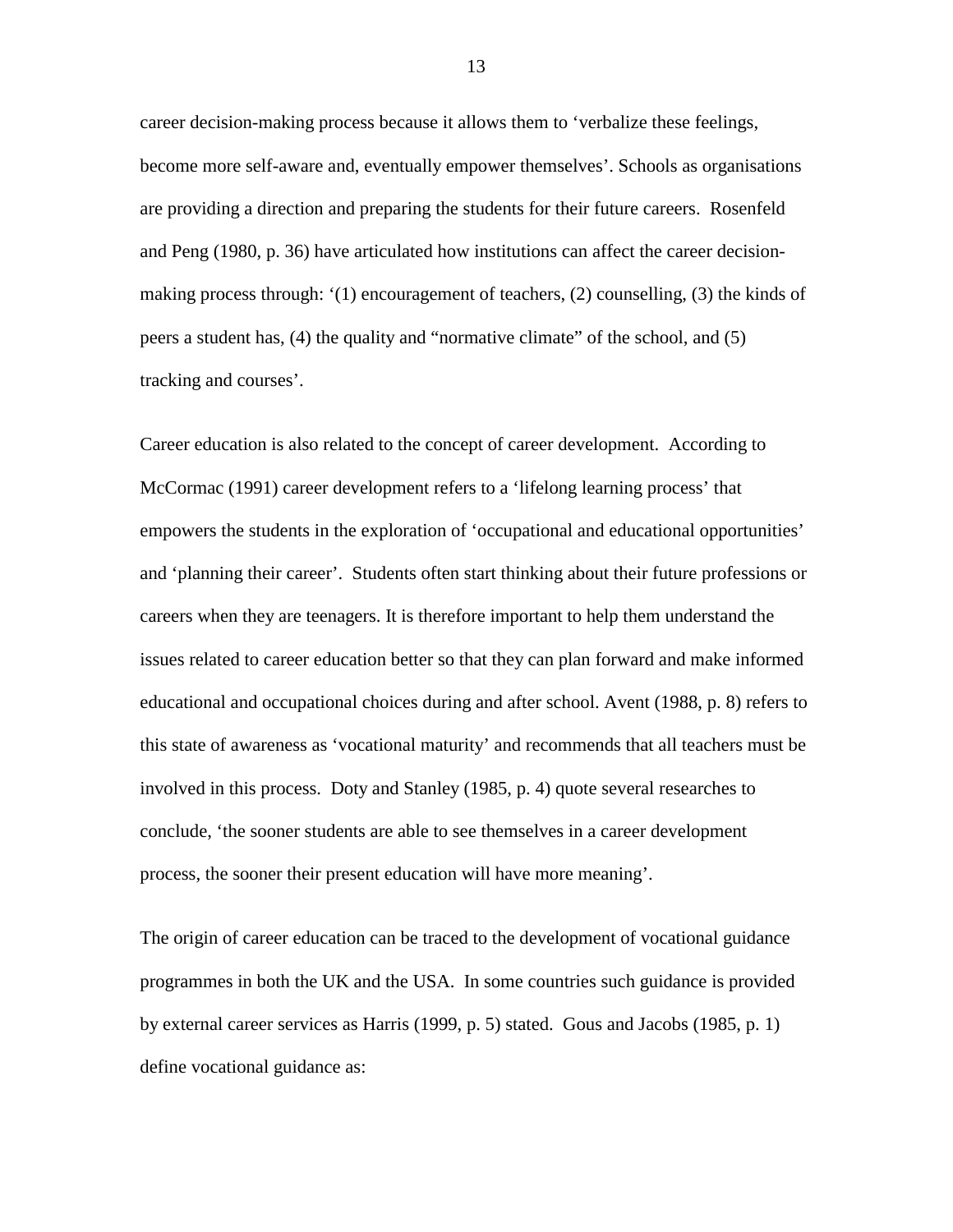…a term that is generally accepted and encompasses assistance and guidance to students in the choice of their school subjects, post school courses and a career.

At various times such vocational guidance has also been associated with motivating underachieving students who may have been marginalized from the mainstream school curricula. However, the domain of career education has a much wider scope. It encompasses not only the interests of vocational guidance but also fosters knowledge about work and enables all students to learn required skills for successful entry into the world of employment. Wringe (1988, quoted by Harris 1999, p. 129) articulated this perspective and cautioned against limiting the scope of career education:

 Vocational education has been constructed in narrow, technicist ways which takes as central, knowledge for work (skills, attitudes and competencies to be learnt) rather than knowledge about work…

Career education sometimes has been included as part of a 'Pastoral Care and Personal-Social Education' (PSE) programme as used in the UK. The quotation referenced in section 1.1 from the Connexions Service (2000) highlights this significant 'overlap'. Career education clearly is more restricted in its usage than a PSE programme, although student success is the desired outcome in both cases. According to the report published by Her Majesty's Inspectorate (1988 quoted by Best, 1995, p 5), 'pastoral care ... should help a school to achieve success'. According to Harris (1999, pp. 133-134) traditionally the success of schools has been judged by 'efficient and effective management of staff and resources, and by high standards of performance of staff and pupils measured through academic success'. Harris argues that this movement from success of the school to success of the individual students and their career choices is critical to the career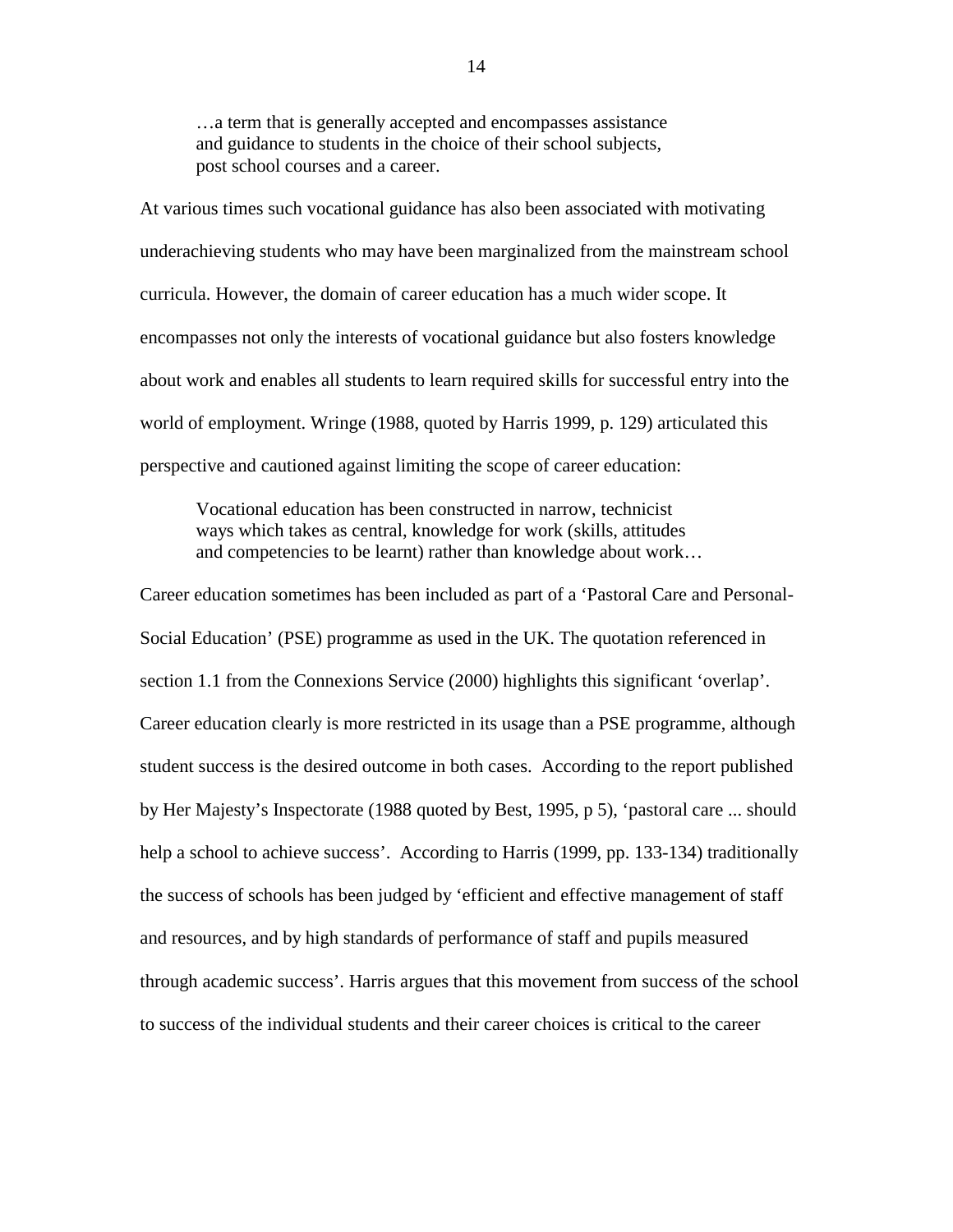education curriculum because success is primarily concerned with the individual students and their careers rather than the success of the whole school.

As educators, we also desire that the students' learning in school is effective. In this study I have used effectiveness to mean 'attainment of accepted objectives' as used by West-Burnham (1990, p. 98) and suggest that three criteria listed below be used as a reliable measure of student effectiveness. Some research (Doty and Stanley, 1985, Lapan et al, 1997) has indicated that a comprehensive career education programme in the high school increases students' confidence levels and motivates them to:

Criterion 1: Earn higher grades,

Criterion 2: Experience the school in a more positive atmosphere,

Criterion 3: Derive a greater satisfaction in learning.

These three criteria are very important because they integrate well with some of the overall aims of education.

Words such as guidance, counselling, and pastoral care have a considerable overlap and their scope has been outlined above. However, they can trigger varied, sometimes negative responses in the minds of readers, and are frequently associated with motivating underachieving students as mentioned earlier. Nevertheless for the benefit of those in multicultural settings such as in the Emirates, 'career education', being a neutral and comprehensive term, will be used throughout most of the study, as it embraces these three concepts.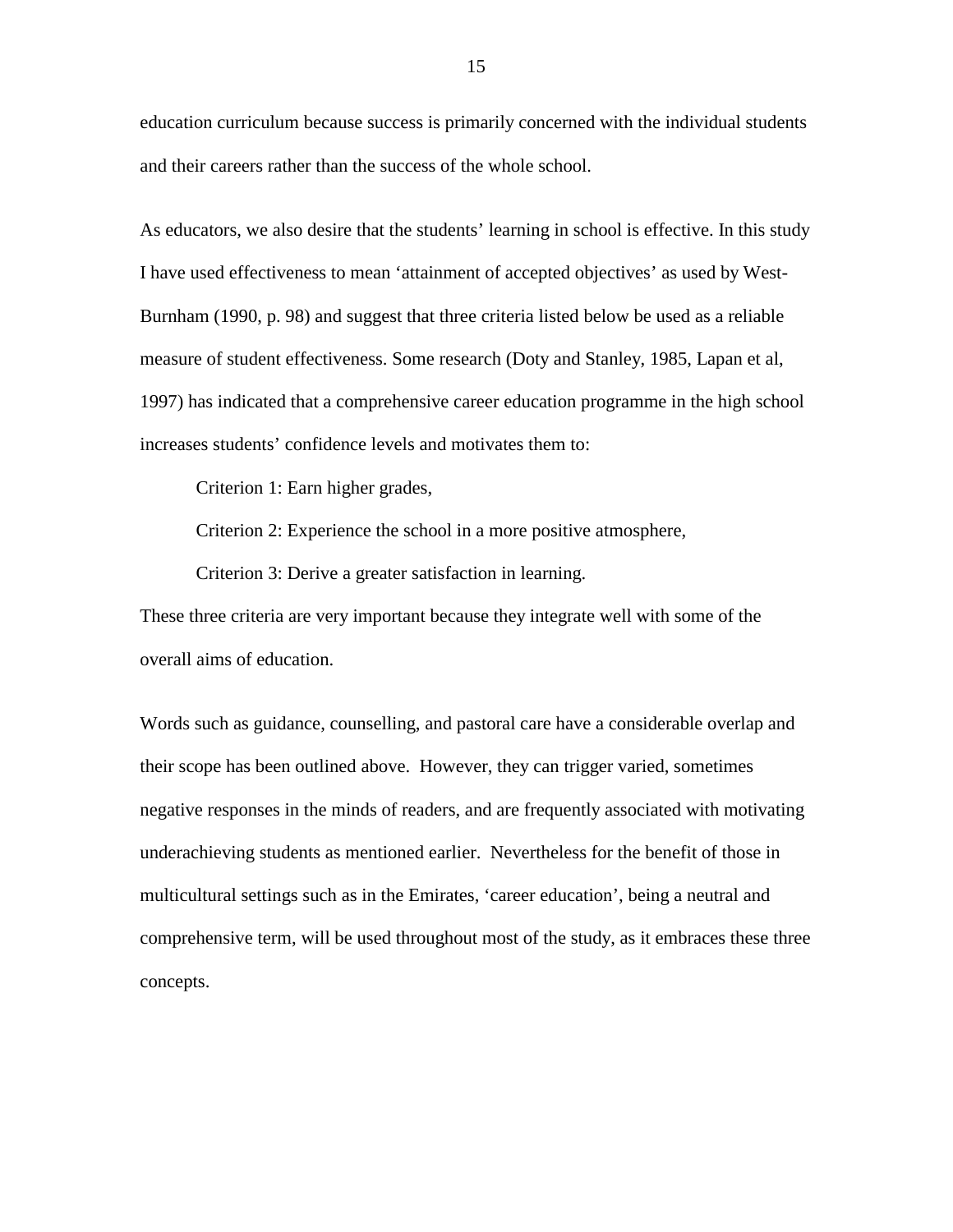#### **2.2 A Brief History Of Career Education And Current Trends**

Most of the research on career education has been done in the UK and the USA where the governments have well-established programmes. Surprisingly, I have had to rely on a few primary sources because of the relatively small amount of literature available on the subject of career education at the secondary school level. Zunker (1994, pp. 4-15) traced the growth of the career education movement in the USA from the days of Dewey in the nineteenth century. Dewey (1916, p. 369) affirms that when schools actively include vocational education in their curriculum, they enrich the school life of the students and make it 'more active, full of immediate meaning and connected with out-of-school experience'. Harris (1999, pp. 138-139) lists key dates in career education in UK during the twentieth century.

At the turn of the twentieth century, Merrill developed a plan for students to explore industrial arts programmes and encouraged the need for vocational guidance. According to Zunker (1994, p. 5) his innovations at this time bear a strong resemblance to 'the career-education movement of the 1970s'. Meanwhile, Parsons (1909 quoted by Zunker 1994, p. 6) provided a conceptual framework for facilitating the career choice of students. The three-part formulation of Parsons, outlined in his book *Choosing a Vocation* (quoted by Herring, 1998, p. 4), integrates the personal characteristics with social characteristics and is elaborated on in the next section. Although this proposal was made almost a century ago, I believe the framework is still valid for structuring the career education programme in schools. Further impetus to deliver organised guidance in USA was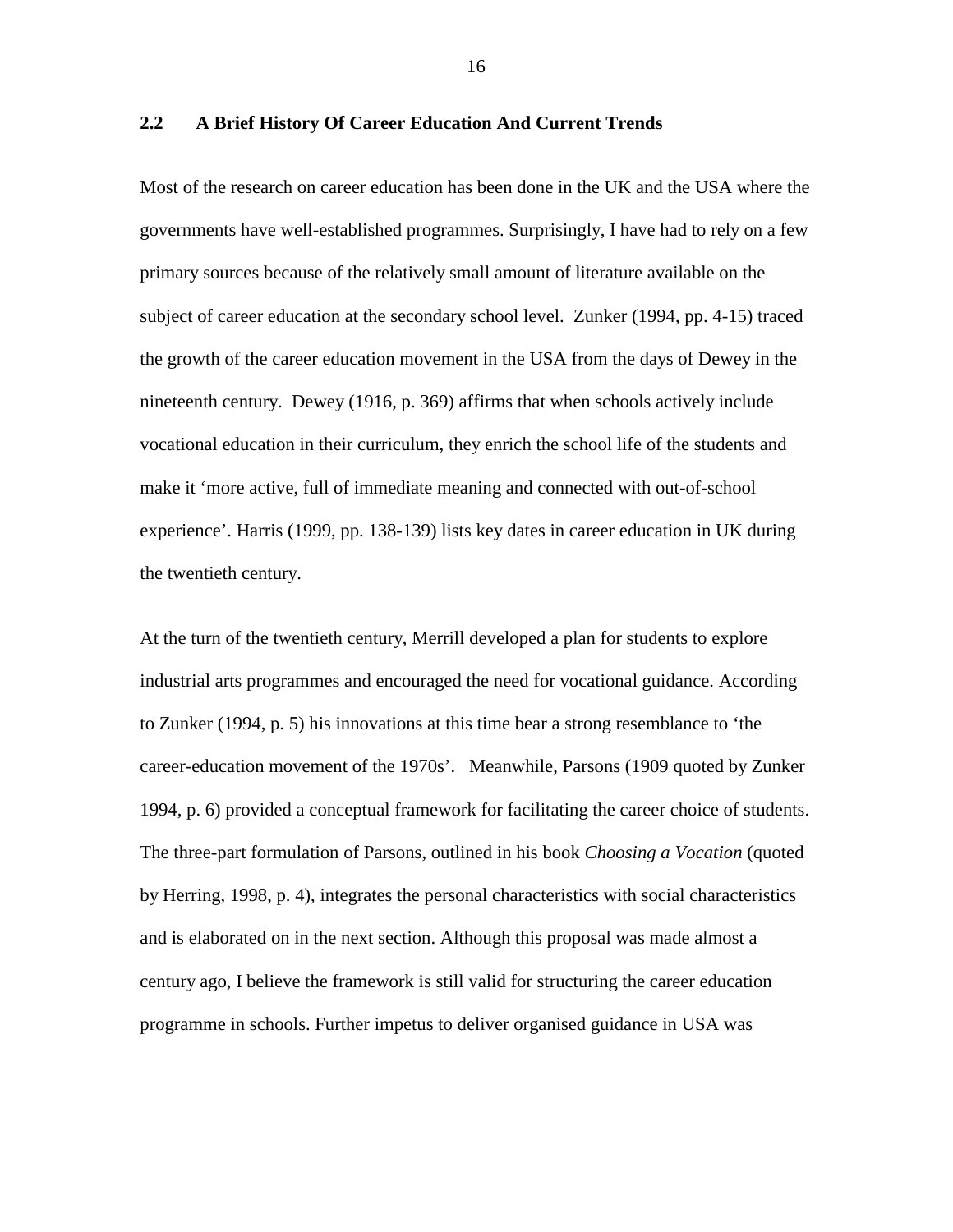provided by Elliott during the first national conference on vocational guidance in 1910, in which he emphasised a need for competent school guidance personnel.

At this time, German psychologists were developing measurement devices, and Terman of Stanford University popularized testing in 1916 by introducing the term 'intelligence quotient'. The beginning of World War I hastened the measurement movement because of the sudden need to classify and train a large army of people. Strong developed the first interest inventory in 1927, and this provided career advisers with a vital tool for linking test results with occupational choices.

In the following two decades, two schools of counselling were making their impact on the career-guidance movement. First, Williamson published his views on directive counselling with *How To Counsel Students* in 1939. According to Zunker (1994, p. 9) this was in many respects an extension of Parsons' formulations. According to Williamson (1965, quoted by Davis, 1969, p. 104), Parsons was a pioneer in the practice of counseling and was therefore 'credited with being the father of vocational guidance'. Criticising simplistic directive counselling procedures, Rogers published *Counseling And Psychotherapy* in 1942. The book underscores Rogers' conviction that the potential for enriching oneself lies with the individual. Rogers (1942, p. 436) concludes that among other changes, the client "of his own choice selects the 'more weighty satisfactions', around which he can integrate his activities, implements his new choices by means of positive plans and acquires the confidence in his ability to direct his own life". He developed his ideas further and shifted the focus away from tests, cumulative records and counselors to the learner and conditions that can facilitate learning in the book *Freedom*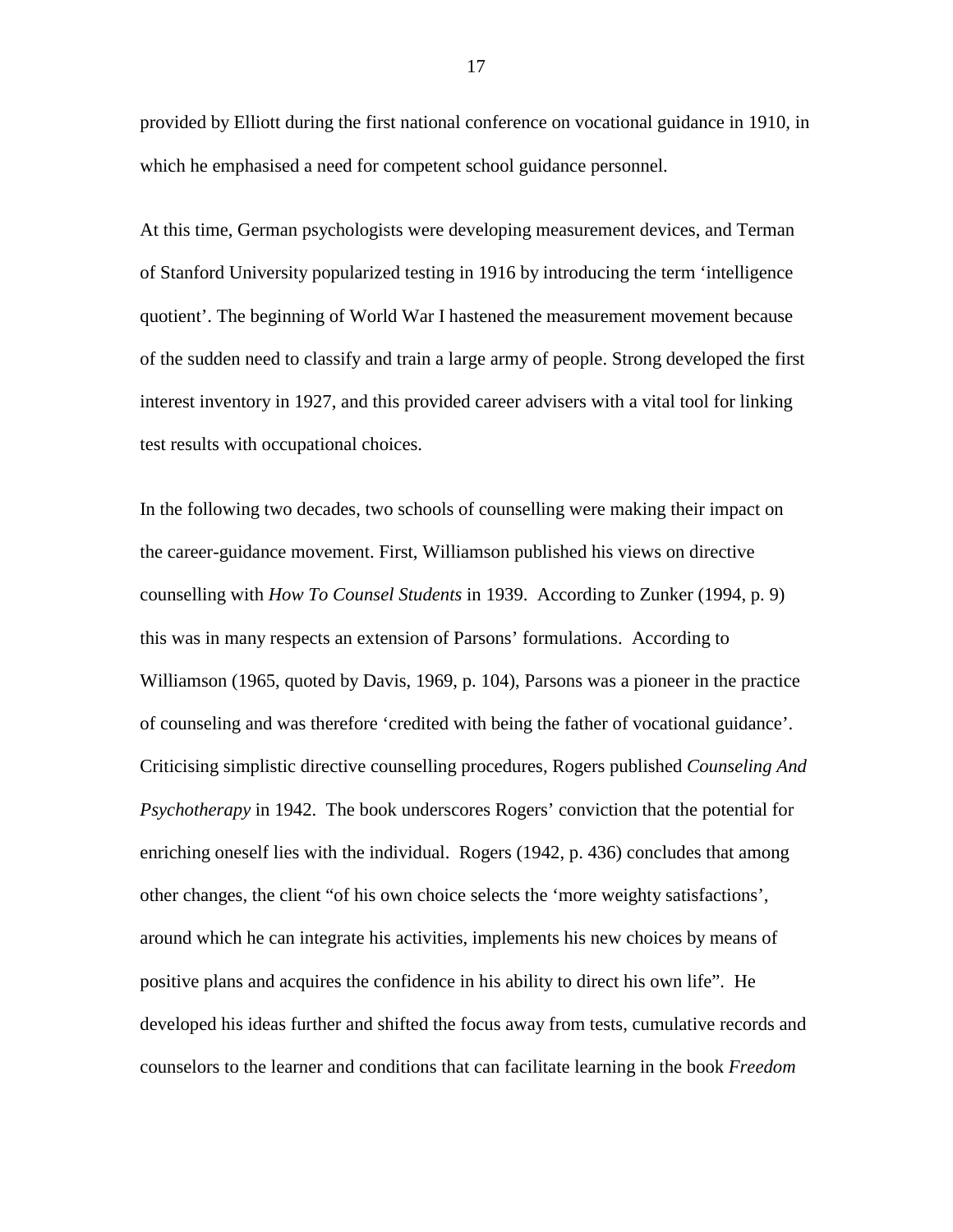*To Learn* in 1969. According to Rogers (1969, pp. 105-304), the aims of education should be the facilitation of learning and development of individuals who are open to change. According to West-Burnham, (1990, p. 101), this significant learning model stresses the importance of 'learning by doing, sharing, reviewing and applying'. In the twenty-first century, these Rogerian principles enunciating the concepts of interpersonal relationships, human development and significant learning assume added significance because they attempt to develop the whole person. By focusing on personal change and growth, students will be able to cope with the challenges mentioned in section 1.3.

Independently, the governments in the USA and the UK also contributed to the growth of the career guidance movement. In the USA, starting with the Smith-Hughes Act in 1917, various federal grants were established to support a nationwide vocational guidance programme. Marland's comprehensive proposals in 1971 provided a significant impetus to career education in the USA as an adequate response to the charge that contemporary educational systems were not 'adequately preparing youth for work'. According to Zunker (1994, p. 14), this new educational philosophy recommended a plan that would 'specifically address career development, attitudes, and values in addition to traditional learning'. Another significant landmark at this time was the establishment of the National Occupational Information Coordinating Committee (NOICC) in 1976 that was supported by four federal agencies. The NOICC (2001) identifies twelve 'High School Student Competencies and Indicators' clustered in three categories: Self-Knowledge (3 competencies and 13 objectives); Educational and Occupational Exploration (5 competencies and 31 objectives); and Career Planning (4 competencies and 26 objectives).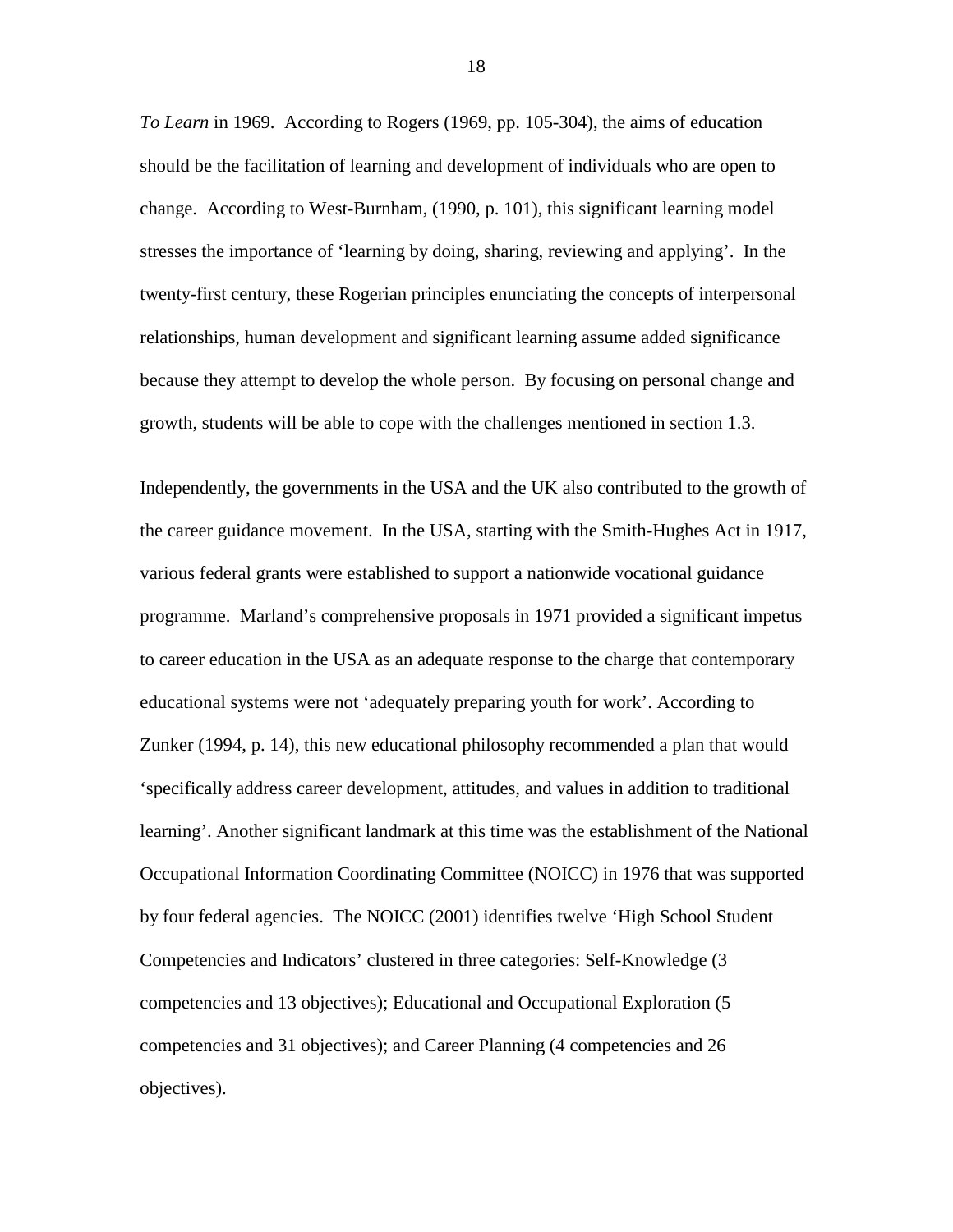In the UK, the Employment and Training Act in 1973 made it a statutory obligation on the Local Education Authorities to provide career services. However, careers education has oscillated from being a core subject to a 'Cinderella subject' in the UK. Some observe that after the Educational Reform Act (1988) and the emphasis on the National Curriculum and its assessment, teachers have had to cope with teaching the ten subjects including their routine marking and enormous paperwork, and therefore it was convenient to have optional career education. West-Burnham (1990, p. 93), referring to this more as a management issue than as an issue of managing change, argues that 'schools have problems in responding to new demands because those demands are viewed as being additional to … existing activities'. Recognising the importance of career education for lifelong learning, the Education Act (1996) and the Department of Education and Employment circulars 5/97 and 5/98 quoted by Harris (1999, p. 139) made it mandatory for schools to provide a programme of career education for students from the age of 13 upwards. Consequently the public profile of career education in the UK has changed.

The importance for providing comprehensive career education programmes can be understood from a staggering 60% increase in the budget from £84 million to £134 million earmarked in The Competitiveness White Paper in 1994. To quote Fisher (1994):

The dowdy creature, which got its statutory suit of clothes when the 1973 Employment and Training Act made local authority funded services mandatory, is now being serenaded with recognition and extra funding.

The UK government's support service for young people titled Connexions, that became operational from April 2001, has been the most recent initiative 'to help raise aspirations, support progression and remove barriers to learning' (Witt, 2000, p.1). Like Elliott's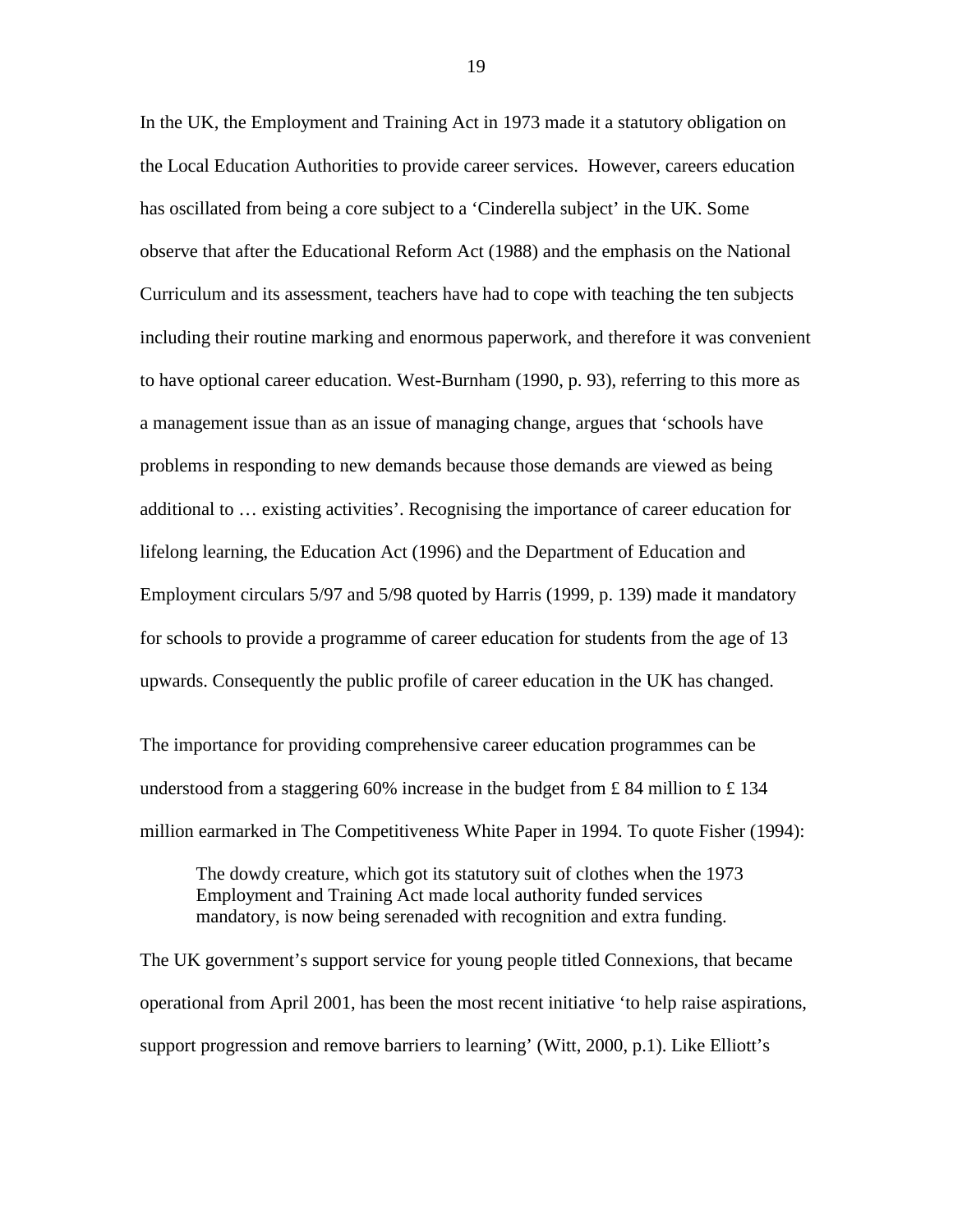initiative in 1910 mentioned earlier, the heart of the Connexion service is a personal adviser.

Research on career education has presented different findings based on where the studies were undertaken. Miller et al (1991) made the following observation after a study made in the USA to foster career development in 1990. Almost 65 % of those surveyed said that if they had to start their careers anew, they would get more information about their strengths, preferences, and goals in relation to work and potential career choices. This study prompted the NOICC to develop the National Career Development Guidelines to foster career development at all levels from kindergarten to adulthood. The guidelines served as a blueprint to state schools and organizations for constructing 'comprehensive, competency-based career guidance and counseling programs'. These guidelines have been used by several states in USA to benchmark standards and improve their existing programs. The study also found that it was important to find ways of helping parents become involved in their children's career development because they 'continued to be a major influence'. The Australian generation study seemed to suggest that parents were highly influential in their children's educational development (Beare et al, 1989, p. 3). The study concluded that 'the parent's satisfaction with the school appears to be an accurate gauge of how well the student is performing'. According to Lowe et al (1997, p. 36), in their research done in Alberta (Canada), students' post-secondary preferences are strongly influenced by both 'parental encouragement' and 'parents' socio-economic status'. The study also concluded (ibid, pp. 63-64) that traditional gender differences were also shaping the experiences and plans of several students and it was therefore vital for educators to 'seek more effective means of helping all students to…consider a greater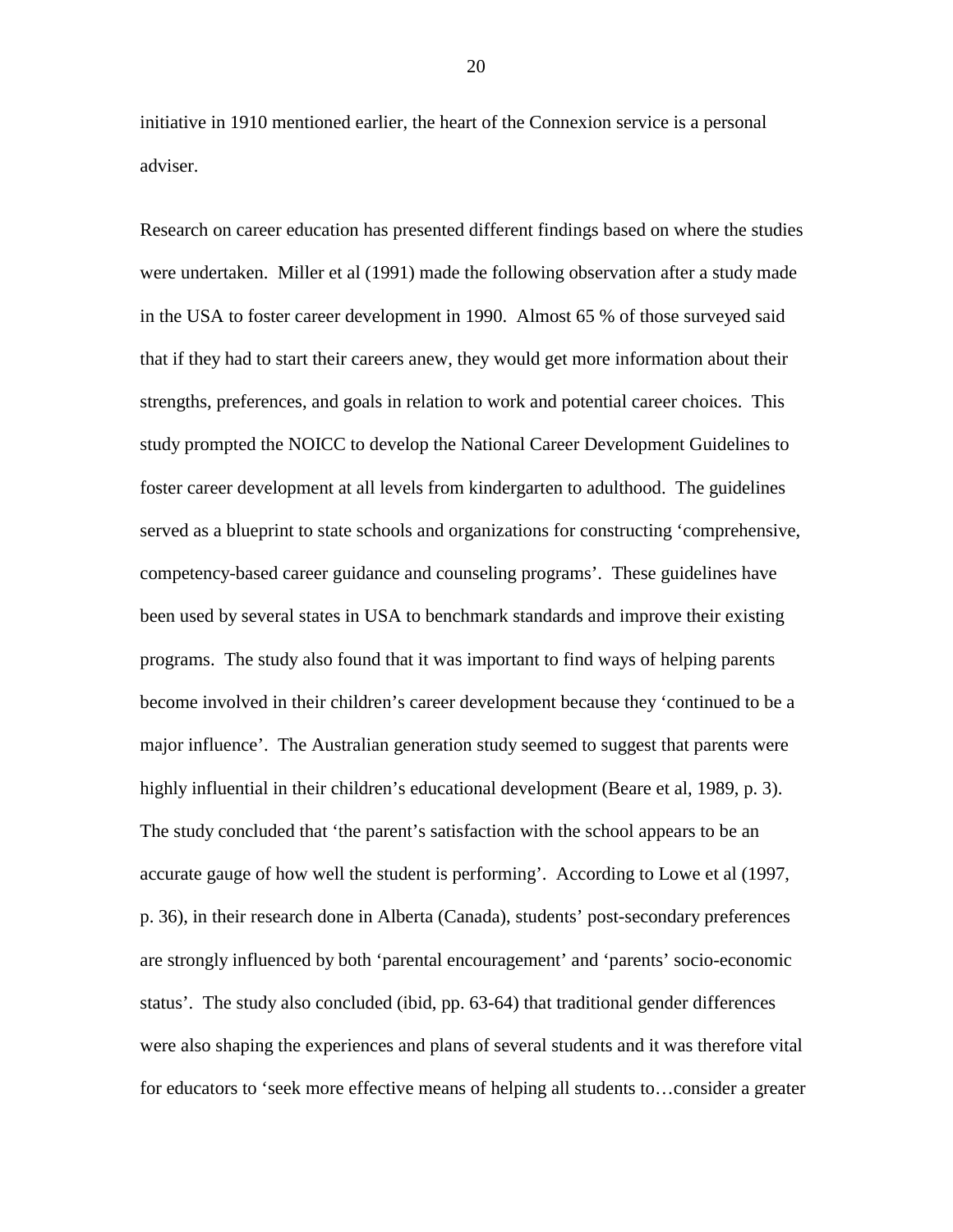range of career opportunities'. Another significant finding of the study was that 'attitudes can also facilitate or inhibit the achievement of goals, although it was important to account for how institutions shape these attitudes'. In the newsletter (OnQ) of the Qualifications and Curriculum Authority (1999, p. 4) a study commissioned by them in secondary schools found that career plans are the most important factor in students' GCSE choices. Forty percent said that their teachers had the greatest influence on their subject choices; only 20% of the respondents attributed their career choices to family members and 11% to their career advisers in schools. Interestingly with regard to peer influence, only 2% said they copied their friends' choices and 8% said they were most influenced by their friends. In a project launched in the Emirates by the National Admissions and Placement Office (NAPO) in 1999, it was observed that 75% of the students relied overwhelmingly on their families for advice in academic and career matters, and that the influences of the peer groups were minimal. Further, in that sampling, only 25% of the parents had completed secondary education and fewer had attended college. Following this study, it was decided that NAPO will continue to offer a program to assist Grade 10 students in the pilot government schools for making the right choices about their academic programs and careers. The program would help the students learn about issues such as personal values, self-awareness, decision-making and career opportunities.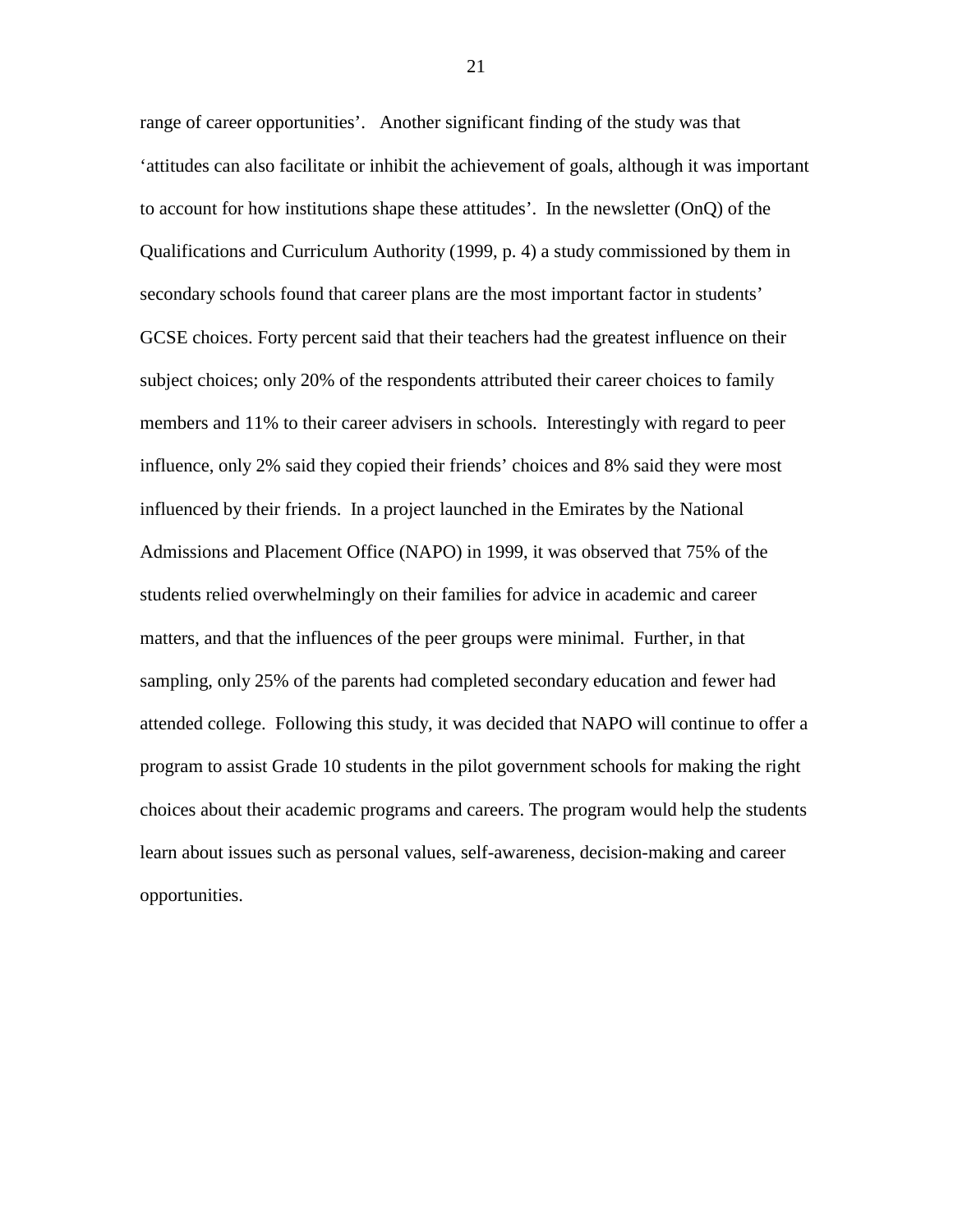#### **2.3 Personal, Social And Institutional Domains**

As educators one of the question that arises is whether it is possible to prepare students better to cope with the complex factors that influence career choices. According to Bandura (1997, p. 422) 'In making career decisions, people must come to grips with uncertainties about their capabilities, the stability of their interests… the identity they seek to construct for themselves'. It is clearly a difficult decision to make and perhaps it is this complexity that impels some students to procrastinate or drift into a career path rather than make informed, active choices. According to Harris and Grede (1977, quoted by Doty and Stanley, 1985, p. 2), this is 'one very serious problem in career choice – the mismatch between student aspiration and ability'. Can schools address this dilemma, which can have significant financial repercussions? For example Munro (1997) referring to the situation in Scotland says:

 It has been estimated that pupils embarking on the wrong course or job may be costing the Scottish economy millions of pounds a year.

Doty and Stanley (1985, p. 8) report that 'teachers in grades five through twelve expressed a need for more emphasis on integrating career education into the regular classroom'. Referring to college preparation, Kasky (1999) observed that 'it may help to begin the process for kids as early as third grade'. Rysiew et al (1999, p. 426) recommend that career education 'should begin as early as elementary school for all students'. On the contrary, Hodkinson (1995), quoted in section 4.3, and other researchers Zunker (1994, p. 211) quoted in Section 1.1, have cautioned against pressuring young students into making their 'correct' career decisions when they leave school. In light of these diverse viewpoints, Parsons' three-part formulation delineated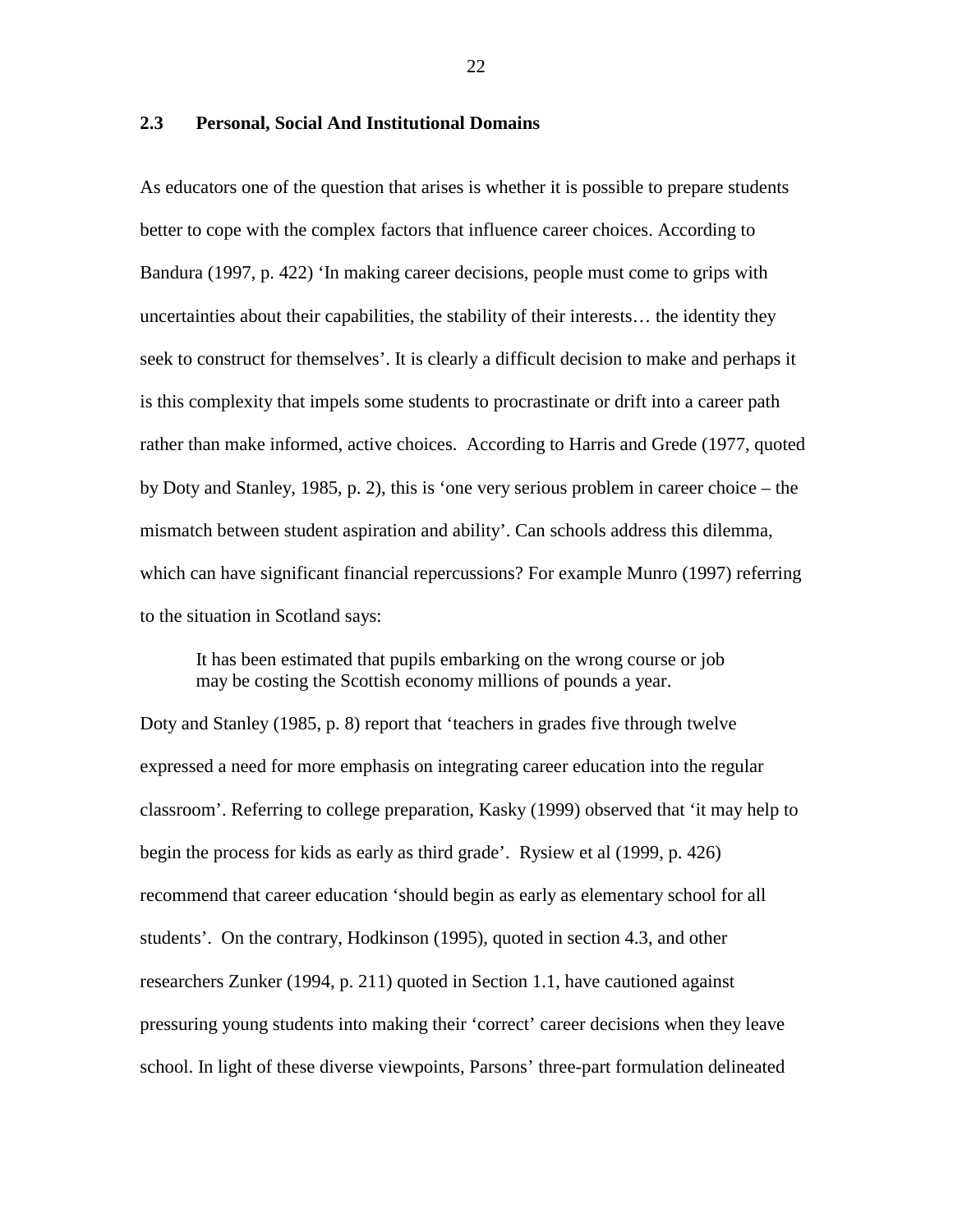below is considered to be relevant. According to Parsons, it is vital to address three issues:

| $I$ ssue 1: | A clear understanding of yourself, aptitudes, abilities, interests,<br>resources, limitations, and other qualities;       |
|-------------|---------------------------------------------------------------------------------------------------------------------------|
| Issue 2:    | A knowledge of the requirements and conditions of success,<br>advantages and disadvantages, compensations, opportunities, |
|             | and prospects in different lines of work;                                                                                 |

Issue 3: True reasoning on the relations of these two groups of facts.

Issue 1, similar to the self-knowledge category identified by the NOICC, relates to the factors in the personal domain of the students, including home influences. Issue 2, similar to the educational and occupational exploration category of NOICC, relates to the factors in the social domain, which includes influences by the community. In my view, by assisting the students in their career choices, schools can address Issue 3 appropriately because it pertains to the relationship between 'these two groups of facts'. That would make up the institutional domain. The third issue also relates well with the careerplanning category identified by the NOICC. Fisher and Griggs (1994, p. 5), proposed that reflecting on these three domains, personal, social and institutional, will give students an opportunity to find out which factors 'facilitated or hindered their career selection'. In section 3.6 I have outlined how I clustered various factors into these three domains.

Over the years I have observed that two factors, passion for learning and recognition of developmental changes during adolescence, can help teachers remain focused on the goals of education and encourage student achievement. Eccles et al (1993, quoted by Herring, 1998, p. 95) reported that 'adolescence represents a period of change frequently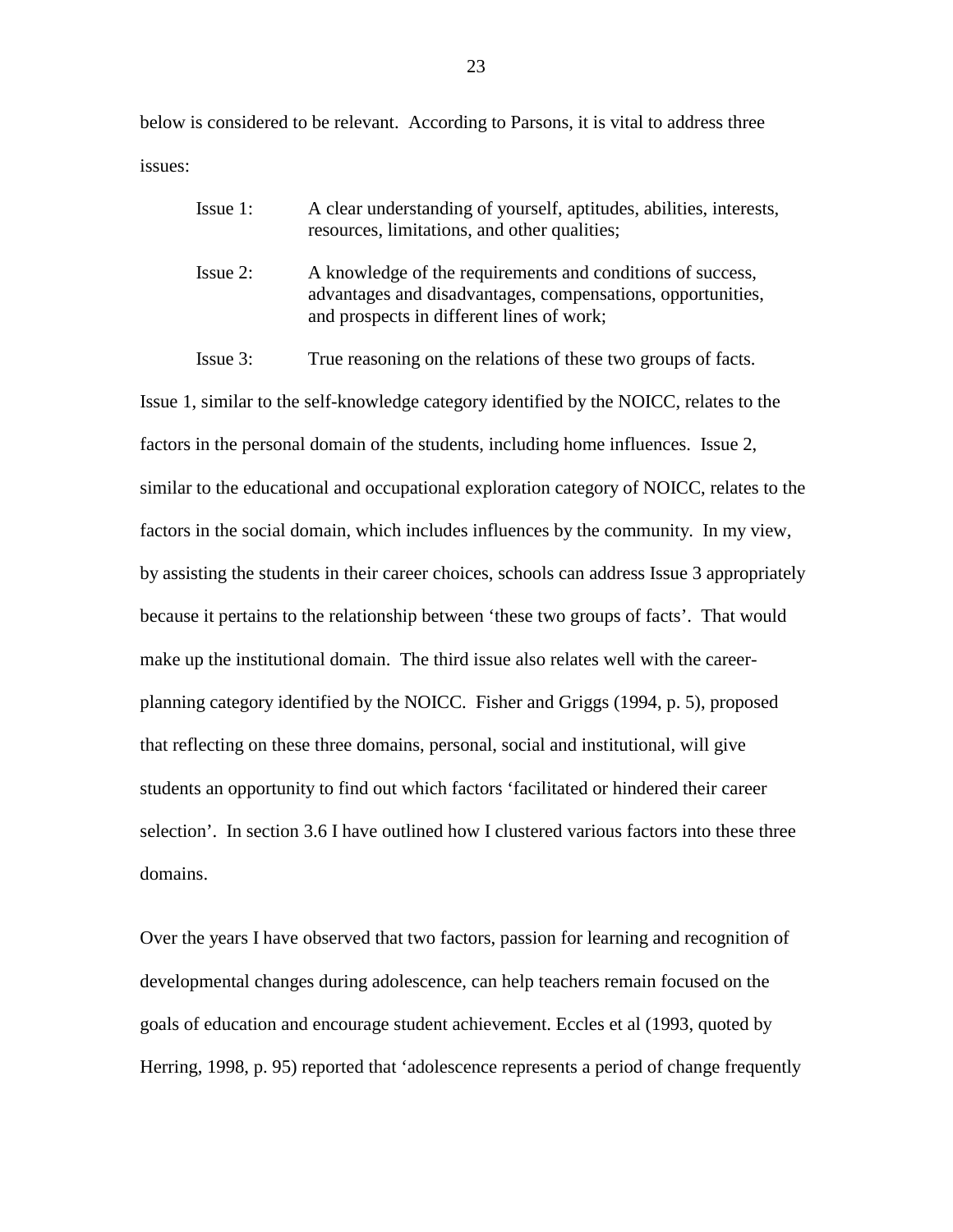confounded by confusion and uncertainty'. At the secondary school, Erikson's (1963) identity versus role confusion (11 to 18 years) and Havighurst's (1972) developmental tasks of adolescence (ages 12 to 18 years) outlined by Zunker (1994, pp. 182-185) are also of relevance. Being perceptive to these developmental changes is important because any assistance with regard to the choice of subjects, fields of study or occupational career while guiding students at this critical stage of development will be beneficial to the students. Erickson (1968, quoted by Herring, 1998, p. 96) stated that 'occupational choice has a tremendous impact on teenagers' sense of identity'. Echoing similar ideas, Gous and Jacobs (1985, p. viii) have suggested that:

 …the person who accepts the responsibility of guiding the child towards a career shall take into consideration the different developmental phases that the child experiences on his way to adulthood and the world of work.

I have observed that career education and life skills (Foster, 1986) courses seem to have psychological roots in Havighurst's theory of developmental phases during adolescence. For instance, according to Havighurst (Zunker, 1994, p. 183) the development of students at this stage includes:

- achieving new and more mature relations with peers of both sexes;
- achieving emotional independence from parents and other adults;
- preparing for an economic career;
- acquiring a set of values and an ethical system as a guide to behaviour and developing an ideology.

This discussion on the three domains will be concluded with reference to Bandura's (1977) original work on self-efficacy, which evolved out of his interests from studying the aggressive behaviour of adolescents in 1959. Bandura, like Rogers (1942), encourages self-reflection and considers self-efficacy a unique human trait because it not only facilitates the evaluation of an individual's choices but also influences the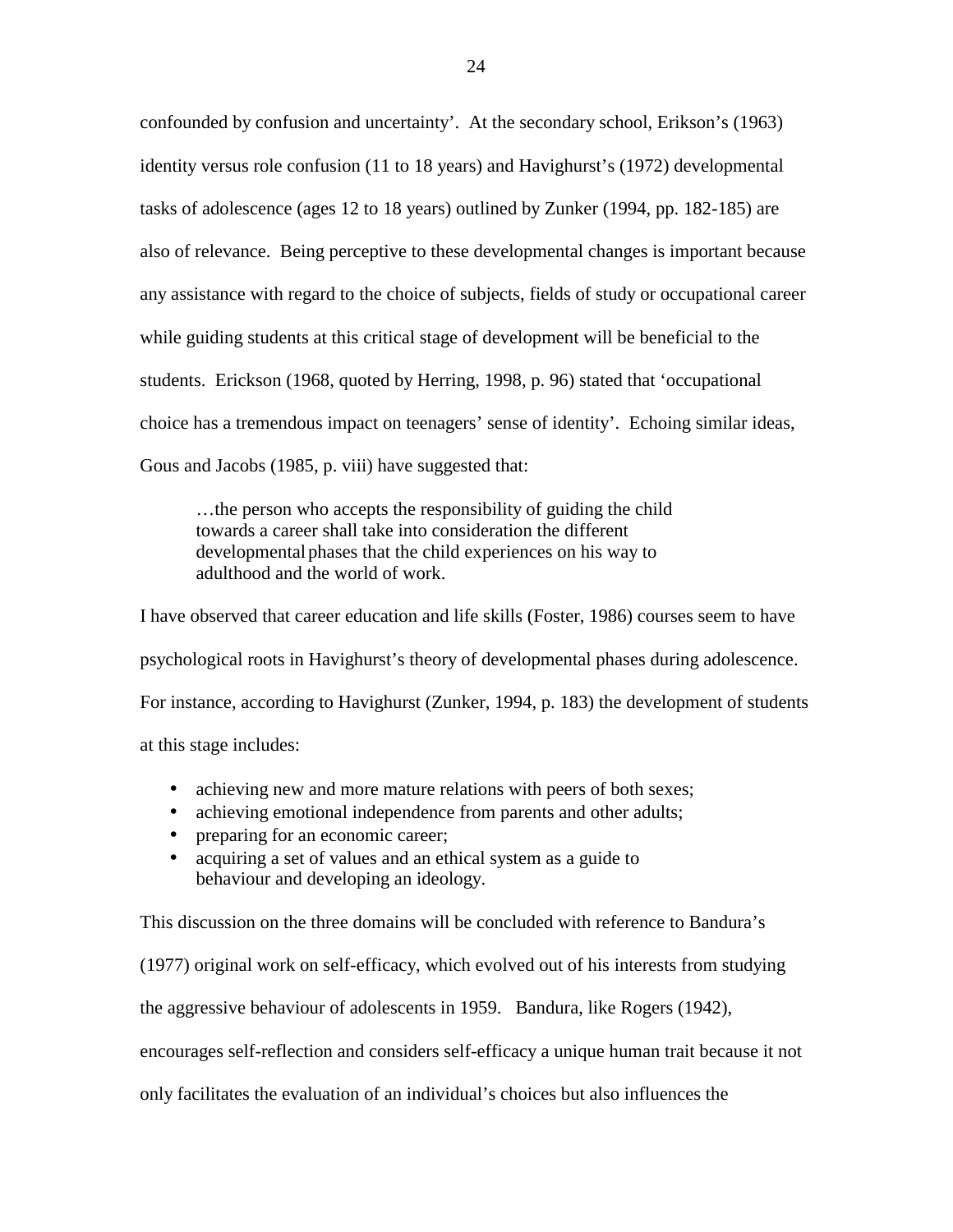individual's thinking, behaviour, and actions significantly. Perceived self-efficacy is the driving force for people's action according to Bandura (1997, p. 3) and refers to 'the beliefs in one's capabilities to organise and execute the courses of action required to produce given attainments'. Without this efficacy belief there is little incentive to act. The concept of self-efficacy has been widely researched and applied across disciplines including career education. Bandura (1997, p. viii), observes that 'the broad scope and variety of applications attests to the explanatory and operative generality' of the selfefficacy theory. For example the Career Decision-Making Self Efficacy Scale (CDMSE) is an inventory that has been designed to measure the effect of an individual's selfefficacy on their ability to make career decisions.

### **2.4 Issues And Implications For Management**

According to Caldwell and Spinks (1988, p. 30-31), forty-three characteristics describe an 'ideal type' of school. These characteristics of highly effective schools 'lie in six areas: climate (20), leadership (11), curriculum (4), decision-making (3), outcomes (3) and resources  $(2)$ . It is beyond the scope of the present study to delve into these individual characteristics. However, I will elaborate on two areas, the curriculum (with 4 characteristics) and decision-making (3 characteristics) that could help in the formulation of a career education policy. The study uses the definition proposed by Stringham (1970, quoted by Caldwell and Spinks, 1988, p. 41), 'a policy consists of a statement of purpose and one or more broad guidelines as to how that purpose is to be achieved'. The three outcomes mentioned in Caldwell and Spinks (ibid, p. 31) are similar to the three criteria mentioned in section 2.1.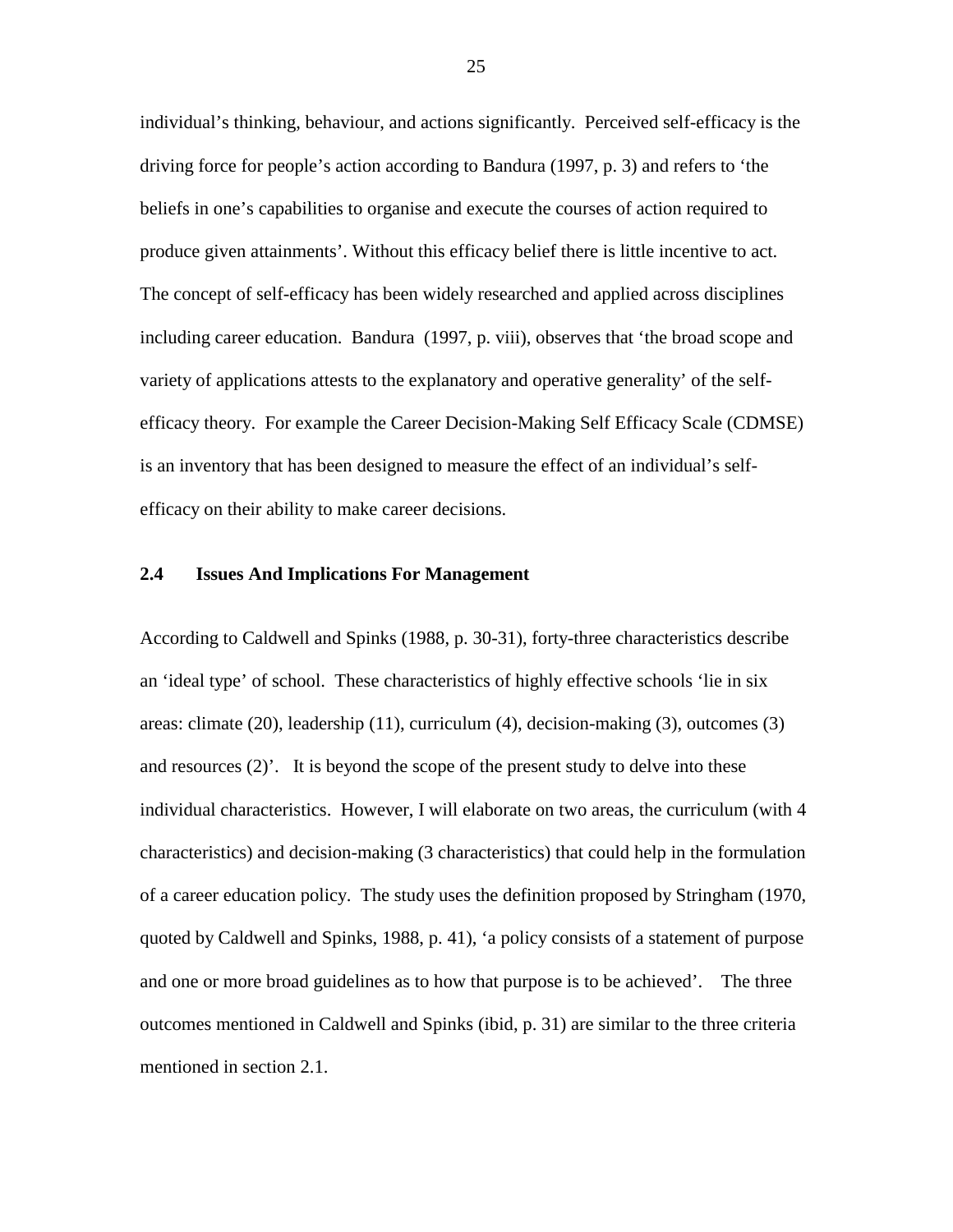Although this study involves the career options of only nine students, I believe that understanding the issues raised by the subjects may help discern any clear patterns of choice among the students at TIS. A career education strategy, as defined in section 1.1, might be mutually beneficial to all stakeholders and can eventually increase student effectiveness. Section 2.1 outlined how schools not only increase their credibility within the community, but also foster success and effectiveness by offering a comprehensive career education programme.

In the discussion below, I will use the characteristics Caldwell and Spinks detail (ibid, p. 31) as individual sub-titles. Subsequently I elaborate on their relevance to career education and show how these can be developed using their Collaborative School Management (CSM) model.

# **2.4.1 The school has clearly stated educational goals. Teachers are highly involved in decision-making at the school**

Nakamura and Smallwood (1980, quoted by Rist 1994, p. 548) have defined policy as 'a set of instructions' that are transmitted 'from policy makers to policy implementers that spell out both goals and the means of achieving those goals'. This 'means of achieving those goals' can be pursued using the dictum of Drucker (1977, p. 385) who advised transferring the ownership of goals to the group that would receive and implement them. In this case it is the teachers in schools who must share in the vision of the policy makers. Bhaerman (1979, quoted by Doty and Stanley, 1985, p. 15) had observed that classroom teachers are 'truly at the heart of the career education process'.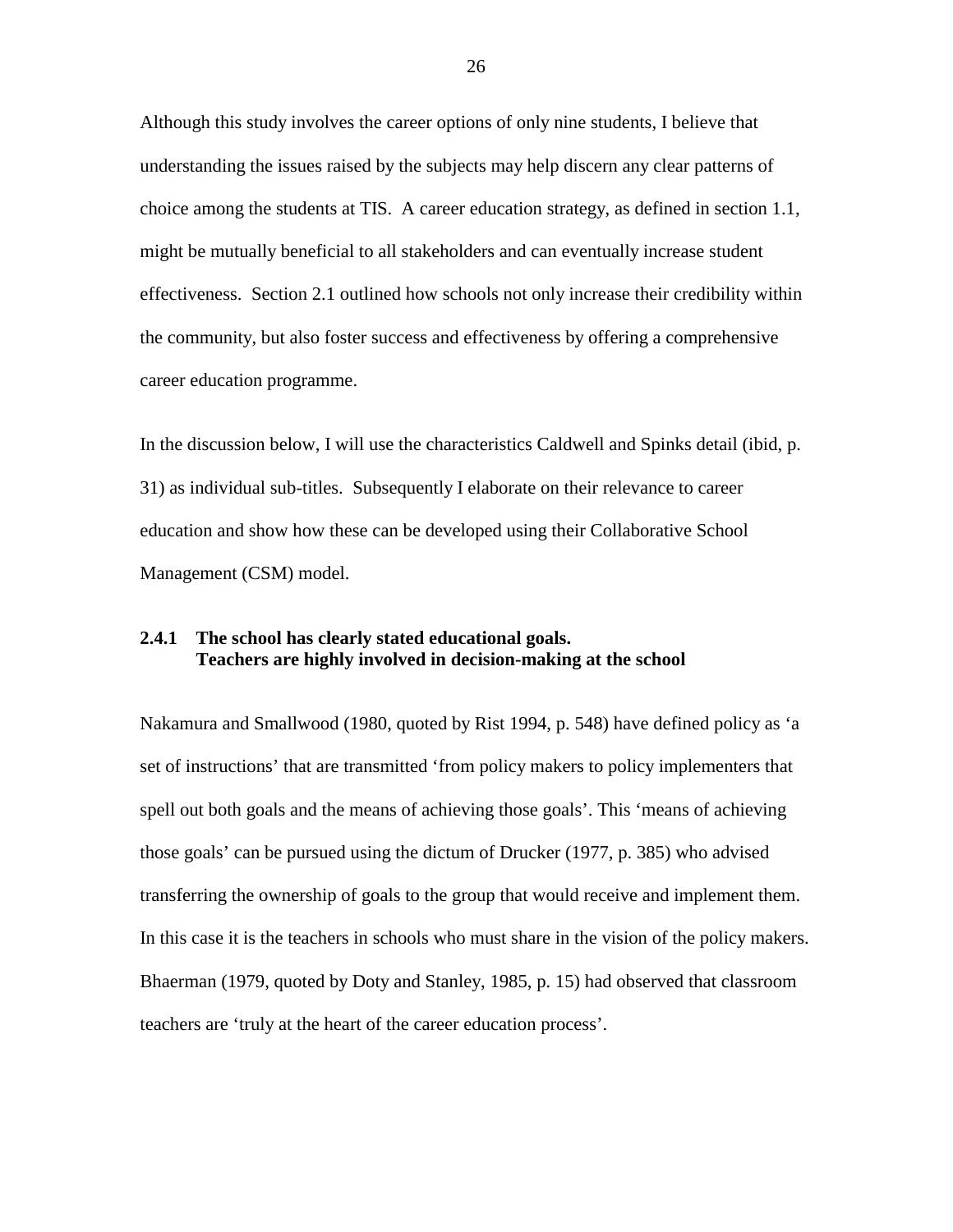A practical approach to engage the teachers with this vision is recommended in the CSM model. By focusing on the needs and not on the means, this study examines only two phases, 'goal-setting and need identification' and 'policy-making' in the six-phase CSM Cycle proposed by Caldwell and Spinks (1988, p. 36-56). The four phases that are not examined here are 'programmes', 'planning', 'implementing' and 'evaluating'.

# **2.4.2 The school has a programme which provides students with required skills. There are high levels of parental involvement in the children's educational activities. There are high levels of community involvement in the children's educational activities.**

Career education encompasses the educational, enriching experiences of the whole person starting from infancy to adulthood. Such a comprehensive endeavor involving the whole person cannot be expected to be the sole responsibility of a single or a few career advisers in schools, but requires the concerted action of all the stakeholders (including teachers, students, parents, professionals and the wider community) in education. Researchers such as Avent (1988) and Hansen (1977) have highlighted this aspect and the need for a collaborative effort. According to Hansen (1977, quoted by Zunker, p. 207) it is a 'deliberate and collaborative effort' and has to be developed systematically to enable the students to make informed career decisions.

Buzzell and Gale (1987, p. 18) define strategy as 'the policies and the key decisions adopted by management that have major impacts on financial performance'. Schools in the Emirates, being mostly privately funded, do have constraints on both financial and manpower resources. What the study proposes should provide long-term returns and address the intangibles, success and effectiveness, by enhancing student learning and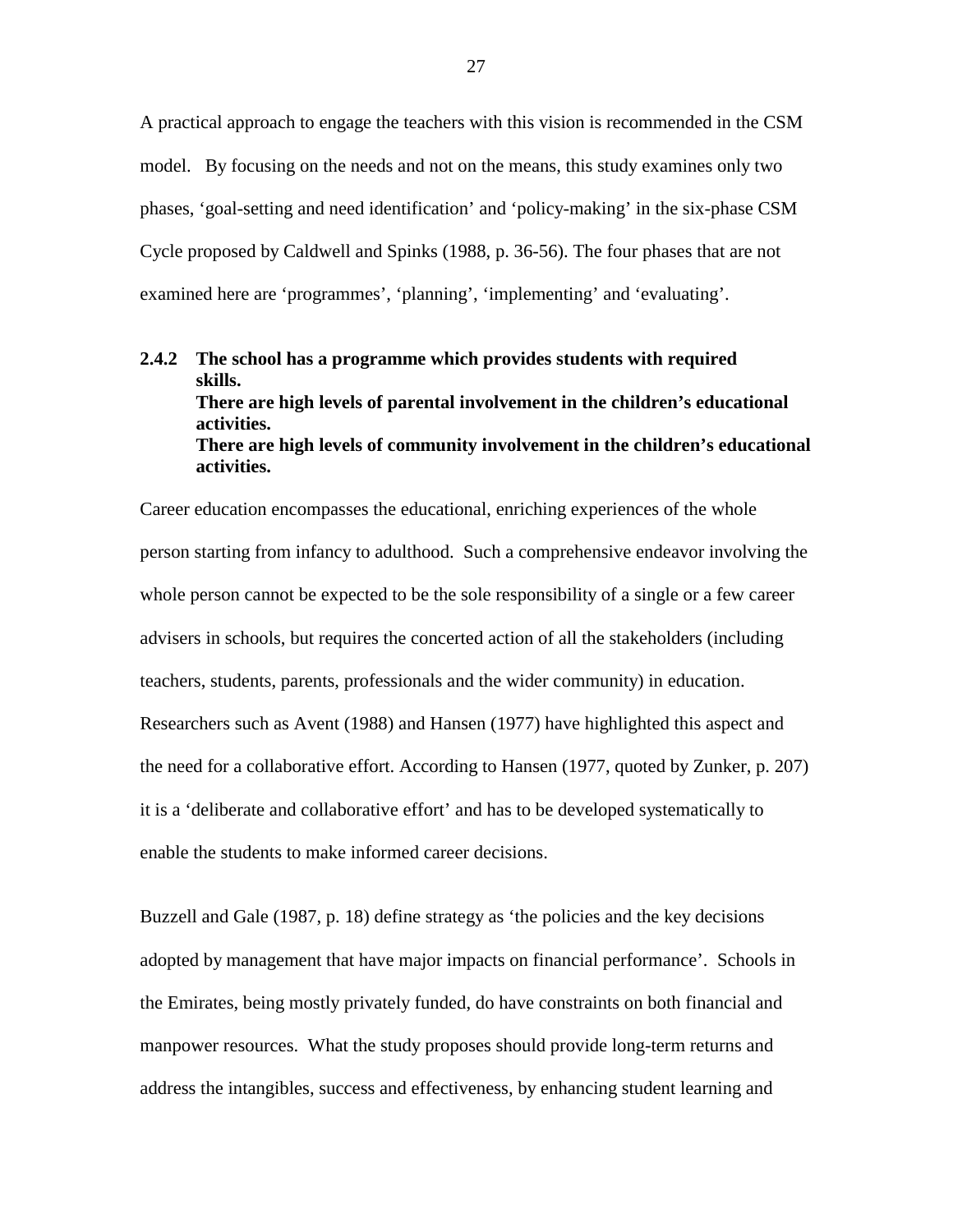assist the school in achieving success. When a school is effective, the recruitment of students increases and this affects the school's financial performance. I will cite a school in the Emirates to illustrate this aspect. Recently, the school carried out successfully a three-day workshop offering career guidance to parents and students leaving school in Grade 10 and Grade 12. The school invited outside exerts to administer interest inventories and suggest options for students. It appeared the school was using this as a unique selling point for marketing and enhancing its reputation. The fee-paying parents left the meeting apparently happy with the program. Although this workshop is a beginning, it is vital to involve the whole school over an extended time frame based on what has been discussed earlier. Besides, as Harris (1999, p. 133) indicated, involving outside professional groups can further undermine the position of the career advisers within a school in the eyes of their school colleagues. It can result in a lack of understanding of the unique role of the career advisers in schools.

# **2.4.3 The school has a well-balanced and organised programme which meets the needs of students. There is a high degree of staff involvement in the development of school goals**.

According to Caldwell and Spinks' CSM model, (1988, p.39), 'identification of needs' is the difference between 'what is' and 'what should be'. To provide a 'framework for a workable approach' to the CSM model, they suggested the creation of two groups, one responsible for policy-making in the school, the 'policy group' and another responsible for implementing the policy, the 'program teams' (ibid, p. 22-24). The policy group might be the school board or school council while teachers will largely represent the program teams.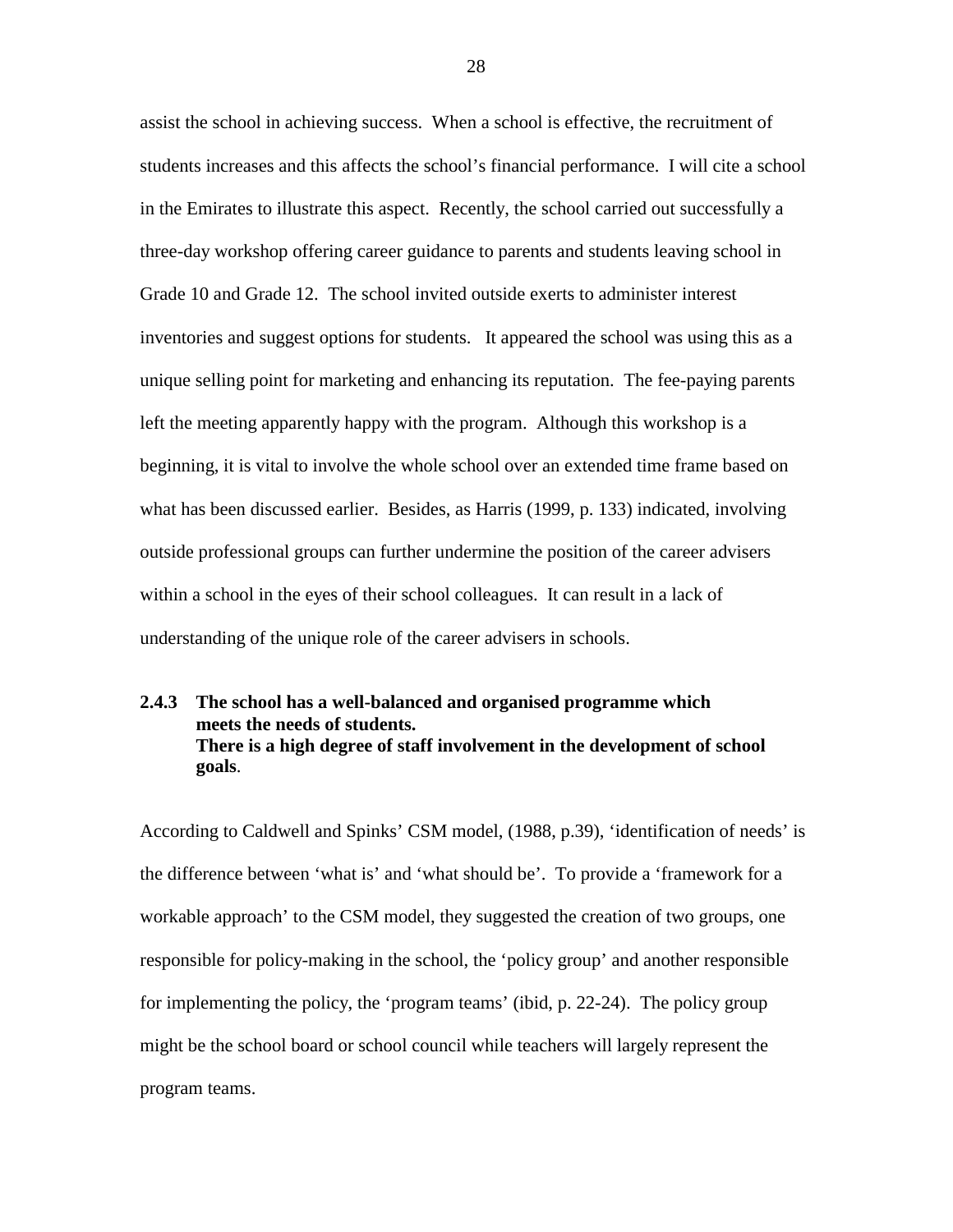In this case, by identifying the issues relevant to this research, TIS will be provided some feedback for evaluating the existing career education programme and examining the draft policy proposed (Appendix A). Schools can discuss issues listed by Avent (1988, pp. 32- 102) pertinent to career education, reproduced here as Appendix B, during staff meetings, and draft out plans unique and appropriate to the local school settings with the help of the two groups. Using the list of recommendation in the summary, the 'policy group' and 'program team' can make their judgment on closing the 'gap' identified by the needs. Although pursuing only two phases has restricted the scope of this study, it is submitted here as a beginning.

Finally, it might be worthwhile for the two groups to be aware of some of the shortcomings of the CSM model as pointed out by Marsh (1994, p. 34). These include covertly propping up a principal's role, stifling spontaneity in a school's normal functioning, overemphasising the financial aspects of school planning and being demanding on the energies of the staff.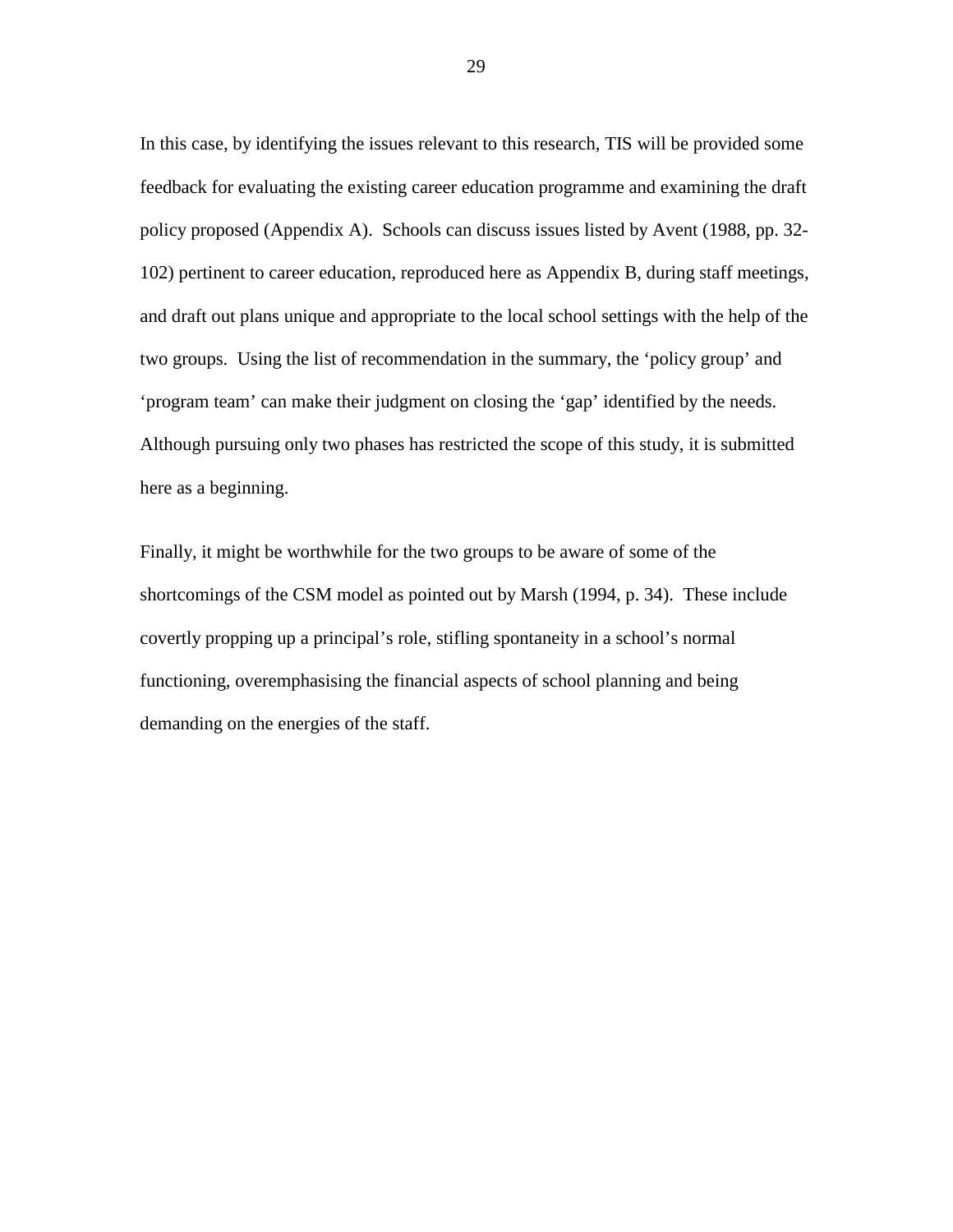#### **Chapter 3 METHODOLOGY**

#### **3.1 Paradigms In Qualitative Research**

This study is a small piece of qualitative research that examines the career choices of nine students at an international school to consider their implications with regard to school policy. There are considered to be currently four paradigms that are competing to gain acceptance as the preferred approach for guiding and informing research. These are positivism, post-positivism, critical theory and constructivism. A summary matrix of these traditions in qualitative research has been reproduced here from Denzin and Lincoln (1998, p. 210) as Appendix C and illustrates the implications of different paradigm positions on selected practical issues.

The four paradigms above can be further narrowed down to two broad schools. The first two paradigms are termed 'positivistic' and are usually associated with quantitative studies. To a positivist, reality in the world is independent of the observer. According to Bassey (1999, p. 42) 'positivistic researchers do not consider themselves as significant variables in their research'. The latter two paradigms, critical theory and constructivism are considered 'interpretive' and are often associated with qualitative studies. Bassey (ibid, p. 43) observes that for an interpretive researcher, reality is 'a construct of the human mind'. The ideology of the researcher, which is dependent on the human mind as well as the flux of human behaviour patterns, is an important factor that affects the approach to investigating a problem. According to Denzin and Lincoln (1994, p. 3) this ideology is dependent on the researcher's 'personal history, biography, gender, social class, race and ethnicity, and those of the people in the setting'. Following these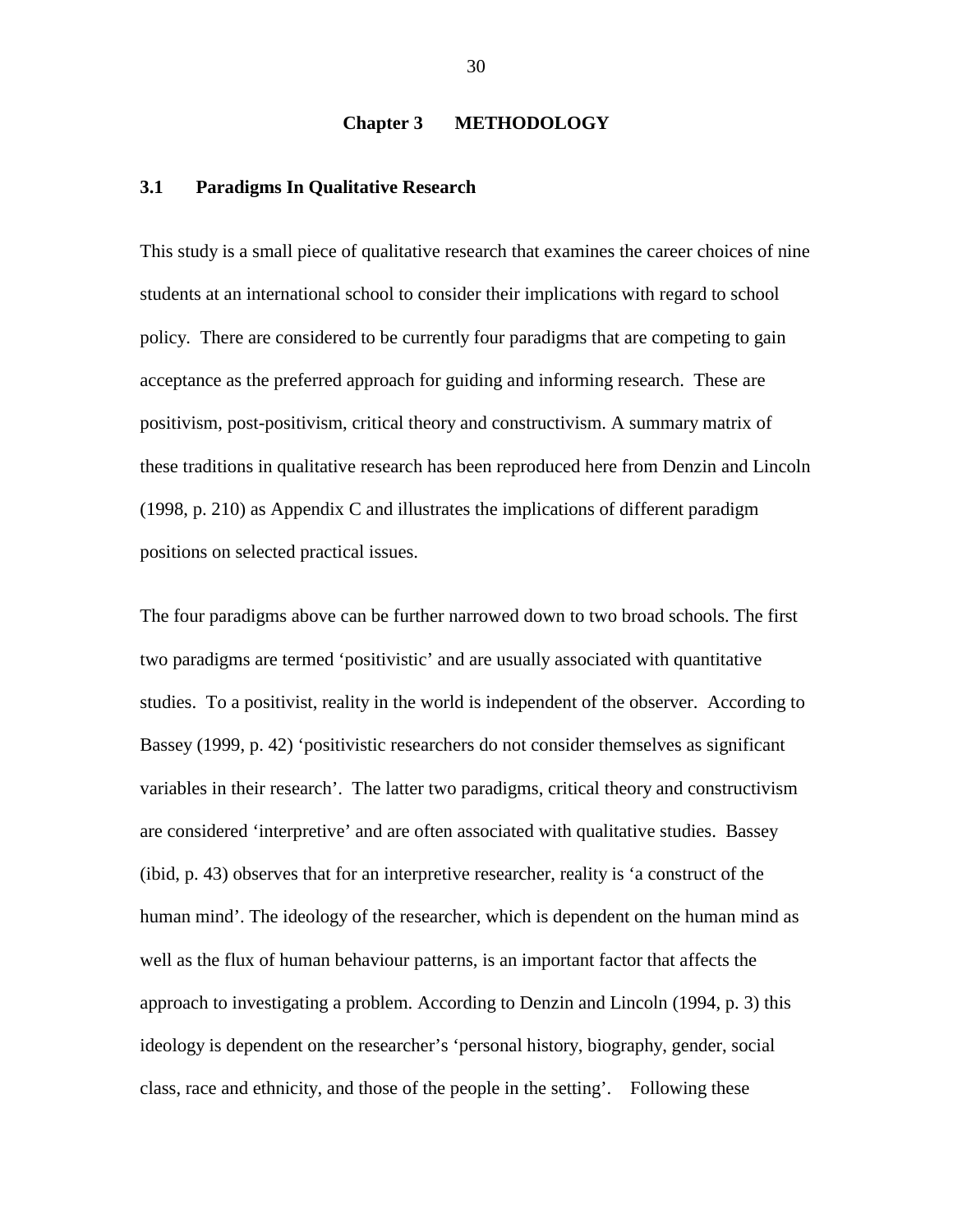observations of Denzin and Lincoln, I have used the series of questions for assessment as set forth by Miles and Huberman (1994, pp. 277-280, see Appendix J) for data analysis.

The second choice of investigating the factors qualitatively offered the prospect of investigating the research question in detail. This entailed the use of a small number of interviews as outlined in Section 3.4. In this study, I seek to interpret what may happen after examining the particular circumstances; Bassey (1999, p. 46) refers to this as idea as making a 'fuzzy generalization'. The extempore responses of the subjects to the Interview Protocol are appended here as an elaborate matrix for the reader to interpret in Appendix H. The matrix forms the basis for the subsequent analysis as outlined in the next Chapter.

In line with the comments of Bell (1993, p. 6), the primary concern of these interviews was to attempt an understanding of the individuals' perceptions of the world and 'seek insight rather than statistical analysis'. To summarise in the words of Delamont (1992, quoted by Blaxter et al, 1996, p. 60):

 Qualitative research is harder, more stressful and more time-consuming… If you want to get your MEd dissertation or whatever finished quickly and easily: do a straightforward questionnaire study.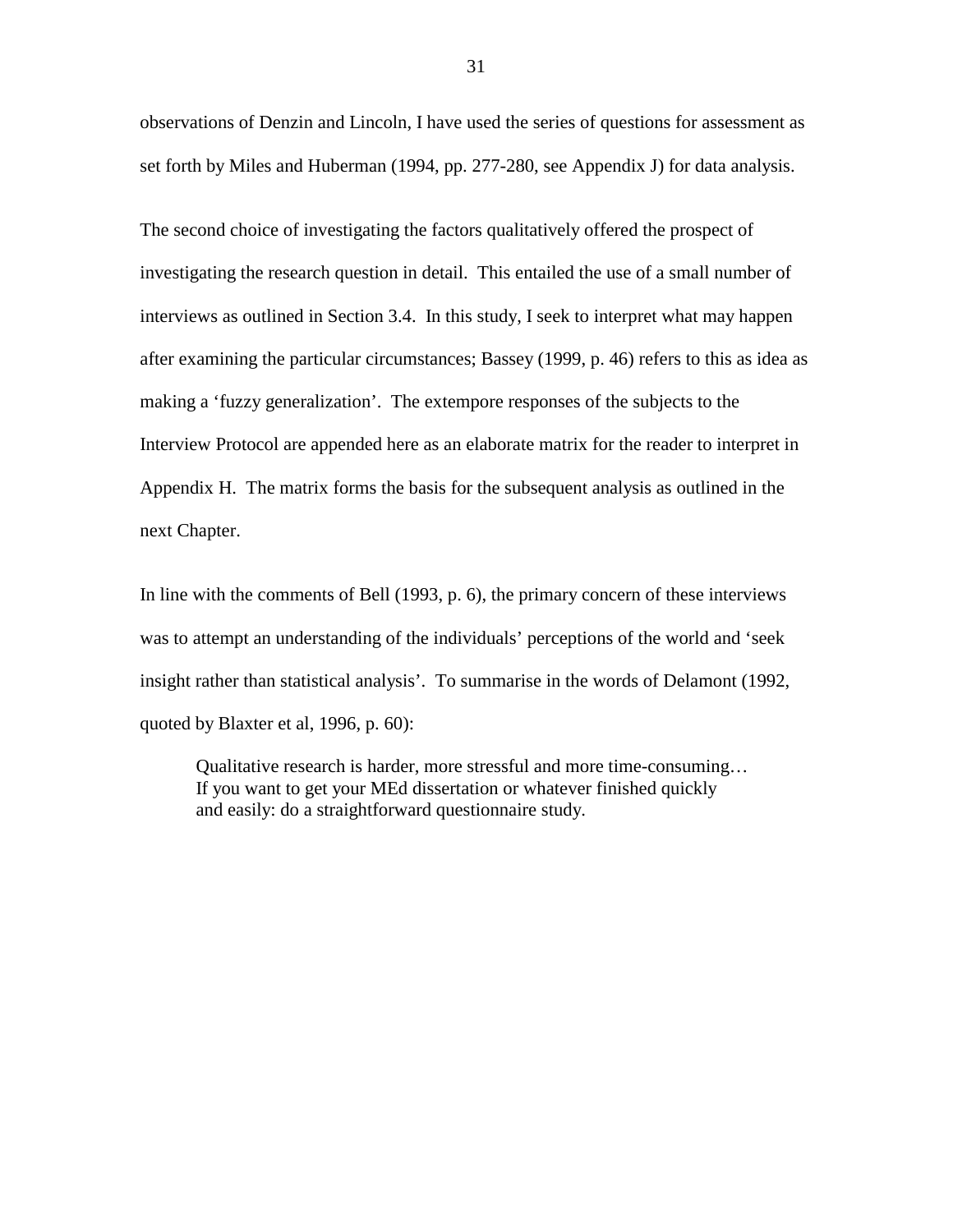# **3.2 Reasons For A Case Study Approach**

There were a total of sixty students in Grade 12 and about seventy students in Grade 11. The attempt in this research was to gather as much information as possible from subjects who were fairly representative of the larger sample. This way the study could investigate 'particularity and not uniqueness' and make the case more 'intelligible' as Golby (1994, p. 13) suggested.

The case study approach offered itself naturally to pursue this research because it was primarily concerned with the interaction of factors and events and in line with what Bell (1993, p. 8) observed. By attempting to examine the factors that influenced the career choices of the students, this study tries to embody Stake's (1994, p. 237) definition of an evaluative case study wherein 'it is both the process of learning about the case and the product of our learning'.

Bassey (1999, p.7) observes that case study research must enable the researcher to be critical about 'issues related to his or her educational practice'. Referring to studies of particular events in the numerous dissertations and theses he has examined, Bassey (ibid, p. 5) observes:

 Each of these has been a study of a singularity… this being virtually the only form of research open to people who are working at it part-time and with very limited resources.

Two attributes among seven others that Lancy (2001, p. 109) summarises about case study are relevant. He quotes Merriam (1988) and observes that 'case study is a qualitative method and … does not claim any particular [techniques] for data collection or data analysis'. Furthermore, case study 'does not adhere to the qualitative paradigm.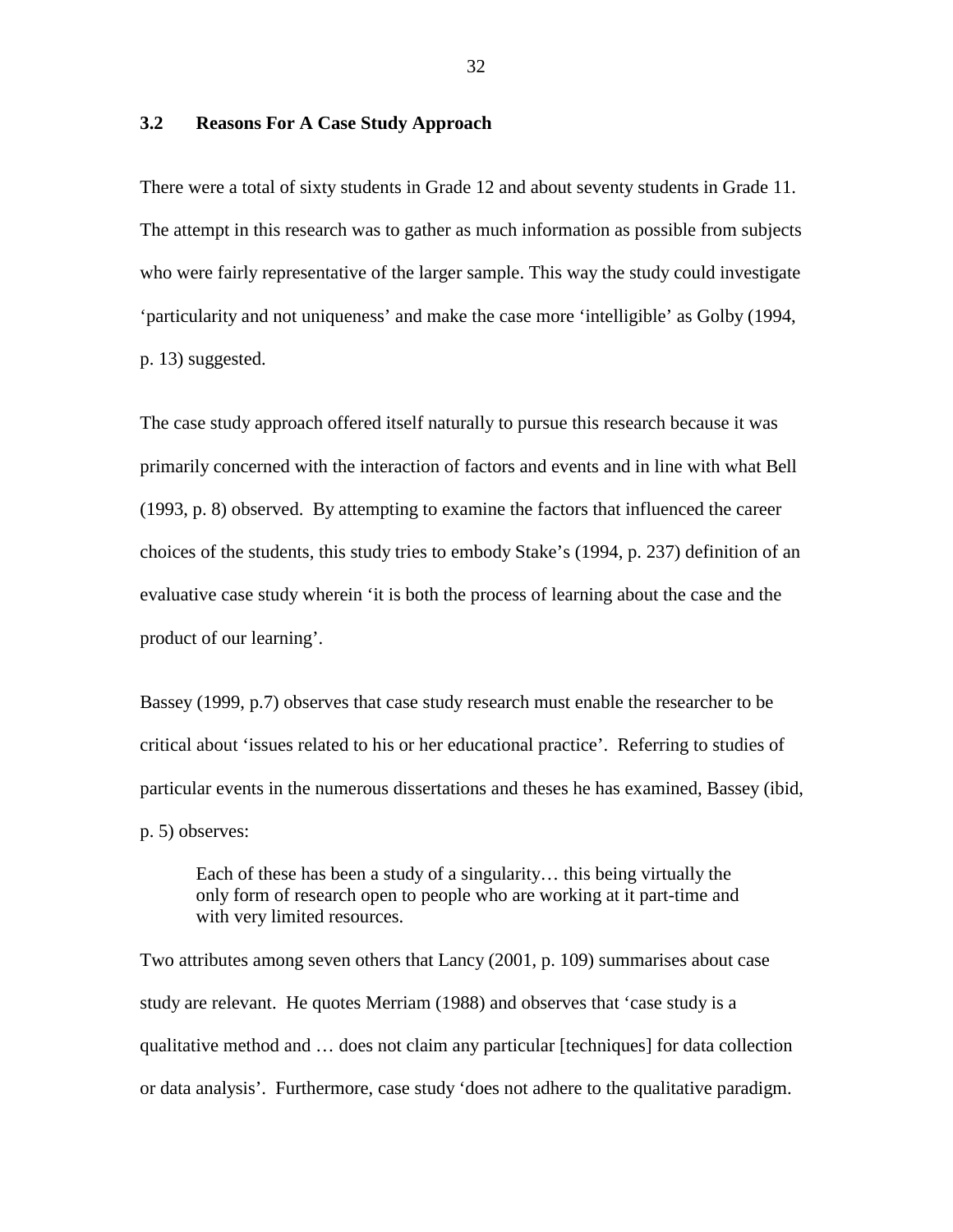Questions or issues are at least partly predetermined. What one studies is carefully delimited in advance'.

Another advantage of pursuing a case study approach was the consideration that the overall aim of the study was to write a school-wide policy on career education.

According to Adelman et al (1980, quoted by Cohen and Manion, 1994, p. 123):

Case studies are 'a step to action'. They begin in a world of action and contribute to it. Their insights maybe directly interpreted and put to use: for staff development, for within-institutional feedback; for formative evaluation; and in educational policy making.

However Bassey warns (1999, p. 44) that a 'case study is difficult' because the researcher must analyse and interpret the data 'to make a coherent report which is long enough to be meaningful and short enough to be readable'. Nevertheless these studies offer the following advantage as Bassey (1981 p. 93) summarises:

If studies ..are carried out systematically and critically, if they are aimed at the improvement of education, if they are relatable, … then they are valid forms of educational research.

# **3.3 The Standard Sampling**

Although I had taught most of the interview subjects during their middle and high school, to have representation from the entire cohort and eliminate investigator bias, I selected them entirely on the basis of their scores in the standard sampling procedure outlined in the IB Vade Mecum (2000, p. F7). This procedure is similar to a probability sampling strategy that researchers call 'stratified random sampling'. According to Berg (2001, p. 31), in this sampling 'the population is divided into subgroups (strata), and the independent samples of each stratum are selected. Within each stratum, a particular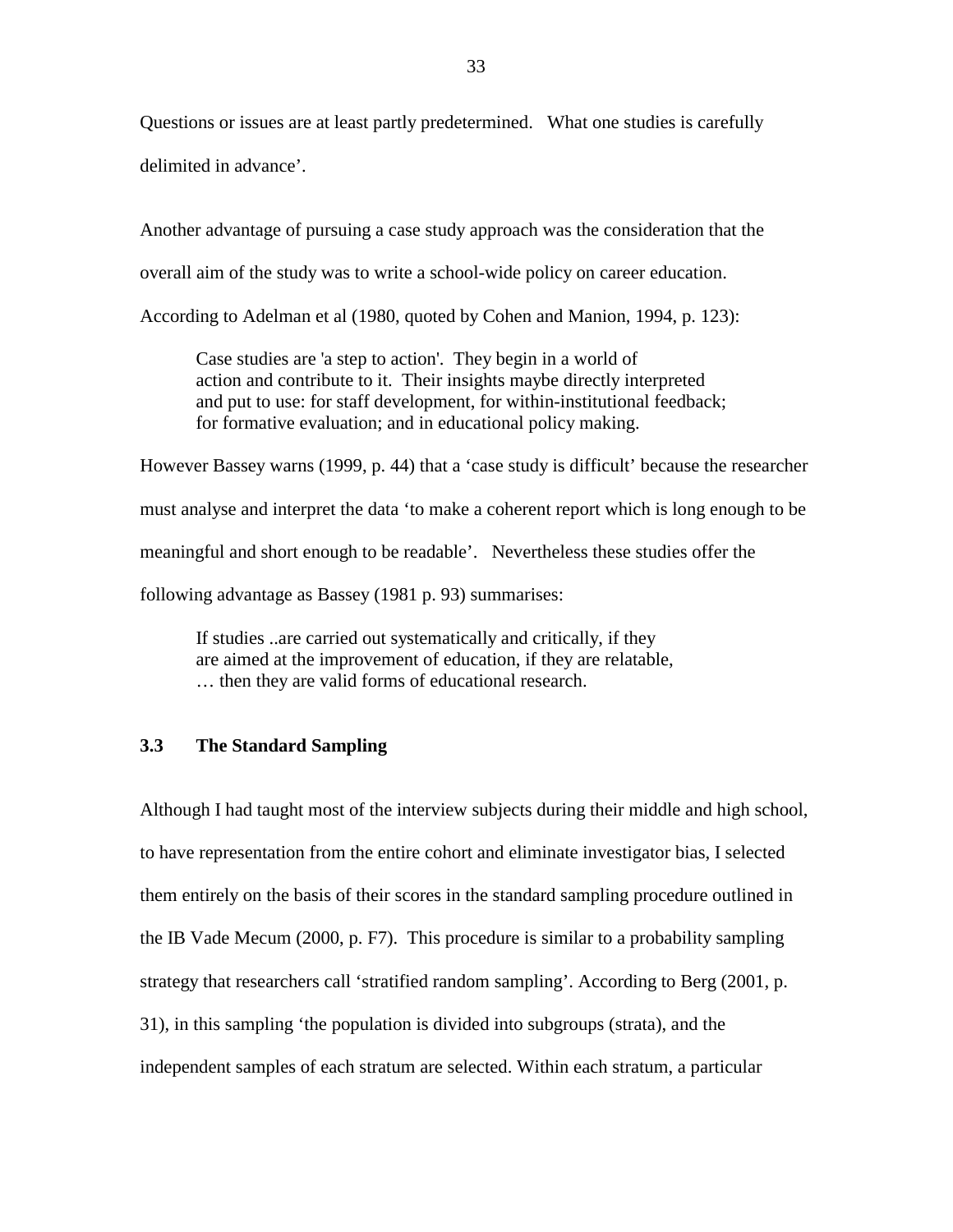sampling fraction is applied in order to ensure representativeness of proportions in the full population'. After identifying the five grade boundaries outlined below, I considered two other factors, equal representation of both genders and the inclusion of diverse nationalities, for sampling.

For the sake of the Internal Assessment, each year the teachers in TIS are required to select the work of five students to be sent to an IB external moderator, based on this procedure (outlined in Appendix 5). I decided to short list ten students for this study following McCracken's (1988, p. 17) observation:

The first principle is that 'less is more'.. for many research projects, eight respondents will be perfectly sufficient.

The Combined Grades (Semester and Exam Grades) of the students of Grade 12 on their Semester 1 Final Report of February 2000 in six IB subjects provided the raw data for sampling. After arranging the total marks of 60 students in descending order, the following matrix was constructed. The five numbers in bold print in Fig. 1 below (representing grades 41, 36, 31, 26 and 20) are based on the standard sampling procedure.

| Highest Grade (HG) | 41 | (LG)         | 20 | (HG)  |    |
|--------------------|----|--------------|----|-------|----|
| Lowest Grade (LG)  | 20 | $(AVG)$   31 |    | (AVG) | 31 |
| Average (AVG)      | 31 |              | 26 |       | 36 |

# Fig. 1 Summary Of Results Based On Standard Sampling As Delineated In Appendix E

Ten students, five boys and five girls, described in section 3.2.1 were identified as the interview subjects and letters were sent to them and their parents [Appendix F (a)]. A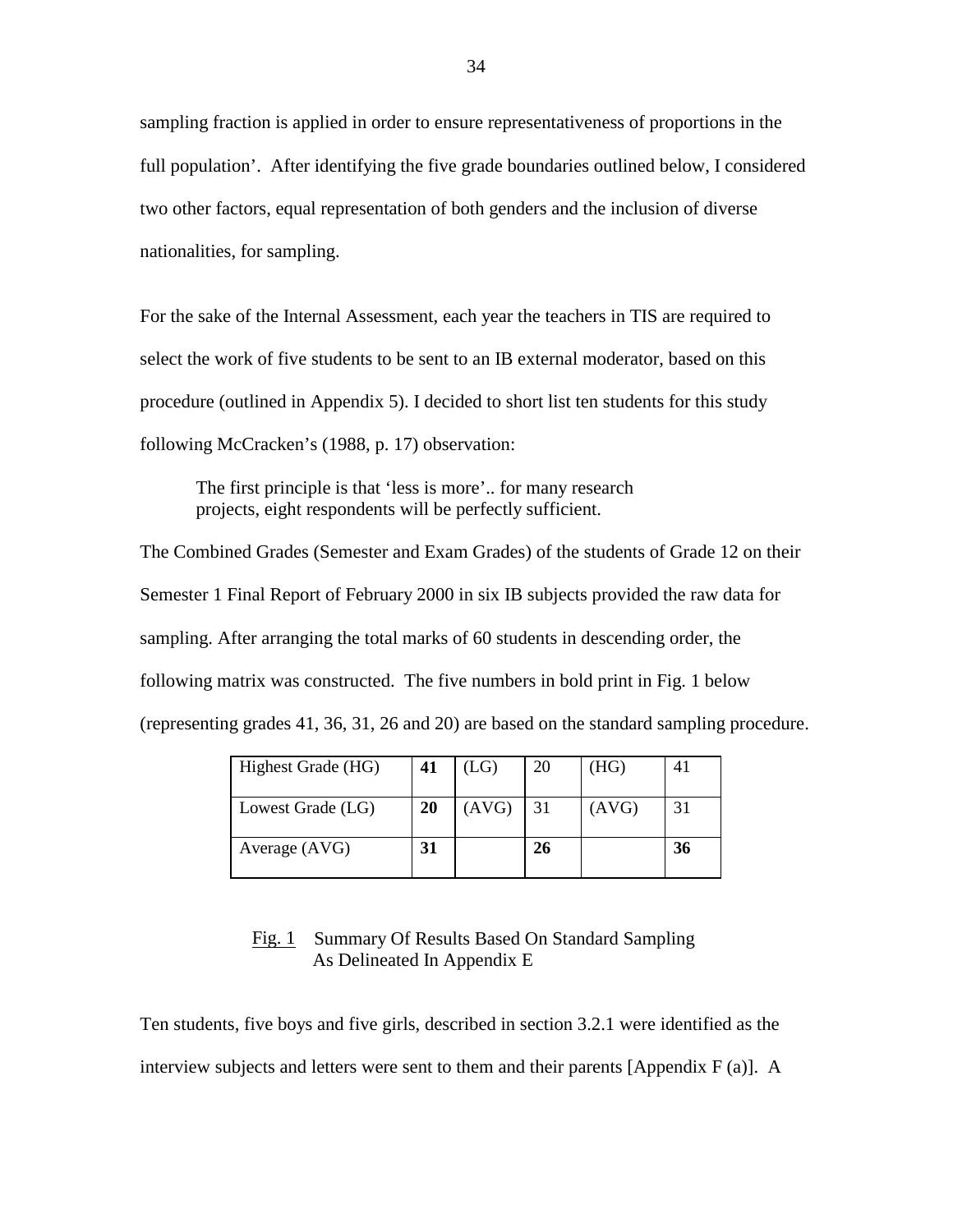reserve list was made for backup. All the parents responded positively to the letters by signing their consent forms, so I did not have to use my reserve list. Unfortunately one of the subjects, J, could not make it at the last minute, and so I interviewed nine students between May and July of 2000 from a class of sixty students. This constituted 15% of the students in that Grade. In the end, I recorded and transcribed one group interview (with subjects A, B, C and D) and five individual interviews (with subjects E, F, G, H and I).

# **3.3.1 Interview Subjects**

All these are fictitious names with their actual ages at the time of the interviews.

| Anita:   | 17 years old, Thai, Joined the school in 1991 in Grade 4.                   |
|----------|-----------------------------------------------------------------------------|
| Bina:    | 17 years old, Indian, Joined the school in 1994 in Grade 7                  |
| Charles: | 17 years old, Lebanese, Joined the school in 1992 in Grade 5                |
| David:   | 18 years old, Canadian, Joined the school in 1996 in Grade 9                |
| Elaine:  | 19 years old, Canadian, Joined the school in 1998 in Grade 11               |
| Fiona:   | 18 years old, British, Joined the school in 1994 in Grade 7                 |
| Geeta:   | 17 years old, Indian, Joined the school in 1998 in Grade 11                 |
| Hamad:   | 18 years old, United Arab Emirates, Joined the school in 1996<br>in Grade 9 |
| Irfan:   | 17 years old, Lebanese, Joined the school in 1991 in Grade 4                |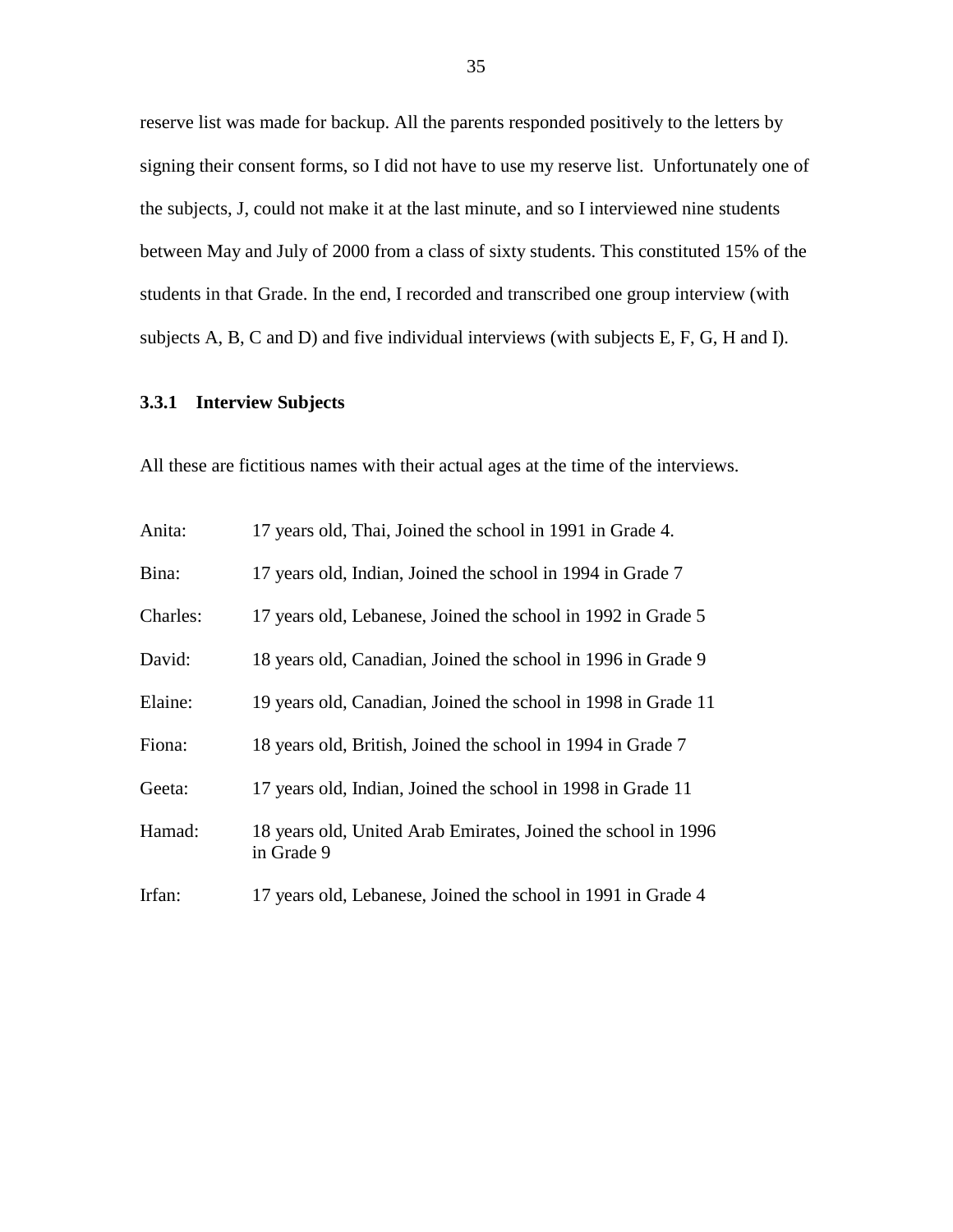## **3.4 The Semi-Structured Interview**

The purpose of the interviews was to elicit from the students the reasons for their career choices and to compare these results with the literature. I was hoping to gain knowledge and understanding about the key factors through these interactions and use them to evaluate the career education programme in TIS. This section details the procedures that were used during the interview process, and the advantages and disadvantages of interviews over other survey data techniques. A detailed matrix that contrasts the different survey methods is presented as Appendix D. The last column here is based on my experience with the subjects in the group interview.

The principal advantages of interviews are its flexibility, adaptability, completeness and clarity through its human interaction according to Borg and Gall (1983, p. 437) and Bell (1993). Borg and Gall (1983, p. 437) observe that the greatest weaknesses of the interviews might be its subjectivity and possible bias. The standard sampling procedure outlined earlier was an attempt to reduce this bias. To account for the subjectivity, I have detailed the rules used for analysis in section 4.2 and made the analysis largely descriptive by using the words of the subjects in chapter 4.

The main reasons why I chose to interview the subjects instead of using a questionnaire, could be expressed in the words of Bell (1993, p. 91):

 A major advantage of the interview is its adaptability….Questionnaire responses have to be taken at face value, but a response in an interview can be developed and clarified.

Having decided on interviews instead of questionnaires, I carried out a pilot study with students of Grade 11 during a 40-minute lesson. I also had a few of my colleagues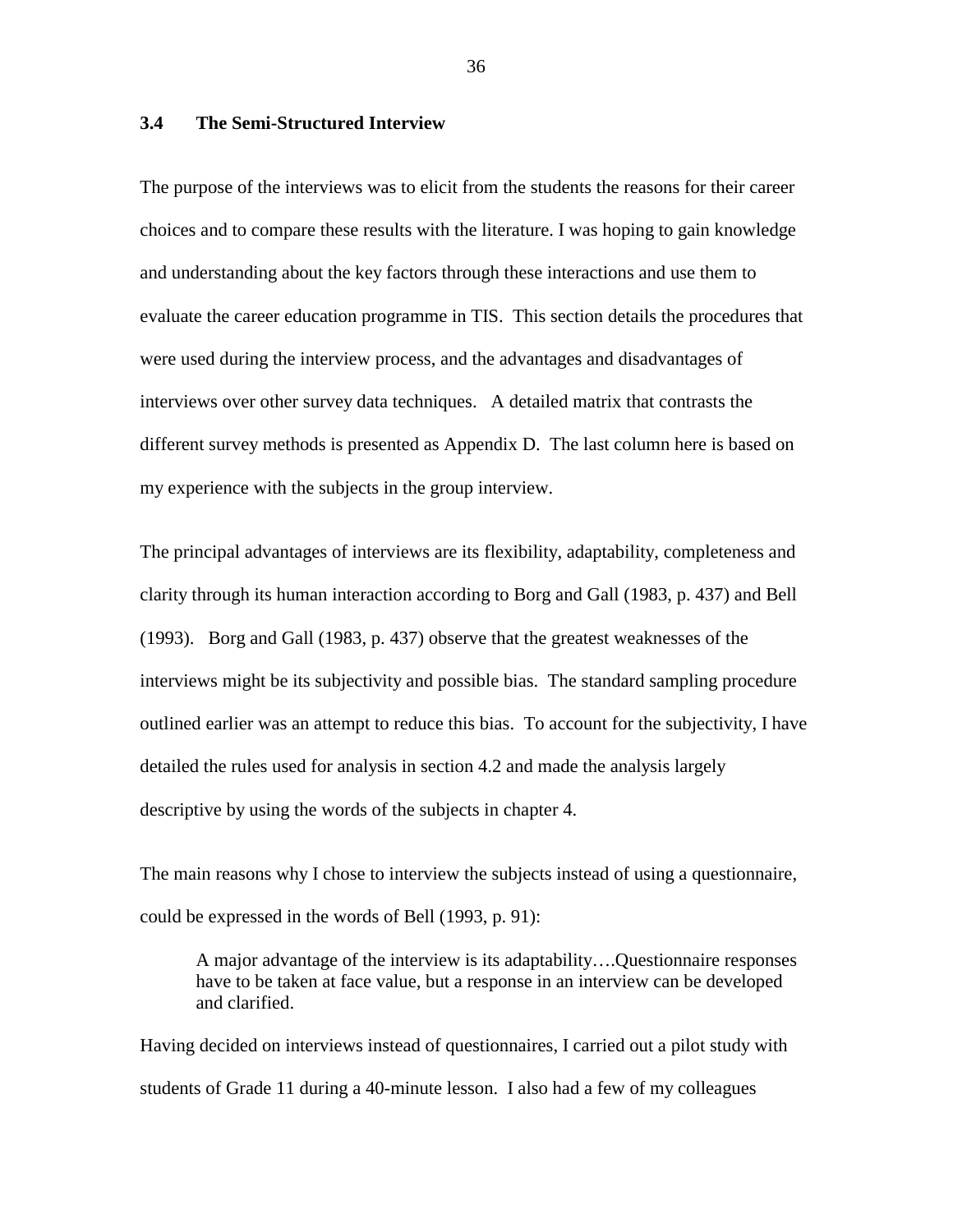review the schedule of eight questions. Some of the Grade 11 students had not considered their career paths and the importance of making active choices had to be understood first. The first question was added after a colleague pointed out that I should not make a priori assumptions. Thus the pilot group interview with the Grade 11 and peer review helped me refine and consolidate the original draft of questions as nine questions in the Interview Protocol [Appendix F (b)].

The interviews were held between June-August 2000 at the office of the GCSE Coordinator, close to the subjects' common room. The interviews were scheduled during the 40-minute lessons in the school. After obtaining their consent for recording the interview, I attempted to make the subjects feel at ease by speaking to them briefly about career education in general and the structure of the impending interview. I was seeking to minimize the possible effects of the presence of the recorder and believed that by doing the talking first, the subjects might soon become oblivious of its presence.

One of the subjects wanted reassurance that the interview was confidential. I assured this student and the other subjects that this was the case and their responses would not be used against them in any way. For ethical reasons I reiterated that their identities would be concealed using fictitious names. To further make the study meaningful, I explained that the honesty of their responses mattered significantly. I informed them I would use some questions as a form of stimulus, engage them in conversation, and there was no single correct answer for any question. This way I sought to reduce any bias in the information provided by the subjects and could focus on my research question. As Measor (1985, p.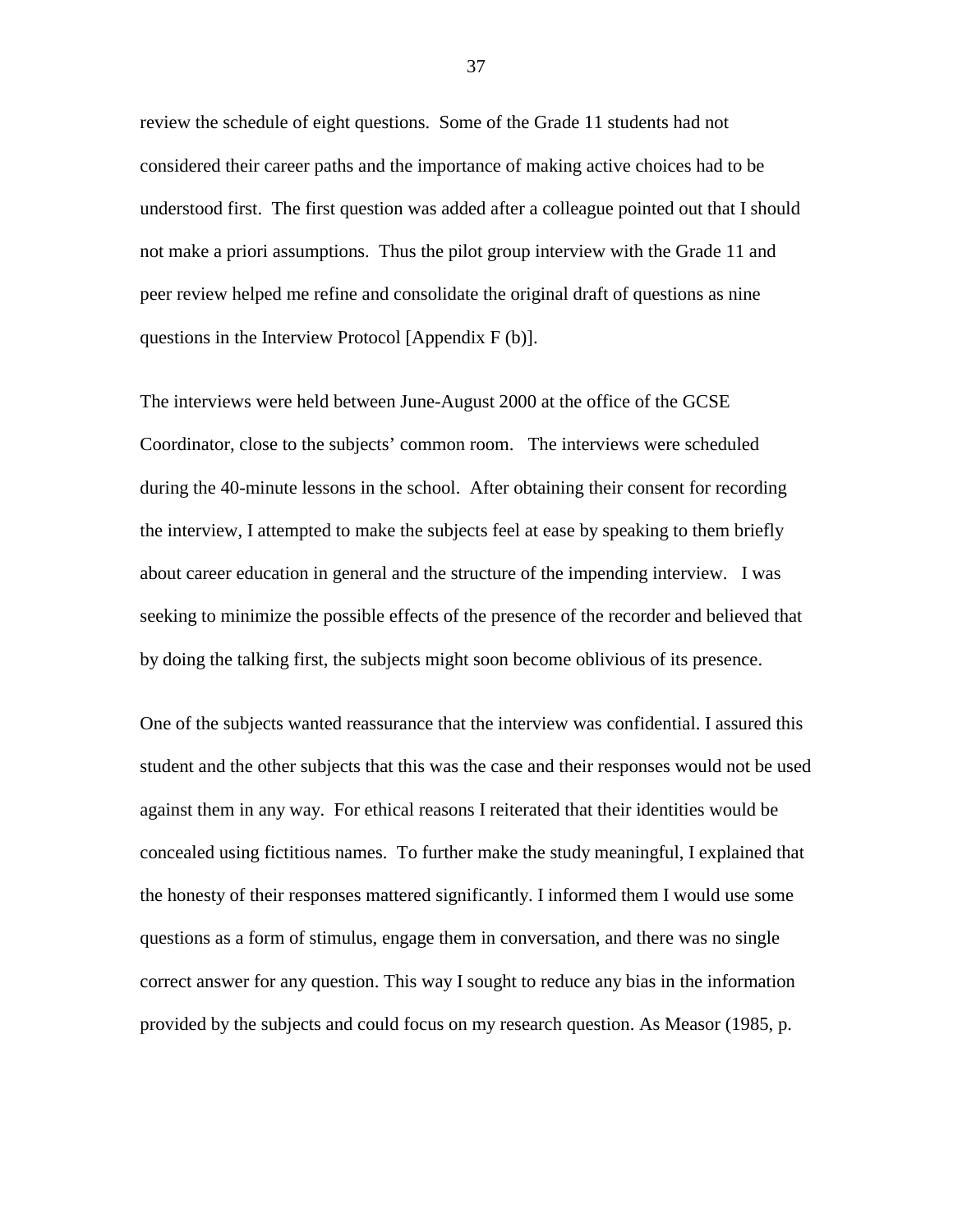57) pointed out "the quality of the data is dependent on the quality of the relationships you build with the people interviewed".

It can be observed from the Interview Protocol [Appendix F(b)] that I was attempting to move from the specific to the general. The questions were made simple and framed carefully to have enough scope for the subjects to be factual and other times reflect on the open-ended questions. Although I had a schedule of questions in mind, the students' responses helped me move to subsequent questions in the Protocol.

This two-way communication during the interviews allowed for adequate flexibility. Further, using the same questions with all the subjects also made it easier for me analyse their responses using a matrix display as detailed in section 3.6. Every now and then, I probed them with supplementary questions based on their responses and interestingly in the group interview; they did this with one another on some occasions. To quote Wragg (1994, pp. 272-273)

A semi-structured interview schedule … allows the respondents to express themselves at some length, but offers enough shape to prevent aimless rambling.

The group interview lasted 75 minutes. The duration of other interviews ranged from 25 minutes with Geeta to about 45 minutes with Irfan. Hamad was not available in June but was interviewed for half an hour in August at the Coordinator's office.

Hitchcock and Hughes (1989, pp. 84-86) have referred to 'interview-interviewee' relationships and the management of interviewing techniques as 'situated activities' that create intrinsic difficulties for the researcher. Fontana and Frey (1994, p. 365) mention the 'group culture' interfering with 'individual expression' during group interviews.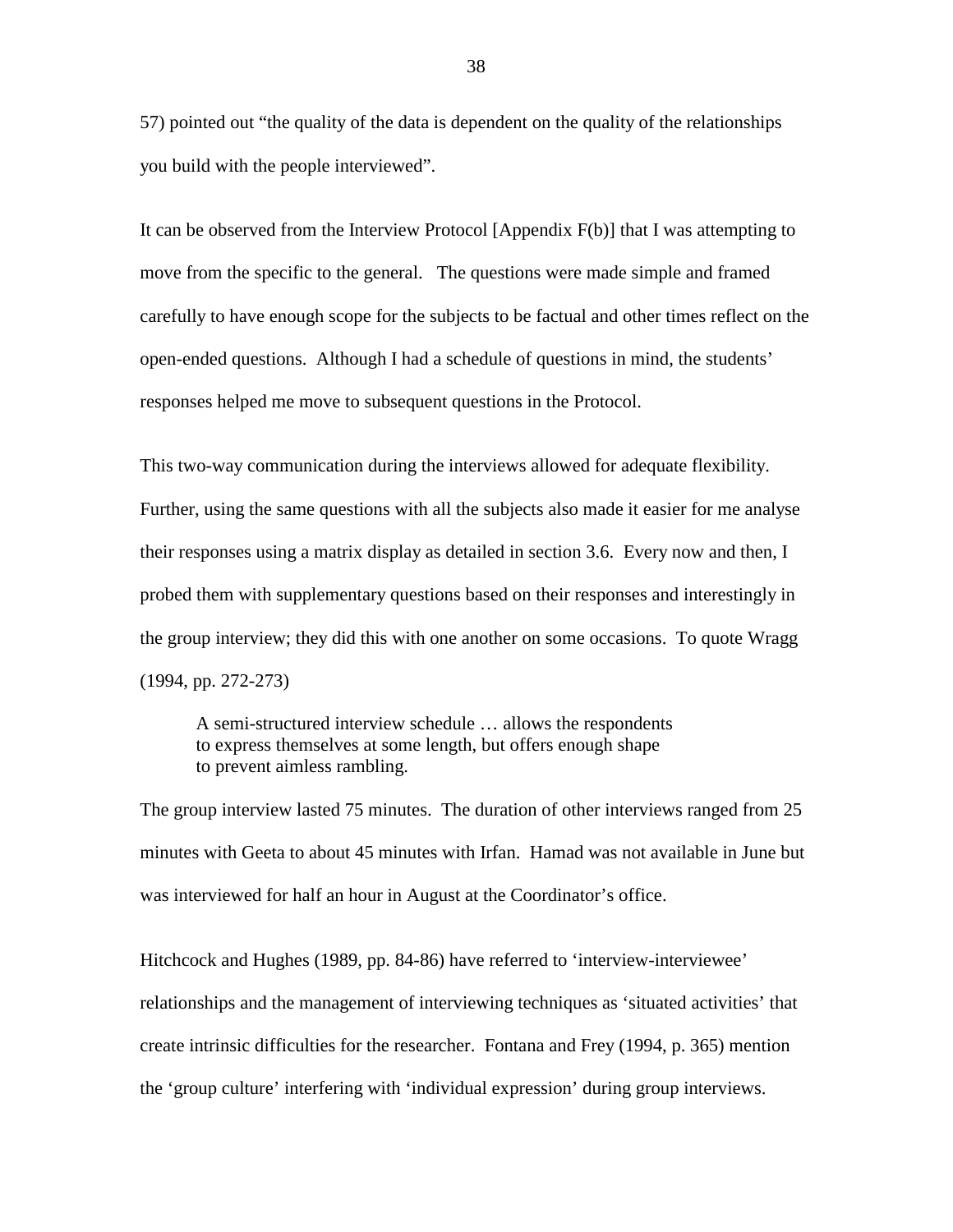This was not apparent to me because I observed that the students in the group did not seem to be affected by the statements of the other subjects. On the contrary, their focus appeared to be on the questions in the Interview Protocol and this supports what Berg (2001, p. 111) remarked: 'the group interview structure is intended to encourage the subjects to speak freely and completely about behaviors, attitudes, and opinions they possess'.

Another problem with opting to interview the subjects was the fact that it would be timeconsuming. Although I managed to fit most of the interviews within my school schedule, I had to make an exception in Hamad's case. I travelled to school during vacation time in August to complete his interview. Notwithstanding computer bugs, my biggest difficulty was transcribing the tapes accurately after listening to them numerous times. Blaxter et al (1996, p. 156) have also observed: 'interview tapes take a great deal of time to transcribe and analyse'.

The subjects provided a number of answers in the final question about their career plans and were willing to continue with the conversations longer than scheduled**.** The entire transcript of Irfan's interview along with his validation via e-mail is reproduced here as Appendix G. The informal part of the interview not only enriched my understanding of my research question, but also prompted self-reflection, and helped me in the preparation of some conclusions in this study.

Walford (2001, p. 96) recommends that interviews must be used with great care. Referring to the uncertainly about the validity of interviews, he concludes that the information provided by an interviewee might depend on whether the subject has 'greater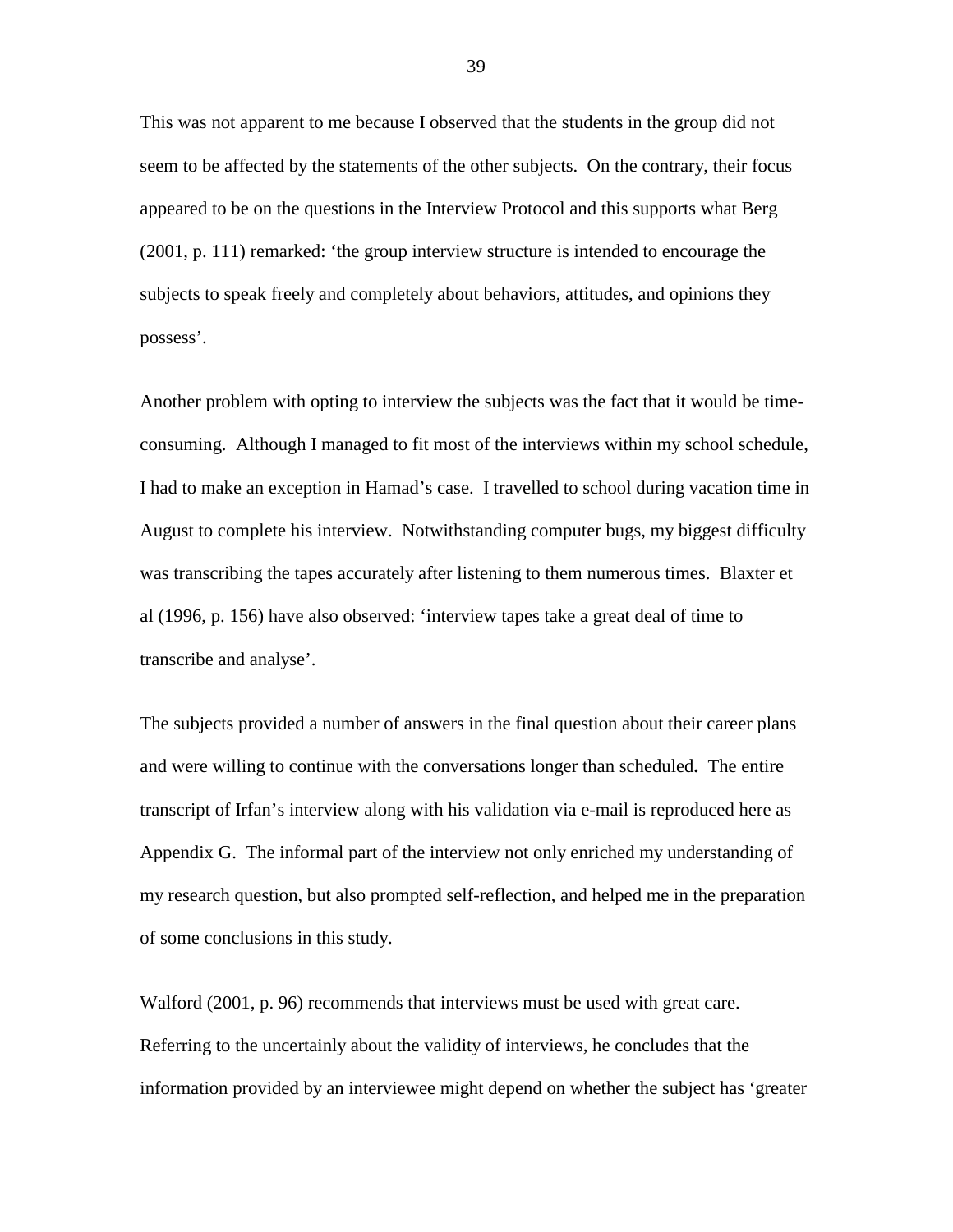potential impact' or 'no direct investment' to the interviewee and therefore the words have to be interpreted with caution. The subjects had finished their examinations and already made their choices of universities when we held the interviews. Some of them had their acceptance letters from the Universities. All these may have helped the subjects to feel relaxed during the interviews. Nevertheless I was always wary of the Hawthorne effect cited by Brown and Dowling (1998, p. 39) wherein the responses of the students might have been altered due to their self-consciousness about being interviewed.

Prior to and after transcribing the interviews, I planned to use the 'Record Books' of the subjects. This book, devised by the career adviser to assist her in writing student recommendations, was given to students at the end of Grade 11. It required the students to fill out information about the subjects they studied from Grade 9 onwards, their participation in extracurricular activities and their achievements. The purpose of using the book was to achieve participant triangulation and also obtain 'familiarity with the biographical and contextual features' of the subjects' life history as Lofland (1971, quoted by Hitchcock and Hughes, 1989, p. 86) suggested. I gathered some personal details of the subjects and a few teacher recommendations from these books, but could not make use of this data in the study because I found they were largely incomplete. Further, the books did not have the subjects' responses to career related questions.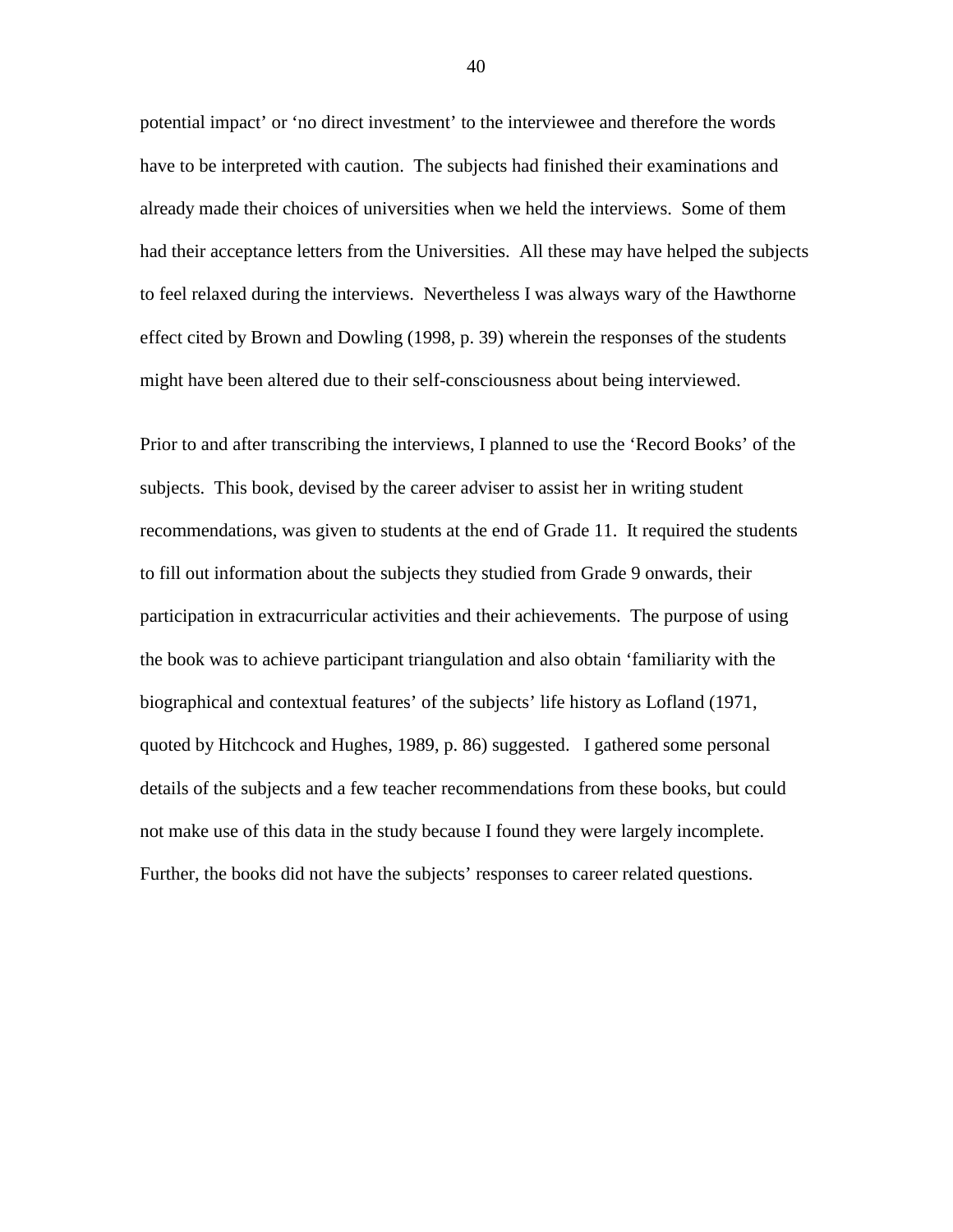## **3.5 Reliability And Validity**

The IB has used the standard sampling procedure outlined in Section 3.2 for effectively moderating the Internal Assessment, worth 24% of a student's final grade for several decades. To quote the IB Vade Mecum (2000, page F1) 'these procedures are designed to ensure the validity and reliability of the marks'. According to Hemmersley (1987, p. 19) the usage of concepts like validity and reliability are 'vague and inconsistent'. While there is a large body of literature dealing with these concepts, the definition of Campbell and Fiske (1967, quoted by Hemmersley, p. 14) will suffice for this study. According to them:

 Reliability is the agreement between two efforts to measure the same trait through maximally similar methods. Validity is represented in the same agreement between two attempts to measure the same trait through maximally different methods.

To gather feedback from the Alumni of the school for the benefit of current students at TIS, I had asked a small group to complete a questionnaire [Appendix H (a)] in June 1999. Seventeen students attended the meeting and completed the questionnaire [Appendix H (b)]. Although their responses do not strictly form part of this original research, some of their comments have been quoted in Chapters 4 and 5, because of their relevance to the Interview Protocol. As pointed out by Hitchcock and Hughes (1989, p. 105), 'there are many different kinds of data and one data source cannot be used unproblematically to validate another source of data'. This is one weakness of this study. Nevertheless, following the suggestion of Gillham (2000, pp. 59-60), I have decided to include some of these questionnaire comments because of their direct relevance to this study.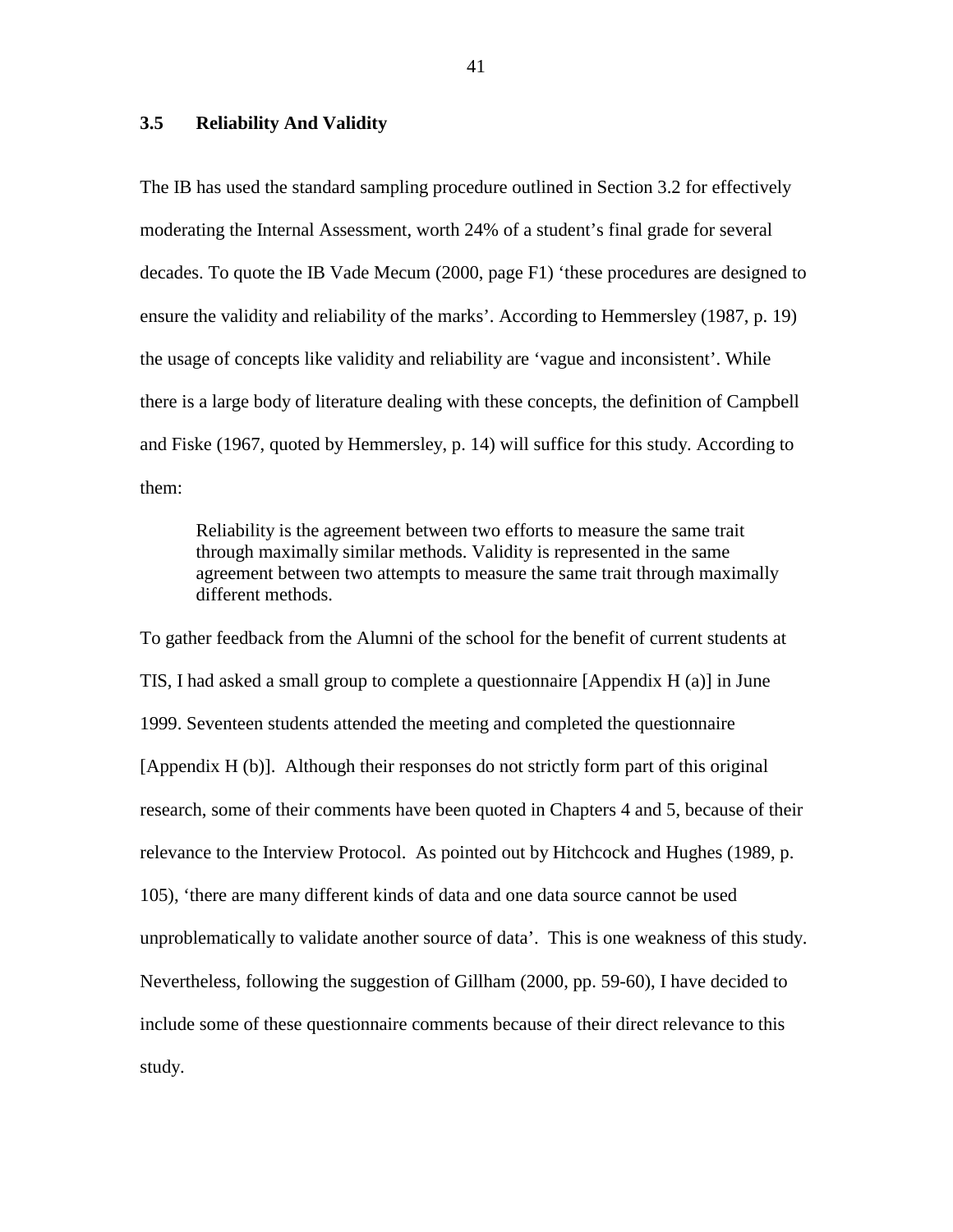To ensure that there was participant validation, I e-mailed the transcripts of the interviews to the subjects. All the students took time to look through their transcripts and responded immediately, sometimes with minor changes, sometimes clarifying their stances, and at other times just informing me about what or where they had finally settled. This not only helped me ascertain the correctness of their responses but also helped ensure that the study was based on data that was reliable. Moreover, it was important to find out if some of their opinions or perceptions had changed with time. The detailed 'EDIT' notes that Irfan very kindly provided [Appendix F(d)] 'to express any differences in .. point of view or clarifications that should be made' is illustrative.

#### **3.6 Data Analysis**

Using the AskERIC database and ProQuest, an Internet search strung with the key words career education, vocational guidance, factors, influence and decision-making returned numerous links. At least 88 of these links were closely related to this search in the end, and I have quoted only the most useful links here. Using these references [Rosenfeld and Peng (1980), Denga (1988), Fisher and Griggs (1994), Jarvis (1994), Lowe et al (1997)], I recorded numerous factors that have influenced the career choices of students as mentioned in the Abstracts and various Journal articles. Not less than 75 different factors were mentioned in various studies and I have listed them all as shown in Appendix I. Some of them seem to overlap. In any case, these factors have helped in grouping the interview responses into three domains mentioned in Section 2.3.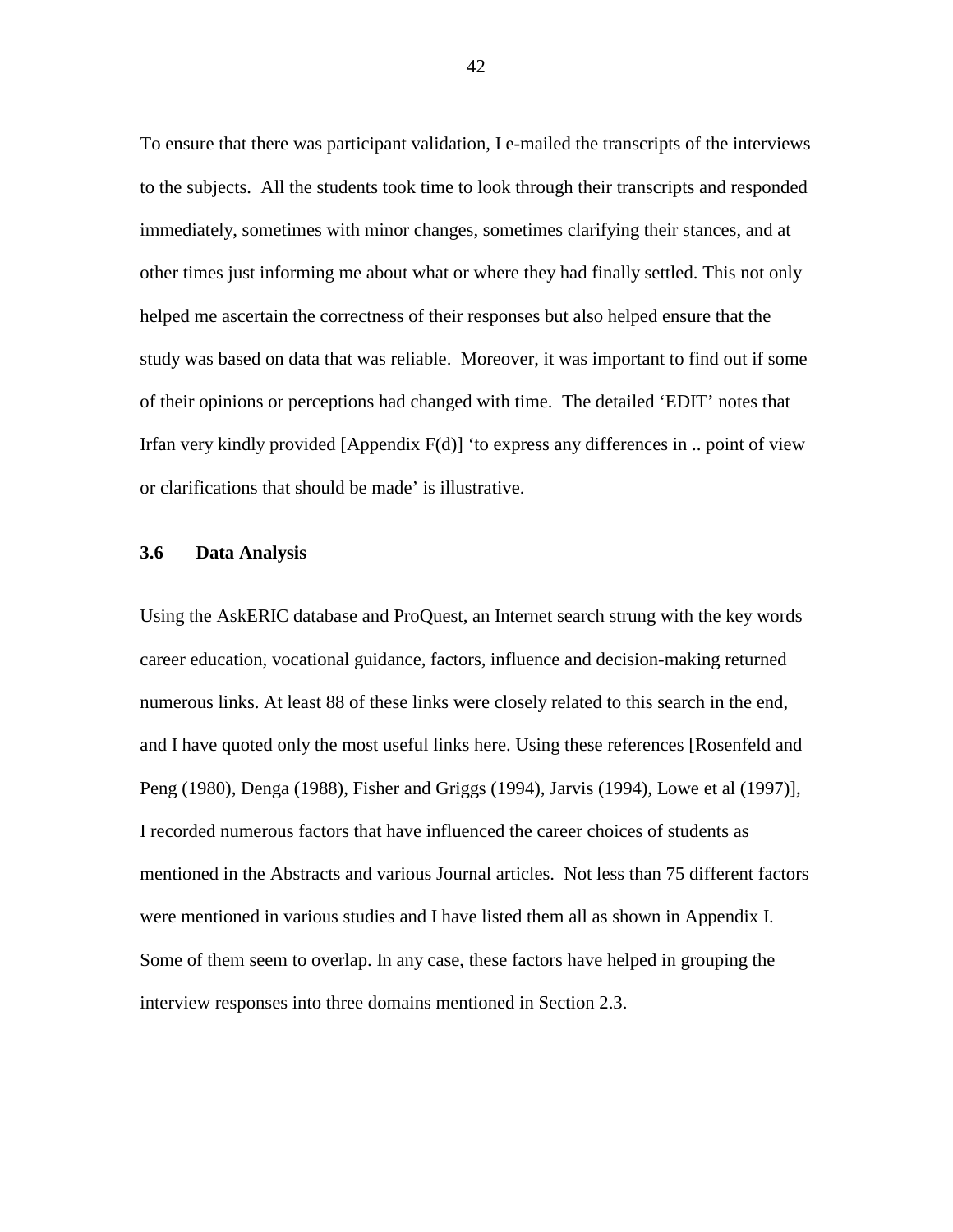I attempted to analyse the data in this study using the 'simple' and 'rigorous' methods suggested by Miles and Huberman. According to Miles and Huberman (1994), the methods for analysis involve three processes: data reduction, data display and conclusion drawing and verification. For data reduction and display, I used the validated responses of the subjects to categorize the data [Appendix G] according to the Interview Protocol. The participant validation of the subjects checking interview transcripts was significant here because as Miles and Huberman (1994, p. 241) state: 'the conclusions drawn from a matrix can never be better than the quality of the data entered'. Interestingly, the interrelation of the questions in the protocol could be observed while entering the data on a matrix for analysis, because the answers of the subjects overlapped between questions.

Using the elaborate matrix [Appendix G], a 'squint analysis' was done by scanning down rows and across columns as suggested by Miles and Huberman (1994, p. 242) to observe any patterns. On the first try, the subjects mentioned 29 factors as shown in Fig. 2. A deeper understanding of the meanings and actions of the subjects as suggested by Miles and Huberman (1994, p.8) to capture the 'essence' of their account is attempted in the next Chapter.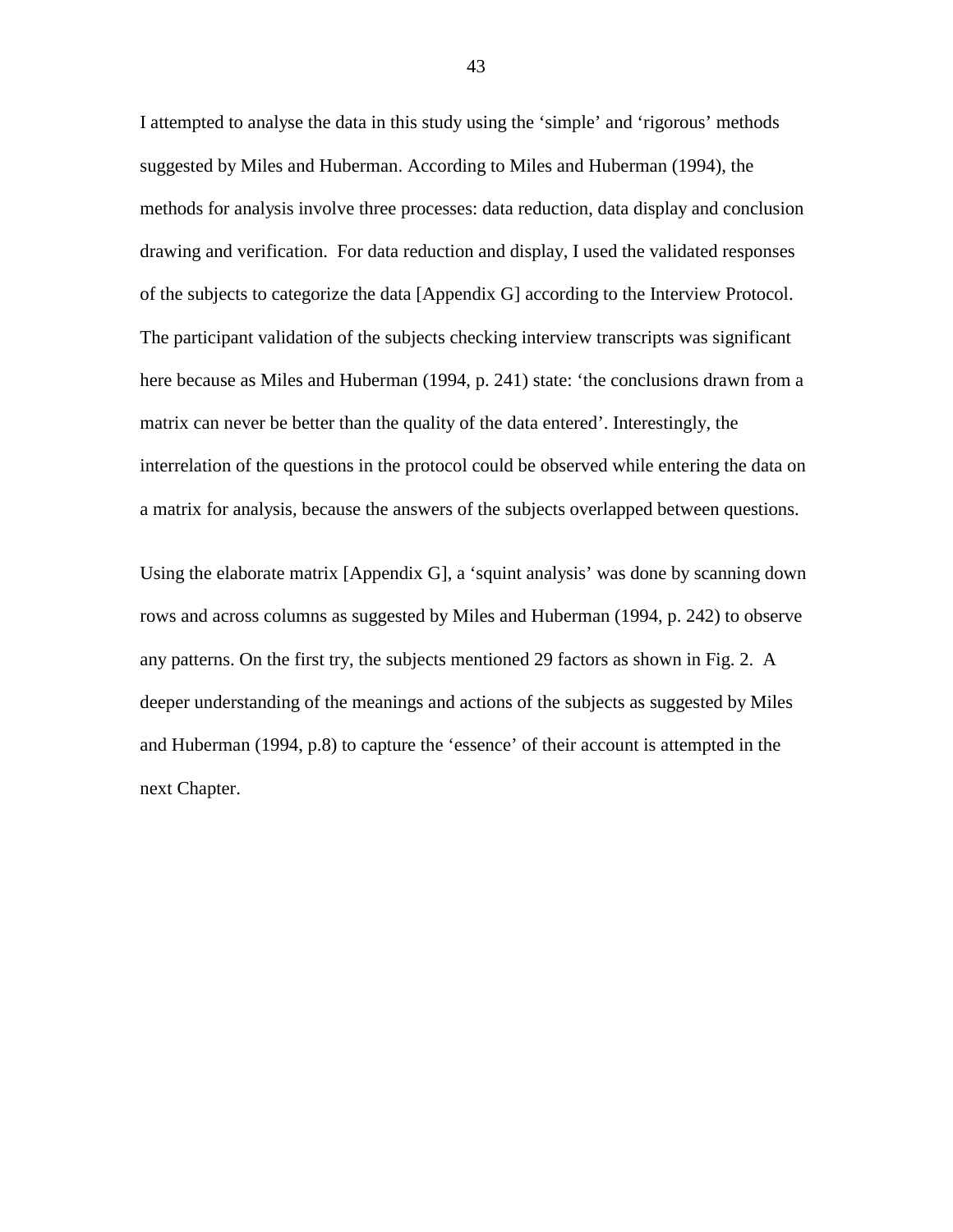#### **Chapter 4 FINDINGS AND ANALYSIS**

### **4.1 The Rationale**

Students need to be provided better opportunities for acquiring life skills such as communication, decision-making, problem solving, and exercising their discretion and judgment. The purpose of this study was to 'identify the key factors that have influenced the career choices and goals of the students at TIS'. An attempt is made in this Chapter to use the descriptions of the subjects and Alumni to discover and understand the rationale behind their informed choices and interdependent decisions. The analysis reveals how their responses become relevant in the context of the literature on career education.

I have drawn out a matrix-display and used it for the subsequent analysis following Tufte's observation (1986, quoted by Miles and Huberman, 1994 p. 243), 'what we are seeking in graphic and tabular displays of information is the clear portrayal of complexity'. The fact that only nine subjects in this study mentioned 29 different factors reveals some of the complexity in the decision-making process. I elaborate on some observed similarities, differences and patterns in the matrix. To quote Jones (1985, p. 56): 'The analysis of qualitative data is a process of making sense, of finding and making a structure in the data and giving this meaning and significance'. The decision rules used for the 'squint analysis' described by Miles and Huberman (1994, p. 242) from my first impressions, and the rules for drawing up the matrix in Table 1 are elaborated on subsequently.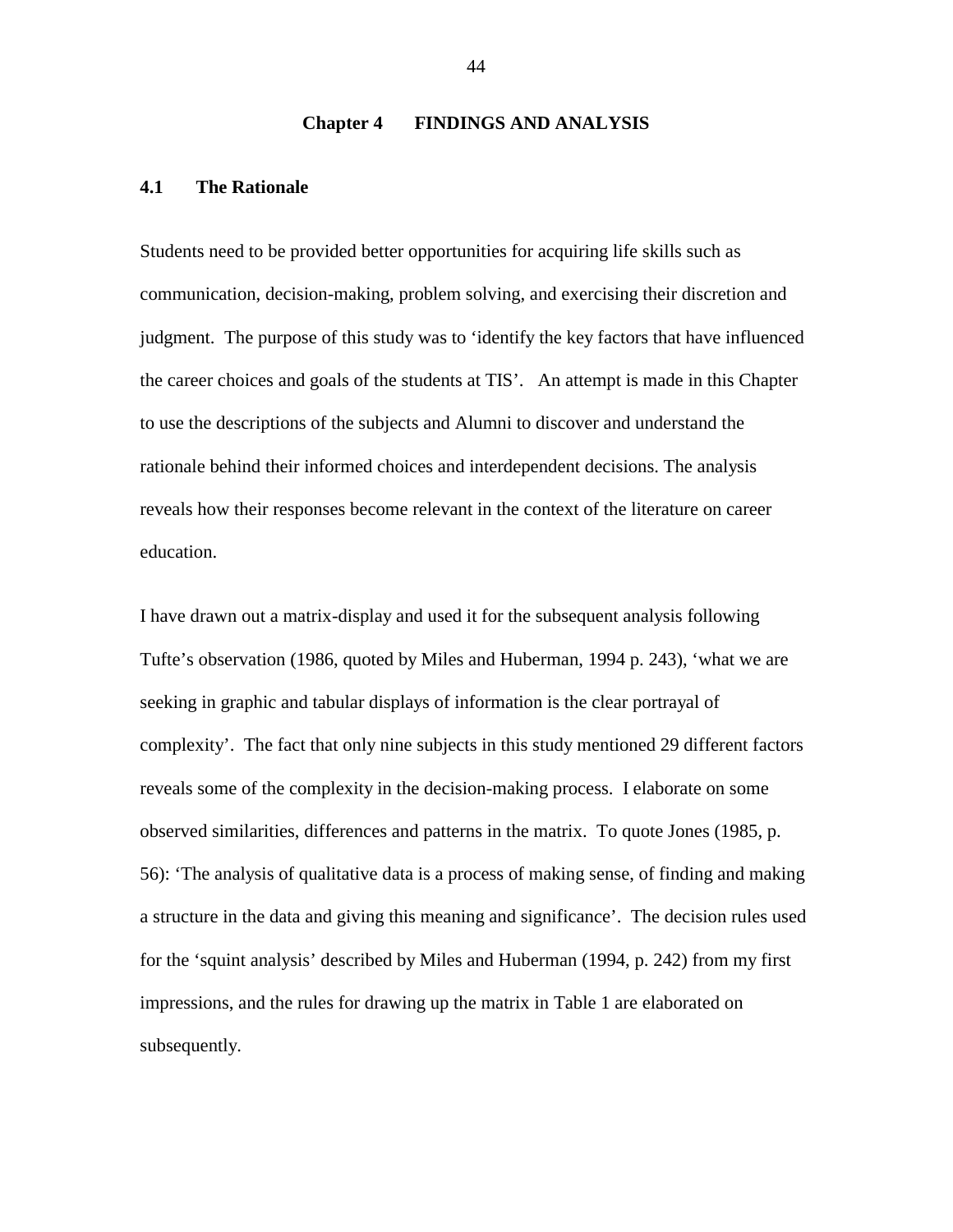# **4.2 The Matrix**

## Table 1 - Squint Analysis Based On The Responses Of Nine Subjects

| No.            | Factor                              | Corresponding  | Typical subject responses                                                                               |  |  |  |  |
|----------------|-------------------------------------|----------------|---------------------------------------------------------------------------------------------------------|--|--|--|--|
|                |                                     | number in      |                                                                                                         |  |  |  |  |
|                |                                     | Appendix I     |                                                                                                         |  |  |  |  |
|                | Personal domain (52%)               |                |                                                                                                         |  |  |  |  |
| 1              | Parental support and attitudes [8]  | 9              | parents supportive and asked me to keep my eyes open                                                    |  |  |  |  |
| $\overline{c}$ | Family support [3]                  | 10             | uncle said study something you can do business with                                                     |  |  |  |  |
| 3              | Family occupations [2]              | 16             | uncle - doctor helped me focus on what I planned                                                        |  |  |  |  |
| 4              | Motivation [2]                      | 33             | discovered math and physics myself                                                                      |  |  |  |  |
| 5              | Salary or monetary reward [2]       | 14             | money though not consciously; business is kind of<br>fluctuating                                        |  |  |  |  |
| 6              | Personal attributes [1]             | $\overline{2}$ | don't want to get stuck to one thing                                                                    |  |  |  |  |
| 7              | Strong self confidence [1]          | $\,8\,$        | enjoy leading people                                                                                    |  |  |  |  |
| 8              | Job satisfaction [1]                | 12             | enjoy it                                                                                                |  |  |  |  |
| 9              | Cost of education [1]               | 18             | 12 years is also a lot of money                                                                         |  |  |  |  |
| 10             | Level of responsibility [1]         | 25             | enjoy being in some degree of authority                                                                 |  |  |  |  |
| 11             | Ego satisfaction [1]                | 26             | sort of lust for power                                                                                  |  |  |  |  |
| 12             | Parents' levels of education [1]    | 28             | mom's trying to make me complete it for her                                                             |  |  |  |  |
| 13             | Math ability [1]                    | 29             | interest in math and physics                                                                            |  |  |  |  |
| 14             | Personal beliefs [1]                | 30             | opens up so many opportunities                                                                          |  |  |  |  |
| 15             | Role models at home [1]             | 32             | because my dad was already into marketing                                                               |  |  |  |  |
|                | Social domain (24%)                 |                |                                                                                                         |  |  |  |  |
| 16             | Peer network [2]                    | 40             | friends who have been successful at young age                                                           |  |  |  |  |
| 17             | Mass media [2]                      | 41             | addicted to TV                                                                                          |  |  |  |  |
| 18             | Books and magazines [2]             | 55             | just from reading magazines                                                                             |  |  |  |  |
| 19             | Occupational salary structure [1]   | 45             | hundred thousand dollar signing bonuses                                                                 |  |  |  |  |
| 20             | Type of work [1]                    | 49             | natural fear to sit behind a desk                                                                       |  |  |  |  |
| 21             | Community resources [1]             | 56             | career questionnaire on CD in career centre                                                             |  |  |  |  |
| 22             | Learning experiences [1]            | 59             | every single job contributed to my personality to enhance<br>the qualities that make a good politician. |  |  |  |  |
|                | Institutional domain (24%)          |                |                                                                                                         |  |  |  |  |
|                |                                     |                |                                                                                                         |  |  |  |  |
| 23             | Teacher encouragement [3]           | 66             | my teachers offered me a lot of encouragement                                                           |  |  |  |  |
| 24             | Challenging school curriculum [2]   | 61             | IB programme was good                                                                                   |  |  |  |  |
| 25             | Interesting high school classes [2] | 68             | encouraged us to work hard and made it enjoyable                                                        |  |  |  |  |
| 26             | Extensive pre-college prep. [1]     | 62             | wide choice of subjects                                                                                 |  |  |  |  |
| 27             | Opinion of peers [2]                | 64             | spend so much of time together                                                                          |  |  |  |  |
| 28             | Clientele [1]                       | $70\,$         | very diverse set of students                                                                            |  |  |  |  |
| 29             | Quality and climate of school [1]   | 75             | convergence of cultures and attitudes in the international<br>community                                 |  |  |  |  |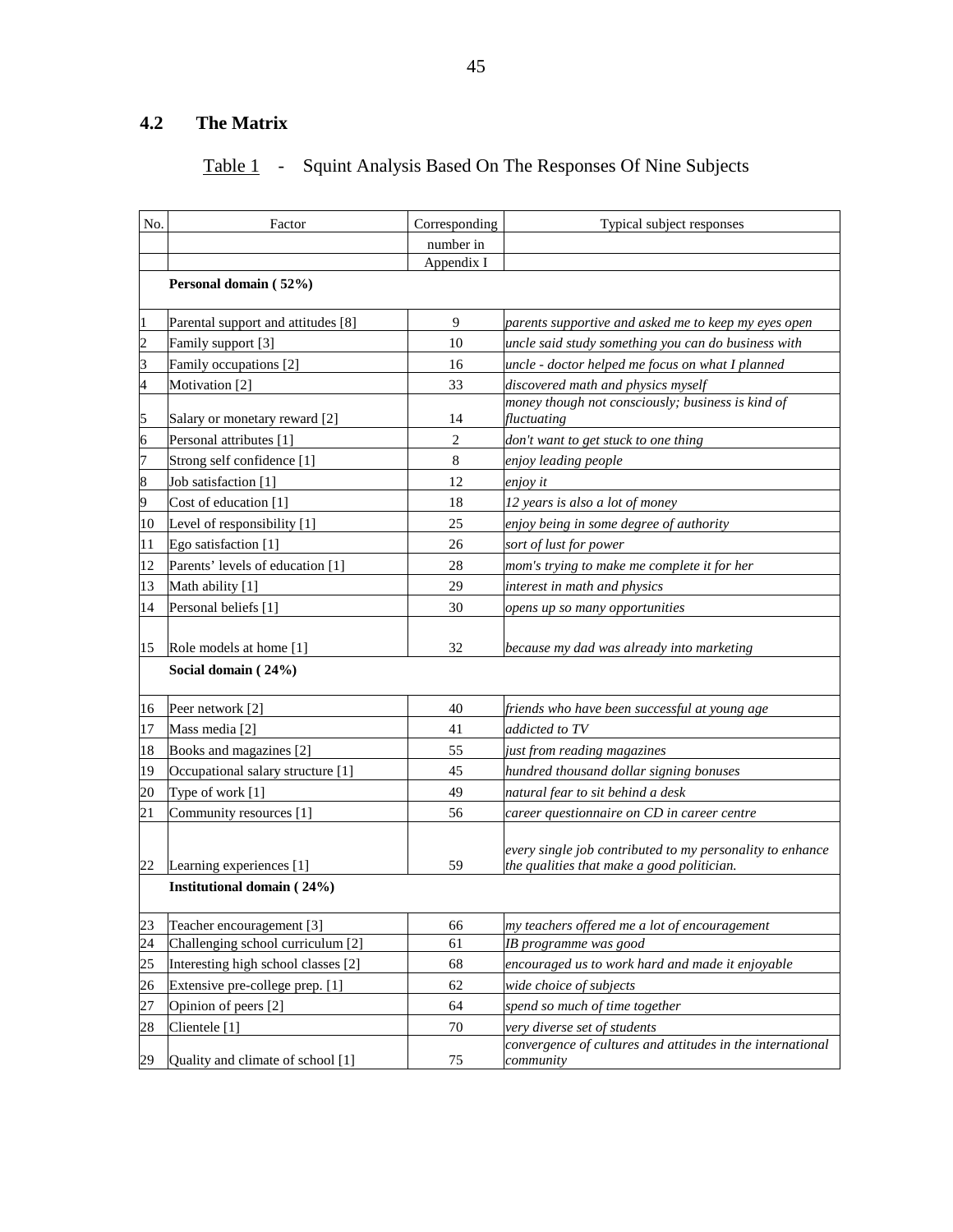The abridged matrix-display (Table 1) was prepared by comparing the elaborate matrix (Appendix G) of extempore responses of the subjects to the Interview Protocol with the key factors (Appendix I) that have influenced student career decisions. This matrix and the subsequent discussions have been grouped under three larger constructs, to reflect the personal, social, and institutional domains as mentioned in section 3.6.

Using the 29 factors, I arrived at the percentages shown in parentheses for the three categories. For example, 15 factors from a total of 29 would be 52% of the total factors in this case.

The numbers in square brackets represent the number of subjects in this study who have indicated these factors as having largely influenced them in some way.

Some of the statements could have addressed multiple factors, and I have provided full quotes below to reveal both my own and the subjects' personal interpretations. This subjective interpretation conforms to the interpretive paradigm discussed in section 3.1.

I would like to reiterate that the study does not propose that the 75 or 29 factors listed here are comprehensive or might be held rigidly. They have been detailed here tentatively to provide a framework for the study and also highlight the complexity mentioned earlier. I illustrate this with an example in section 4.3.1 where the subjects in the study have changed their career choices after their Grade 10 examination results. This factor is not among the list of 75 factors.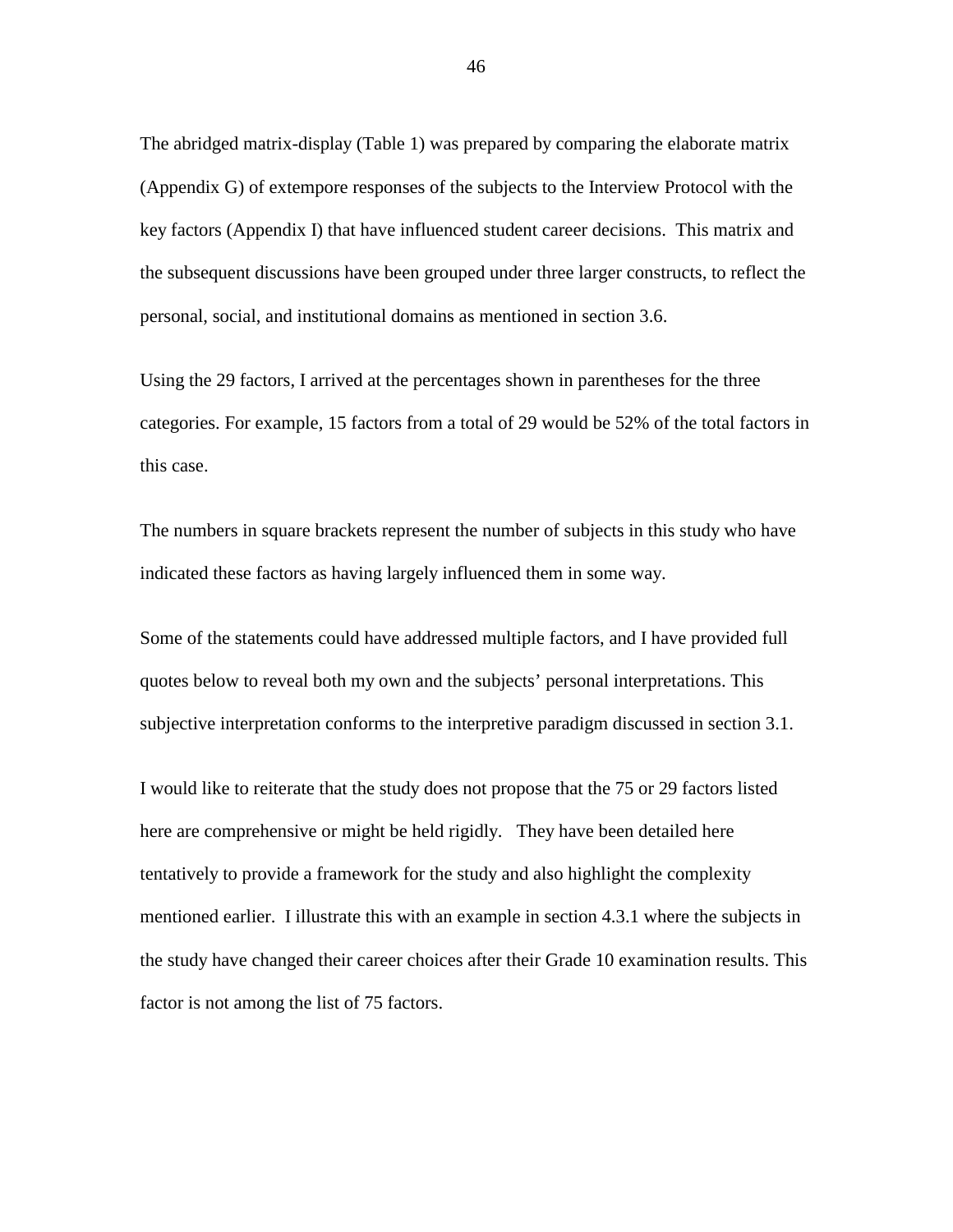## **4.3 Personal Domain**

To underscore the influence of various determining factors in the different domains, exploded pie charts were used as structures for the graphical representation. The cluster of 'personal traits' (47%) includes the seven factors: personal beliefs, math ability, egosatisfaction, level of responsibility, strong self-confidence, personal attributes and motivation.



Fig. 2 Exploded Pie Chart On The Personal Domain

The cluster 'parents and family' (40%) includes the six factors: role models at home, parents' levels of education, cost of education, family occupations, family support, and parental support and attitudes. Finally the cluster 'job considerations' (13%) includes the two factors: job satisfaction, and salary or monetary reward.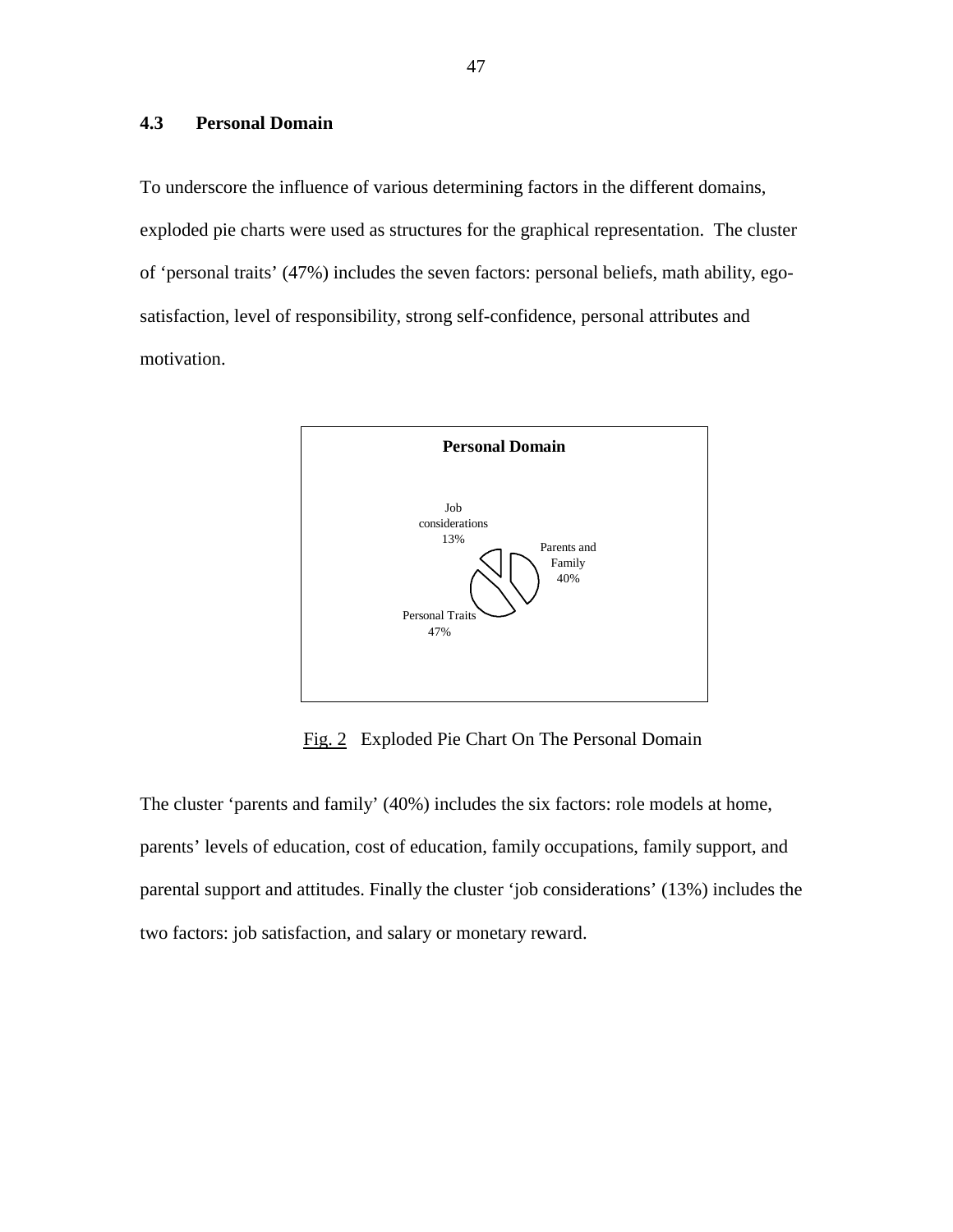#### **4.3.1 Choice Or Chance**

The career choices of some subjects in this study had changed for a variety of reasons. Grade 10 is a transition year in several countries because students have the option of returning to school to continue with their academic preparation or pursue a vocational path. There was a question in the Interview Protocol that sought to find out whether the grades the subjects had scored in their Grade 10 examinations had influenced their career choice in any way. When the subjects were asked if they had made any changes over the past three years, six of the subjects, who comprise 67% in the sample, said that they had changed their choices. Typical responses included, 'I have made a lot of changes' by two subjects; 'I have always chopped and changed from different things in my whole life'; 'My grades didn't help there and so I had to switch again'. Elaine's response has been quoted in another context, and the following remark by Geeta is illustrative. She said:

 I don't know … I would never ever have thought of doing something in science… at least until Grade 10, but after coming here I mean like my science grades weren't that bad and that's why I kept my options open also towards science.

The consensus among researchers such as Avent (1988), Zunker (1994), Herring (1998) and Harris (1999) on the importance of providing career education was outlined in Chapter 2. Others have remarked that making career choices seems to be more like a lottery and success depends more on being in the right place at the right time. According to Herriot and Pemberton (1995, p. 325):

 Individual careers have always been ad hoc rationalisations of chance events and opportunities.

Career advisers typically project estimates of current trends for employability. For instance, some suggest that an average job seeker may change jobs on an average eight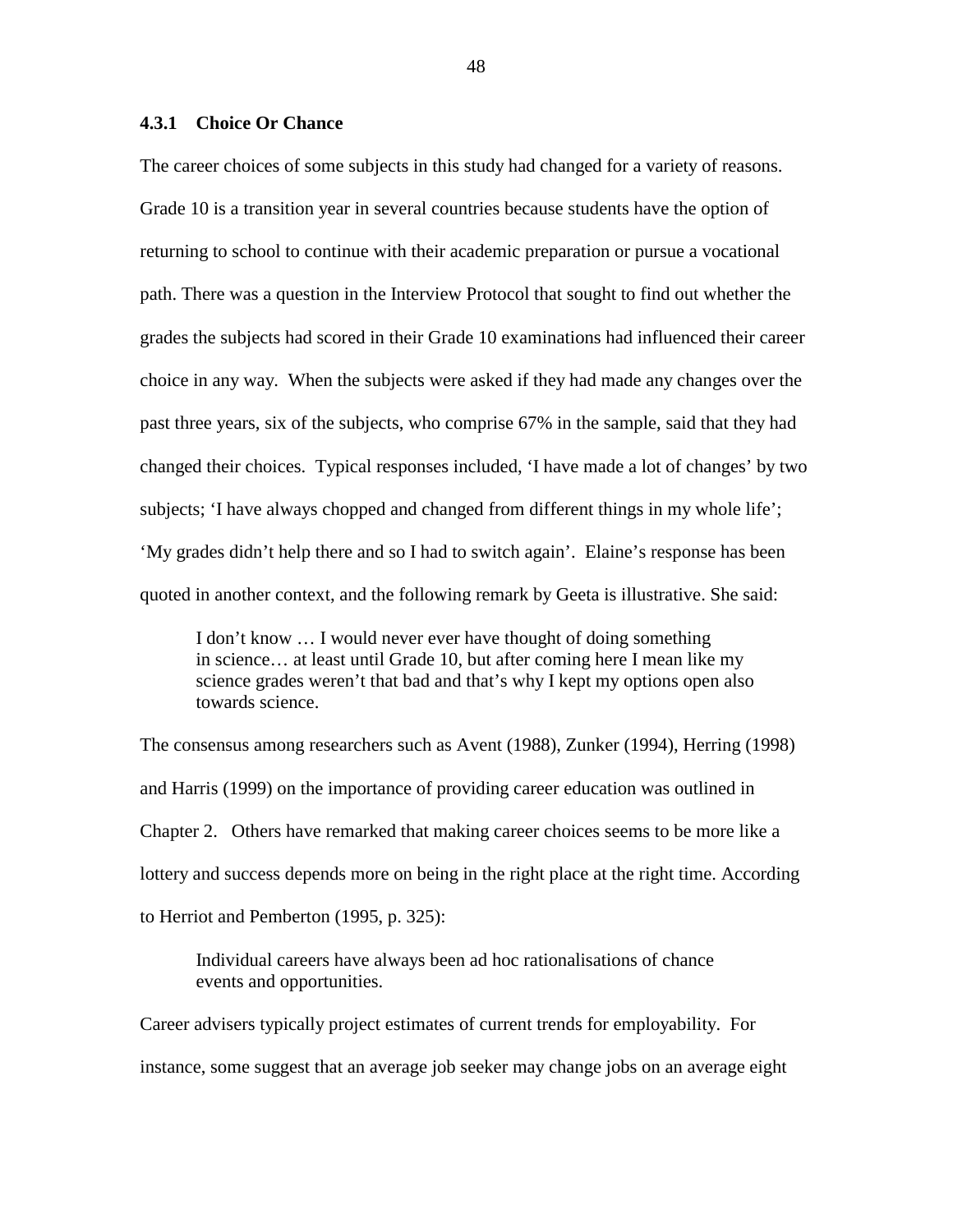times and his or her career four times. Hargreaves et al (1996, pp. 70) predict that 'young adolescents … are likely to have an average of five different careers in their lifetime'. However, in their 1996 high school graduate survey, Lowe et al (1997, p. 7) found 'surprisingly few respondents expect to change jobs many times in their careers'. I would like to compare the subject of career education with the metaphor of a 'square peg in a round hole', because the issues here are not about career choices – the 'mismatch' as observed by Harris and Grede (1977) and quoted in section 2.3, but about all choices. They are not necessarily choices between right and wrong as Drucker (1977, p. 379) observed about decision-making, but "it is at best a decision between 'almost right' and 'probably wrong". These ideas are elaborated further in section 4.6. These aspects along with Hodkinson's observation (1995, p. 3) that follows should be considered while drafting policies that would help this new generation of students.

Assumptions that good quality guidance and better information can help most young people to make 'correct' career decisions when they leave school are shown to be fallacious. It is suggested that policies need to recognise that changes of mind and of career direction are normal for many young people. Ways of dealing with this reality need to be worked out rather than avoiding it.

#### **4.3.2 Influence By Parents And Family**

What is conspicuous in observing the exploded pie chart in Fig. 3 is the big slice representing parents and family. A first glimpse might appear to confirm the research findings at four countries mentioned in section 2.2 about parental influence. Stiffler (2000, pp. 80-81) in her doctoral study, which used data provided by a sample of 202 North Carolina high school juniors, alluded to fairly high levels of agreement between teens and parents with reference to discussions on their career plans. However, what I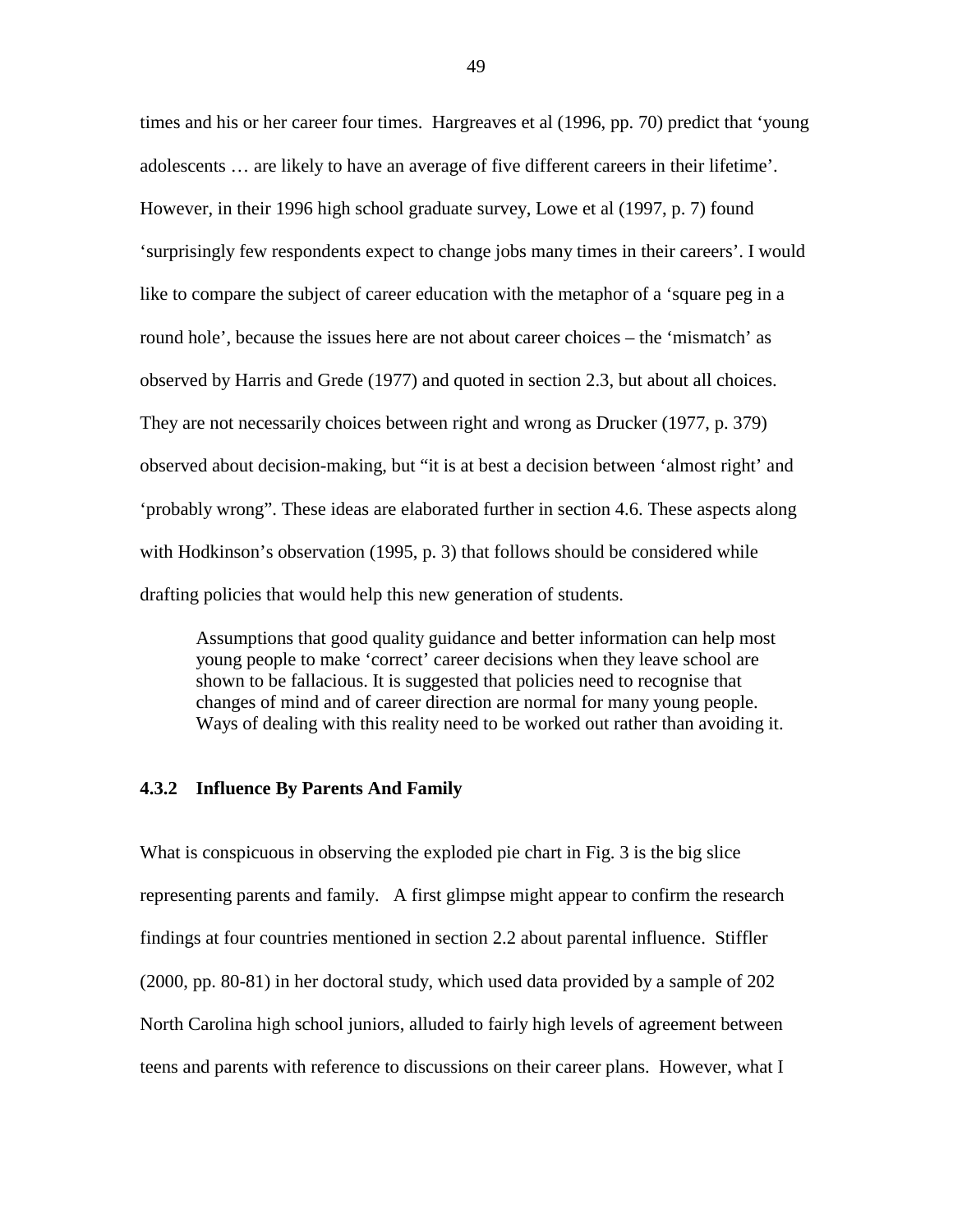have observed in this study suggests that they seem to have only a limited influence. Two of the nine subjects in this case stated that there was significant parental influence on their career choices. For example, Anita said, 'My mom was a big influence on where or what career I wanted to choose'. Irfan, acknowledging the role of people who had helped him in making his career choice, clarified by e-mail while validating his statement, 'It is truly my parents who first related my choice of subjects to my eventual career'.

Charles made different statements about parental influence during the group interview. At one time he clearly said, 'My parents had a big influence on my particular choice'. At another time he appeared to make a conflicting statement, and said 'I sort of pieced it all myself; no one really directed me'.

This was interesting because all the other subjects were not so definitive about their parents as critical influential factors on their career choices. Bina did not isolate any particular factor affecting her choice of career. She remarked:

Not really helped, but influenced, yes, parents, teachers, *Anita,* and because even at home when my mom was supposed to be going into medicine, she got into pharmacology and I've got that kind of background at home. Maybe that helped.

David's remarks best paraphrase what the others related about their parents' influence on their career choices. He remarked:

Well, just the same as everybody else, parents are influencing everything, but above all this, the simple answer is, I don't know.

It may be useful to compare these remarks with the written responses of the Alumni observed during a questionnaire study that I carried out in June 1999. Although this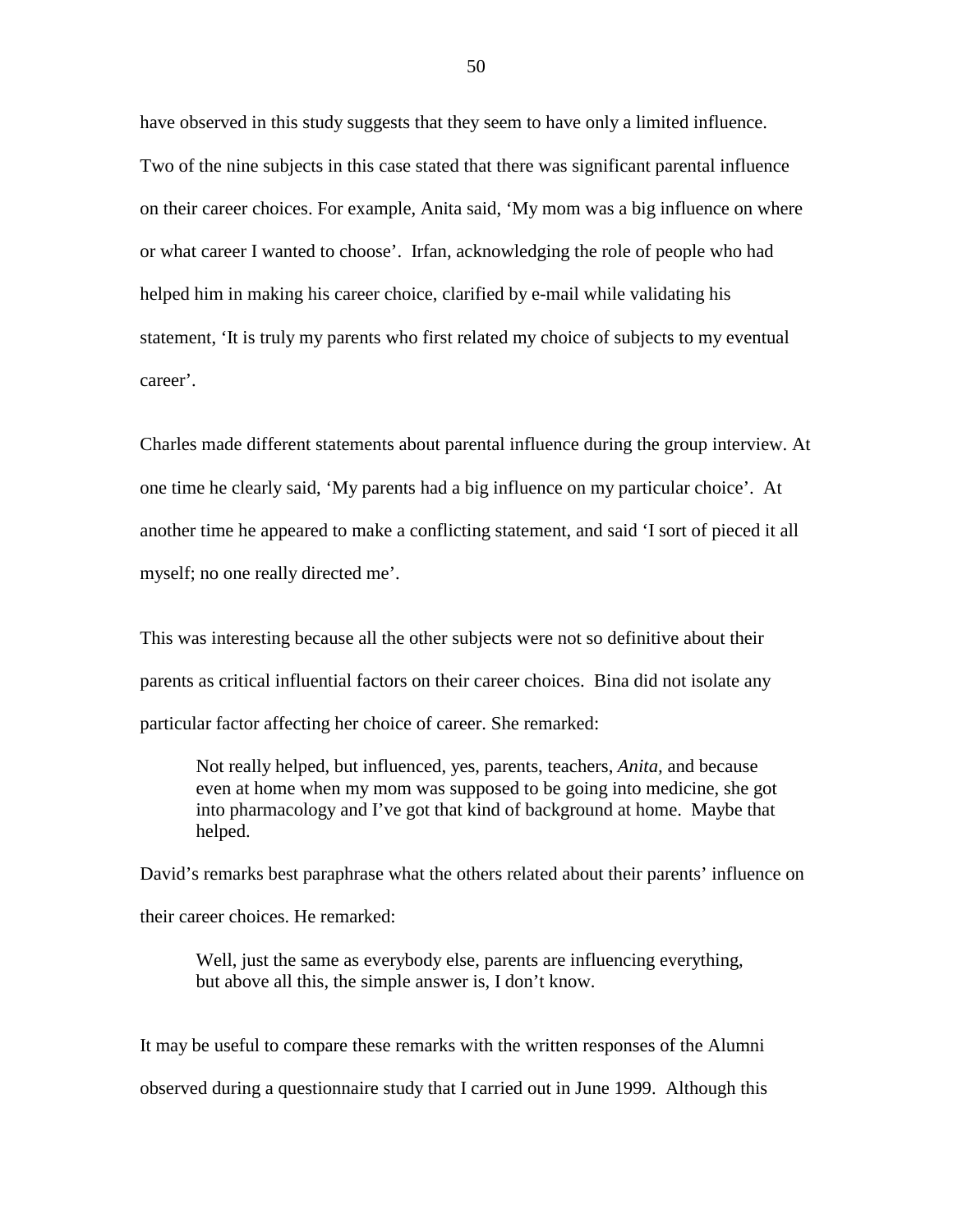study did not form part of this original research, I will introduce their comments here considering their relevance following Gillman's suggestion quoted in section 3.5. I was trying to find out the people who had influenced students' career choices by comparing the subjects' and Alumni responses. I found that, except for two students, the Alumni were definite about the help that they received from their counselors or professors in their Universities. Two students, Tom and Pia, however, had a different perspective. To quote Pia, 'My university hasn't really helped me make that decision'. These two students, and the subjects Anita and Bina, selected medicine as their first choice. The profession calls for great intensity of purpose and commitment, and recognising the hurdles that even a keen student may have, counselors might not suggest these to students. The fact that only those students who chose medicine as a career, excluding Charles, had been personally motivated and affected significantly by parents made me curious.

Tom's mother, Sara, was my former colleague at TIS. During an informal conversation with her in August 2001, when I inquired about Tom's choice, she said her father was staying with them when Tom was in his final year at school. Tom had still not decided what he wanted as a career. Being a doctor, her father encouraged Tom to go into medicine and this had motivated Tom to pursue a career in the medical industry. Tom decided to study medicine, but later changed to business, because he could not cope with the demands of this course. Sara remarked that, in retrospect, it did not seem a good idea to push her son into medicine. This incident confirms what Denga (1988, p. 34-35) cautioned career advisers about in his study.

 Efforts should be made to discourage rigid parental influence because a child who is ill-equipped for a particular academic subject combination will only waste time and drop out of that course eventually.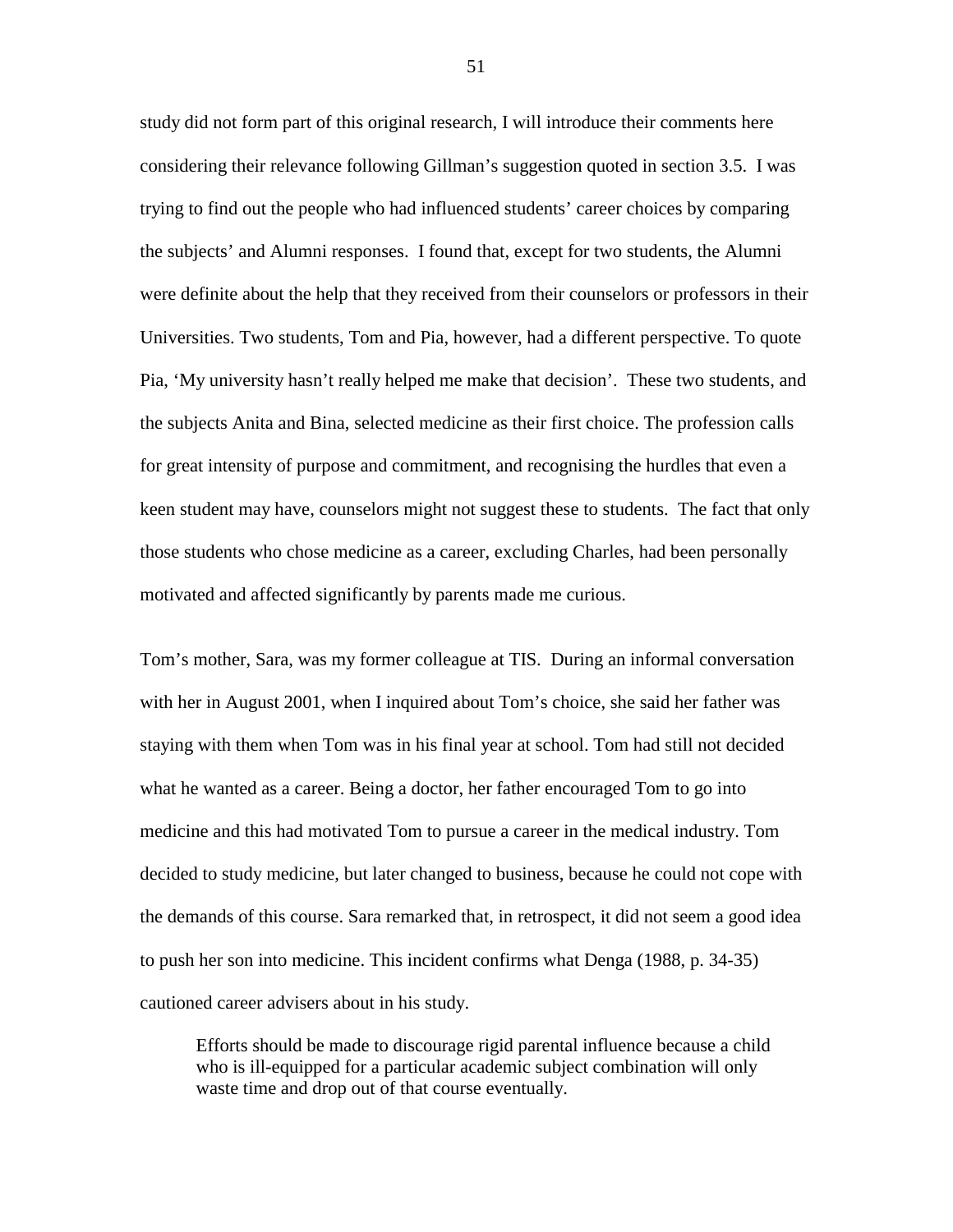The factor about "parents' level of education" was also noteworthy. One of the comments confirmed a widely held view about some parents pushing their children to vicariously accomplish their own unfulfilled dreams. Anita, clarifying her mother's influence, said:

My mom was halfway through Med School before she got married. She never got to complete it. So I guess she's trying to like making me complete it for her or something like that.

Rosenfeld and Peng (1980, p. 15) have cited other researchers to support parental encouragement and 'the larger effects of mother's education on daughter's perception' to typify parental role modeling. I have heard similar sentiments on other occasions and it appears that parents' priorities are a driving force behind several students' accomplishments. Feynman (1989, p. 19), acknowledging his father's influence, reflects as follows:

I was never able to explain any of the things he didn't understand. So he was unsuccessful: he sent me to all these universities in order to find out those things, and he never did find out.

Denga's (1988, p. 30) observation that 'most parents become involved in the career choices of their children to ensure that their own occupational dreams are fulfilled by their children' confirms Anita's statement above.

Since a third of the subjects specifically mentioned their uncles' influence, I wondered whether students were more comfortable discussing their career choices with their extended family, friends and teachers, rather than their immediate family. This aspect might therefore merit further study. The scope of the present study with its limitations on time and the number of respondents was inadequate in addressing this issue. By interpreting the milieu of family background as somewhat broader than just parental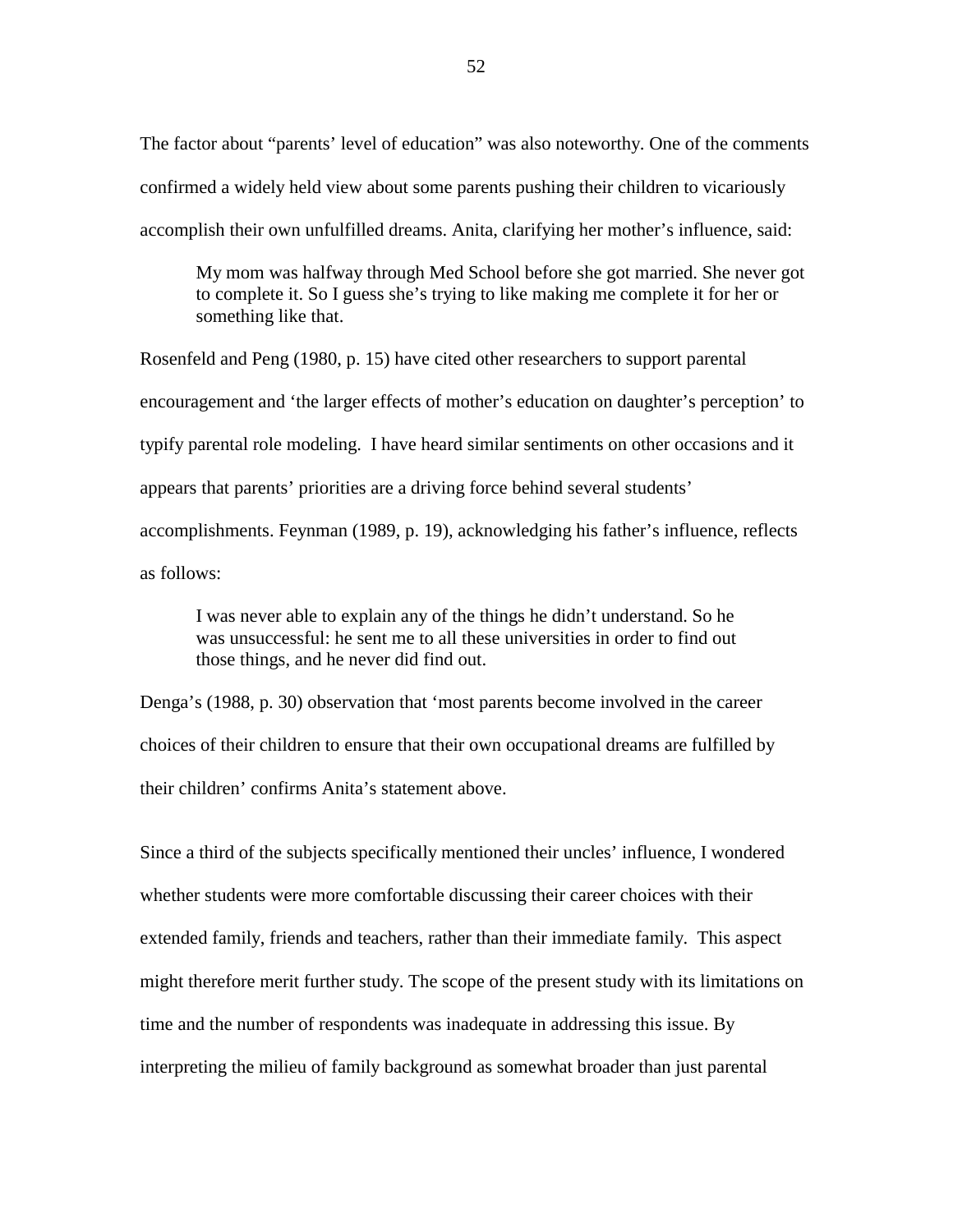background, Anita, Hamad and Irfan's statements show how their uncles had greatly

influenced their career choices. Anita said:

Last year I met my uncle who is a doctor. I was talking to him about life as a doctor, and what he had to do and so he influenced me, like showed me this is what you have to do, this is what you're going to have to go through, so be prepared for this sort of thing. It helped me being focused on what you actually plan to get if you're not already are, and if you're not devoted enough to get into that sort of career, then you can still back out, because it's not too late.

#### Hamad said:

I think it was my uncle; he put me into that path of e-commerce. I was first thinking of Internet and basically networking companies, but he said – just study something that you can do business with, because you can never live off just your job here, try to study something that you can do your business with - so he put me on e-Commerce.

#### Irfan remarked:

What started me off along this path as it were was my uncle. He was a major influence in getting me interested in computers. He essentially taught me how to program…

Fisher and Griggs (1994, p. 7) have also articulated a similar sentiment and state that, 'unfortunately, the influence of family interaction styles on career decisions has been virtually ignored by researchers'. This observation coupled with the words of Phillips (quoted by Kasky, 1999) presents a different view of parental involvement. According to Phillips, 'in many households, the idea of talking about college doesn't exist'.

One may expect a random sample of students to have a myriad of personal factors that could influence them, and it will be unrealistic to discuss them all individually. Although some of the factors in the personal domain appear fairly straightforward, the factor on "ego satisfaction" is not so obvious. This can best be illustrated through the words of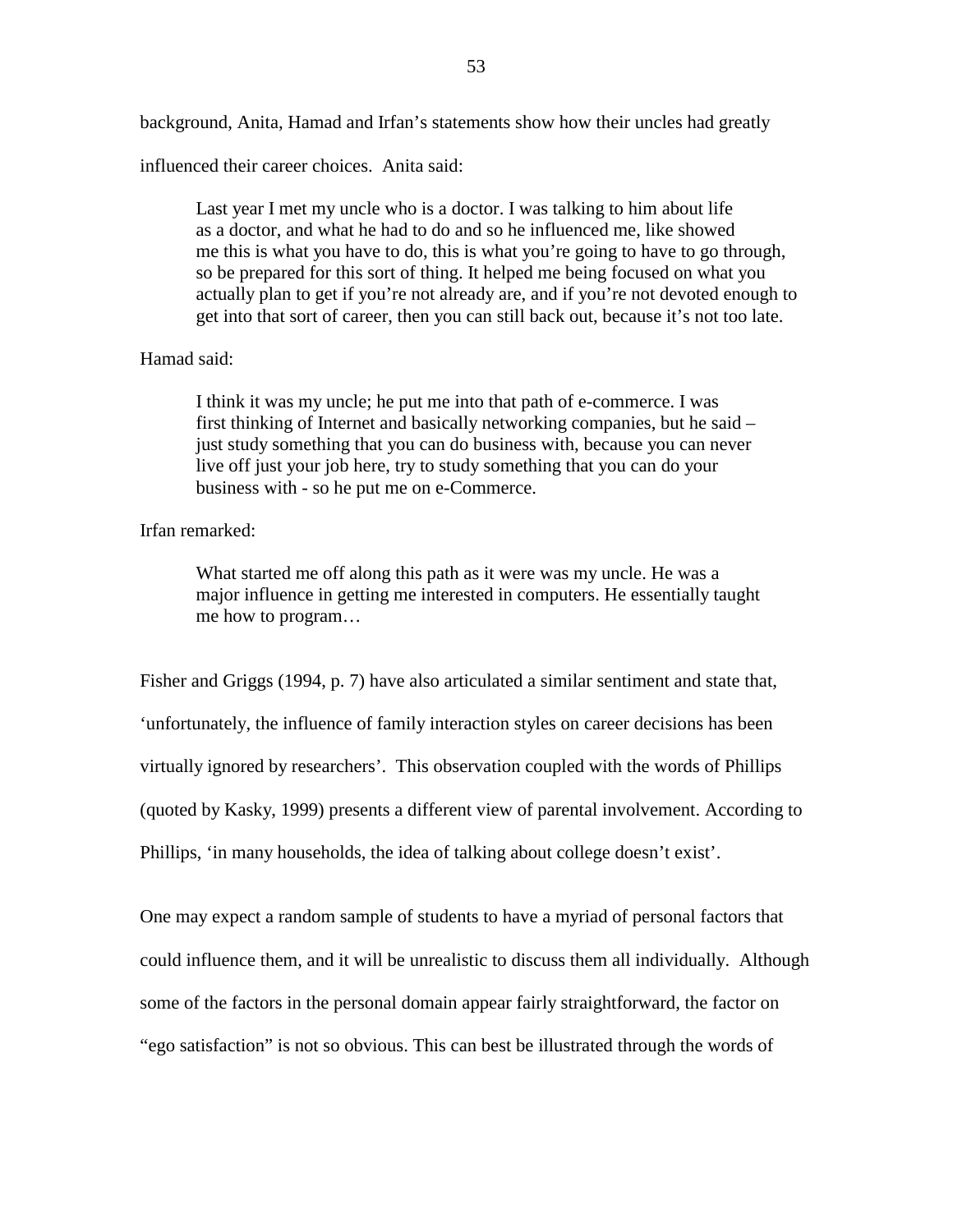David. He was candid in his rationale for choosing to become a politician and considered this to be a reasonable option. He said:

'the other alternative would have been acting, but I don't respect that profession at all'. I have this sort of lust for power, so I am always thinking; I enjoy being in some degree of authority over people. So I don't know it's nothing like an inferiority complex or anything, I just enjoy leading people.

## **4.4 Social Domain**

The cluster of 'media and peers' (42%) includes the three factors; peer network, mass media and books and magazines. Goodlad (1984, p. 9) refers to the mass media as a 'great but little understood power'.



Fig. 3 Exploded Pie Chart On The Social Domain

The cluster 'community related' (29%) includes two factors: community resources and learning experiences (in the community). Finally the cluster 'work-related' (29%) includes two factors: occupational salary structure and type of work.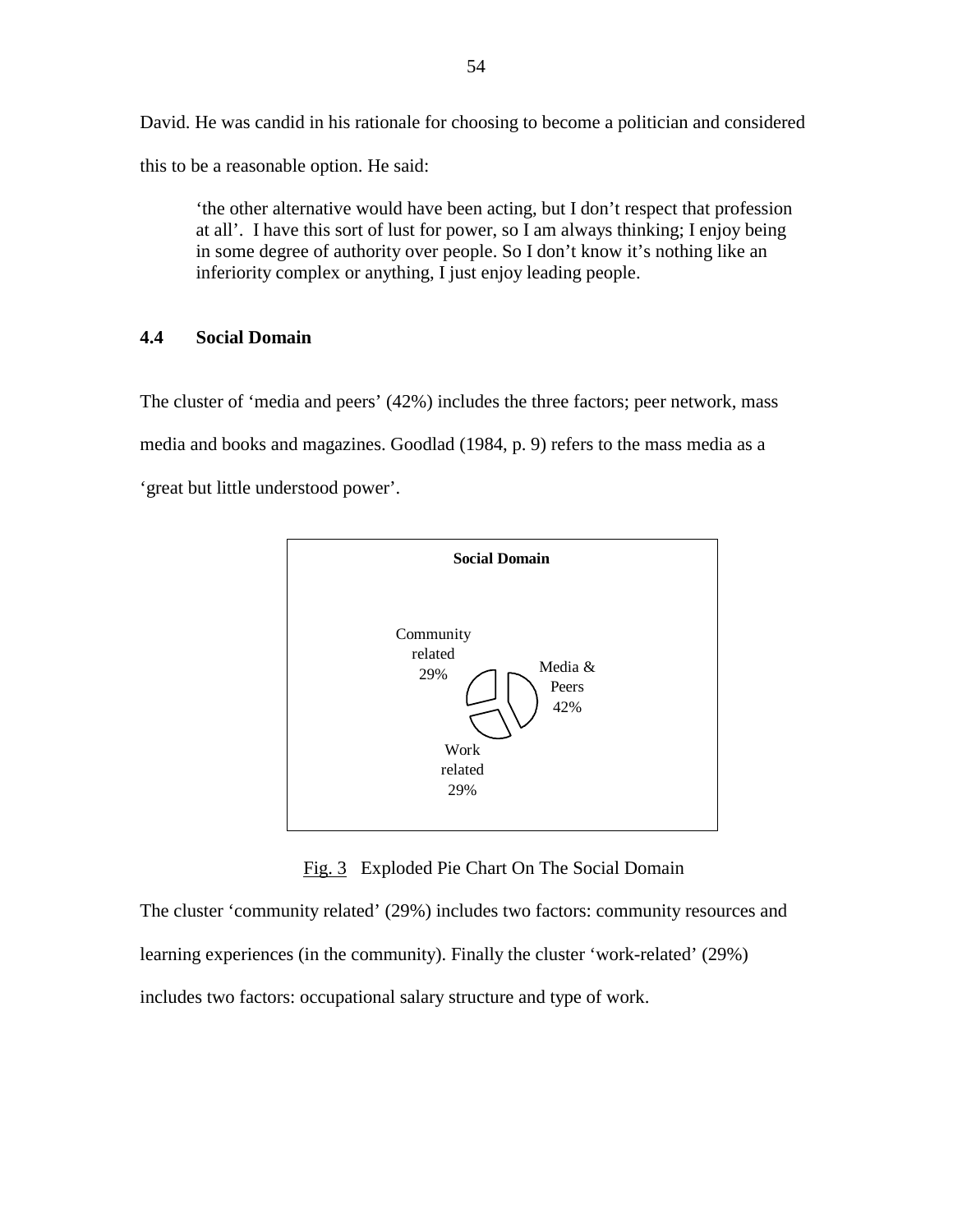### **4.4.1 Influence Of Mass Media And Peers**

The small number of subjects in this study was again a limiting factor but the responses

of the subjects provides a reasonable description of the influence, or sometimes lack of

influence, of people and media. A few subjects seemed to distance themselves from the

influence of the mass media and stay entirely focused on their personal aims and

intentions, while some others appeared to have modified their choices. David, for

instance, appeared to have been unaffected by the media and said:

Nobody really influenced me. I mean I can't think of anything. I'm addicted to television… The portrayal of politicians is very negative, but when you come to think of it, it is like, a very tough job. There's a lot of pressure coming from all places, so I thought, it'll be a nice challenge.

When I asked Charles why he chose to pursue law, rather than business studies which he

studied at school, during the group interview, Charles replied:

Reading, and looking at statistics, I realized that too many people were doing computer science. So, I decided, like, to try and explore some relatively unknown field, try something different.

Elaine, on the other hand, having gone through the same process of reading and looking

at statistics, seemed to have adopted a different approach:

So just from listening to other people, from reading magazines, the information that you gather it seems like a good choice, just because, other people are successful, even though these are people you do not know, although you do not have direct contact with.

Elaine, highlighting the role of peers and salaries, continued:

A couple of my friends have older brothers and sisters who have, at a very young age been successful. Even in Canada there is recruiting for some business and IT courses. They have people coming into universities, and you know promising them these hundred thousand dollar signing bonuses.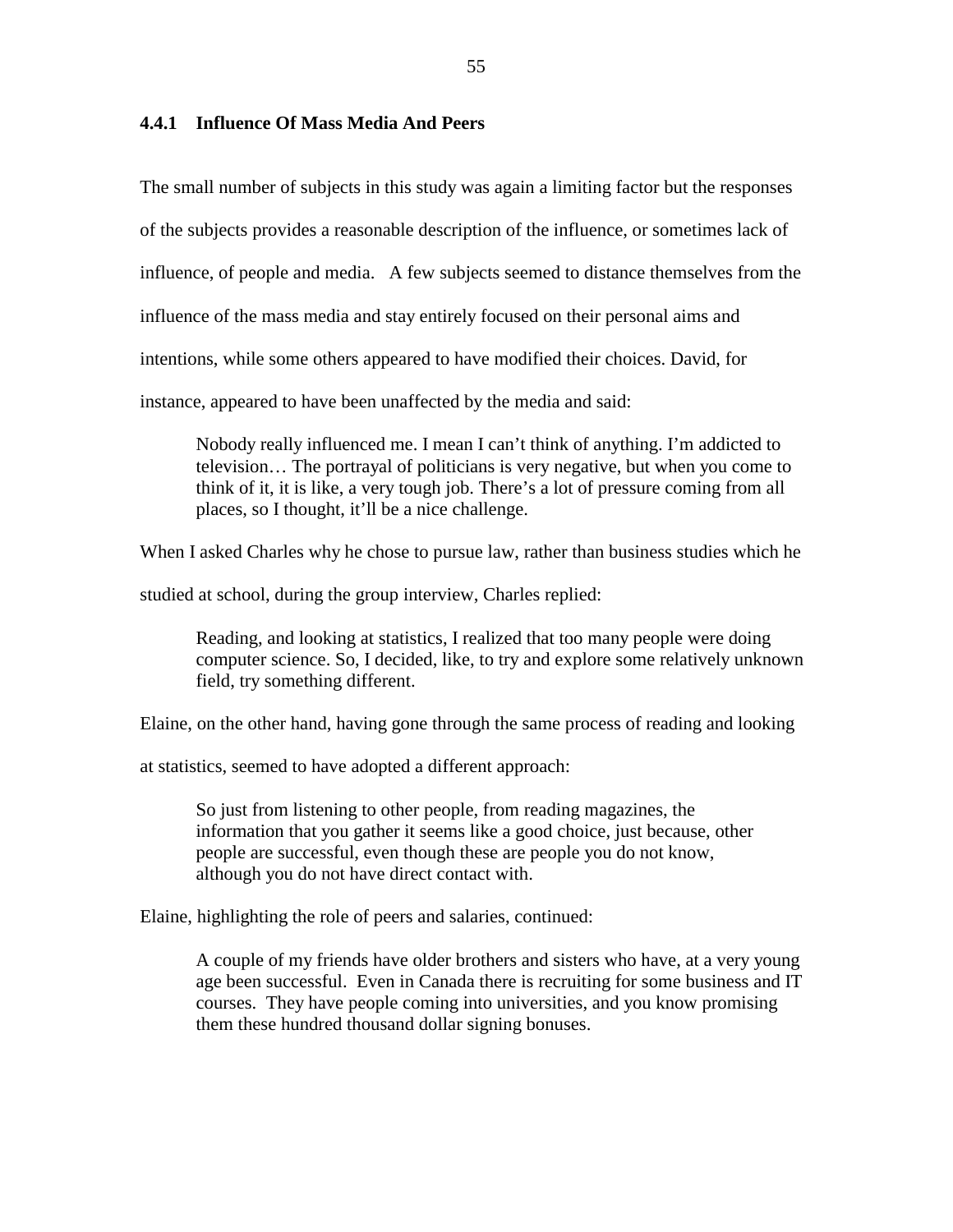Hamad said he had chosen e-commerce and computer science as a major in university.

When I asked him for his reasons, he was quick to add, 'That's today's in-thing'.

Fiona had decided on a travel and tourism course. She mentioned during her interview that her friend from the UK had influenced her career choice. When I asked Fiona how her friend had influenced her significantly, Fiona said:

I'm not sure, but I think it is one of those courses that was very popular in my area…It's extremely popular there. There must be some reason. Everyone is being ambitious and traveling a lot now and I guess tourism is just great, because everyone is competing with everyone else.

Speaking of the contribution that the community resources had made, Fiona clarified that when she was about 15 or 16, 'it's best to see what options you do have at work'. She thought because she believed that students 'at this age are not sure what they want to do' and continued:

I mean in the UK, they had a computer system where I lived, in a Career Centre. You go in and you do a questionnaire on the computer; there are simple questions that you complete. You answer simple questions about what you like what you don't like and what you'd like to do. And then at the end, it comes up with a list of jobs that you'd be suited for. That really helped me as well.

Silverman (1993 quoted by Rysiew et al, 1999, p. 426) too has reiterated that guidance should be used early in life to help students identify 'their capabilities and clarify their interests'. Being curious and interested in observing how career choices of the subjects matched their results in an online career questionnaire, I sent them a website of The College Board in the USA in January 2001. Ghiselli (1966 quoted by Zunker 1994, p. 137) has pointed out that 'predicting success in occupational training programmes on the basis of test results is only moderately reliable'. Unfortunately in the transformation from www.collegeboard.org to www.collegeboard.com, the test disappeared and only one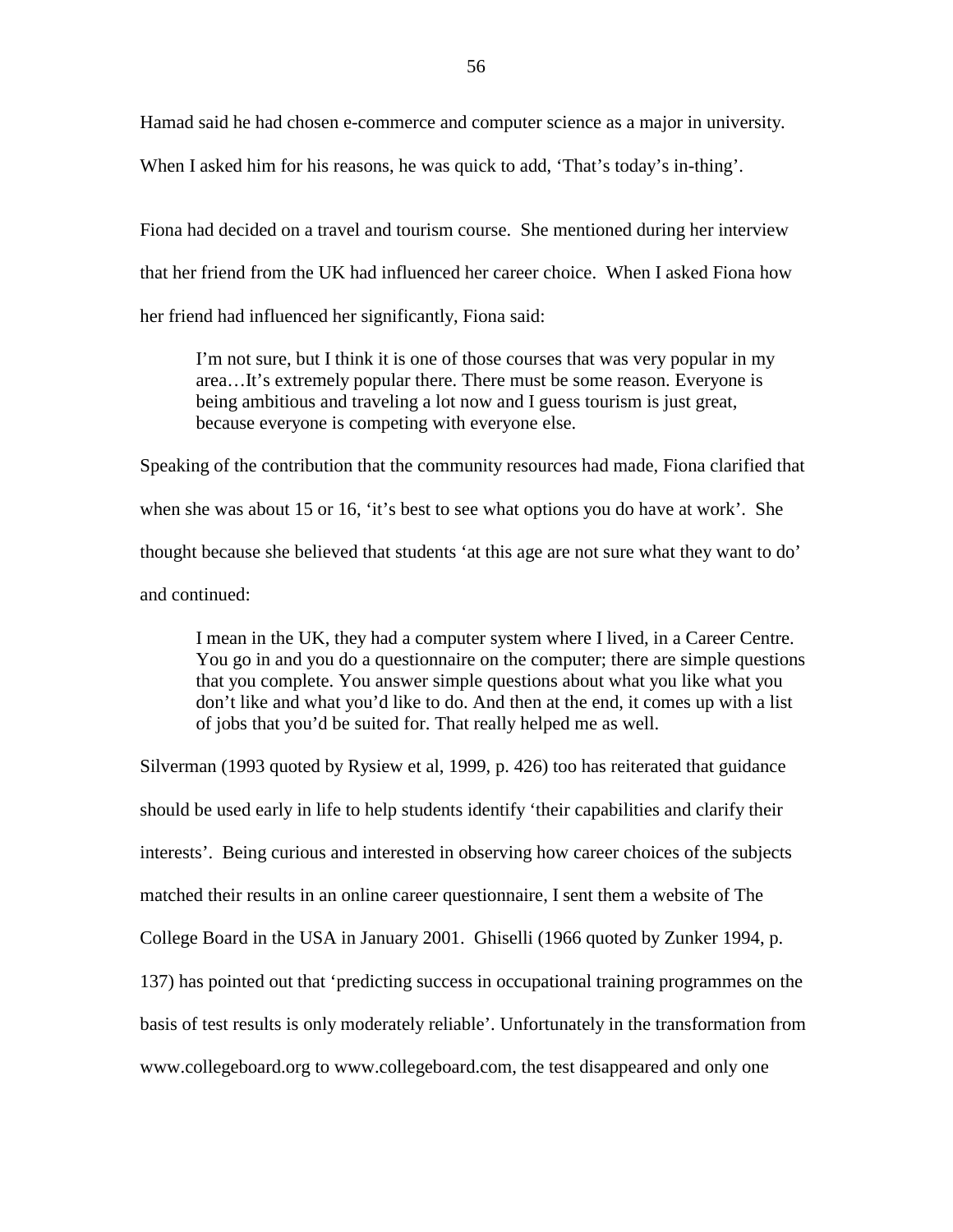subject could take it before the change [included here in Appendix F (b)]. While the benefits of these career interest inventories have been recognised, they cannot be accepted without some amount of skepticism. As Irfan's observed: 'I'm not sure how accurate it is… It came up with some pretty preposterous things'. Irfan added that, seeing him answer the Online Career Questionnaire, his father did the same. To his father's surprise, it came up with the pronouncement 'Health Service Managers' which was exactly his forté. In his case as well, the very second choice was 'Electrical and Electronics Engineers' which is interesting, considering that elsewhere Irfan had said, 'It has been a little difficult adjusting to the fact that a career that I'd been so intent on for so long, that of electrical engineering, is not the choice I intend to make'.

My own belief is that these interest inventories tend to be helpful in providing some directions as Fiona has pointed out above, but they have to be investigated and situated in the students' environments and cultures. Irfan said what was particularly bizarre about the results was 'Funeral Directors' as one of the options and that was totally unexpected. A follow-up session by a career adviser, explaining how such interest inventories, work largely by the process of elimination, would have helped. This would also help address a serious criticism leveled against the use of the interest inventories, even in the industry, because results without follow-up may be a waste of time and could sometimes be damaging to test takers morale.

I have made some observations about the subjects' work experience in section 4.5.1, but referring to this issue, Irfan said: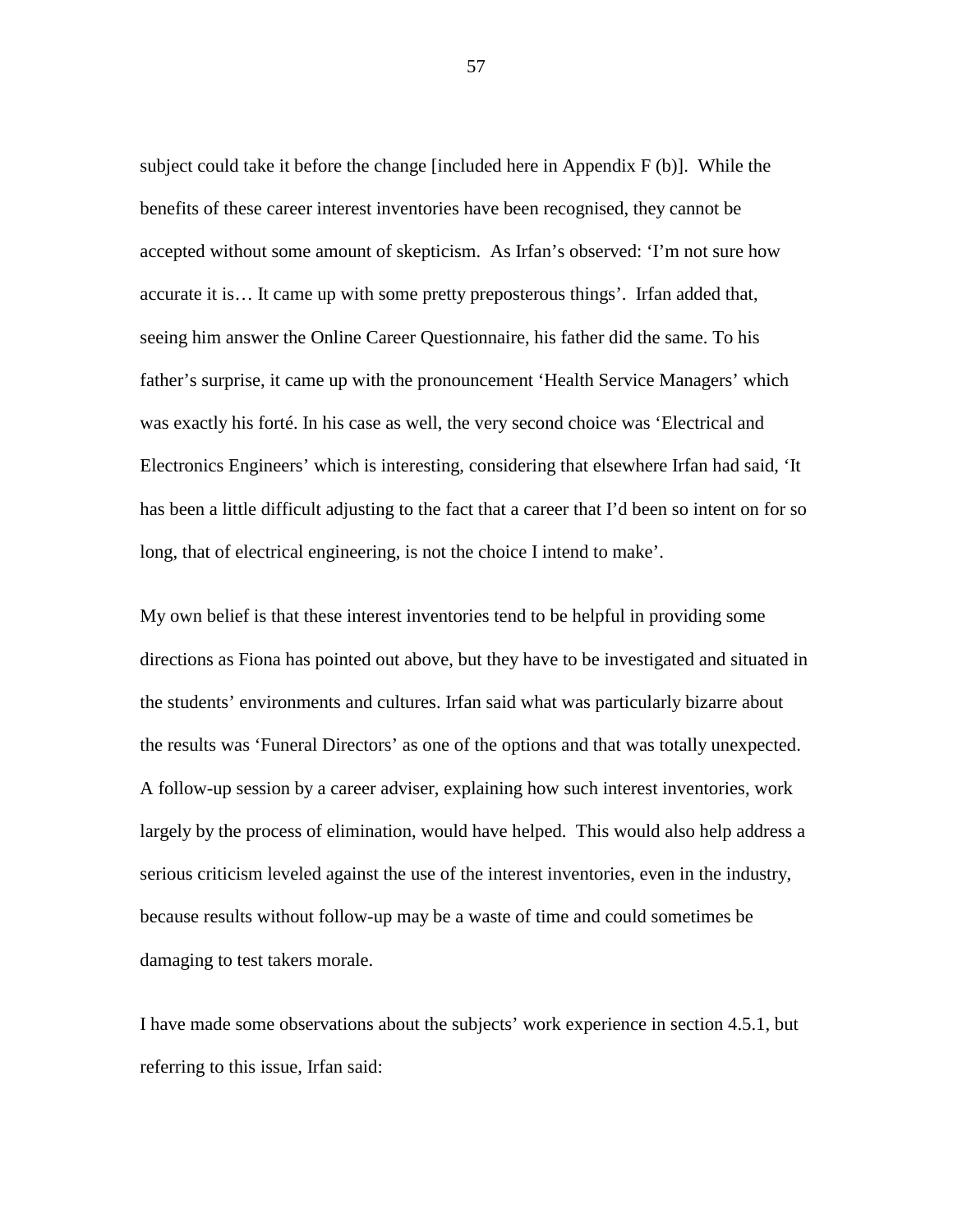I visited some universities. I went together with my uncle to the IBM research department and actually that was very significant, because he told me that not all the people working there are electrical engineers, on the contrary most of them have degrees in math and physics ... I did not have to be an electrical engineer to work somewhere like IBM, or help somewhere in manufacturing computers. I could do math, I could do physics, and this is actually something I would have liked to know some three years ago!

Based on the responses of the subjects illustrated in these two sections, one cannot concur with Coleman hypothesis (1966, quoted by Beare et al, p. 2) that: 'Schools bring little influence to bear upon a child's achievement that is independent of his background and general social context'. Critics of Coleman such as Goodlad (1984, p. 5) have argued that even if his hypothesis were correct in the interpretation of their collected data, 'he surveyed only what is and not what could be'. Edmonds (1982) observation quoted in section 4.6 reinforces the institutional influence on student effectiveness and understanding the factors in this domain are important here.

## **4.5 Institutional Domain**

The cluster 'school related' (42%) includes the three factors: challenging high school curriculum, extensive pre-college preparation and quality and climate of the school. The cluster 'teacher-related' (29%) includes two factors: teacher encouragement and interesting high school classes. Finally, the cluster 'peer influence' (29%) includes two factors: clientele and opinion of peers.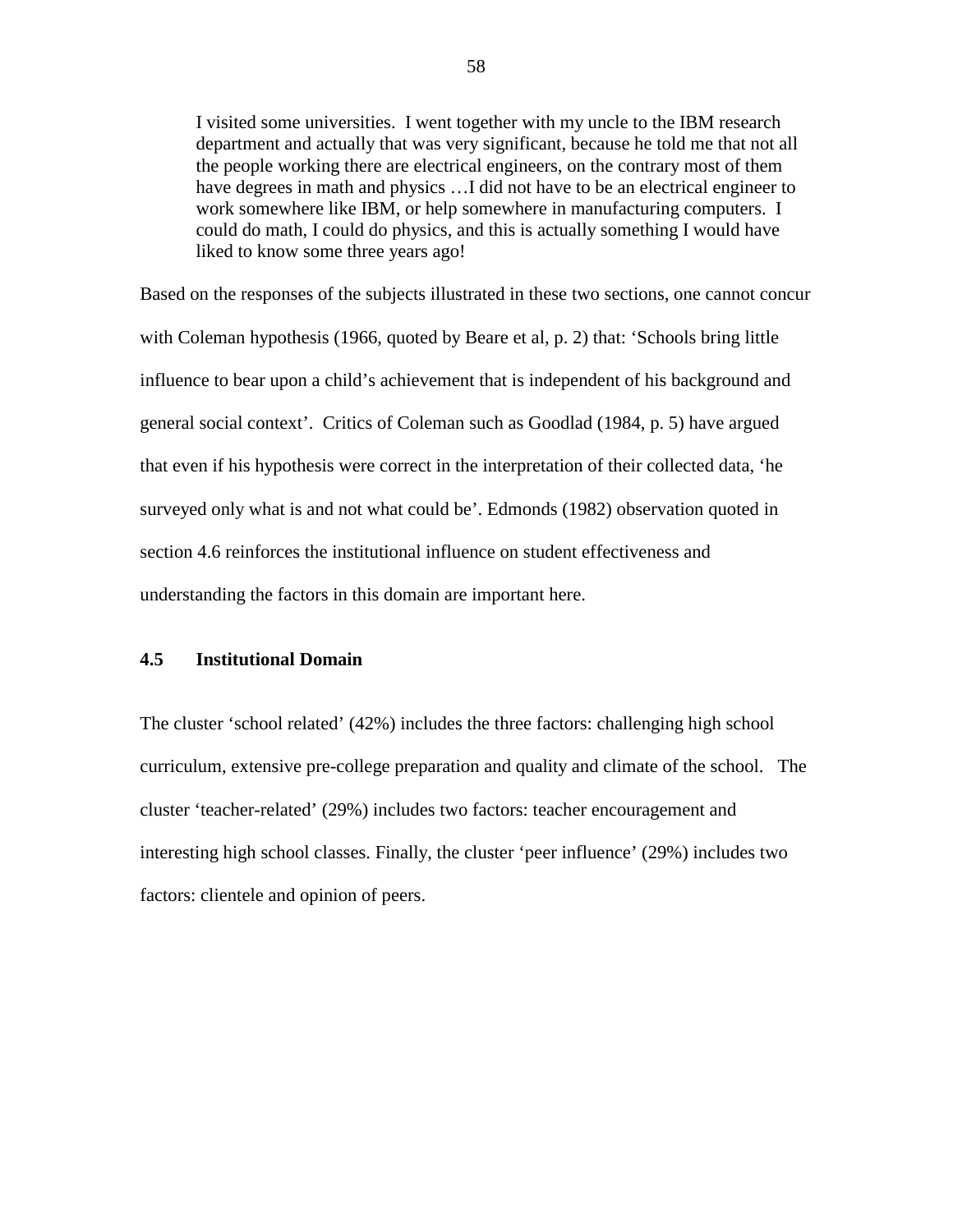

Fig. 4 Exploded Pie Chart On The Institutional Domain

Before moving further, I would like to highlight the difference between the school as the 'organisation' and its 'people'. Irfan's observation made during his validation illustrates this distinction. He held:

School, as an organisation, did not offer any guidance in choosing a career. There is a distinction between this and my implication of an 'individualized' school. The teachers and individuals who form the school did offer me some career guidance.

## **4.5.1 The IB Edge**

The subjects were generally very positive about the rigorous and comprehensive preuniversity preparation that the school's IB programme offered. Rosenfeld and Peng (1980, p. 40) have highlighted how a challenging high school curriculum impinges directly on the students' post-secondary decision-making process. The IB programme requires students to study six academic areas from both the humanities (languages, arts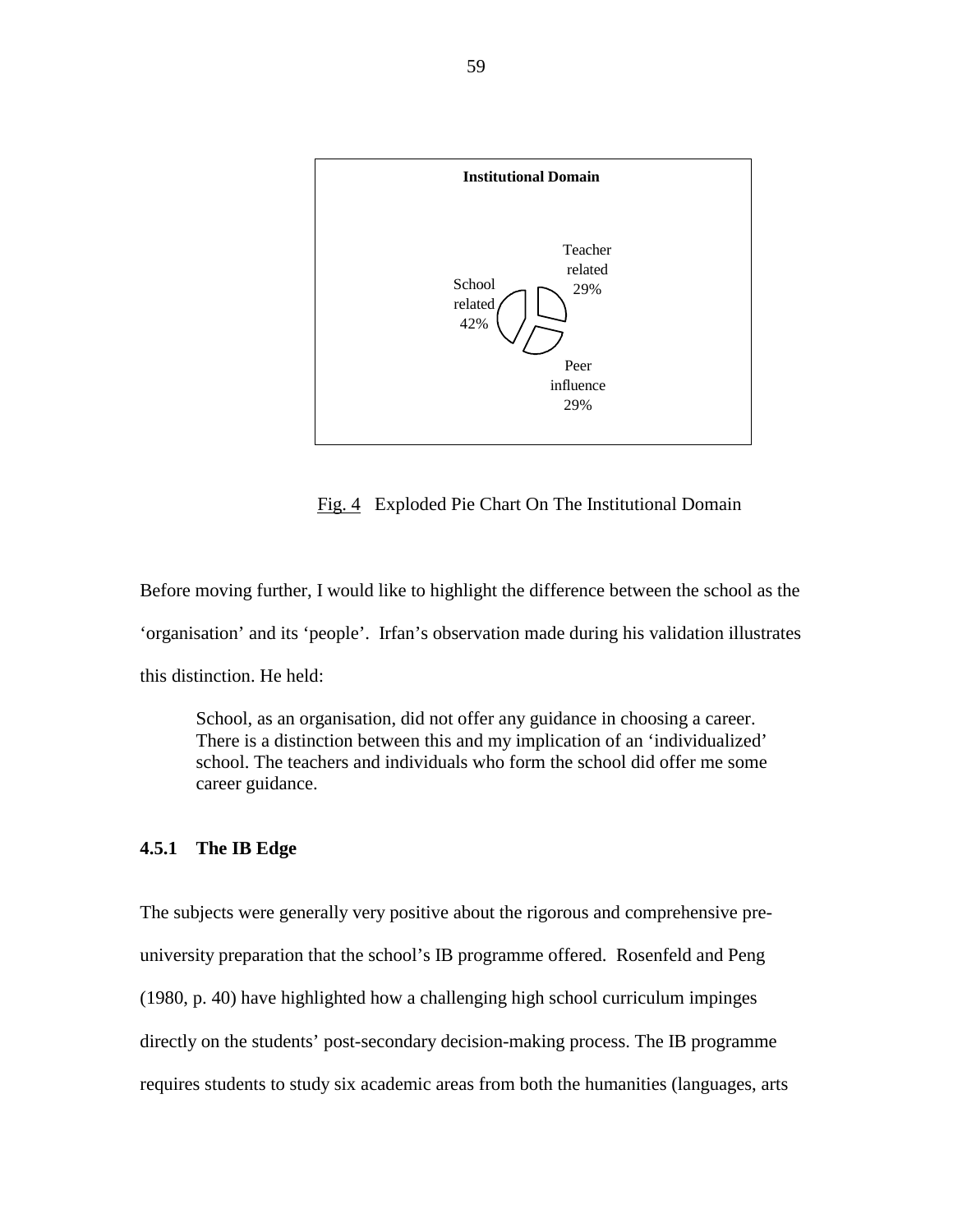and electives, individuals and societies) and the sciences (mathematics and experimental sciences). Further it encourages all students to participate in artistic pursuits, sports and community work through its creativity, action and service (CAS) module in the programme. The benefits of pursuing this programme would fall under the 'organisation' aspect highlighted by Irfan. Geeta, having come from a different background of schooling, had benefited immensely by the change to the IB said, 'The IB programme especially is really good'. Anita, like Bina, was particularly pleased with the wide range of subjects that the student had to choose from. Anita remarked:

In the IB system, you have to choose six subjects, which means it is quite diverse, but most of the other schools which have the A-levels, it's only three subjects, which means you have to be sure of what you want to do. So at least in this school they still give you a choice, especially if you're not sure of what you want to do… You are not restricted to one particular thing.

Bina went on to elaborate on how this diversity had particularly helped her keep her

options open. She said:

 If I had to choose only three subjects, I would have taken only physics, math and English or something and now my field is completely in Biology and Chemistry, and I would've never done something like this.

Charles and David disagreed with this and said the school system was not so much of an

influence, but focused on the 'people' aspect of the school. Coleman (1977, p. 4)

observed that the stakeholders' perception of a school's reputation is based largely on its

'student body'. Charles remarked:

I believe that it was more the students, the convergence of cultures and attitudes in the international community that influenced me a lot more than the school.

David also commended the diversity of the student body at TIS. He stated: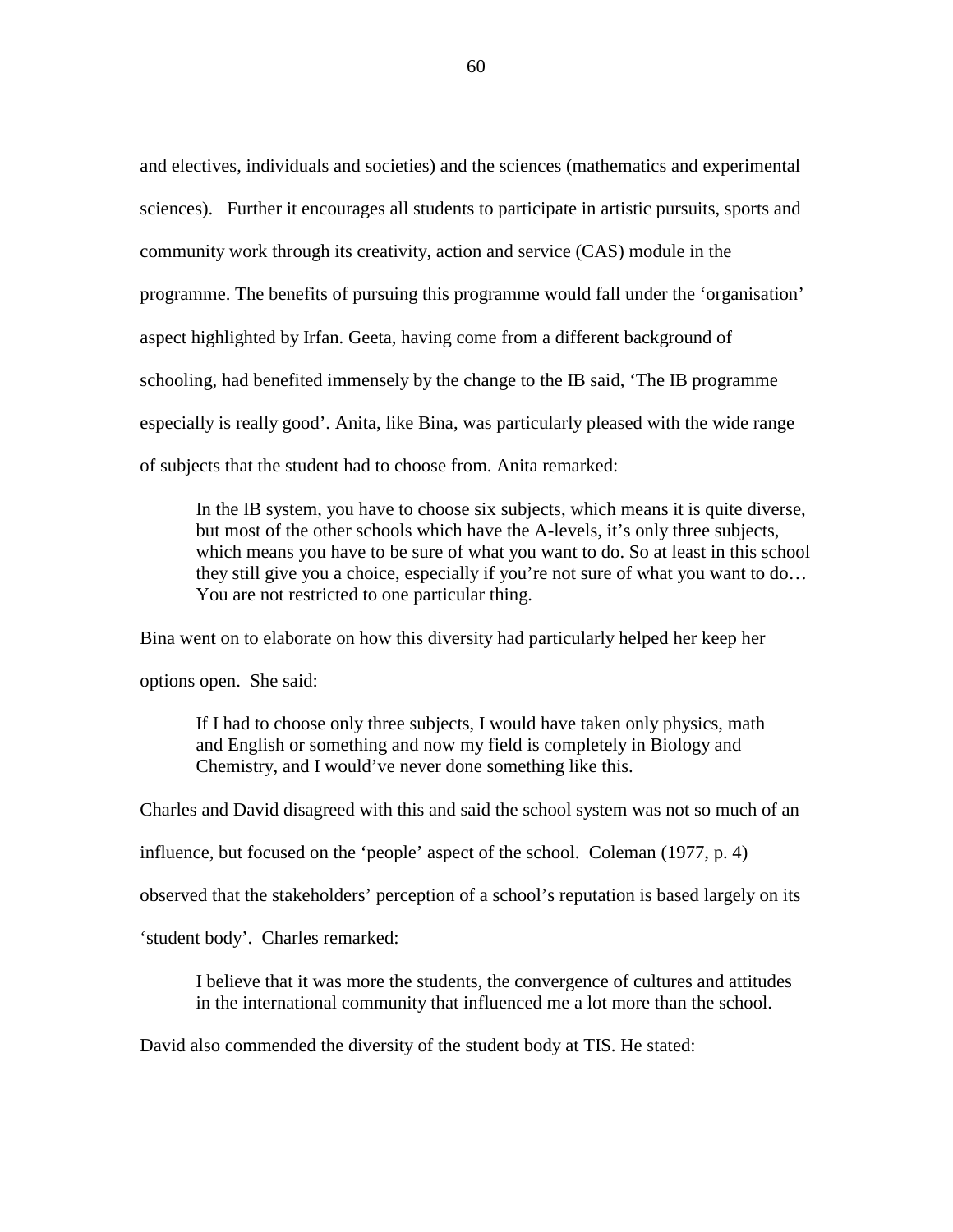A lot of them enjoy open- ended discussions, unlike the A-level students… I enjoy getting other people's points of view…I think that's the foremost important aspect of being a politician, understanding people's views, understanding their needs and wants.

I was surprised that none of the subjects had said that they had benefited from the CAS module during their interviews, because this compulsory component of the IB was meant to develop competencies that prepare the students better for adult life. Lowe et al (1997, pp. 59-60) had also observed that 'students are most likely to report that high school had not provided them with specific job preparation and technical skills'. However, when I asked them about their work experiences and their utility, David said:

Every single job contributed to my personality to enhancing the qualities that make a good politician.

Irfan brought up the extended essay aspect of the IB requirement as being important when he categorically stated during his validation that 'it was the extended essay that really got me really interested in research'. This benefit of a challenging IB programme was confirmed in the Alumni responses too when they were asked about the most daunting task that they had to face as students before and after getting into university. This is best illustrated by this comment from Jan, when he said, 'The IBs…but it was worth it, especially getting the IB Diploma'.

Fiona, underscored the 'people' aspect when I questioned her about making changes to her career choices during the past three years. She said that she had done well on the IB Certificate course. However, speaking about the IB curriculum, she remarked, 'I guess it's OK' and continued:

I can't really compare it with anything but it was maybe the teaching that's different. So I didn't feel I have learned as much as I could have. I mean there are certainly some teachers who really encourage you to do stuff. Mrs. X,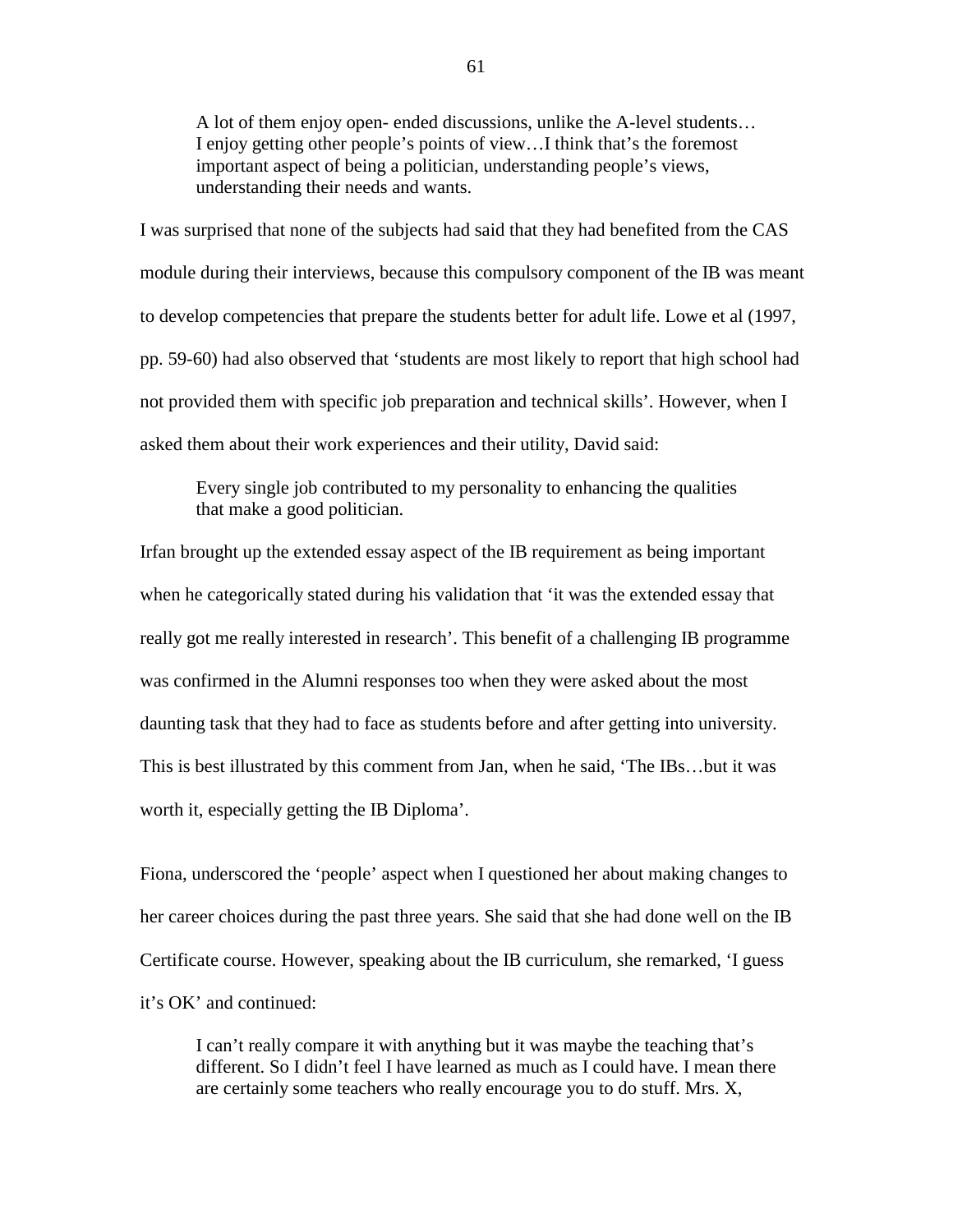she's probably one of the best teachers I have had. She encourages you to work hard and she makes it enjoyable, whereas other teachers not so much.

Earlier when I had asked Irfan about the people who had helped him choose his career, he made this remark during his validation:

We may have laughed over this point, but my teachers, especially you, Mr. Y and Mrs. Z really did offer me quite a lot of guidance and encouragement.

These two statements by the subjects support Rosenfeld and Peng's (1980, p. 36) observation about institutional influence as articulated in section 2.1. I have seen the career education programme develop gradually in this school as the number of students has grown, and elaborate on its relevance from a management perspective in the next section. The Alumni in their responses did not at any time express any dissatisfaction with the school. The Alumni, by stating that the predominant qualities that they thought would be beneficial for student's entering university was the students' receptiveness to new experiences and open-mindedness, seemed to validate Rogers' vision. Rogers (1969, p. 304) had identified these as critical qualities for learning over three decades ago when he envisioned what education might become in a society that will seek to develop people who can 'live more comfortably with *change* than with *rigidity*'. From my experience of teaching physics at secondary schools, I believe students can be better prepared in hypothesis making and learning tentative ways of observing reality. A comprehensive career education program involving all subjects might address this challenge.

In her comments made after verifying the transcripts of her interview, Elaine said: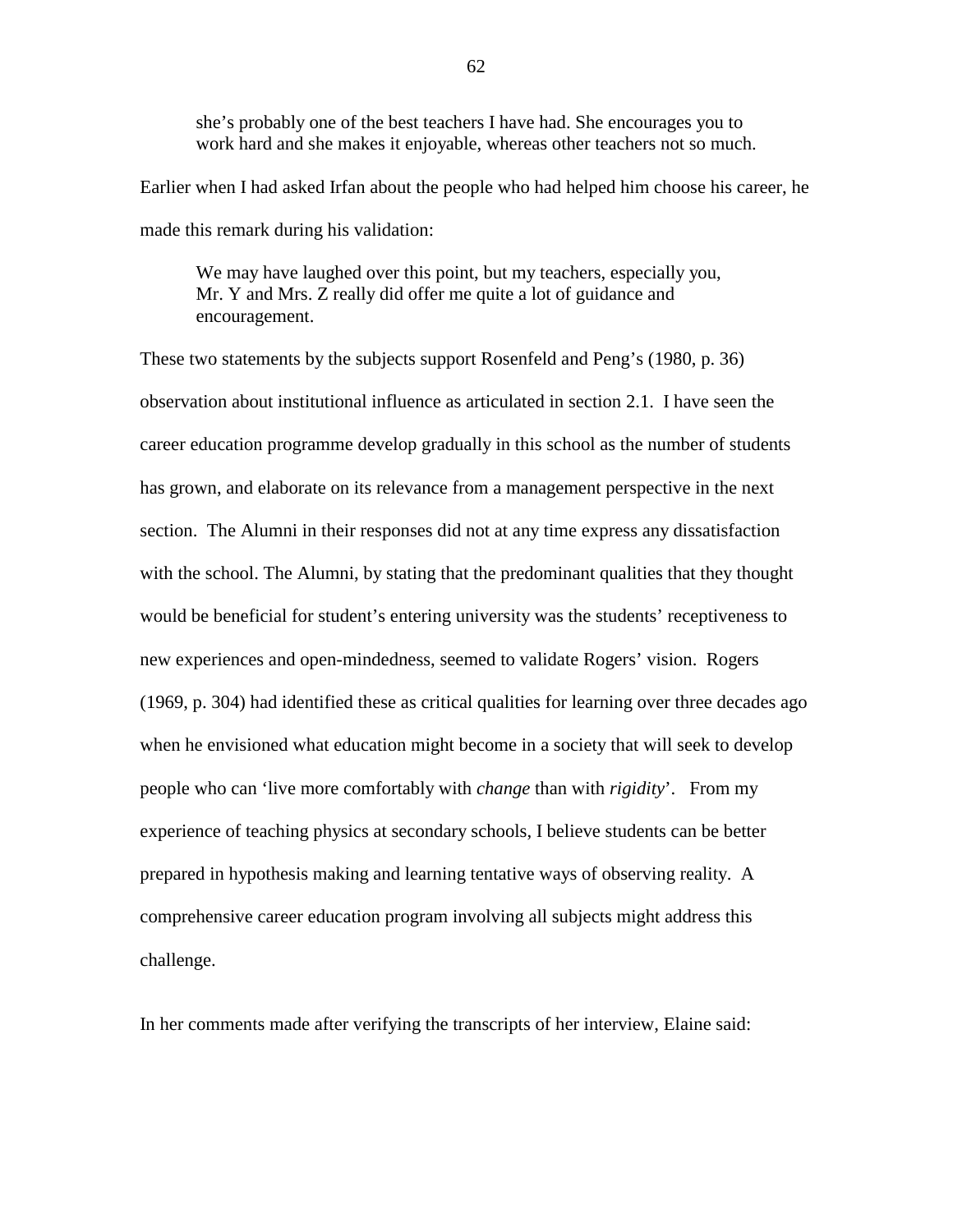The only thing that I want to make clear is the fact that TIS offered NO career counselling at all, they did not assist me in the least in making a career decision. In the interview my response seemed a little passive, and I want to make that point very clear! Other than that everything seems accurate, and I agree with the responses.

I was trying to reflect on why she held this feeling so strongly about the school. Was it

acculturation, because she had said earlier during the interview that she had moved to the

Emirates from North America?

When I was in Grade 9, 10 or 11 in North America, I thought maybe physiotherapy or something like that …But then like I said I came here, I think maybe the atmosphere in the Middle East as well because it's more business oriented, and that's what everybody does, so it sort of helped me in my interest in marketing and advertising in business.

## **4.6 Implications For Management**

The subjects made several recommendations to enrich the career education programme in TIS and raised the following issues: work-experience, shadowing professionals, interest inventories, project and field work, career day, dedicated and well resourced library, team of career advisers, school leavers kit and subject specific advisers during the course of their interviews. I have listed them on a matrix in Table 2 and Table 3 in the two extreme columns. Although I was not aware of some of these issues when I started this study, I have subsequently found these suggestions discussed in educational research.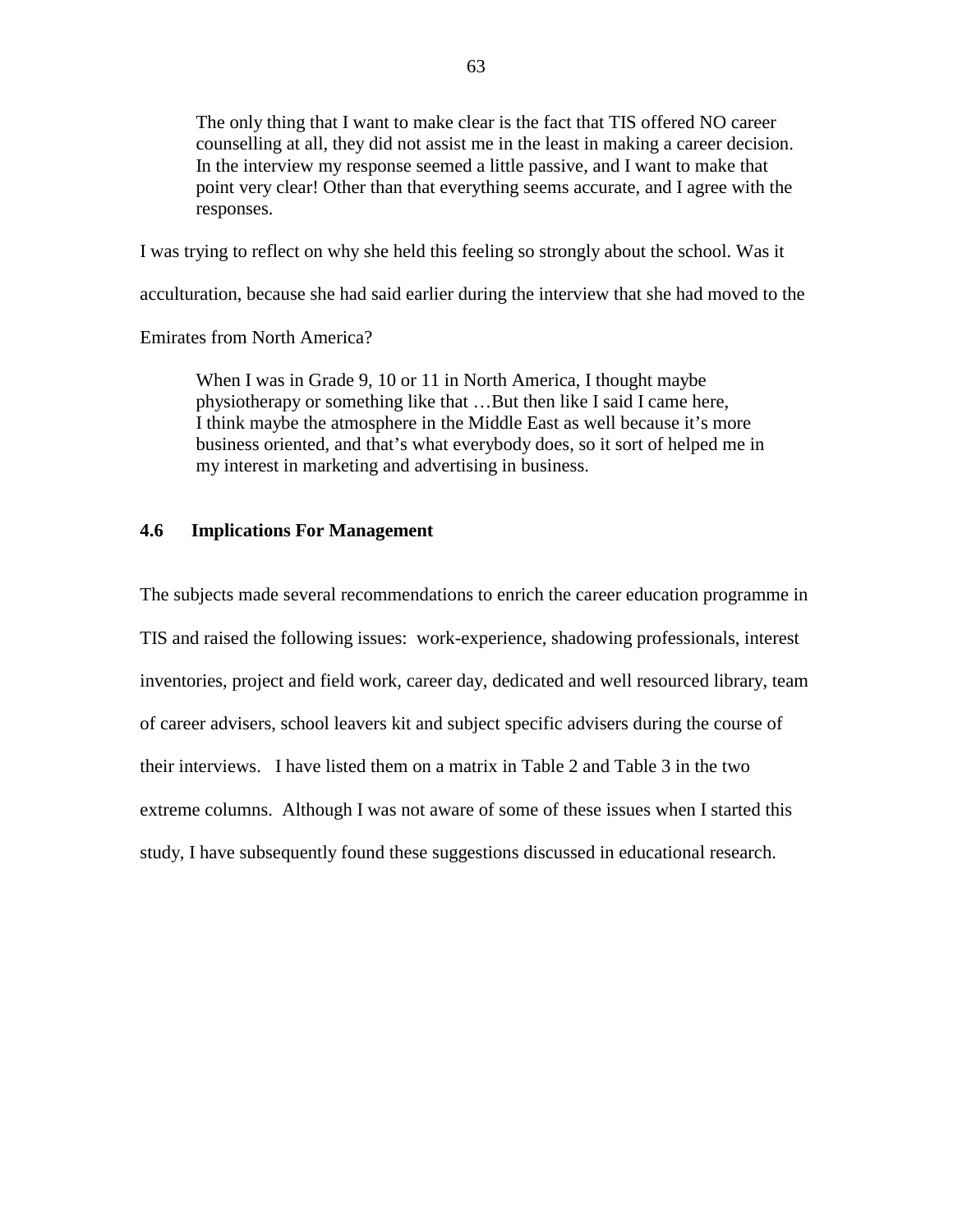#### **4.6.1 Need for clearly stated educational goals**

At secondary school students are still capable of being influenced significantly by their interactions with both their peers and their teachers. The Alumni in their responses said they would have liked to be better prepared to meet expectations at university level. While validating his interview, the subject Irfan added:

 A policy would help because there is none in our school. The need for awareness is important because it was never clear, starting the IB, that a year and a half down the line I would be applying to universities, and universities would be looking for this and that.

Irfan, while reflecting about how the home and school influence remarked: 'The question

WHY is too rarely asked" and suggested that schools could encourage the students by

asking them questions that would help them explore various career options. He added:

'perhaps guiding students more actively is the answer, emphasizing the need to make

decisions, and giving students the opportunity to reevaluate their decisions'. What he

clarified further is vital to this issue of career choice. He said:

 Given that it is important to make students think more deeply about their decisions and reflect upon their choices, perhaps forcing them to complete certain tasks that promote introspection would be appropriate.

Irfan went on to elucidate these ideas with a practical suggestion that might help the school and the students advance this critical aim in the secondary school. He was suggesting not only at what stage such a task would be meaningful, but also why it was relevant. He said:

 Requiring students to write an essay describing why they have chosen a career path, sometime around grade 11, would have many benefits. The students would be forced to think deeply about their choice.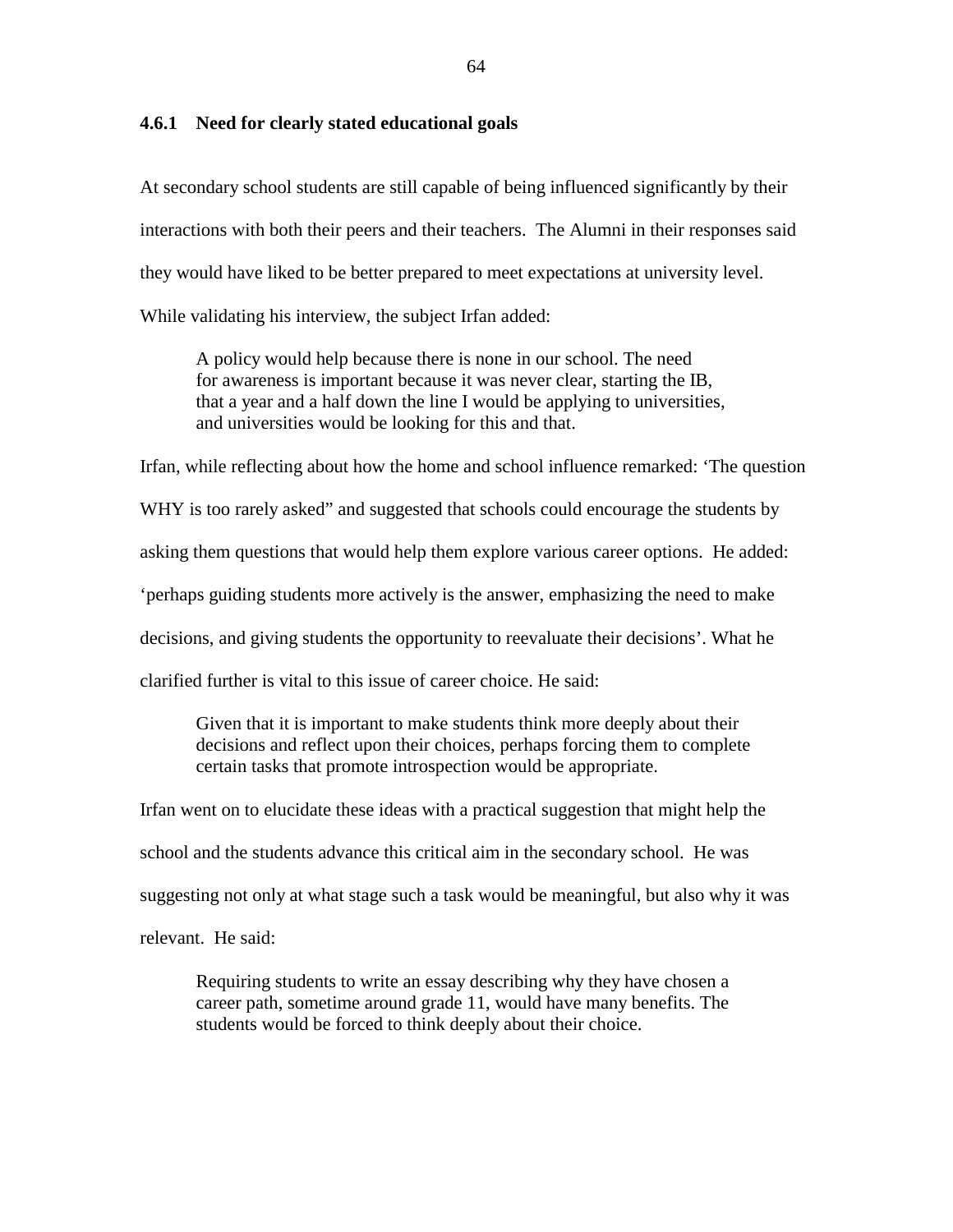Caldwell and Spinks (1988, pp. 92-93) proposed that a 'well-written and continuously updated policy' could satisfy the needs expressed. They elaborate on how this would benefit both the school and the students because it would lead to greater 'effectiveness', 'stability', 'continuity', 'framework for planning in the school', and 'accountability' among several other benefits. Based on this perspective, schools might better serve their purpose in that they have done their best toward helping their students meet their futures with hope and confidence.

### **4.6.2 Need for a programme that might provide students with essential skills**

In section 4.4.1, I quoted Fiona, who said she was actually helped in what she might like to do by the suggestions from a programme that matched her preferences of likes and dislikes. Observing how the school could assist her, she said:

 I think there should have been something set up where you could have a meeting with the teachers and talk about what you like or what you don't like.

When I asked the subjects in the group interview about any hindrance or additional help they would have liked to receive from school, Anita, referred to David's comments about his experience in Canada where they used to take students to observe the actual people in a real-world environment. She continued:

 I agree with what David said, especially the bit about you need to see the world more, like you have to see what's fascinating.

Referring to TIS, Bina added: 'we had practically nothing here'. Amanda referring to

how schools in Canada helped her, spoke about interest inventories and added, we did:

 Tests to see what you might be good at, finding your potential, and what you might be interested in, and there's none of that here. I think that now that I'm graduating, I would need ideas of the kinds of jobs that are out there.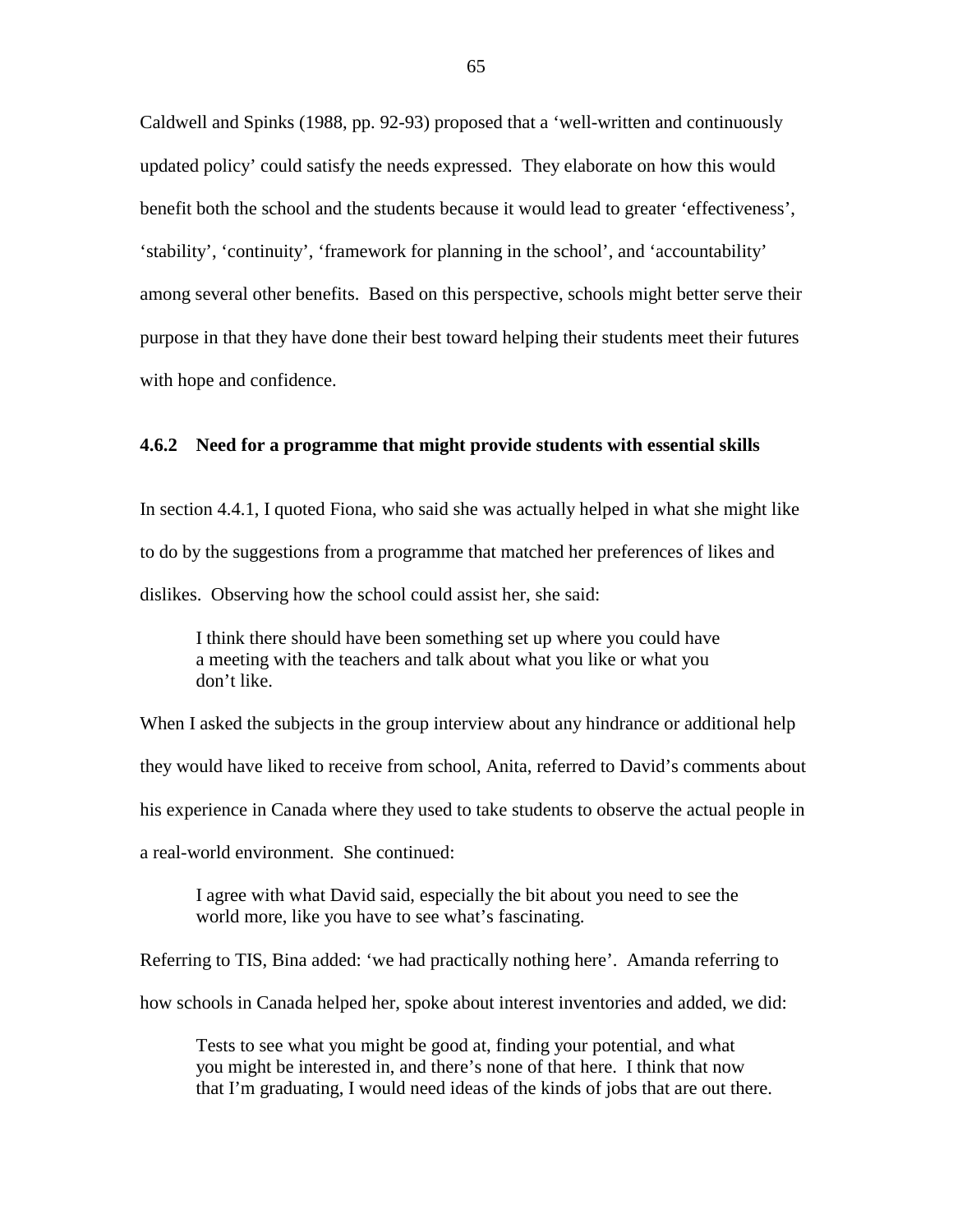Irfan during his interview said the school 'did not help me find what I wanted to do'. Evidently, the subjects of this study wanted more help from the school. The importance of an institutional role becomes apparent when we recognize that some students can expect little help from outside. Handy (1990, p. 159) observes that the harsher realities of competition has resulted in the following situation:

 No longer is there the feeling that somewhere someone is thinking about your life, watching your development, planning your next steps. It probably always was an illusion, now few ever pretend.

I believe that, by offering a comprehensive career education programme, teachers and schools can devise strategies that will help them demonstrate how their roles integrate with the overall goals of education. It would be impossible to visualize any one 'right' method to achieve these goals and a great deal of professional judgment is called for. The views of Handal and Lauvås (1987, p. 22) become relevant here. According to them, in a field like education:

 It is important to have people working who are aware of the background of what they are doing, and who are able to change and adjust both their 'theory' and their practice in the light of new evidence, and reflect upon what really happens around them in the classroom, the school and society.

Handy (1990, p. 158) has warned us about current trends in society and observes that organizations these days promise opportunities rather than careers. He states: 'Papers already reflect this trend: the advertisements offer a job more than they promise a career'. The issues that have been raised about career education in this study are not only meant to help the students find a job, but also empower several students to experience job satisfaction; they may not only about help students select a career, but encourage student's finding themselves by self-reflection. Bandura (1997, p. 422) in advocating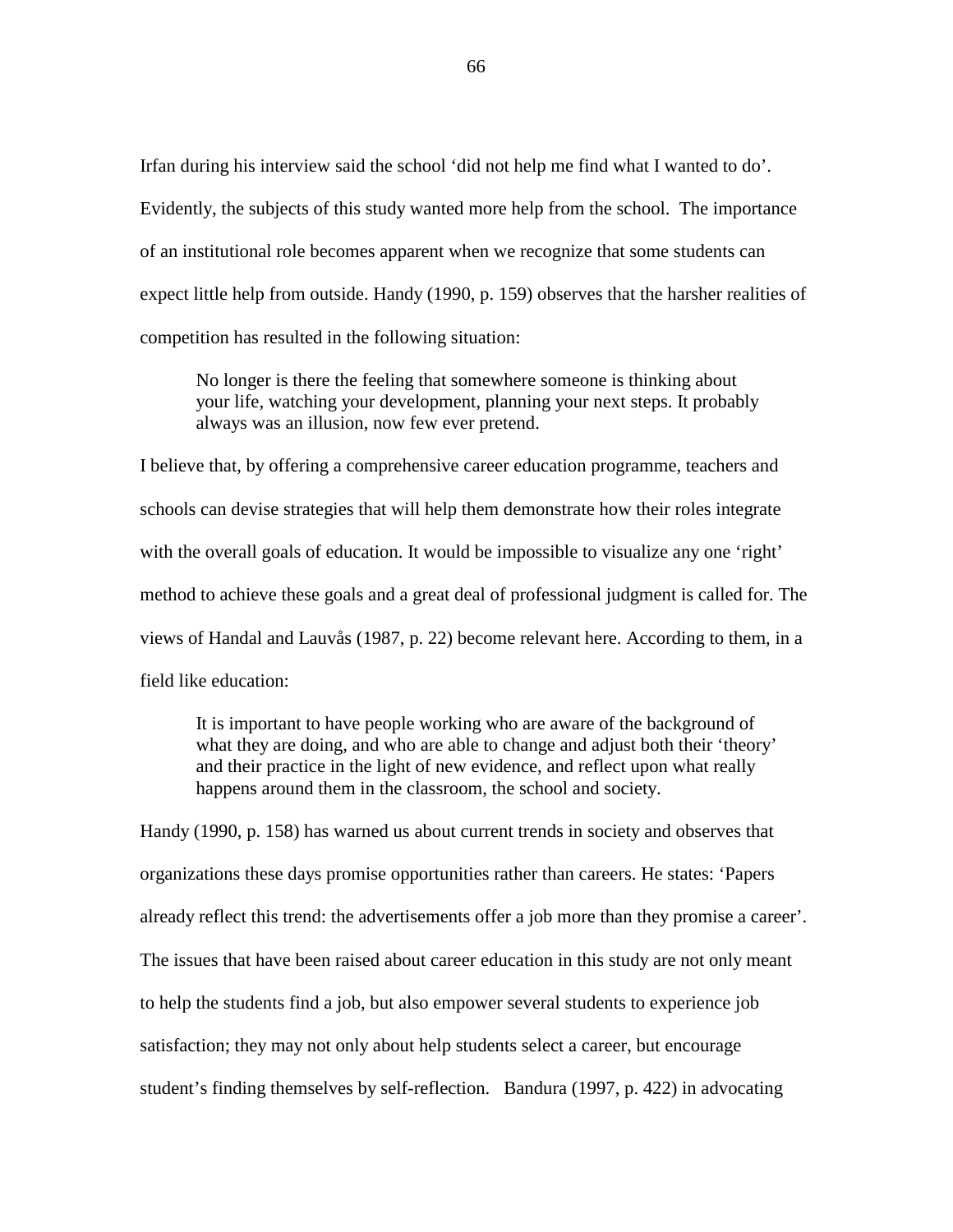this constant self-reflection for advancing the aims of career education observes: 'The choices people make during the formative periods of development shape the course of their lives'.

According to Moses (1998, p. xv), career education is not just providing information about career choices to the students, but entails the idea of 'career intelligence'. She reiterates that career intelligence is not simply working smarter – 'harder, faster, more effectively' but is also a way of understanding oneself and the world, and a way of acting upon the world. Moses argues that one cannot act effectively on the world without first comprehending it properly and, therefore, only by 'knowing yourself will you be able to make the right decisions' about your career. This is a significant idea and clearly one cannot find oneself in a matter of a few days.

Issue 1 in Parsons' formulation mentioned in section 2.1 underscores this vital element. Parsons (quoted by Davis, 1969, pp. 109-110) states: 'No person may decide for another what occupation he should choose, but it is possible to help him so to approach the problem that he shall come to wise conclusion for himself'. This is another compelling reason for a school to have a school-wide policy to help students determine their best personal choices and define personal priorities. The teachers could act as facilitators for this understanding and thereby enable the students to make the appropriate decisions at the crucial time.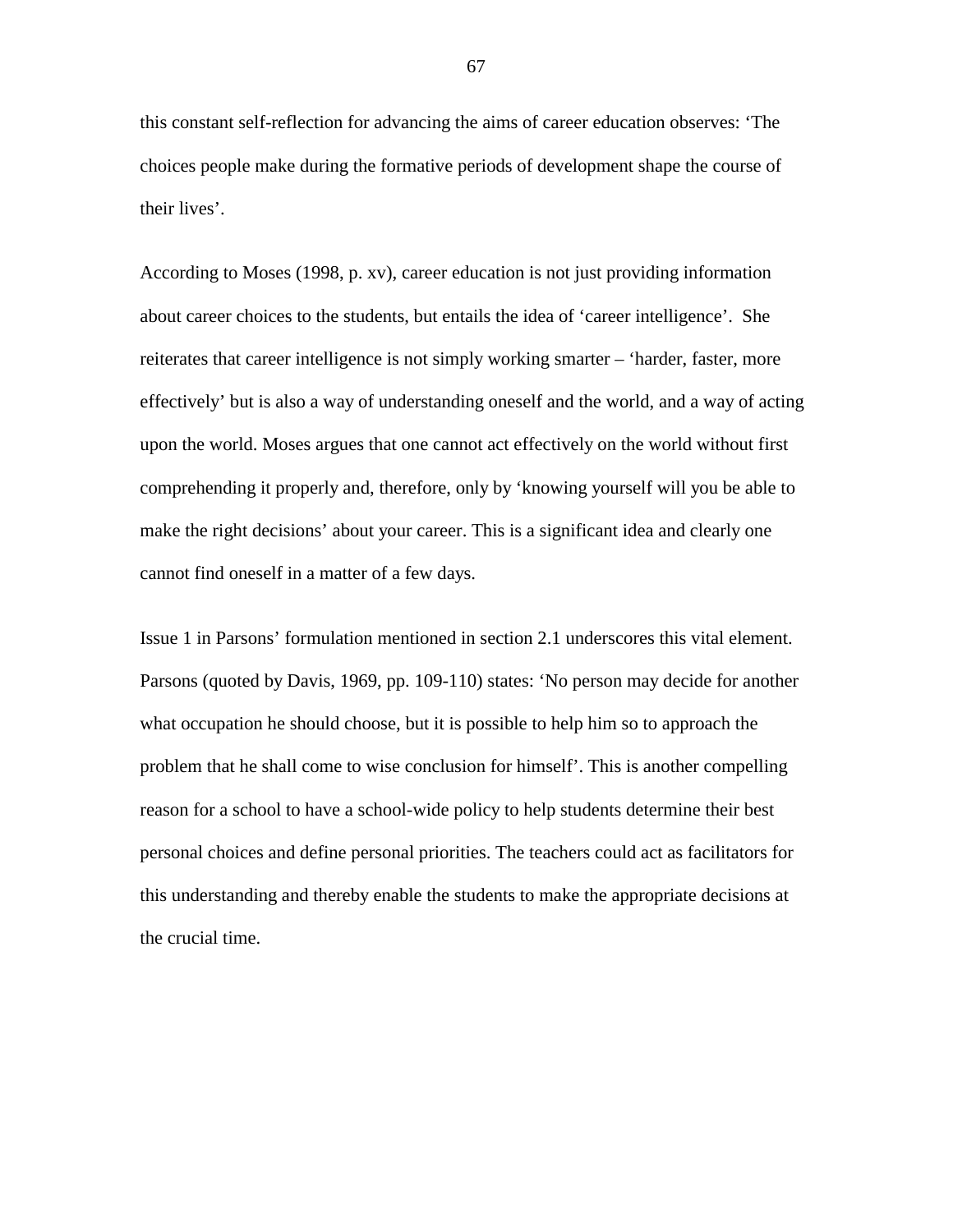**4.6.3 Need for a programme that could meet student recommendations** 

The matrices that follow have been constructed using the subject's recommendations. What I would propose as a viable strategy from a management perspective (prospect or what could be) acts as a bridge between what the students have observed about the existing career education programme (retrospect or what is) and what they want to see (demand or what should be). Table 2 has recommendations that would use the existing structure and does not involve any significant costs other than that of stationery and the photocopying of some documents. The school currently has a total of 45 lessons timetabled in a week, each of 40-minute duration. Teachers have observed that several students in Grades 11 and 12 seem to have plenty of spare time, after supervising students' 'study hall' times. To effectively implement a career education programme, I believe one dedicated 40-minute lesson instructed by a career adviser would be adequate. This might be supplemented with Avent's observation detailed below.

Avent (1988, p. 123) has observed that career education provides an integrating function within the school and enables the students to live fulfilling lives. She reiterates that although career teachers would be instrumental in developing a comprehensive programme, subject teachers can reinforce career decision-making skills because the academic subjects provide the context in which students can improve their selfconfidence. Fiona explained how because of poor recruitment by a Polytechic, she had to change from the travel and tourism course that she intended to do, to a full-time beauty therapy course offered by a training school. She said:

 I am very happy that I have chosen this career as I think it is one of the few careers that make your client feel good. I .. found that learning is never ending.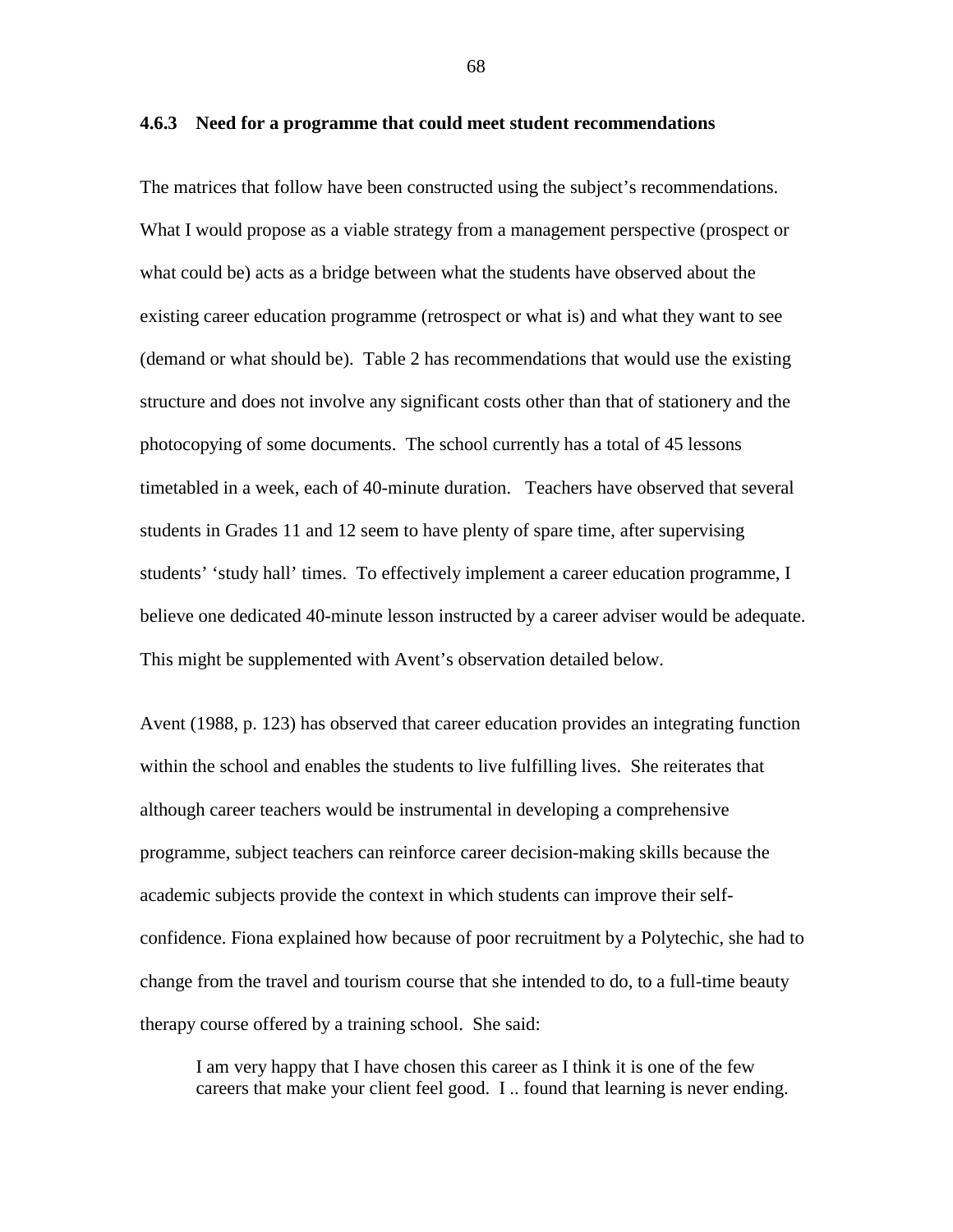| What is                                               | What could be                     | What should be                      |
|-------------------------------------------------------|-----------------------------------|-------------------------------------|
| Retrospect                                            | <b>Prospect</b>                   | <b>Demand</b>                       |
| Evaluation of the career programme My recommendations |                                   | What the subjects would like to see |
|                                                       |                                   |                                     |
| There is no career day in                             | This could be coordinated by the  | Missed a career day where           |
| the school                                            | Head of Careers using the         | student's learn about some          |
|                                                       | resources available to the school | professions - David                 |
|                                                       |                                   |                                     |
| No fieldwork or work experience                       | There are opportunities to        | Need more fieldwork and             |
| is being offered by the school                        | visit local industries but        | more case studies - Hamad           |
|                                                       | this needs to be coordinated      |                                     |
|                                                       |                                   |                                     |
| Hardly any subject specific                           | This could be done by             | Need more subject specific          |
| guidance or minimum                                   | having the Heads of               | guidance and correlation            |
| requirements are being                                | Department briefly inter-         | between IB choices and our          |
| Enforced                                              | view about 6 students             | university majors - Irfan           |
|                                                       |                                   |                                     |
| There are some books and                              | A wealth of resources are         | Need more books to read             |
| videos that students can                              | available and only require a      | and videos to watch about how       |
| watch and there are periodic                          | letter from the school to         | universities work - Irfan           |
| visits by some college                                | the university                    |                                     |
| admissions personnel                                  |                                   |                                     |
|                                                       |                                   |                                     |
| No interest inventories are                           | There are several tests, which    | Need paper and pencil tests         |
| being offered                                         | might be used to develop          | to determine potential - Elaine     |
|                                                       | awareness and determine aptitudes |                                     |
|                                                       |                                   |                                     |
| There are a few books                                 | A tour of the available           | Need to have course                 |
| published by CRAC/                                    | resources could be                | descriptions of possible            |
| Hobson's but there is no                              | easily arranged                   | university majors - Fiona           |
| directed reading                                      |                                   |                                     |
|                                                       |                                   |                                     |
| No school-leaving kit is                              | A school-leavers kit could        | Introduction to the expectations    |
| provided for the students                             | be prepared with little           | of universities - Irfan             |
| at TIS as they graduate                               | additional cost.                  |                                     |

## Table 2 – Proposals Within The Existing Structure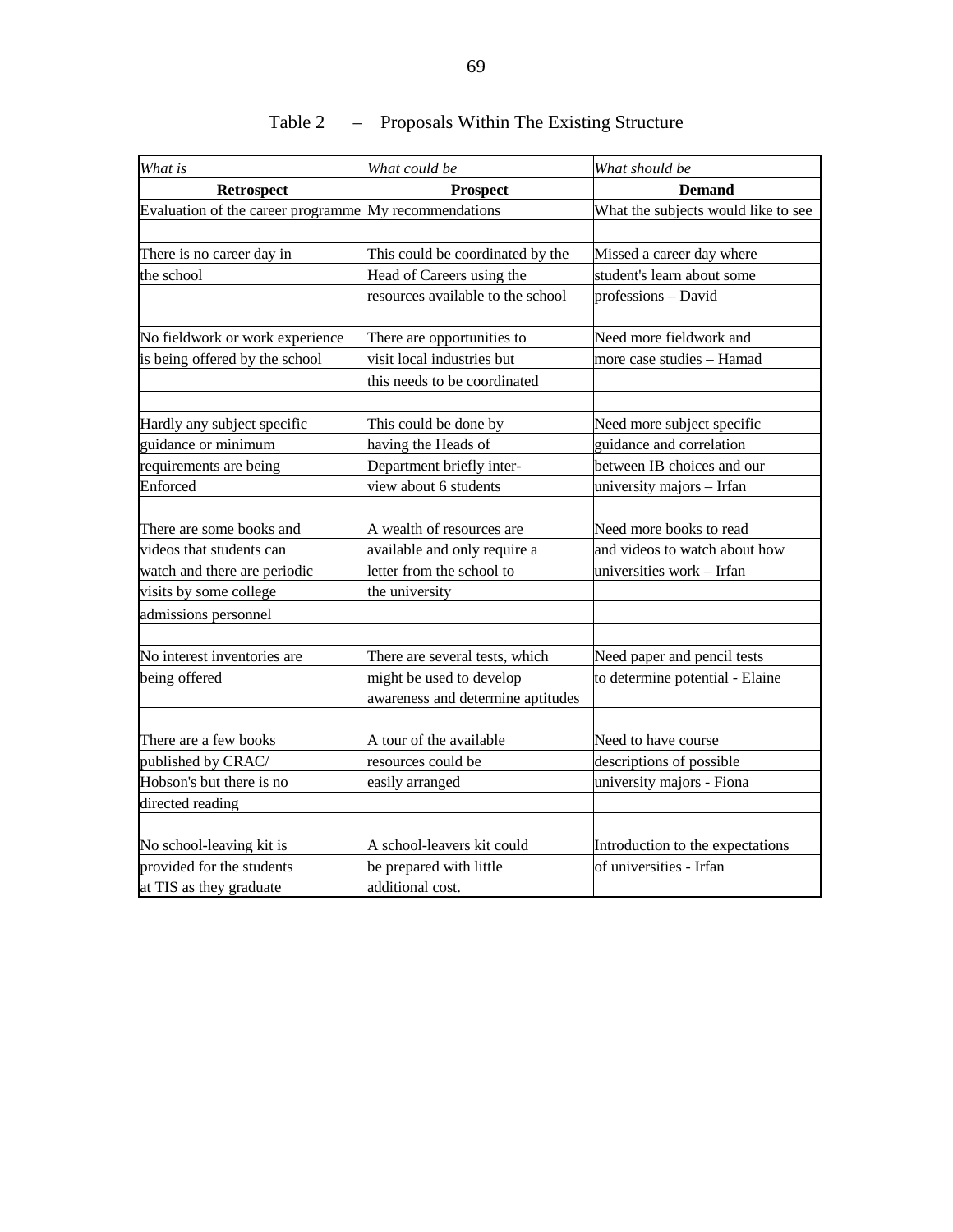| What is                                               | What could be                       | What should be                      |
|-------------------------------------------------------|-------------------------------------|-------------------------------------|
| Retrospect                                            | <b>Prospect</b>                     | <b>Demand</b>                       |
| Evaluation of the career programme My recommendations |                                     | What the subjects would like to see |
|                                                       |                                     |                                     |
| There used to be a career                             | The dedicated section               | The career section of library is    |
| section at the library but it                         | could be monitored by               | just facts, books and does not      |
| has now been shut off                                 | student volunteers while            | give you a colorful image of        |
| because it was vandalized                             | a team of career teachers could     | what to expect - David              |
| by some students                                      | be available to advise students     |                                     |
|                                                       |                                     |                                     |
|                                                       |                                     |                                     |
| There is little guidance in                           | A team of career teachers           | Should have offered a               |
| school at the moment                                  | is not difficult to set up          | broader range of guidance           |
|                                                       | within the available resources      | to students - David                 |
|                                                       | at the school                       |                                     |
|                                                       |                                     |                                     |
| We have one career                                    | It is possible to set up a          | Need career advisers for            |
| adviser who is also the                               | team of dedicated career teachers   | the students - Elaine               |
| Head of Year 12 and has almost                        |                                     |                                     |
| a full teaching load                                  |                                     |                                     |
|                                                       |                                     |                                     |
| No team of career teachers at                         | Career coordinators and subject     | Need someone to talk to and         |
| at the school currently                               | teachers who could be students'     | find out more, and force you        |
|                                                       | personal advisers might be a start. | into doing it - Fiona               |
| Students get to interact with                         | With a team of teachers             | Career advice must not be           |
|                                                       |                                     |                                     |
| the career adviser only in                            | and discussions with other          | only applications and could         |
| their final year at the                               | subject teachers, more vocational   | have been better, starting off      |
| School                                                | and careers advise can be offered   | earlier - Geeta                     |
|                                                       | to secondary students               |                                     |

## Table 3 – Proposals That Recommend The Setting Up Of A Team Of Career Teachers Or Career Coordinators

Several schools in this region, like TIS, do not have a formal career education programme for students. After examining Table 3 above, it is recommended that setting up of a team of Career Coordinators would be a possible option to meet the students' needs. This is important because the team could agree on a programme that integrates with a schoolwide curriculum. Further, the career coordinators would be able to take responsibility for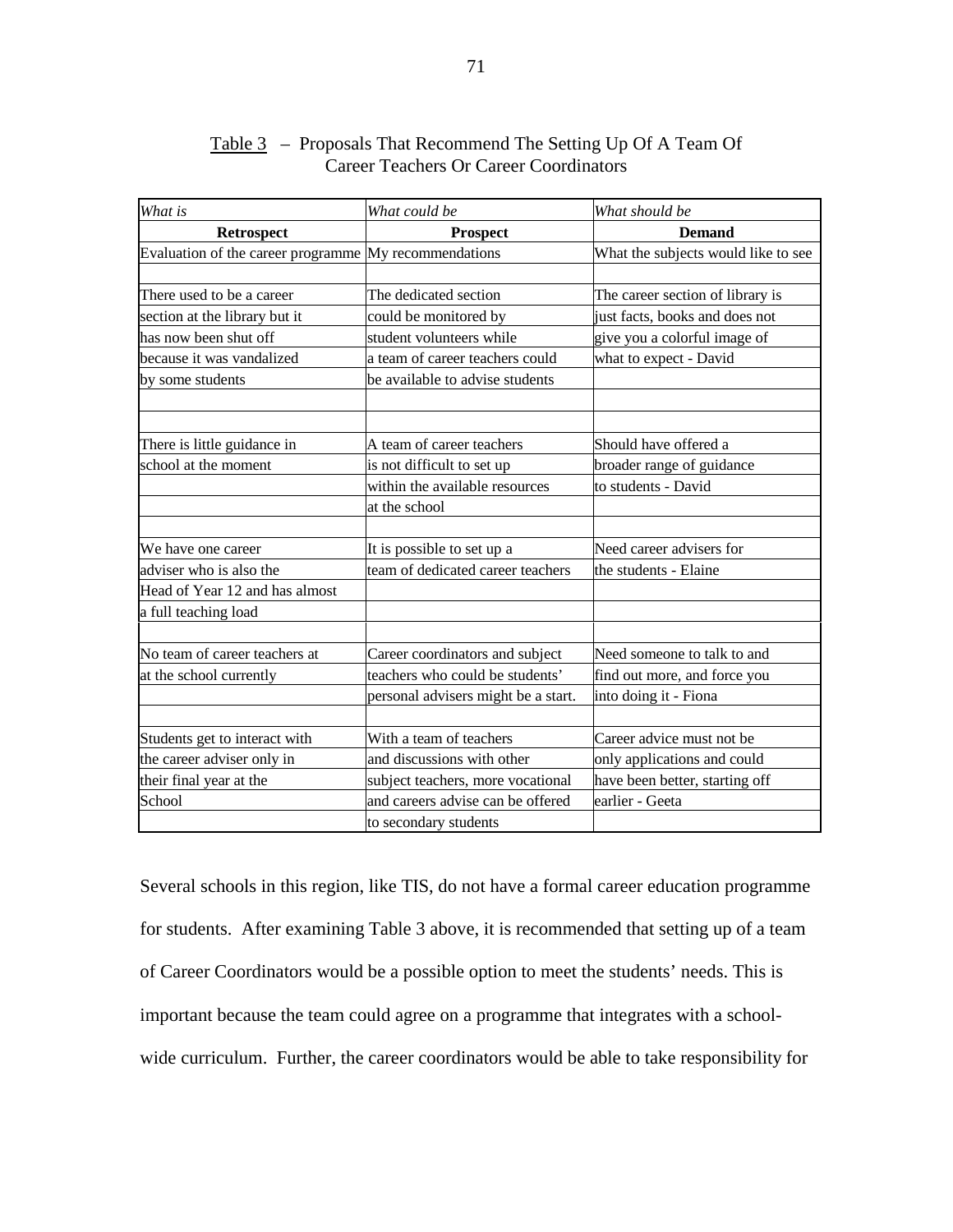providing the students with directions and structures with the help of a wealth of resources at their disposal.

With an agreed philosophy, it would be possible for the Career Coordinators to solicit the contribution of colleagues to develop a programme suited to the school. Further, several practical and useful ideas for teachers across the subjects to assist the career teachers with their tasks have been listed by Avent (1988, pp. 60-64). There are a large number of resources such as these available, and schools only need to show an interest in pursuing this strategy. The costs of implementing them are considered to be minimal compared to the wealth of benefits they have on student effectiveness, as outlined in Section 4.7, particularly for students in Grades 11 and 12.

Earlier, I had identified that one of the consequences of a comprehensive career education program would result in student earning 'higher grades' (Criterion 1 for student effectiveness). Edmond (1982, quoted by Beare et al p. 2) has also observed:

Educators have become increasingly convinced that the characteristics of schools are important determinants of academic achievement.

It is also important for the career teacher to be willing to spend time with the parents of the students. Several parents during parent-teacher conferences express concern at this unpredictable stage in secondary school when their children listen less to them and more to their teachers. They would be glad to provide assistance to their teenage children in any possible way with the help of their teachers, and schools should use their input to the benefit of all involved. Before I summarise my recommendations in the conclusion, I would like to reiterate that several teachers might be willing to contribute with their time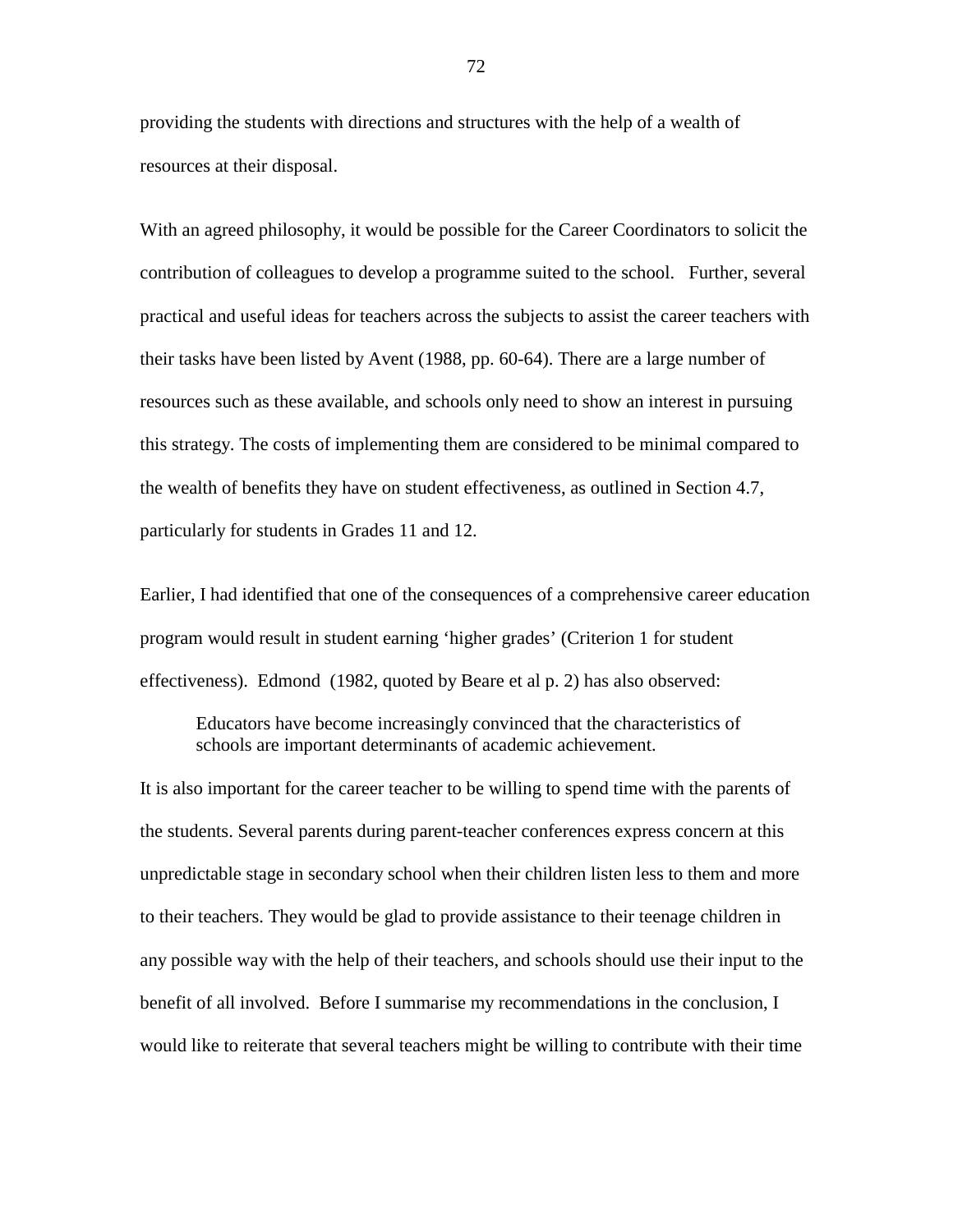willingly for a small financial consideration as detailed in the following section. To quote Avent (1988, p. 55):

 No other subject offers such a variety of material, method and process, nor so many contacts outside the school. It can offer professional fulfillment to teachers … and make use of all sorts of capacities and characteristics.

## **4.7 Estimated Costs For Establishing A School-Wide Career Education Programme**

In a recent restructuring at the high school, four positions of 'Heads of Houses' were made redundant. Instead, positions for 'Heads of Years' were established in the secondary school during the academic year 2001-2002. Although this created seven new positions in the secondary school, additional expenses had to be provided for only one of these, because the existing GCSE Coordinator and Career Adviser had the additional responsibility for Grade 9 and Grade 12, respectively. TIS has a total of about 625 students in Grade 6 through Grade 10. In Grade 11 and Grade 12 there are about 150 students. The Head of Year is expected to not only monitor the behaviour of students but also provide guidance and counselling. Using the additional allowance (Dirhams 300 per month) that the school allocates to the Head of Year as a basis, I would like to propose the following structure.

Although this study is intended to suggest a framework for the career education programme for Grades 9-12, it seems reasonable to propose a scheme that involves the entire high school from Grade 6 to Grade 12 in such a programme. Currently the salaries of teachers paid by the school are in excess of a total of Dirhams 1,000,000 per month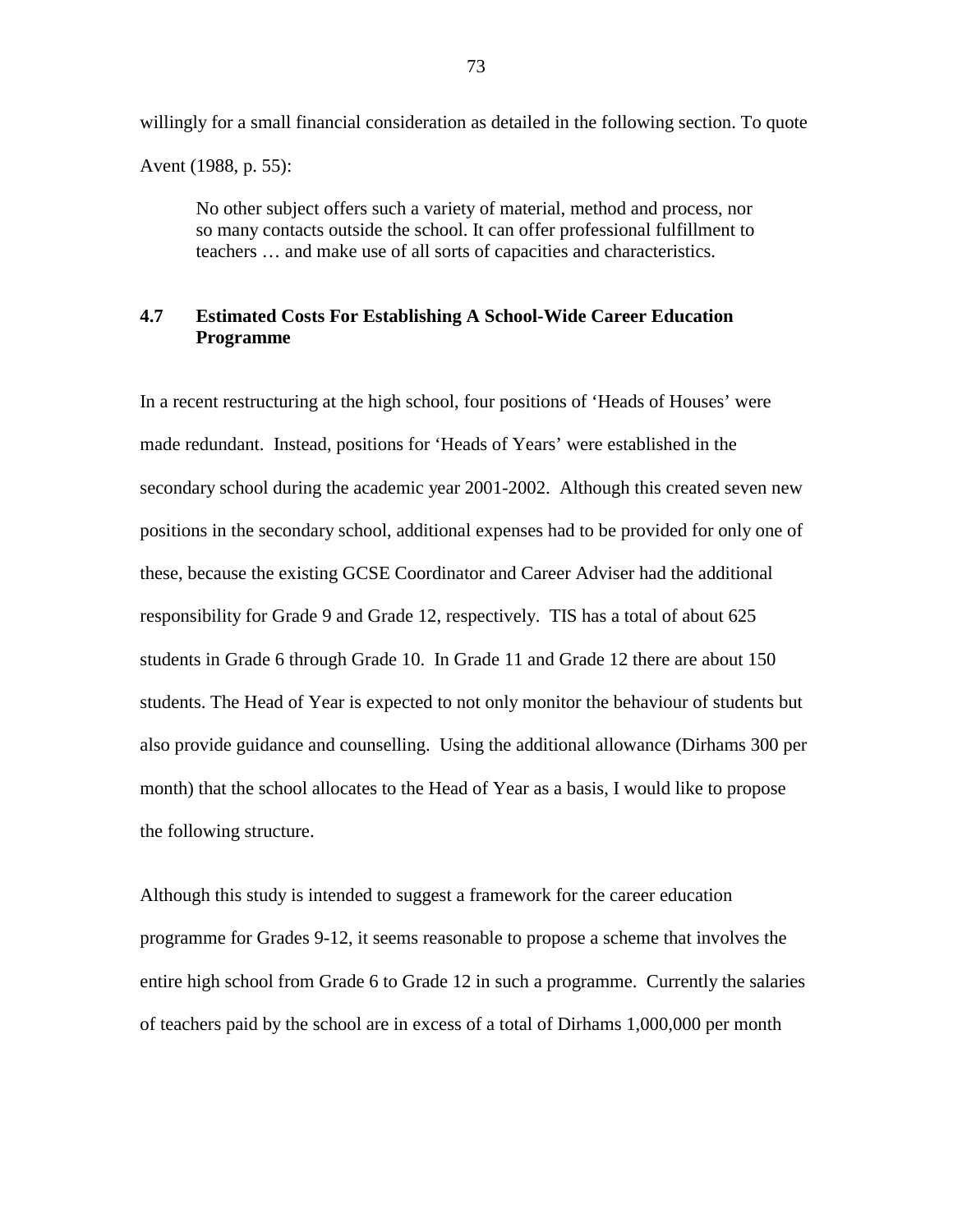and students pay about Dirhams 1,000 per year for textbooks. The costs summarized in Table 4 take into account four categories, teacher salaries and three overheads.

| Category                | Approximate   | <b>Proposed</b> | Comments                 | Percentage    |
|-------------------------|---------------|-----------------|--------------------------|---------------|
|                         | School        | Total           |                          | of Total      |
|                         | <b>Budget</b> | <b>Expenses</b> |                          | <b>Budget</b> |
|                         | (per year)    | (per year)      |                          |               |
|                         | in Dirhams    | in Dirhams      |                          |               |
| <b>COSTS</b>            |               |                 |                          |               |
| Teacher's               | 12,000,000    | 14,400          | Six new positions to be  | 0.12          |
| additional salary       |               |                 | compensated @ 250        |               |
|                         |               |                 | per month                |               |
| <b>OVERHEADS</b>        |               |                 |                          |               |
| Teacher                 | 30,000        | 2500            | Including multimedia     | 8.33          |
| Resources (Books,       |               |                 | Resources                |               |
| CD's, etc.)             |               |                 |                          |               |
| Student                 | 1000          | 40              | To be decided            | 4.00          |
| <b>Textbooks</b>        | (per student) |                 | by a committee           |               |
| <b>Career Education</b> | 1,000,000     | 5000            | Has to be recognized     | 0.50          |
| Department              |               |                 | as a separate department |               |
| <b>TOTAL</b>            |               | 25,540          |                          |               |

Table 4 Proposed Budget For Setting Up A Career Education Programme**\***

**\*** Notes explaining the above matrix are detailed below.

The first overhead is for resources that the teachers would require, the second is for the textbooks required by the students, and the third is a capital expenditure on account of creating a career education department. The latter would shift the emphasis away from any individual and give the career education department the recognition that other departments have at school.

The additional allowance for the career education coordinator being proposed is Dirhams 250 per month. Since they share part of the guidance function with the Head of Year, the additional allowance for the current Heads of Years could be reduced to Dirhams 250 per month. Thus the additional costs to the management of the school for each Grade level will only be Dirhams 200 per month per person. There are in total seven grades between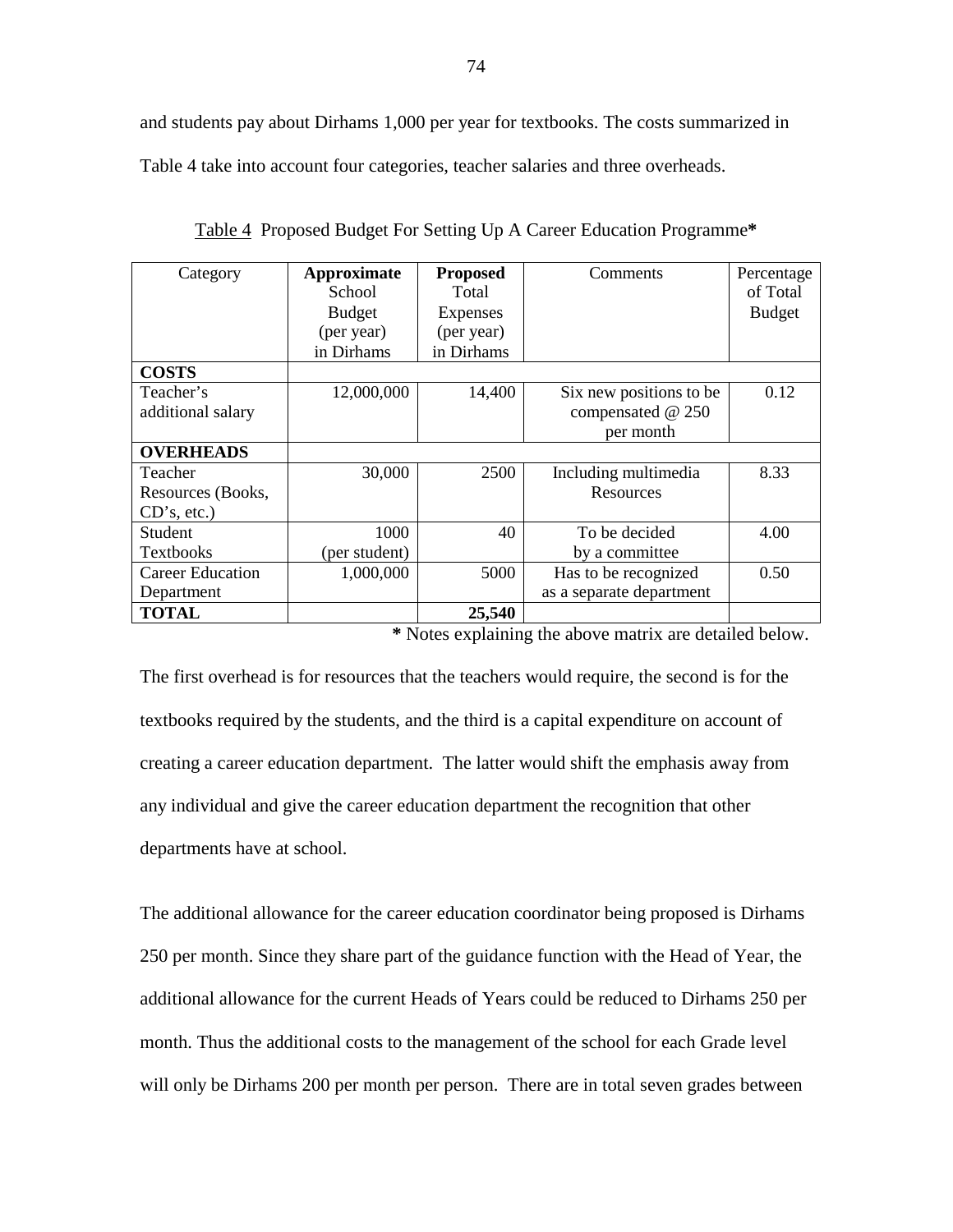6-12. The total costs for additional allowance will be Dirhams 1200 per month. This amount is 0.12% of the total salaries being paid per month.

The overhead per year for teacher textbook resources proposed is Dirhams 2500 per year for the new department, from a total of about Dirhams 30,000 per year for textbooks for the whole school. This is 8.3% of the total, and can be justified by recognizing that it is vital to gradually build the career resources available for students and teachers at the school. The cost for student textbooks is approximately Dirhams 40 per year per book, which is 5% of the current overheads for student textbooks. Finally, to give the career education programme a status similar to other subjects, it is proposed that a department of careers be established with the Head of Careers leading it. As a sum of Dirhams 5000 per year is all that is required to provide for this in the total budget of approximately Dirhams 1,000,000 for all other departments, it is less than 0.5% of the total provision. The final column in Fig. 4.7.1 shows how the overall costs for establishing a career education programme in TIS is negligible.

During the eight years that I had taught in TIS, the school had experimented at various times and provided a floating lesson to conduct assemblies for the different year groups. Although this provision was available for the whole school to use, teachers were not willing to take responsibility for that lesson in the midst of their busy teaching schedules. Soon, this lesson became the sole responsibility of a few individuals. With the creating of career coordinators, the use of this one 40-minute lesson proposed in the earlier section could be maximised and responsibilities shared.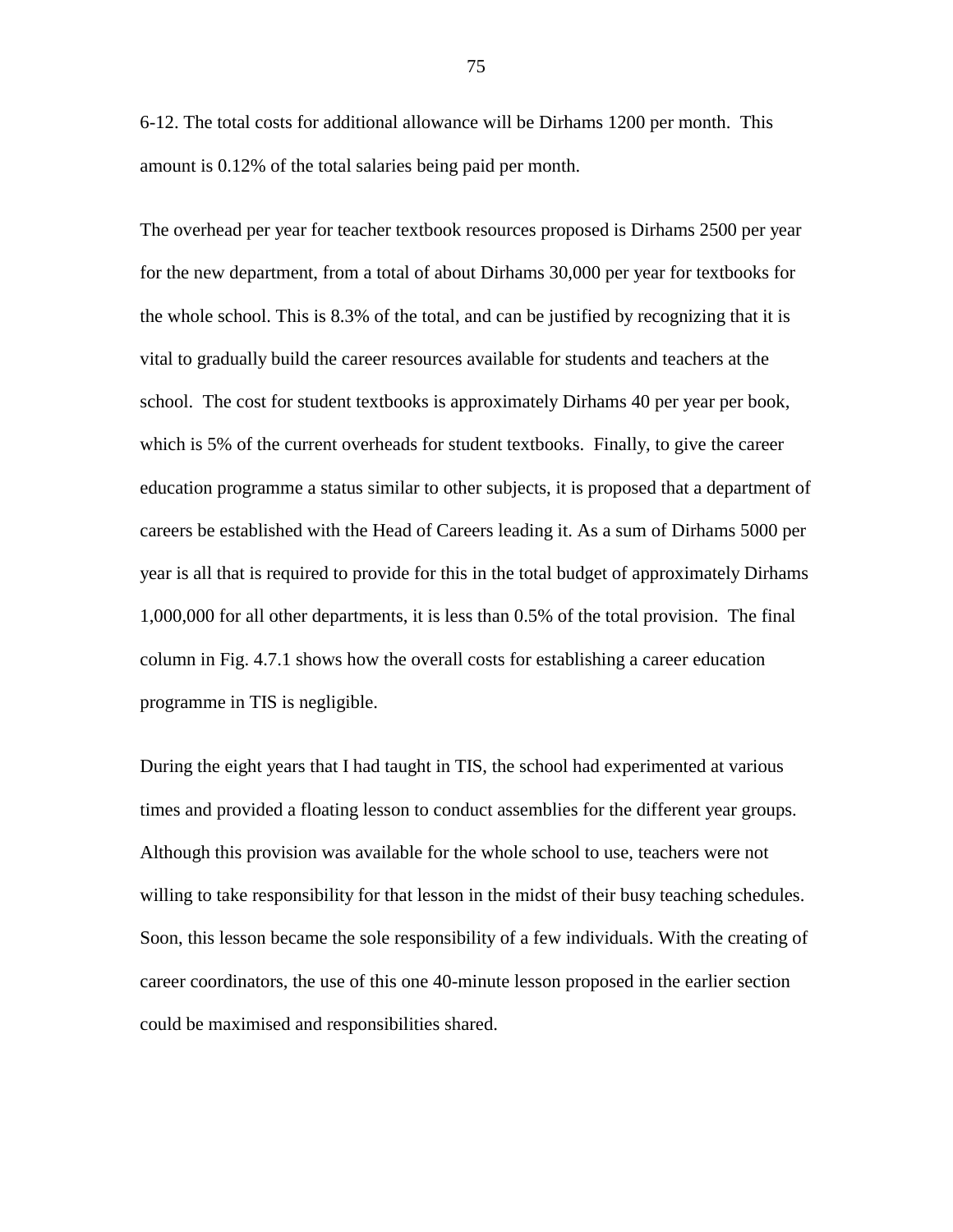To summarize, the three exploded pie charts in the three domains do not reveal the complexity in this decision-making process. The clusters of 'parents and family', 'media and peers' and the 'school' in the three domains respectively have presented themselves as significant influences. What we have seen here is that the explanations are not so straightforward. Nevertheless, a list of recommendations is summarized in the conclusion for consideration by the management of the school.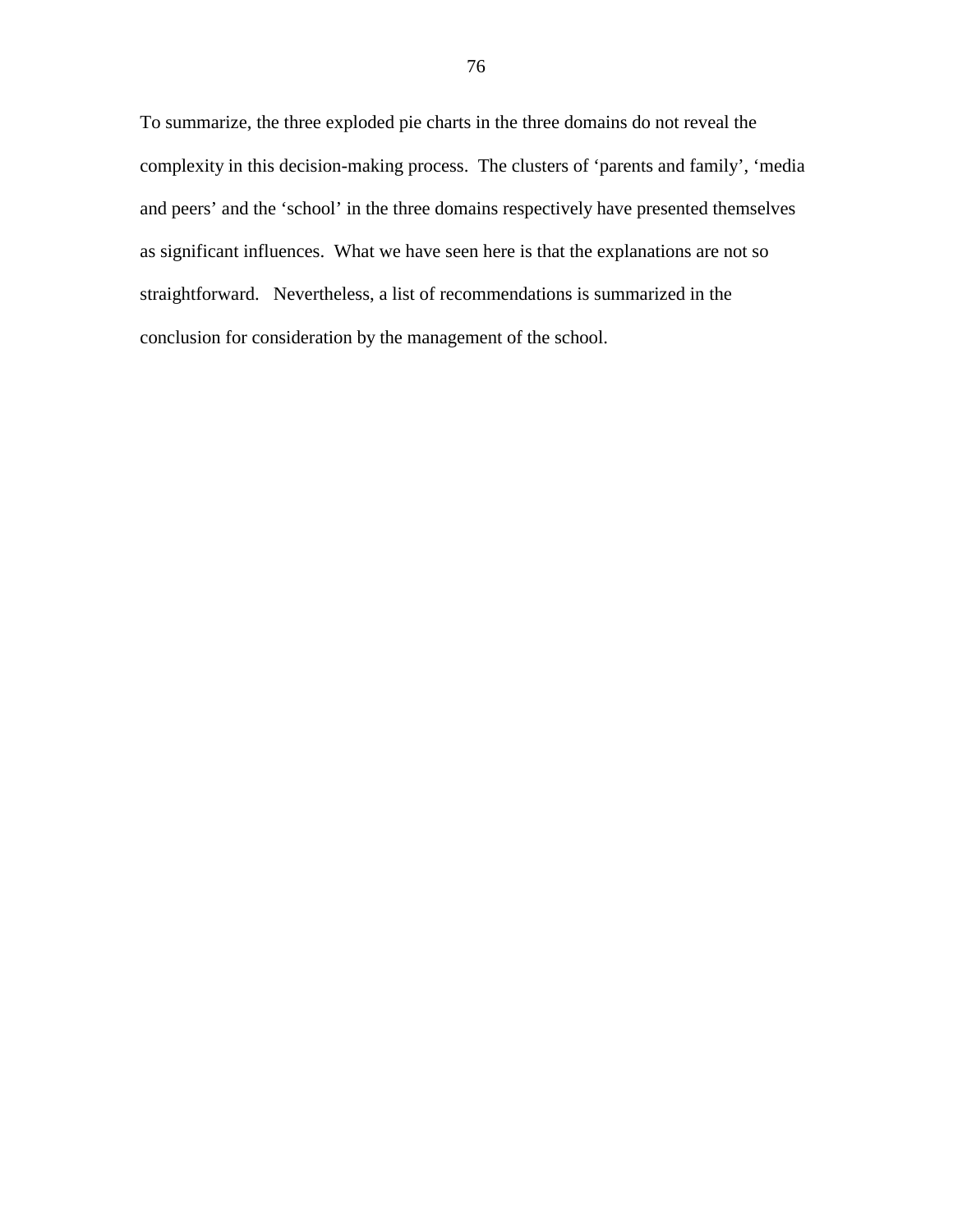#### **Chapter 5 CONCLUSION**

#### **5.1 Overview**

Schools have to utilise their resources efficiently in order to match their needs with those expressed by the students. This study sought to determine the factors that influence the career choices of students in an international school. The interviews of nine subjects provided data to evaluate the current career education programme in the school. It presented an opportunity to enunciate the views of students who are at the 'receiving end of careers education', as pointed out by Harris (1999, p.15), quoted in section 1.3. Four of the most significant findings in this study relate to policy, curriculum, resources and people.

The subjects expressed a need for the school as an organisation to offer them a broader range of guidance in choosing their careers. To address such 'dissatisfaction', Caldwell and Spinks (1988, p. 92) proposed the formulation of a draft policy. A beginning has been made (Appendix A) based on their definition of policy outlined in section 2.4. This policy and the resources mentioned in Section 4.6 are only illustrative and are not to be construed as the optimum according to Avent (1988, p. 41) because 'circumstances will determine the best way for each school to work out its own system'. The questions for staff discussions listed in Appendix B are a useful starting point and, depending on curriculum demands, schools can gradually develop a unique programme to suit their local needs. Further, to increase an awareness among the faculty, the policy document could be added to the 'High School Staff Guide' 2003-2004 at TIS.

77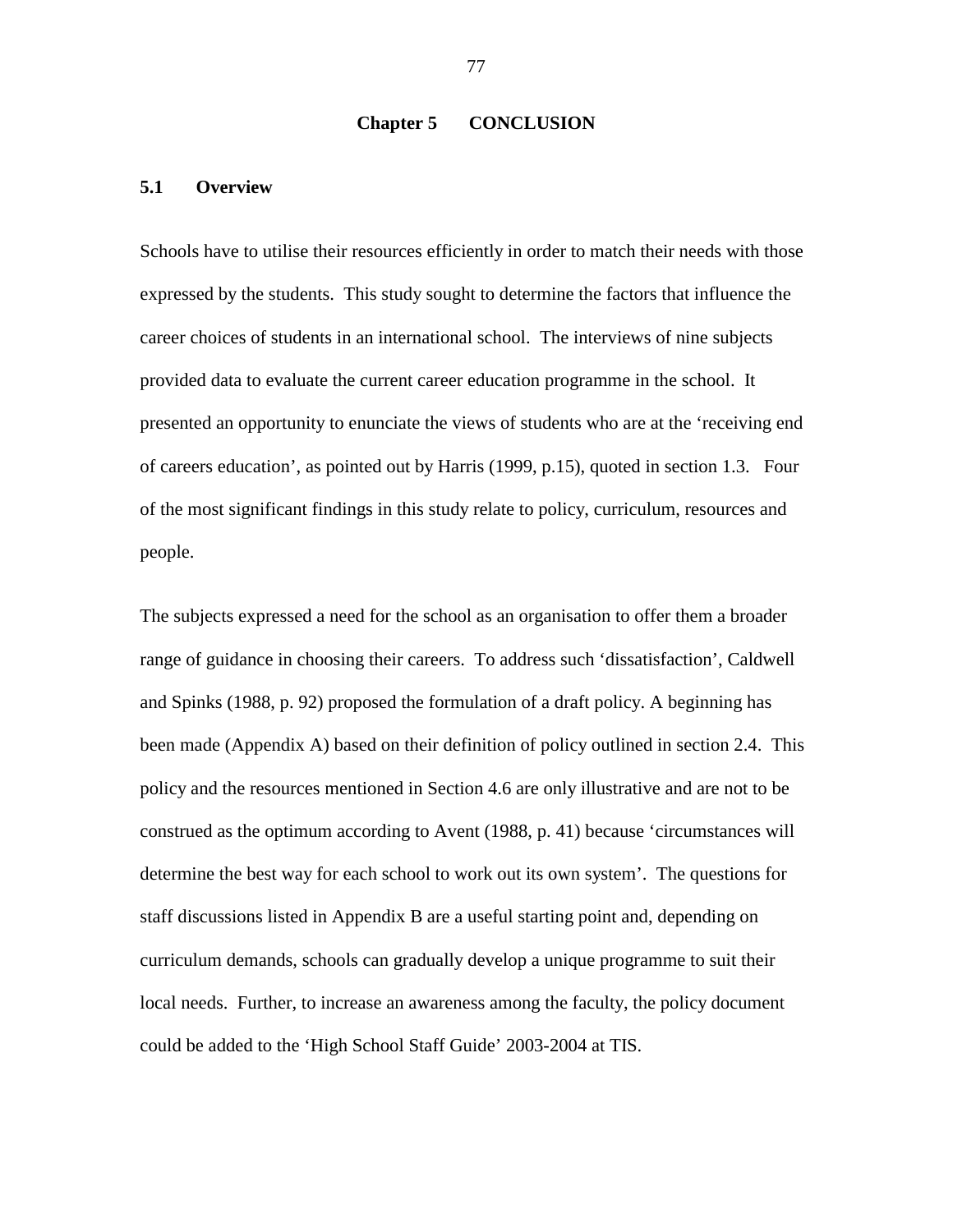Avent (1988, p. 123) has reiterated that this policy must include teachers of all subjects. One of the subjects in this study, Irfan offered a practical suggestion of making students write essays on why they chose certain career paths in Grade 11 in their English lessons, so that 'teachers and guidance counselors would be given access to the students' points of view and decisions in writing. He also added that then 'it should be easy to tell which students have thought of their decisions, and which students are in need of help'. Zunker (1994, p. 208) refers to this idea as 'career-education infusion'*.*

Some subjects recommended specific areas that they would like to see introduced as part of the career education programme in the school. Their suggestions such as a career day, paper and pencil tests, and access to career education resources have been detailed in the third column titled 'what should be' in Table 2. Avent (1988, p. 39) has recommended that these resources must be used with caution without relying too much on the outcomes of the interest inventories. She argues that using these career interest inventories would be meaningful only if they were part of 'regular and consistent classroom work'. Otherwise they would impose 'tremendous strains upon the Head of Careers' because tests without feedback, and tests in which the students are not serious will not be valuable. However, she cautions that it is unlikely that all teachers would show 'equal interest in the subject'.

The subjects repeatedly articulated the need for 'someone to talk to' and these concerns are detailed in the third column of Table 3. To address this need, this study has proposed creating more career coordinators who will be accountable for delivering a comprehensive career education programme throughout the school. In Section 4.7, it has

78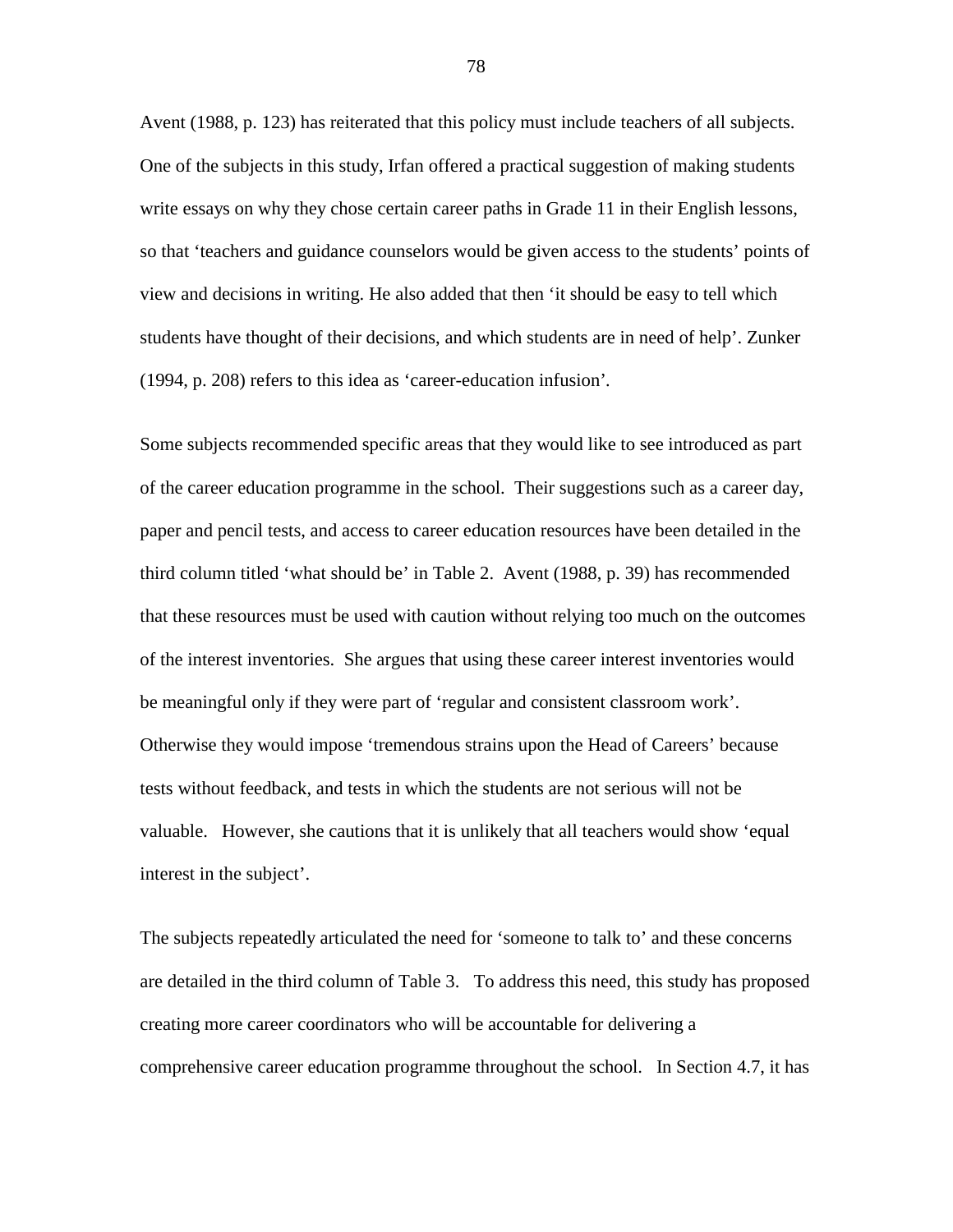been shown that the estimated cost of this provision is relatively small. This requires a commitment from the management of the school, because traditionally, career teachers have been in weaker positions than their subject colleagues due to lack of support from the senior management. According to Harris (1999, p. 11) '…career education is not universally recognised by all headteachers.'

#### **5.2 Limitations of the research**

The study attempts to develop a framework for a career education policy in TIS by using the data collected by interviews with nine students. By using only the data provided by these subjects in Grade 12 and some Alumni responses, it is not possible to generalize to the whole secondary school. This is one weakness in the study. Johnson (1977, p. 320) has observed that 'a case study is incomplete if it includes only what happens to the child in school'. This is another weakness. It is proposed here that a larger number of students across the school and some parents as outlined below might be involved in a further study to evaluate the existing career education programme in TIS.

The study proposed that a well-developed career education programme would be a useful institutional strategy because students could be encouraged to develop their career choices during the crucial, turbulent teenage years. No attempt has been made here to solicit the opinion of other stakeholders such as subject teachers, parents and the school management for triangulation. This is a significant weakness in the study. It could have been partly addressed by interviewing the parents of the subjects as originally envisaged. Although one subject remarked, 'parents are influencing everything', less than a quarter of the subjects in this study stated that there was a significant parental influence on their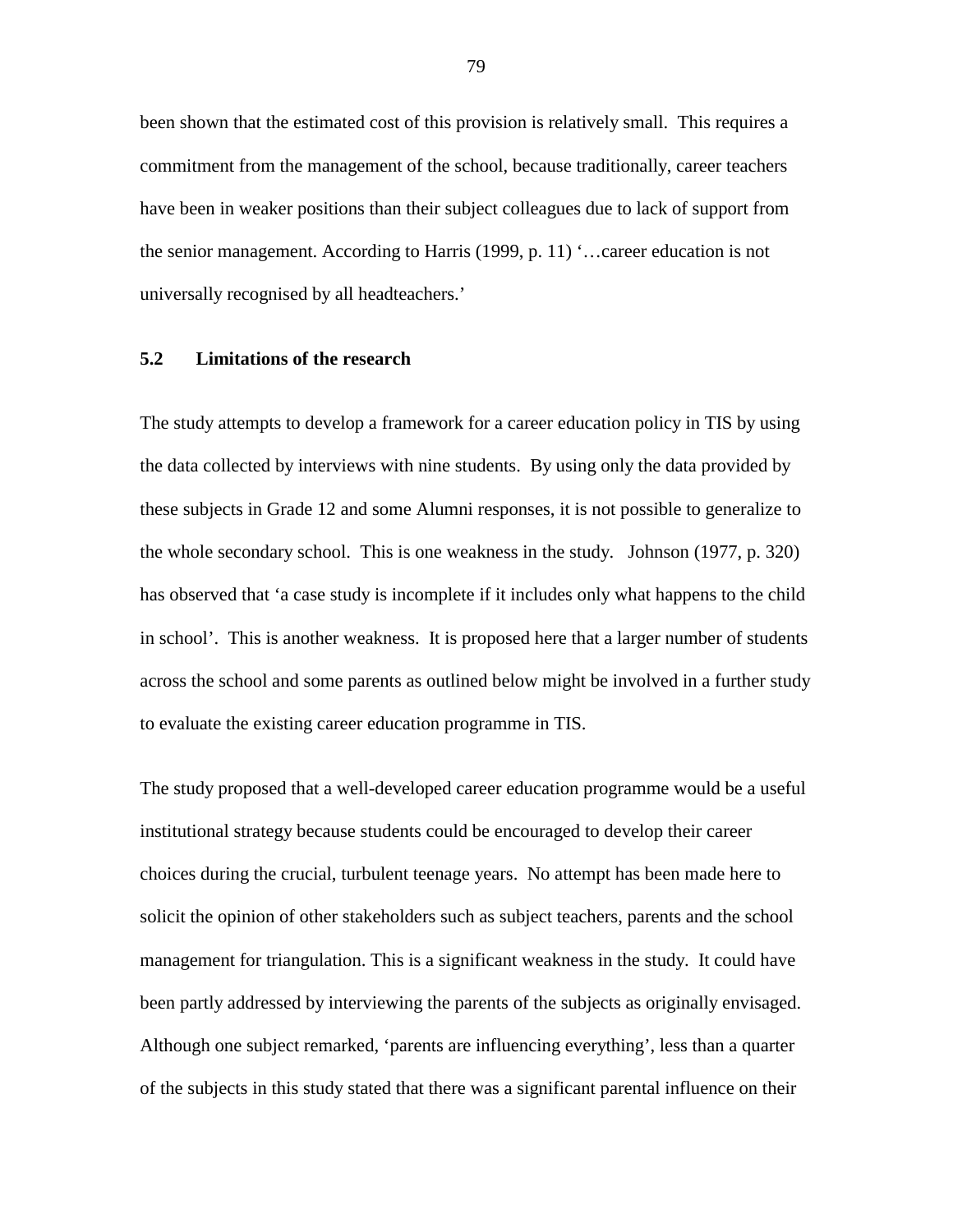career choices. Further studies to investigate this factor would be useful. At this time, the quality and effectiveness of parental involvement might also be assessed.

Furthermore, the three criteria for measuring student effectiveness mentioned in Section 2.1 could not be correlated with student results and responses. These might have been partly addressed by doing a longitudinal study using two cohorts of students, although any findings would have to be interpreted tentatively given the large number of other variables involved. The study could not obtain the opinion of students in the transition years, Grade 6, Grade 8 and Grade 10, on career education. In addition to using several cohorts, future studies could use interviews and complement them with questionnaires as suggested below.

Excluding the NAPO project with students at select government schools in the Emirates, I was not aware of any investigation that related students' career choices with their factors. This study at TIS helped me identify 30 factors that seemed to influence the students' career choices. According to Spearritt (1988, p. 653), 'factor analysis has made its most direct contribution to education through its influence on the composition of test batteries used for educational or vocational guidance'. A further study at TIS could also use factor analysis. The data for this could be from a questionnaire survey that might include at least 150 respondents, to allow for a meaningful statistical analysis.

The limitations that Simon and Associates (1992) mention about identifying choices quoted in section 1.3 are also relevant. Motivation and people's lack of knowledge of their own motivation has not been accounted for in this study. Habermas' observation (1970, quoted in section 1.4) about human interests and the fact that I collected the data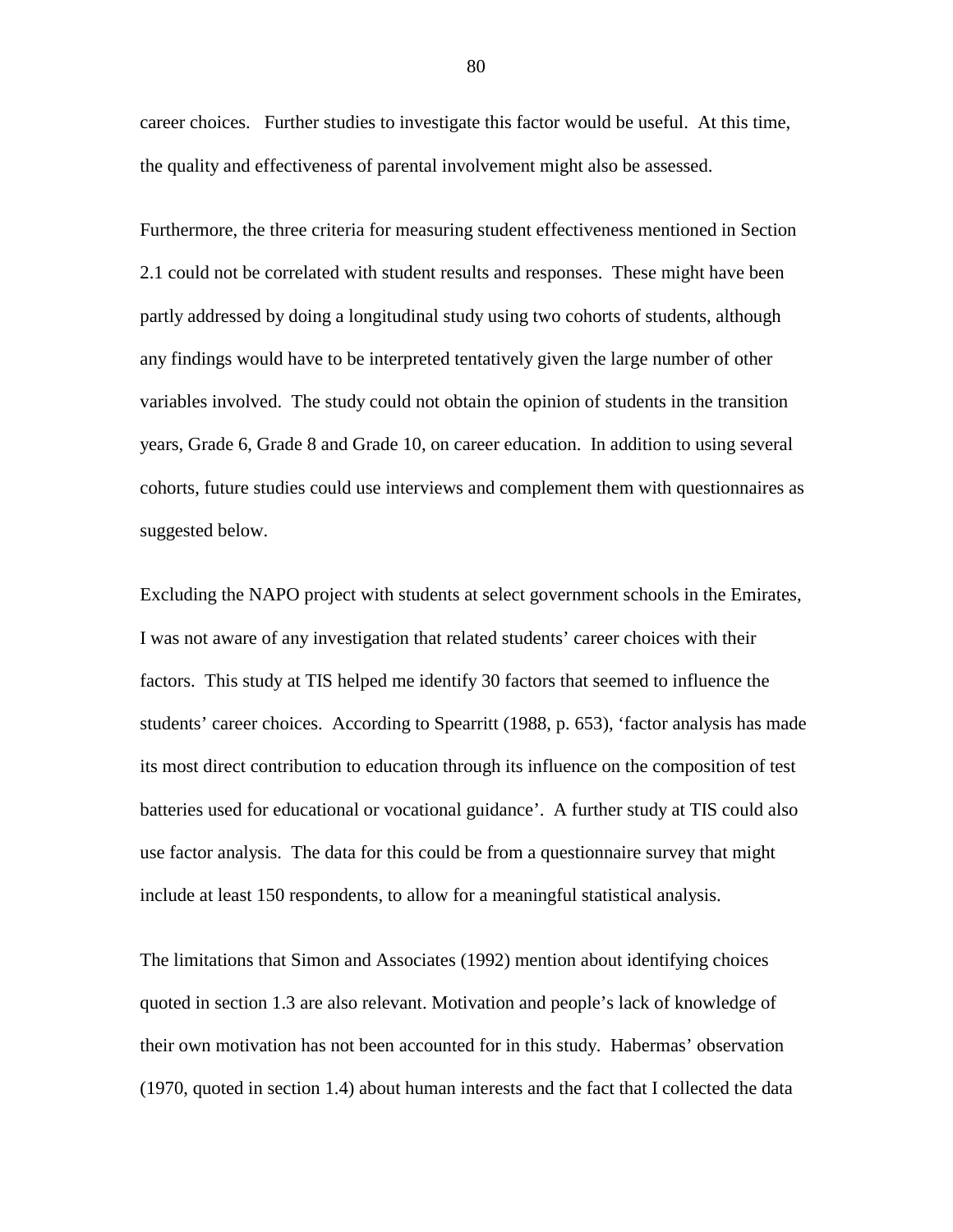while I was part of the institution might have limited the study's objectivity. In section 3.4 I listed possible drawbacks of interviews on account of their subjectivity and intentional and unintentional biases, and how I sought to minimise them. Nevertheless, as I knew all of the interviewees and had been in a position of authority in relation to them, it cannot be discounted that this might have had some influence upon their responses.

#### **5.2 Summary Of Recommendations**

This study has reviewed the pros and cons of career education evidenced in some research. It has helped me essentially reflect on my own practice as observed by Handal and Lauvås (1987, quoted in section 4.5). Students have made and will continue to make their career choices by default or otherwise. Harris (1999) observed that there was not enough room to present the voice of the students in her book. This study has attempted to focus on the students' perceptions on career education. Based on student responses, the following summary of recommendations has been made available for consideration by the management of TIS. As Gillham (2000, p. 102) suggests, the real power of a study 'is in part a function of the uses to which it is put'.

1. There is a need for a school-wide policy on career education to be evolved after consultation with all stakeholders. In this way most of them could participate in the implementation of a program that extends throughout a school year. Appendix B outlining 'Topics for staff discussions' mentioned could be a useful starting point for brainstorming.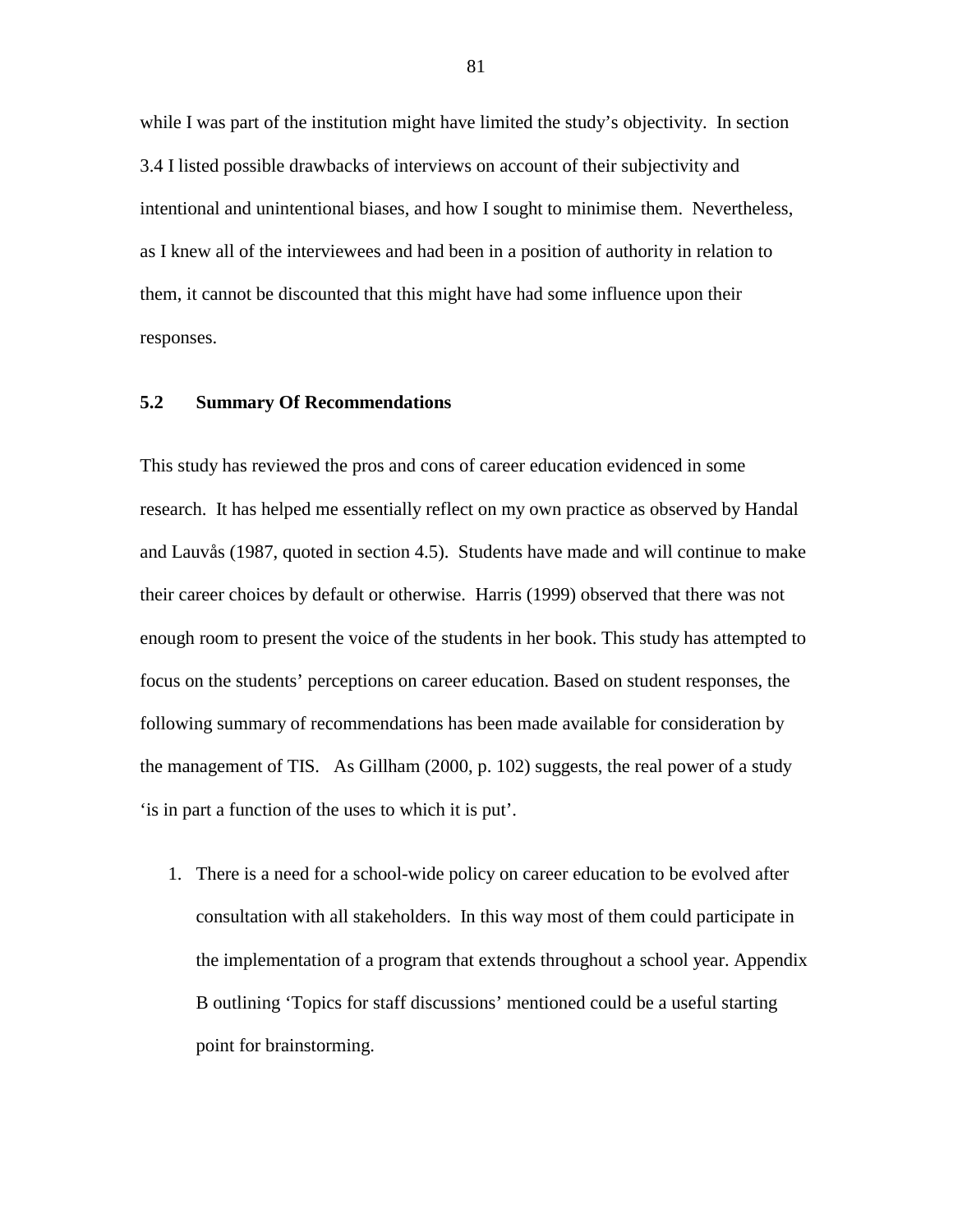- 2. A team of dedicated Career Coordinators could be set up after recruiting those willing to help establish the programme. The school could reward these volunteers as outlined in section 4.7.
- 3. Students aged 16 (Grade 11) and above could be initiated into the idea of career exploration and job satisfaction by encouraging them to investigate career choices that exist even among people working within a school.
- 4. Students could be encouraged to reflect on their career choices by writing essays that would be shared among their teachers when they return to school at age 16, and be made available to younger students to motivate them. This aspect of selfreflection is vital as pointed out in sections 2.3 and 4.6.
- 5. Students aged 13 (Grade 8) and above may be made aware of making choices whether it is about their subjects, interests or career choices. Paper and pencil tests, online interest inventories and local resources could be used for aptitude testing. The proposed Career Coordinators could provide students with prompt feedback.
- 6. Students might be encouraged to give their best in all subjects, so that they can become prepared well for the demanding world of work. Heads of Department and Career Coordinators could provide brief interviews on subject choices and expectations of the school when students return at age 16.
- 7. Parents could be requested to volunteer their assistance in providing students with work experience and work shadowing for a few days to students in Grade 9 and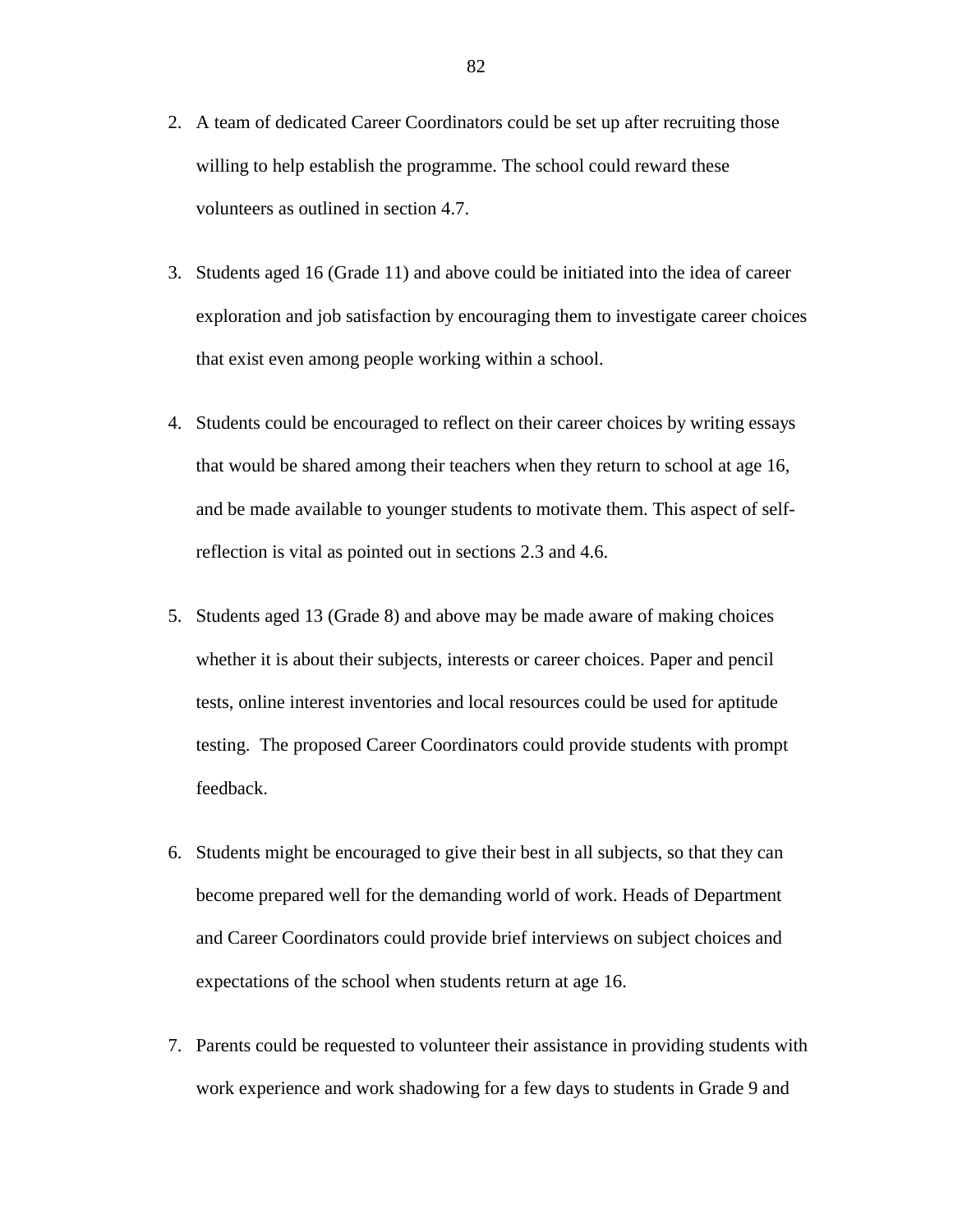Grade 11. They may also offer advice to students during career days at the school.

- 8. Students might be provided with a school-leavers' kit that summarises their experiences during school, highlighting predominant skills and qualities, such as working independently, being open-minded and disciplined, budgeting, elementary cleaning and cooking, adapting to work away from family and friends, and taking responsibility.
- 9. Students could be encouraged to network with Alumni and other peers to find out and share some insights into university life. They might also be encouraged to stay in touch with their Alma Mater and provide future support to their juniors.
- 10. Following the observation by subject Irfan, each high school teacher could be assigned a maximum of two to three students in Grade 11 to act as personal advisers and encourage these students to think about their career choices, as it is done at some universities. To make it practical, the teachers could schedule an initial 15-minute face-to-face meeting with each student and use e-mail for monthly follow up meetings. Liberal use could also be made of the career resources available at the school Career Centre.

Considering these recommendations and statements made by the subjects in this study, a draft policy document for career education in TIS is proposed in Appendix A. This document only provides a framework for subsequent development. It is suggested that the management of TIS could establish a committee and set them a definite timeframe to

83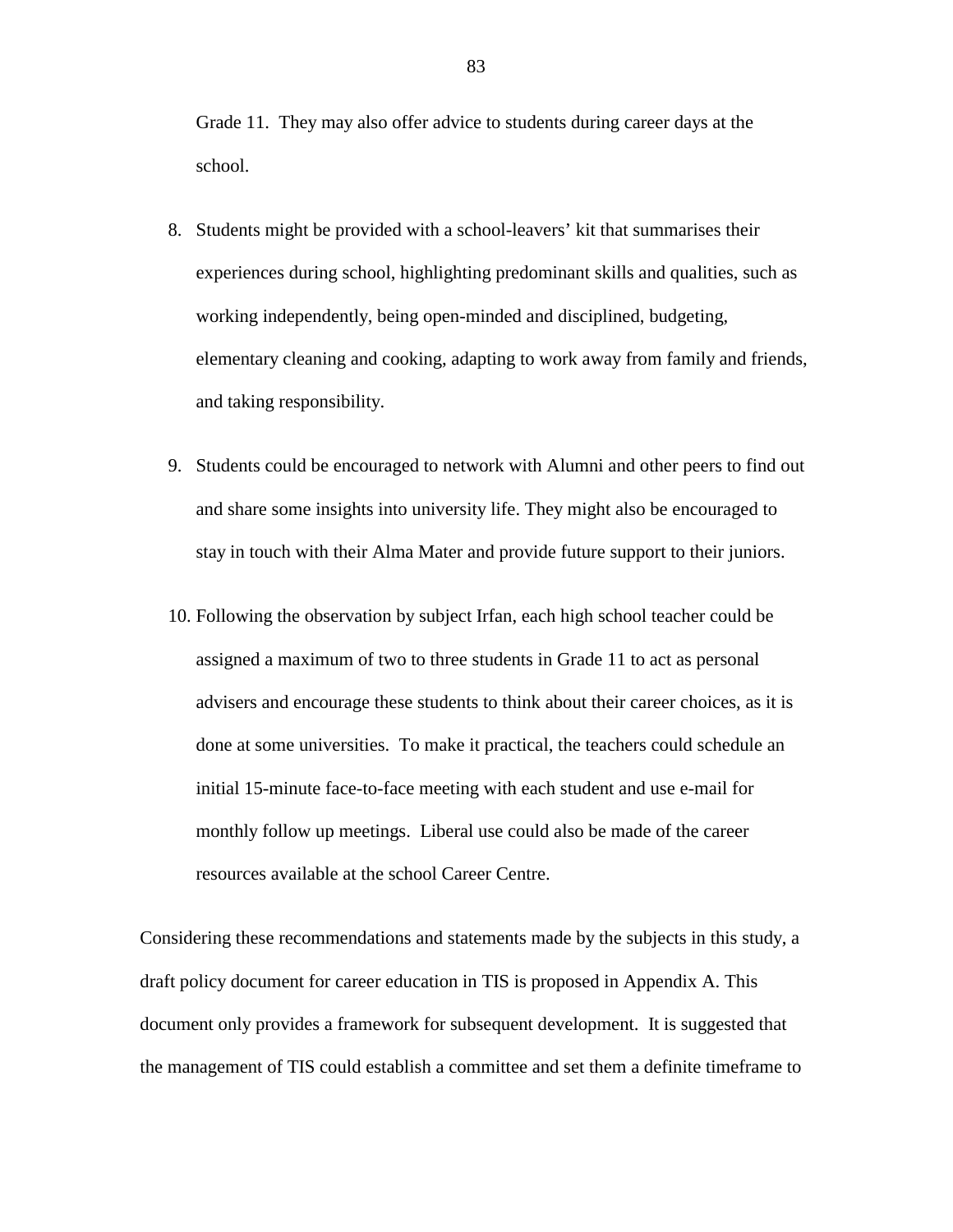develop this further. The caveat offered by MacGilchrist et al (1997, p. 10) might be borne in mind: 'we know from our personal experience that it is one thing to create a policy… it is quite another to ensure that all schools… have the capacity to bring about these changes'.

To conclude, career education concepts such as planning and decision-making skills should be part of an institution's instructional strategy and as Zunker (1994, p. 208) observes, 'integrated into existing curricula'. Unlike the school cited in section 2.4.2, schools could actively contribute toward the gradual development of critical career education skills outlined in the study. With a carefully planned career education programme in schools, students will be given more power to direct their lives and cope with real-life situations that are not subject specific. These sentiments are described in the joint DfEE and QCA publication (1999, p. 20) quoted below:

Career education contributes to pupils' personal effectiveness through its emphasis on transferable skills such as decision making, handling information critically, self-awareness, action planning and review, negotiating and self-presentation. Pupils can use these skills to manage their self-development and career exploration as well as their career plans, decisions and routes.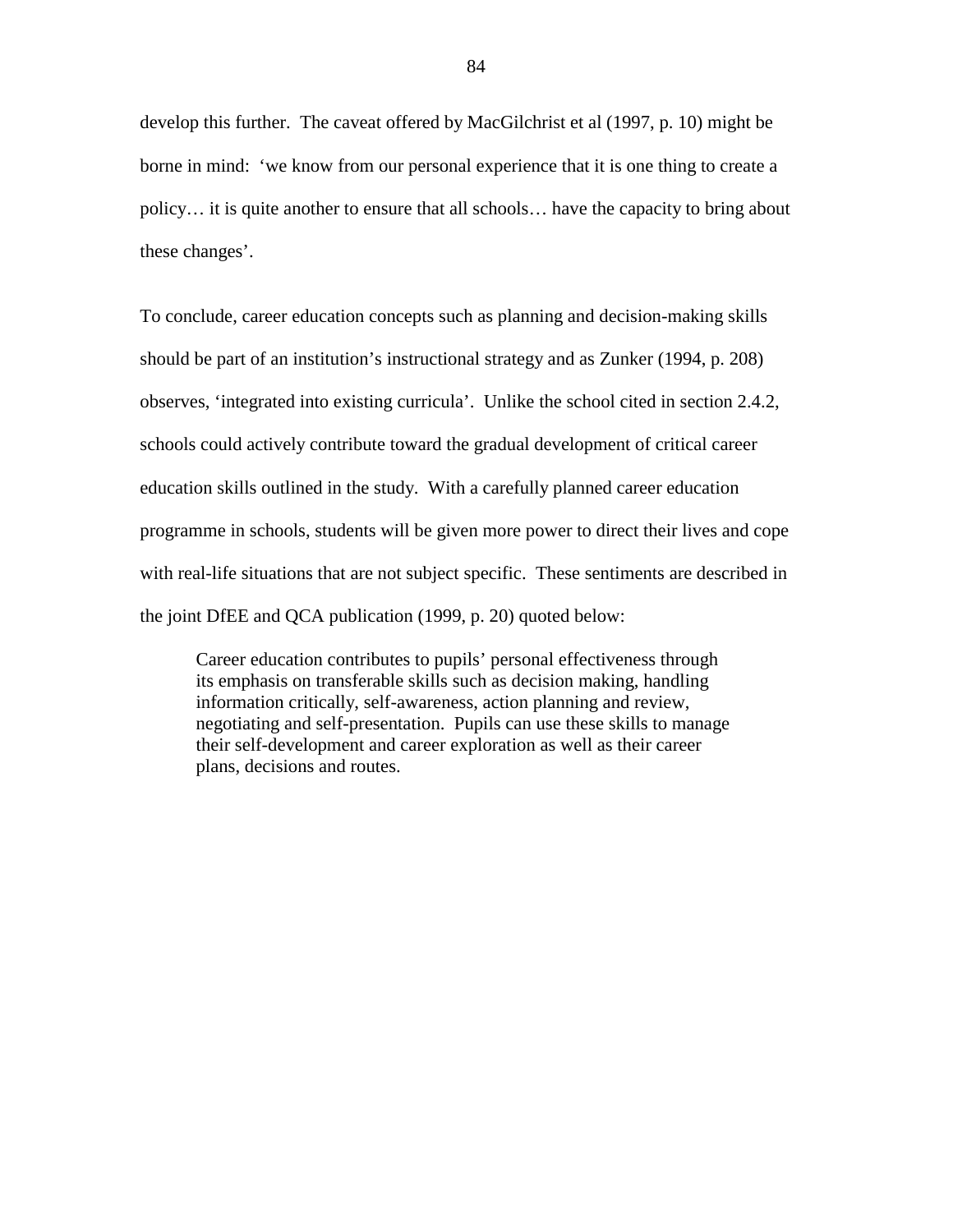#### **REFERENCES AND BIBLIOGRAPHY**

Avent, C. (1988) *Careers Across the Curriculum*: *A text for the integration of careers education, for senior educational staff, and for use in in-service training*. London and Basingstoke, Macmillan Education.

Bandura, A. (1997) *Self-Efficacy*: *The exercise of control*. New York, W.H. Freeman and Company.

Bassey, M. (1981) 'Pedagogic Research: on the relative merits of search for generalisation and study of single events', *Oxford Review of Education*, Vol. 7, No. 1, 73-94.

Bassey, M. (1999) *Case Study Research in Educational Settings*. Buckingham, Open University Press.

Beare, H., et al (1989) *Creating An Excellent School*: *Some New Management Techniques*. London, Routledge.

Bell, J. (1993) *Doing Your Research Project*, 2<sup>nd</sup> Edition, Buckingham, Open University Press.

Berg, B.L. (2001) *Qualitative Research Methods for the Social Sciences*, 4<sup>th</sup> edition, Boston, Allyn and Bacon.

Best, R. (1995) 'Concepts in pastoral care and PSE', in, Best, R., et al (Eds.) *Pastoral Care and Personal-Social Education*, Entitlement and Provision, London, Cassell.

Blaxter, L., et al (1996) *How to Research*, Buckingham, Open University Press.

Borg, W.R. and Gall, M.D. (1983) *Educational Research. An Introduction*, 4<sup>th</sup> Edition, New York, Longman

Brown, A.J. and Dowling, P.C. (1998) *Doing Research/Reading Research: A Mode of Interrogation for Education*. London, The Falmer Press.

Buzzell, R.D. and Gale, B.T. (1987) *The PIMS Principles: Linking Strategy to Performance*. New York, The Free Press.

Caldwell, B.J. and Spinks, J.M. (1988) *The Self-managing School*. London, The Falmer Press.

Cohen, L. and Manion, L. (1994) *Research Methods in Education*, 4<sup>th</sup> Edition, London, Routledge.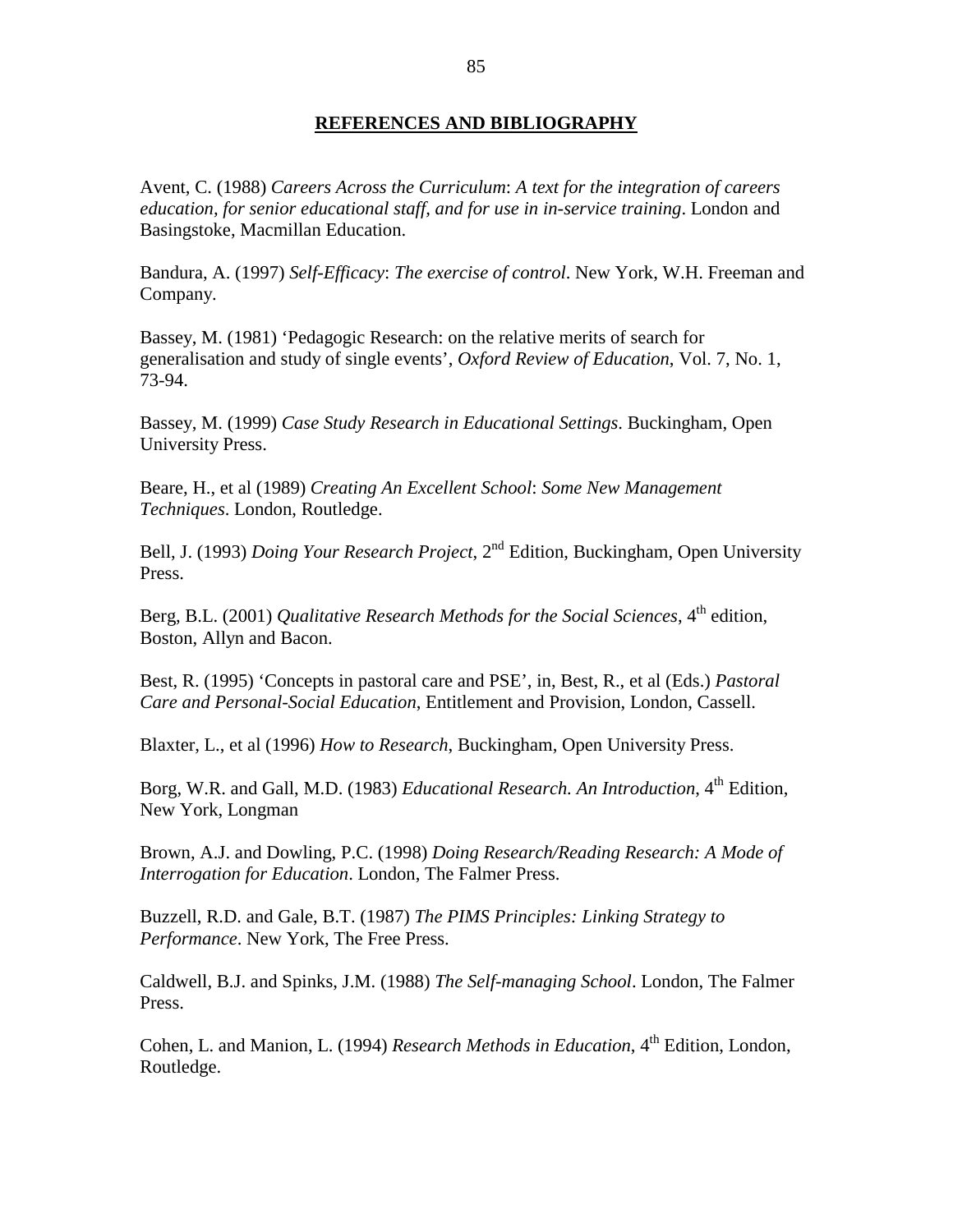Coleman, J.S. (1977) 'Introduction: Choice in American Education' in Coleman, J.S., et al (1977), *Parents, Teachers & Children*: *Prospects for Choice in American Education*. San Francisco, Institute for Contemporary Studies.

Davis, H.V. (1969) *Frank Parsons*: *Prophet, Innovator, Counselor*. Carbondale and Edwardsville, Southern Illinois University Press.

Dearing, R. (1996) *Skills for Choice*. Middlesex, School Curriculum and Assessment Authority.

Denga, D.I. (1988) 'Influence of Traditional Factors on Career Choice among Nigerian Secondary School Youth', *Journal of Multicultural Counseling and Development*, Vol. 16, No. 1, 30-35.

Denzin, N.K. and Lincoln, Y.S. (Eds.) (1994) *Handbook of Qualitative Research*. California, SAGE Publications, Inc.

Denzin, N.K. and Lincoln, Y.S. (Eds.) (1998) *The Landscape of Qualitative Research*: *Theories and Issues*. California, SAGE Publications, Inc.

Dewey, J. (1916) *Democracy and Education*: *An Introduction To The Philosophy Of Education*. New York, The Macmillan Company.

DfEE and QCA (1999) *The National Curriculum: Handbook for secondary teachers in England* Key Stages 3 and 4.

Doty, C.R. and Stanley, V.E. (1985) *Review and Synthesis of Research and Development on Career Education Infusion in the Secondary Classroom 1976-1981*. ERIC Document No: ED 260 255

Drucker, P.F. (1977) *Management*, *An abridged revised version of Management: Tasks, Responsibilities, Practices*. London, Pan Books.

Easterby-Smith, M., et al (1994) 'Analysing Qualitative Data', in Bennett, N., et al (Eds.) *Improving Educational Management Through Research And Consultancy*, London, Paul Chapman Publishing Ltd.

Feynman, R.P. (1989) *What Do You Care What Other People Think*? New York, Bantam Books.

Fisher, P. (1994) 'Careering off down a road towards jobs', *Times Educational Supplement*, December 2<sup>nd</sup>, [http://www.tes.co.uk/search/advanced\\_search.asp](http://www.tes.co.uk/search/advanced_search.asp) (Accessed January 7, 2000).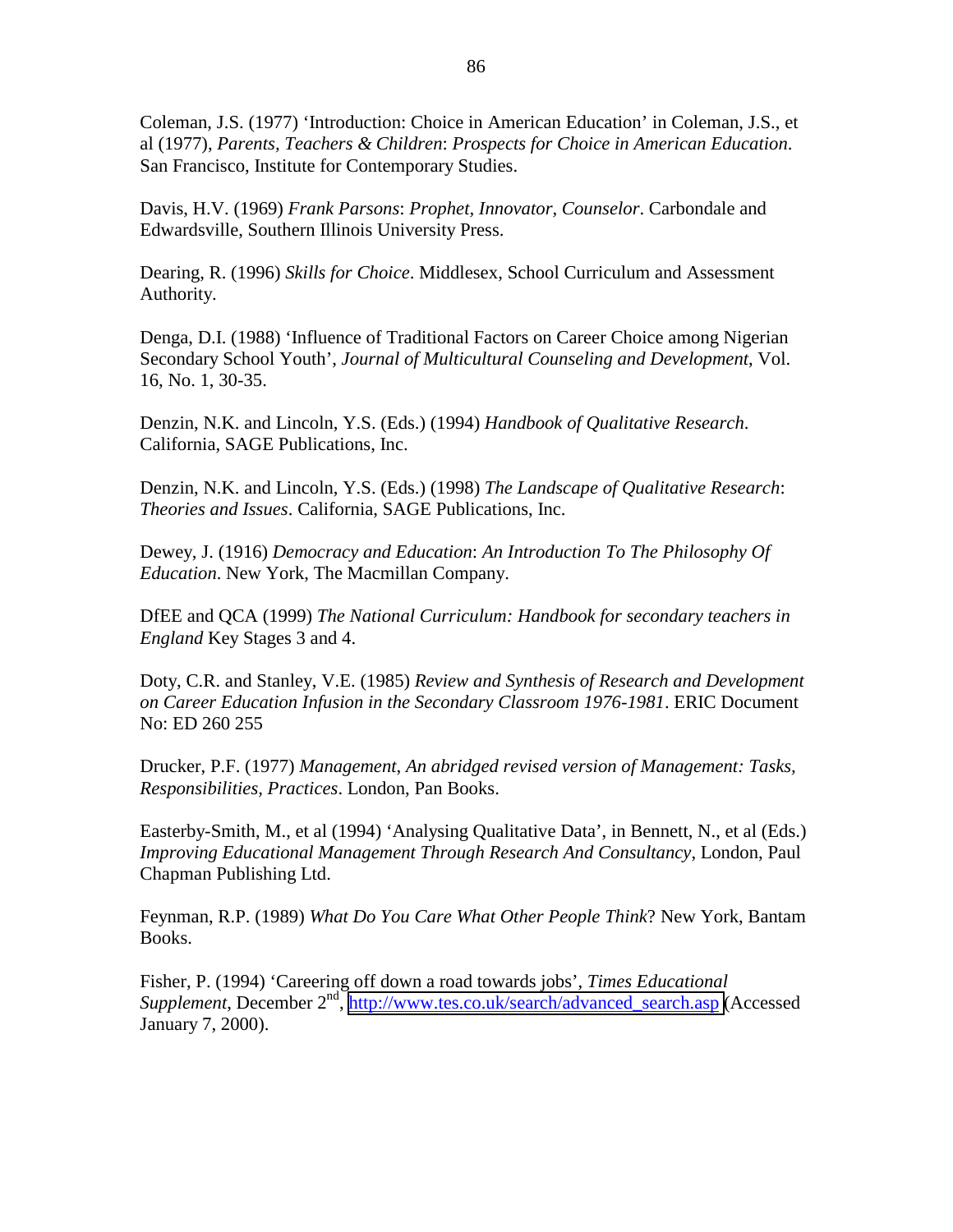Fisher, T. A. and Griggs, M.B. (1994) '*Factors that influence the career development of African-American and Latino Youth*', Paper presented at an American Educational Research Association Annual Conference, New Orleans, ERIC Document No: ED 380 532

Fontana, A. and Frey, J.H. (1994) 'Interviewing' in Denzin, N.K. and Lincoln, Y.S. (Eds.). *Handbook of Qualitative Research*. California, SAGE Publications, Inc.

Foster, J. (1986) *Lifelines* Books 1-5, London, Collins Educational.

Gillham, B. (2000) *Case Study Research Methods*. London, Continuum.

Golby, M. (1994) *Case Study as Educational Research*. Exeter, University of Exeter.

Goodlad, J.I. (1984) *A Place Called School*: *Prospects for the future*. New York, McGraw-Hill Book Company.

Gous, H.T. and Jacobs, L.J. (1985) *Vocational Guidance For Pupils And Prospective Students: A Practical Guide*. Pretoria, University of South Africa.

Hammersley, M. (1987) "Some notes on the terms 'validity' and 'reliability", *British Educational Journal*, Vol. 13, No. 1, 14-21.

Handal, G. and Lauvås, P. (1987) *Promoting Reflective Teaching*. Milton Keynes, The Society for Research into Higher Education and Open University Press.

Handy, C. (1990) *The Age of Unreason*. Massachusetts, Harvard Business School Press.

Handy, C. and Aitken, R. (1986) *Understanding Schools as Organisations*. London, Penguin Books Ltd.

Hargreaves, A., et al (1996) *Schooling for Change: Reinventing Education for Early Adolescents*. London, The Falmer Press.

Harris, S. (1999) *Career Education: Contesting Policy and Practice*. London, Paul Chapman Publishing Ltd.

Herring, R.D. (1998) *Career Counseling in Schools*: *Multicultural and developmental perspectives*. Alexandria, American Counseling Association.

Herriot, P. and Pemberton, C. (1995) 'Career Management' in Crainer, S. (Ed.) *The Financial Times Handbook of Management*. London, Pitman Publishing.

Hitchcock, G. and Hughes, D. (1989) *Research and the Teacher*. London, Routledge.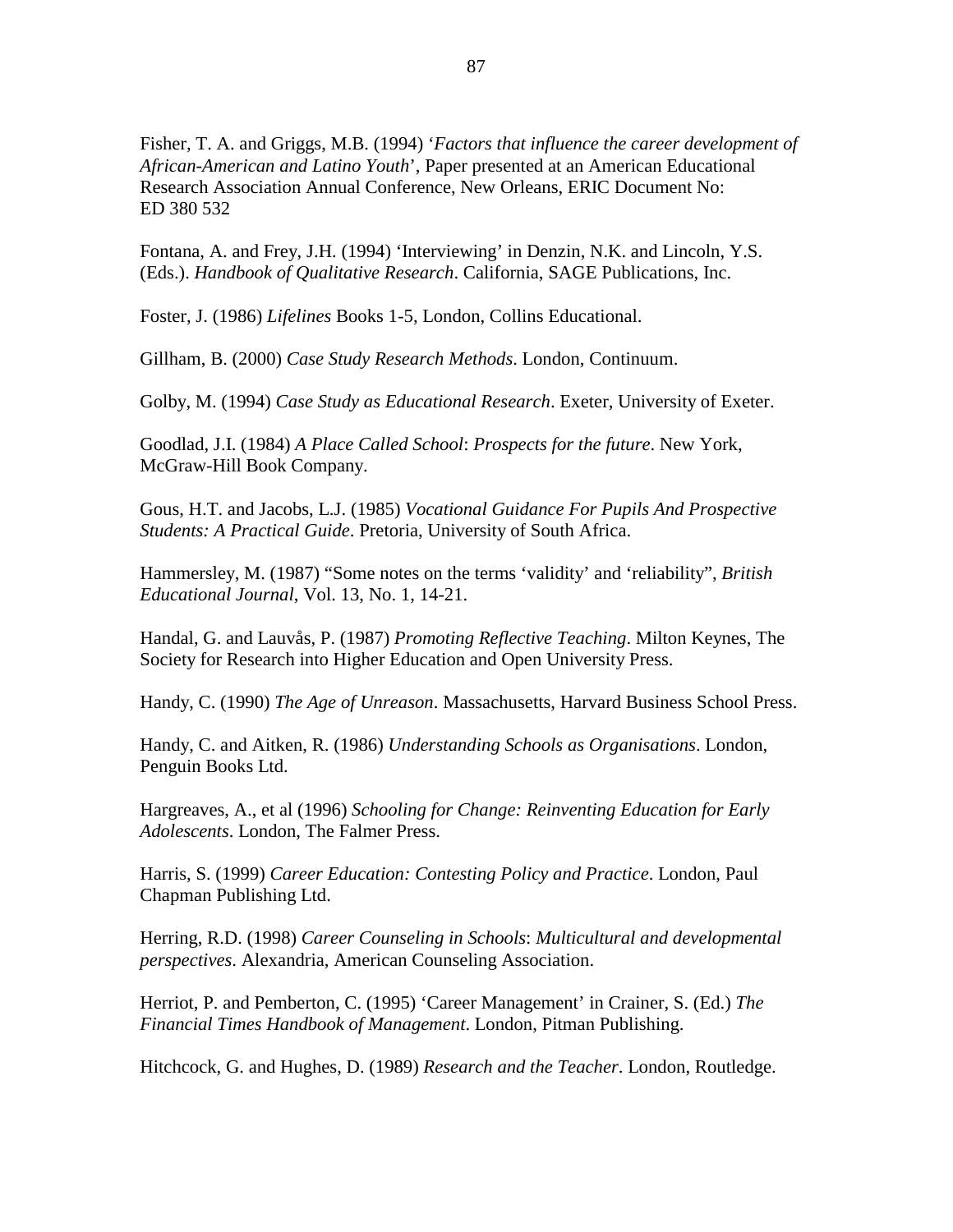Hodkinson, P. (1995), 'How young people make career decisions', *Education and Training*, London, Vol. 37, Issue 8, 3-8.

I.B.C.A. *Vade Mecum* (2000) Internal assessment, predicted grades, audio recordings (F1-F15).

Jarvis, V. (1994) 'Smoothing the transition to skilled employment: School-based vocational guidance in Britain and Continental Europe', *National Institute Economic Review*, Iss. 150, 73-90.

Johnson, M.C. (1977) *A Review of Research Methods in Education*. Chicago, Rand McNally College Publishing Company.

Jones, S. (1985) 'The analysis of depth interviews' in Walker, R. (Ed.) *Applied Qualitative Research*. London, Gower.

Kasky, J. (1999) 'College Prep Starts Early', *TIME Magazine*, Vol. 154, No. 11, September  $13<sup>th</sup>$ .

Lancy, D.F. (2001) *Studying Children and Schools. Qualitative Research Traditions*. Prospect Heights, Waveland Press, Inc.

Lapan, R.T., et al (1997) 'The Impact of More Fully Implemented Guidance Programs on the School Experiences of High School Students: A Statewide Evaluation Study, *Journal of Counseling and Development*, Vol. 75, 292-302.

Lowe, G.S. (1997), '*School-Work Transitions Project, Report 97-1, 1996 Alberta High School Graduate Survey*'. Report on Research Findings, ERIC Document No: ED 409 827

Marsh, C. (1994) 'An Analysis of Selected School Improvement Practices', in Bennett, N., et al (Eds.) *Improving Educational Management Through Research And Consultancy*. London, Paul Chapman Publishing Ltd., 27-57.

MacGilchrist, B., et al (1997) *The Intelligent School*. London, Paul Chapman Publishing Ltd.

McCormac, M.B. (1991) "The National Career Development Guidelines: Progress and Possibilities", Introduction,<http://icdl.uncg.edu/ft/070700-03.html>(Accessed: February  $3^{\text{rd}}$ , 2000).

McCracken, M. (1988) *The Long Interview*. London, SAGE Publications Ltd.

McGavin, H. (1999) 'Fears of an end to free-for-all advice; FE Focus', *Times Educational Supplement*, September 17<sup>th</sup>, [http://www.tes.co.uk/search/advanced\\_search.asp](http://www.tes.co.uk/search/advanced_search.asp) (Accessed January  $7<sup>th</sup>$ , 2000).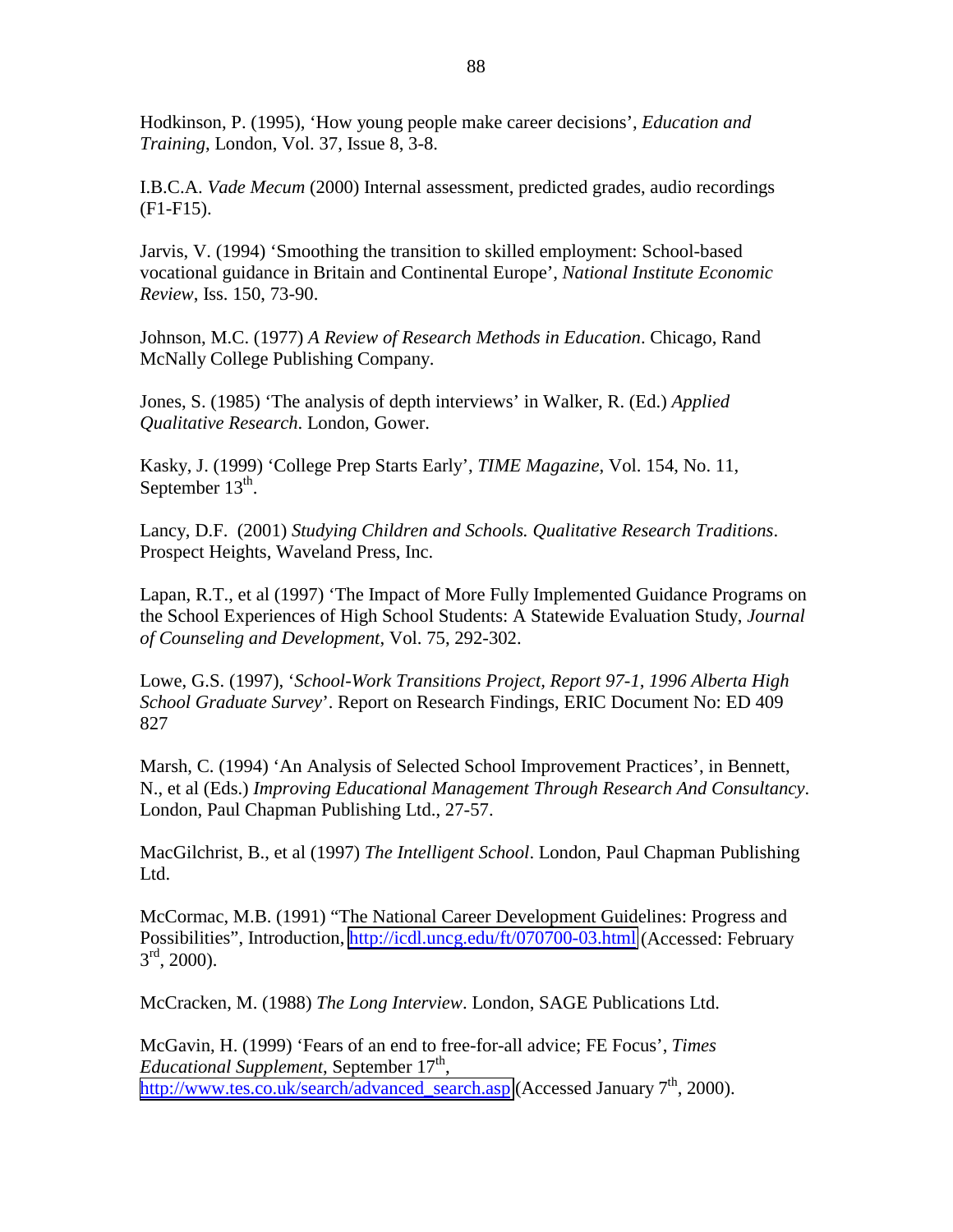Measor, L. (1985) 'Interviewing: A strategy in qualitative research' in Burgess, R.G., (Ed.) *Strategies of Educational Research: Qualitative Methods*. London, The Falmer Press.

Miles, M.B. and Huberman, A. M. (1994) *An Expanded Sourcebook*, *Qualitative Data Analysis*, 2nd Edition, California, SAGE Publications, Inc.

Miller, J., et al (1991) "The National Career Development Guidelines: Progress and Possibilities", Foreword, <http://icdl.uncg.edu/ft/070700-03.html>(Accessed: February 3<sup>rd</sup>, 2000).

Mintzberg, H. and Quinn, J.B. (1996) *The Strategy Process*: *Concepts, Contexts, Cases*,  $3<sup>rd</sup>$  Edition, New Jersey, Prentice-Hall Inc.

Moore, J.I. (1992) *Writers on Strategy and Strategic Management*. London, Penguin Books.

Mooses, B. (1998) *Career Intelligence*. San Francisco, Berrett-Koehler Publishers, Inc.

Munro, N. (1997) 'Career shake-up urged on ministers', *Times Educational Supplement*, January 10<sup>th</sup>, http://www.tes.co.uk/search/advanced search.asp (Accessed January  $7<sup>th</sup>$ , 2000).

National Admissions and Placement Office (1999) *Building For Student Success*: *Report on project launched in 29 Secondary Schools*. Abu Dhabi, N.A.P.O.

National Occupational Information Coordinating Committee (2001) 'High School Student Competencies and Indicators', <http://www.academicinnovations.com/noicc.html> (Accessed: April  $26<sup>th</sup>$ , 2001).

Qualifications and Curriculum Authority, (1999) *OnQ*, Issue 7, September 1999, Ref QCA/99/426, 1-12.

Rist, R.C. (1994) 'Influencing the Policy Process with Qualitative Research', in Denzin, N.K. and Lincoln, Y.S. (Eds.) *Handbook of Qualitative Research*. California, SAGE Publications, Inc.

Robson, C. (2002) *Real World Research*: *A Resource for Social Scientists and Practitioner–Researchers*, 2nd edition, Oxford, Blackwell Publishers.

Rogers, C.R. (1942) *Counseling and Psychotherapy*. Boston, Houghton Mifflin Company.

Rogers, C. R. (1969) *Freedom to Learn*: *A View of What Education Might Become*. Columbus, Charles E. Merrill Publishing Company.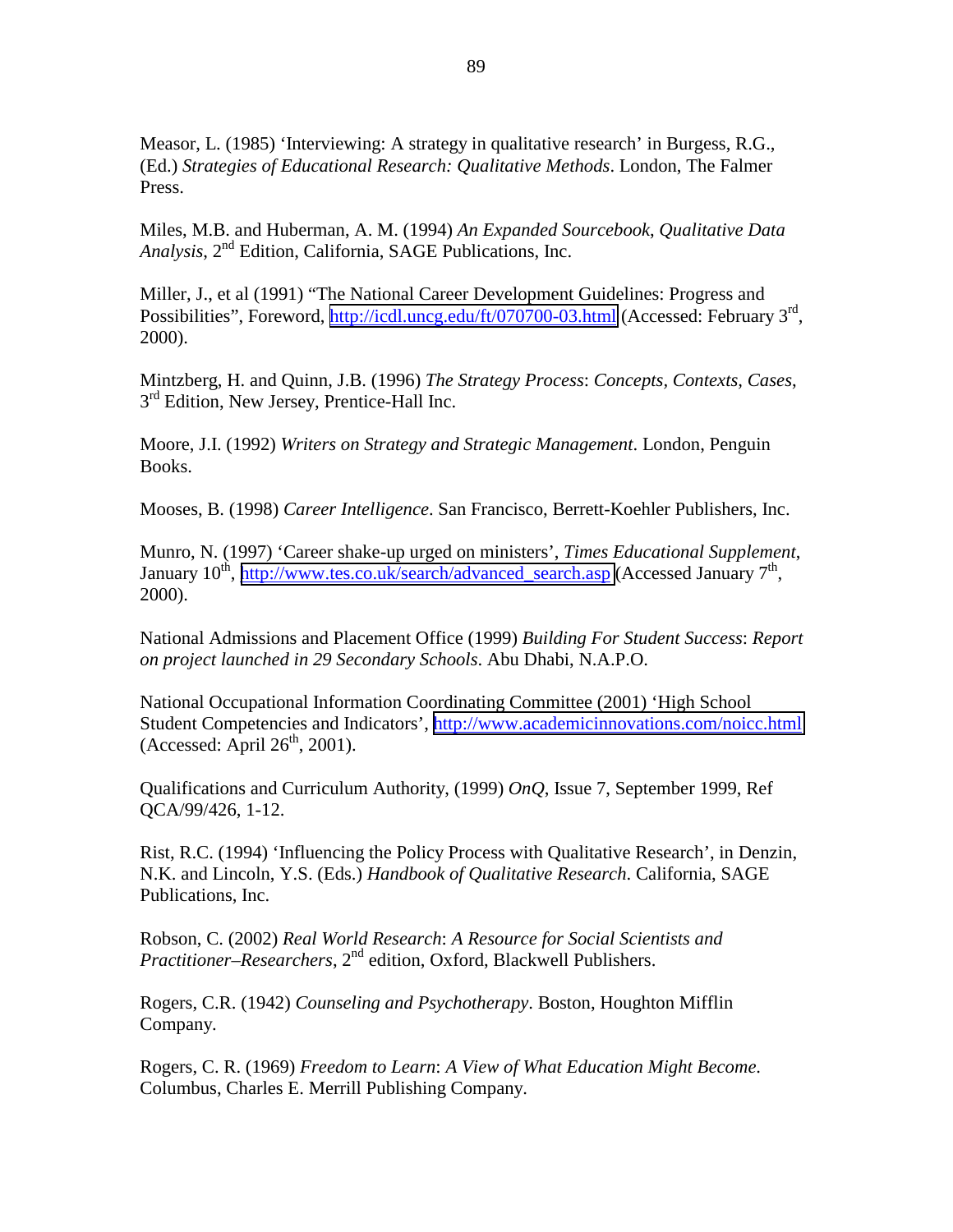Rosenfeld, R.A. and Peng, S.S. (1980) '*Postsecondary Education Plans and Choices: Review of the Literature and Design for Analysis of the Parents' Data*', ERIC Document No: ED 233 255.

Rysiew, K.J., et al (1999) 'Multipotentiality, giftedness and career choice: A review', *Journal of Counselling and Development*, Alexandria, Vol. 77, Issue 4, 423-430.

Scott, D. and Usher, R. (1999) *Researching Education*: *Data Methods and Theory in Educational Enquiry*. London, Cassell.

Senge, P.M., et al (2000) *Schools that learn*: *A Fifth Discipline Fieldbook for Educators, Parents, and Everyone Who Cares About Education*. New York, Doubleday.

Simon, H.A. and Associates. (1992) 'Decision Making and Problem Solving', in Zey, M. (Ed.) *Decision Making: Alternatives to Rational Choice Models*. California, SAGE Publishings, Inc.

Spearritt, D. (1988) 'Factor Analysis', in Keeves, J.P. (Ed.) *Educational Research, Methodology, and Movement: An International Handbook*. Oxford, Pergamon Press.

Stake, R.E. (1994) 'Case Studies' in Denzin, N.K. and Lincoln, Y.S. (Eds.) *Handbook of Qualitative Research*. California, SAGE Publications, Inc.

Stiffler, M.E. (2000) *Parental involvement and adolescent academic achievement*. Unpublished doctoral dissertation. North Carolina State University.

Walford, G. (2001) *Doing Qualitative Educational Research: A Personal Guide to the Research Process*. London, Continuum.

Wellington, J.J. (1996) *Methods and Issues in Educational Research*. Sheffield, University of Sheffield Division of Education.

West-Burnham, J. (1990) 'The management of change', in Davies, B., et al *Education Management for the 1990s*. London, Longman Group, UK Limited.

Witt, S. (2000) *Department for Education and Employment Publications*. May 2000, Ref: 0078/2000.

Wragg, E.C. (1994) 'Conducting and Analysing Interviews', in Bennett, N., et al (Eds.) *Improving Educational Management Through Research and Consultancy*. London, Paul Chapman Publishing Ltd.

Zunker, V.G. (1994) *Career Counselling: Applied Concepts of Life Planning*, 4<sup>th</sup> Edition, California, Brooks/Cole Publishing Co.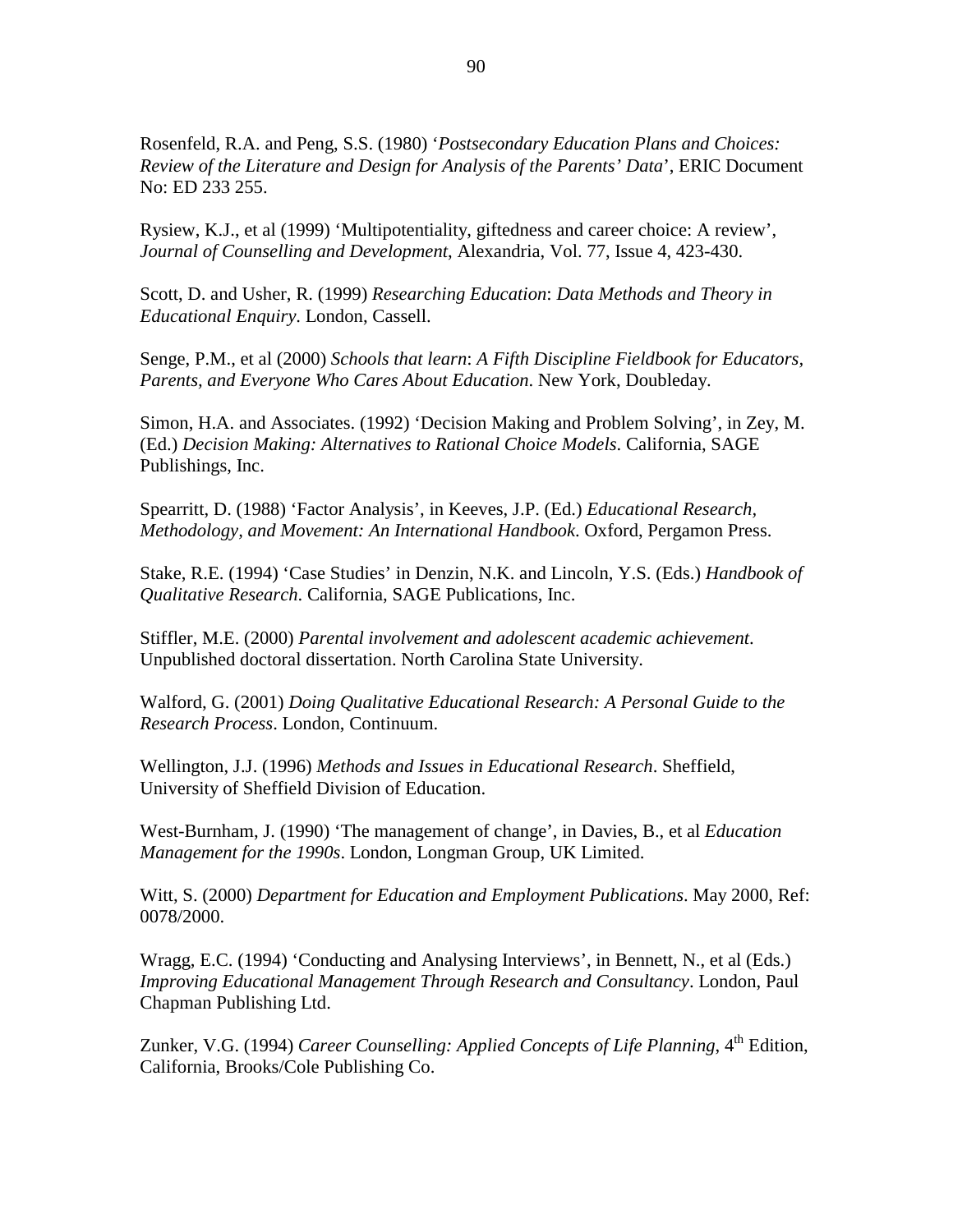#### **Appendix A**

# Draft Policy Of the Career Education Department (For Consideration By The Management of TIS)

*Purpose*: To establish and implement a comprehensive career education programme that will facilitate self-reflection and foster career intelligence in the students.

- *Mission*: The development of decision making and goal setting skills, problem solving skills, developing the aspirations, beliefs, values, aptitudes, interests, job-seeking and job-handling skills, and knowledge of the world of work in the students.
- *Vision*: The career education department seeks to create and effectively implement cutting edge programmes that encourage collaborative work among all the stakeholders in the school community. The programme will strive to motivate and empower the students of TIS by actively guiding them with the assessment of their career choices.
- *Timeframe*: The 'policy group' will exercise their judgment on closing the 'gap' identified by the needs before September 2003, the beginning of the academic year in 2003-2004.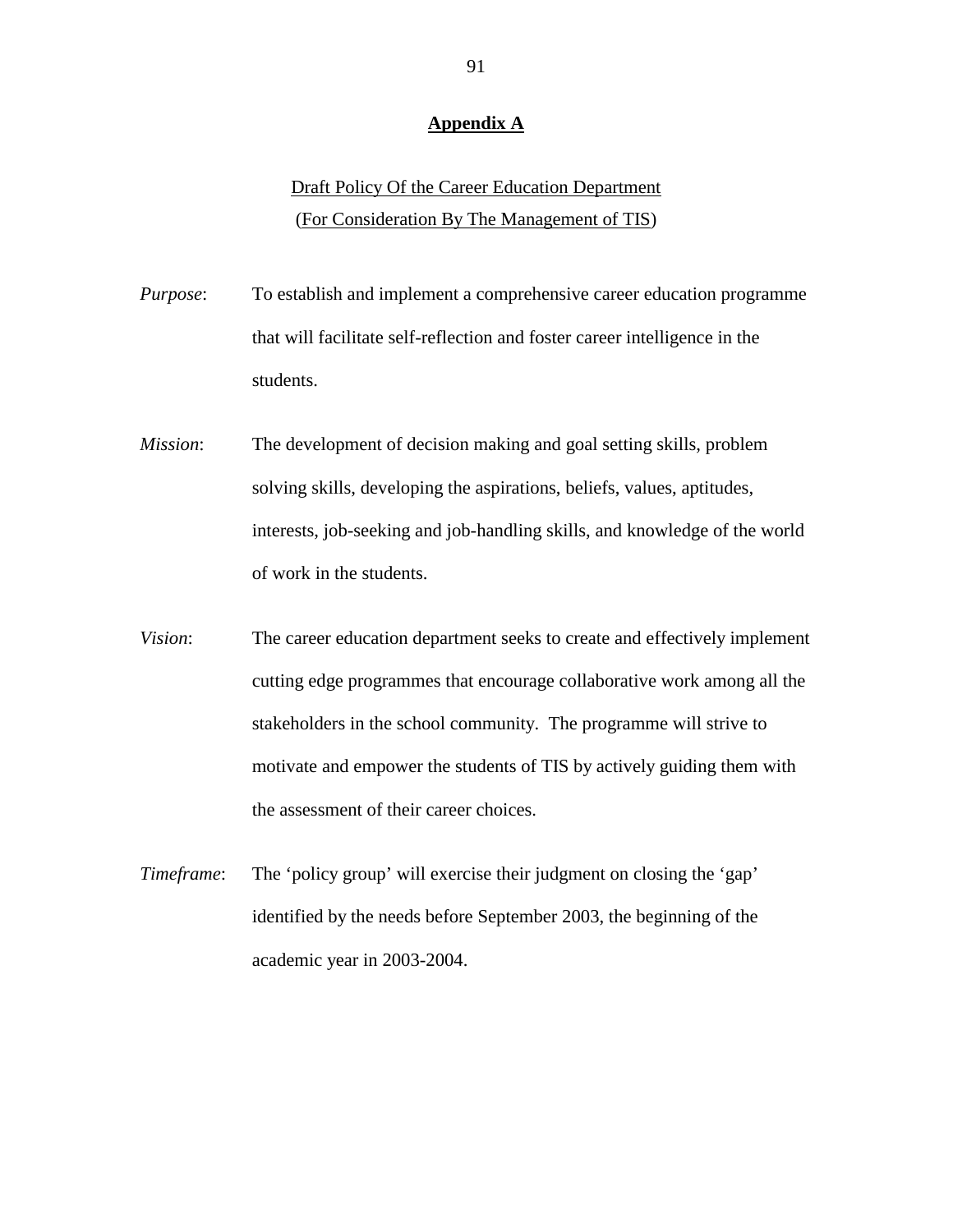## **Appendix B**

**Topics for staff discussion,** complied from Avent (1988, pp. 32-33 and pp. 101-102)

- 1. How can a school make most use of its connections with the surrounding community?
- 2. Work experience, sampling, shadowing and observation are now accepted parts of the programme for many pupils. How can they be introduced/extended?
- 3. How much can distance learning, video conferencing, TV and new forms of experiential learning affect conventional teaching methods and how can best use be made of them to enhance pupils' curriculum as preparation for adult life?
- 4. Is the school guidance system adequate?
- 5. Should the school do more to involve parents in the total guidance programme? If so, how?
- 6. Does the school make sufficient provision for counseling of individual pupils with problems? How would other members of staff cope with examples cited by volunteers?
- 7. What experience of work outside teaching have staff members had? Can this contribute to the careers program in any way?
- 8. How can we raise the overall standard of education to enable leavers to cope with the demands of an increasingly complex society?
- 9. How should teachers combat sex-stereotyping of career ambitions and encourage girls to widen their occupational horizons, prepare for a dualcareer role as workers and mothers and the possibility of becoming the family breadwinner?
- 10. Which teachers can contribute to the teaching of practical life-skills and competencies?
- 11. By what means can a school prepare pupils for possible future selfemployment and running their own business?
- 12. Should the school's record system be extended to note entry to employment or training and subsequent success in qualifying professionally?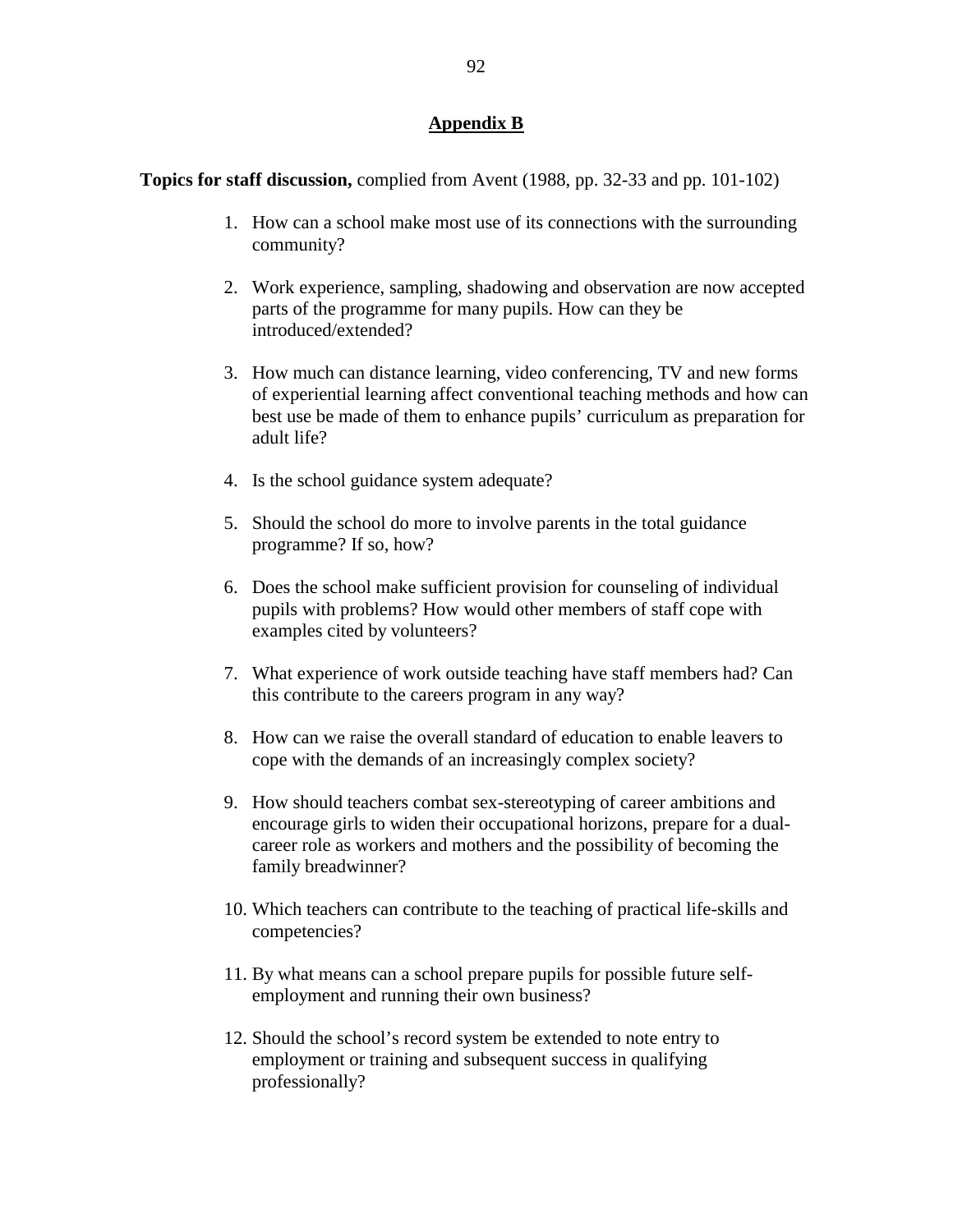- 13. Is the options system unnecessarily restrictive?
- 14. Is the pastoral structure as effective as it might be in helping pupils to prepare for adult and working life? Is a year system preferable to houses and should teachers remain with the same group for five years or rotate?
- 15. What is the most effective way of providing advice on higher education?
- 16. What part can every teacher play in implementing a whole-school policy of careers and guidance for pupils of all levels of academic ability?
- 17. When should careers education start? In year one, two or three? How much time should it have in these years?
- 18. How can the options scheme be arranged so that it minimises constraints on pupils' choices of higher education and careers?
- 19. What mechanisms are most appropriate for coping with it?
- 20. How can the school implement a policy of allocating 2.5 per cent of pupils' time in years three, four and five to careers education?
- 21. Which teachers will teach what elements in the programme?
- 22. The role of tutors in preparing pupils for adult and working life needs defining. How much are they to contribute to the careers programme? Do they keep records, write testimonials and references, undertake educational and career guidance?
- 23. If the head of careers produces a calendar of proposed careers events, what significance has this for staff colleagues?
- 24. What contribution can the head of careers make to staff INSET?
- 25. An inventory of the school's resources for careers, both physical and human, may be revealing. Are computers used effectively? What suggestions have newcomers to the staff?
- 26. What should be contained in a leavers' survival kit?
- 27. Pupil records are a sensitive topic. Who could lead a discussion on confidentiality, custody, responsibility for monitoring, their use as a resource for references and application forms for higher education, ingredients for profiles?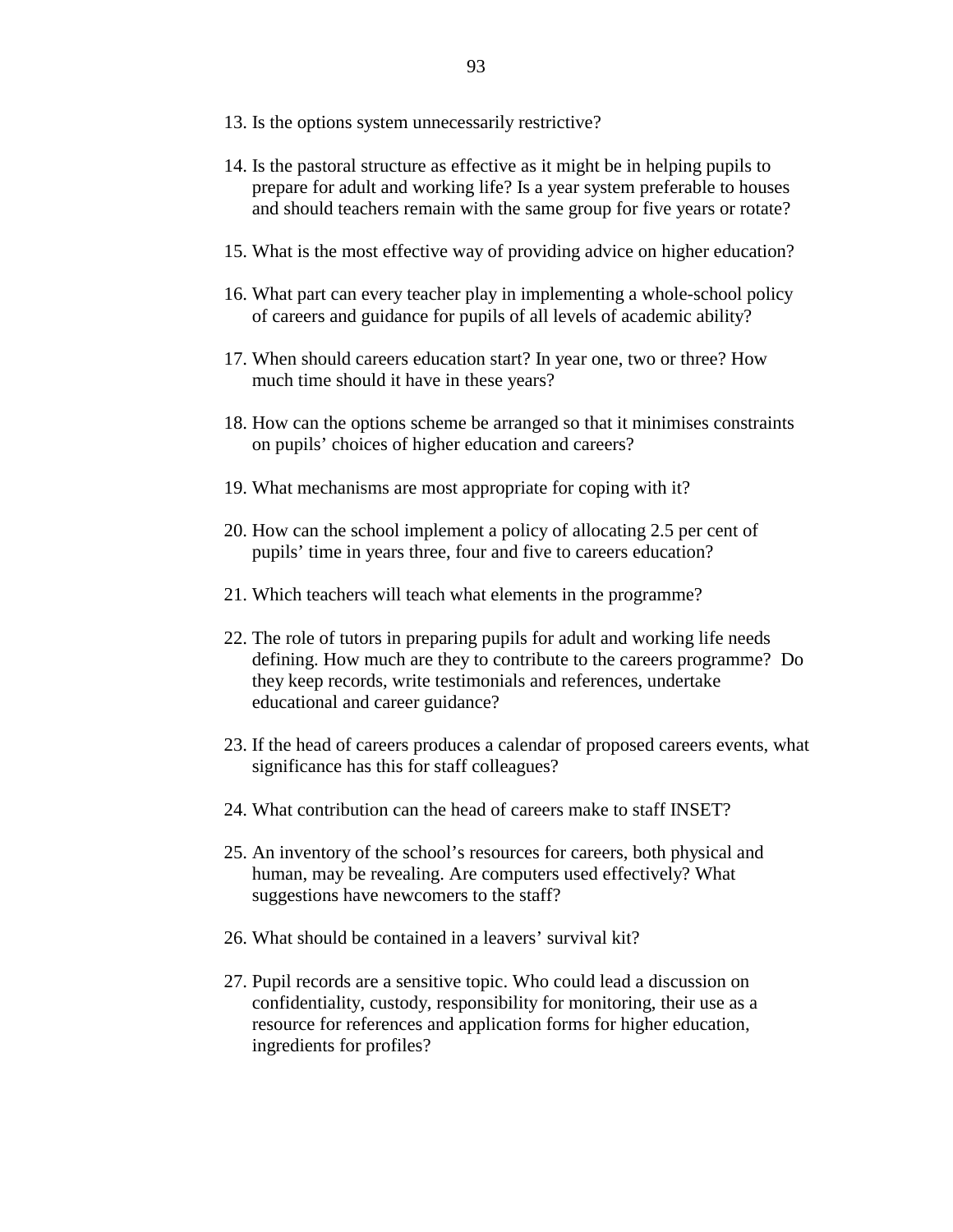- 28. Can pupils make an effective contribution to present pupils' careers curriculum? If so, how? What is known among staff of their destinations, successes and failures?
- 29. What are the organisational consequences of various proposals for increasing school-industry links for teachers and pupils?
- 30. If a decision is taken that all fifth-year pupils shall have a week's work experience, how is this to be organised?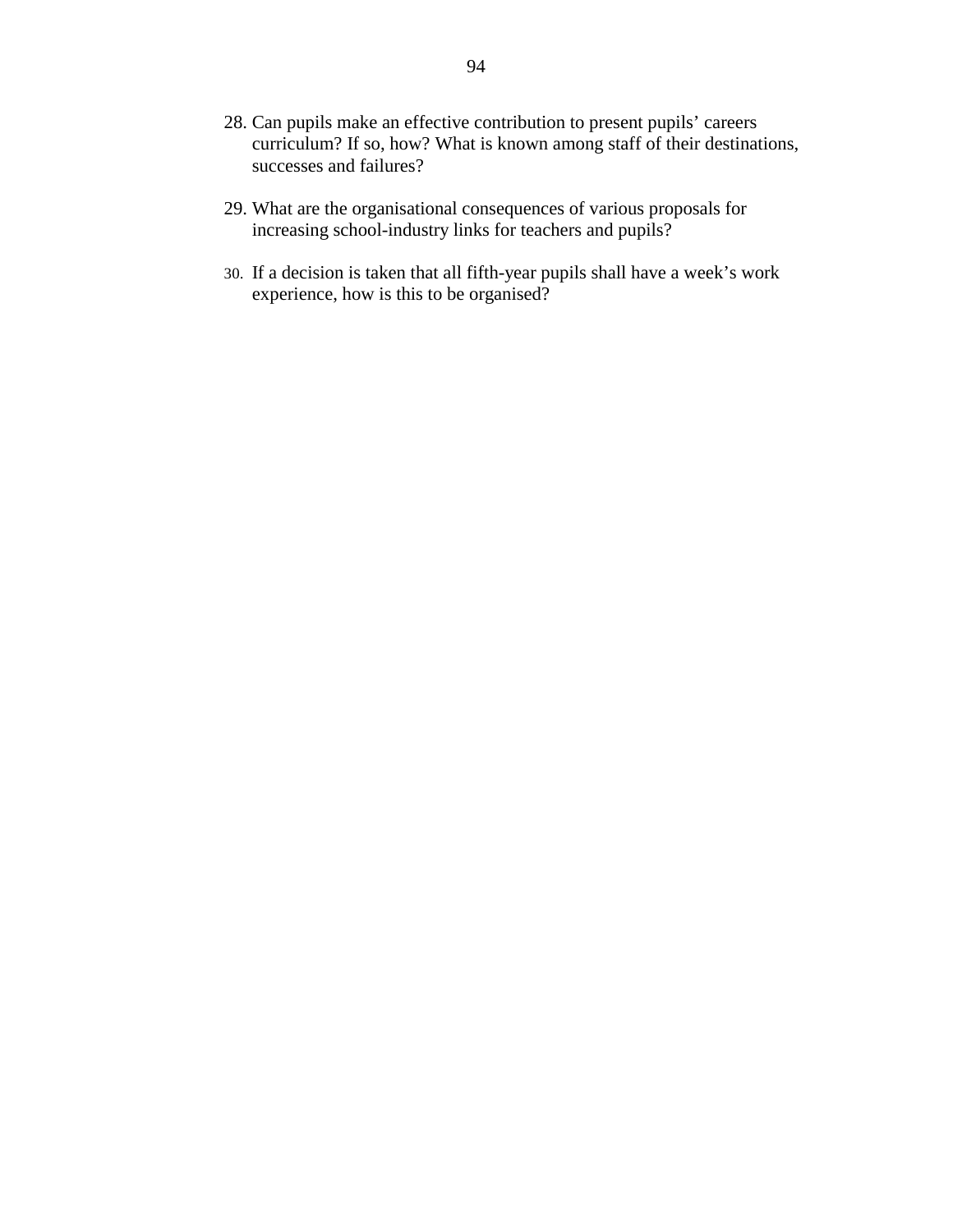# **Appendix C**

# **Major paradigms and perspectives**, reproduced from Denzin and Lincoln (1998, p. 210)

| <b>Table</b> Paradigm Positions on Selected Practical Issues |  |  |  |
|--------------------------------------------------------------|--|--|--|
|                                                              |  |  |  |

| <i>Issue</i>                       | Positivism                                                                                                      | Postpositivism                                                         | Critical Theory et al.                                                                        | Constructivism                                                                |  |
|------------------------------------|-----------------------------------------------------------------------------------------------------------------|------------------------------------------------------------------------|-----------------------------------------------------------------------------------------------|-------------------------------------------------------------------------------|--|
| Inquiry aim                        | explanation, prediction and control                                                                             |                                                                        | critique and transformation; understanding;<br>restitution and emancipation reconstruction    |                                                                               |  |
| Nature of                          | verified hypothesis<br>knowledge established as facts<br>or laws                                                | nonfalsified hypotheses<br>that are probable facts<br>or laws          | structural/historical<br>insights                                                             | individual reconstructions<br>coalescing around<br>consensus                  |  |
| Knowledge<br>accumula-<br>tion     | accretion - "building blocks" adding to<br>"edifice of knowledge"; generalizations<br>and cause-effect linkages |                                                                        | historical revisionism;<br>generalization by similarity                                       | more informed and<br>sophisticated reconstruc-<br>tions; vicarious experience |  |
| Goodness<br>or quality<br>criteria | conventional benchmarks of "rigor":<br>internal and external validity, reliability<br>and objectivity           |                                                                        | historical situatedness;<br>erosion of ignorance and<br>misapprehension action<br>stimulus    | trustworthiness and<br>authenticity                                           |  |
| Values                             | excluded - influence denied                                                                                     |                                                                        | included - formative                                                                          |                                                                               |  |
| Ethics                             | extrinsic; tilt toward deception                                                                                |                                                                        | intrinsic; moral tilt toward<br>revelation                                                    | intrinsic; process tilt<br>toward revelation; special<br>problems             |  |
| Voice                              | "disinterested scientist" as informer of<br>decision makers, policy makers, and<br>change agents                |                                                                        | "transformative intellectual" "passionate participant"<br>as advocate and activist            | as facilitator of multivoice<br>reconstruction                                |  |
| Training                           | technical and<br>quantitative;<br>substantive theories                                                          | technical;<br>quantitative and<br>qualitative; substantive<br>theories | resocialization; qualitative and quantitative; history;<br>values of altruism and empowerment |                                                                               |  |
| Accomoda-<br>tion                  | commensurable                                                                                                   |                                                                        | incommensurable                                                                               |                                                                               |  |
| Hegemony                           | in control of publication, funding,<br>promotion, and tenure                                                    |                                                                        | seeking recognition and input                                                                 |                                                                               |  |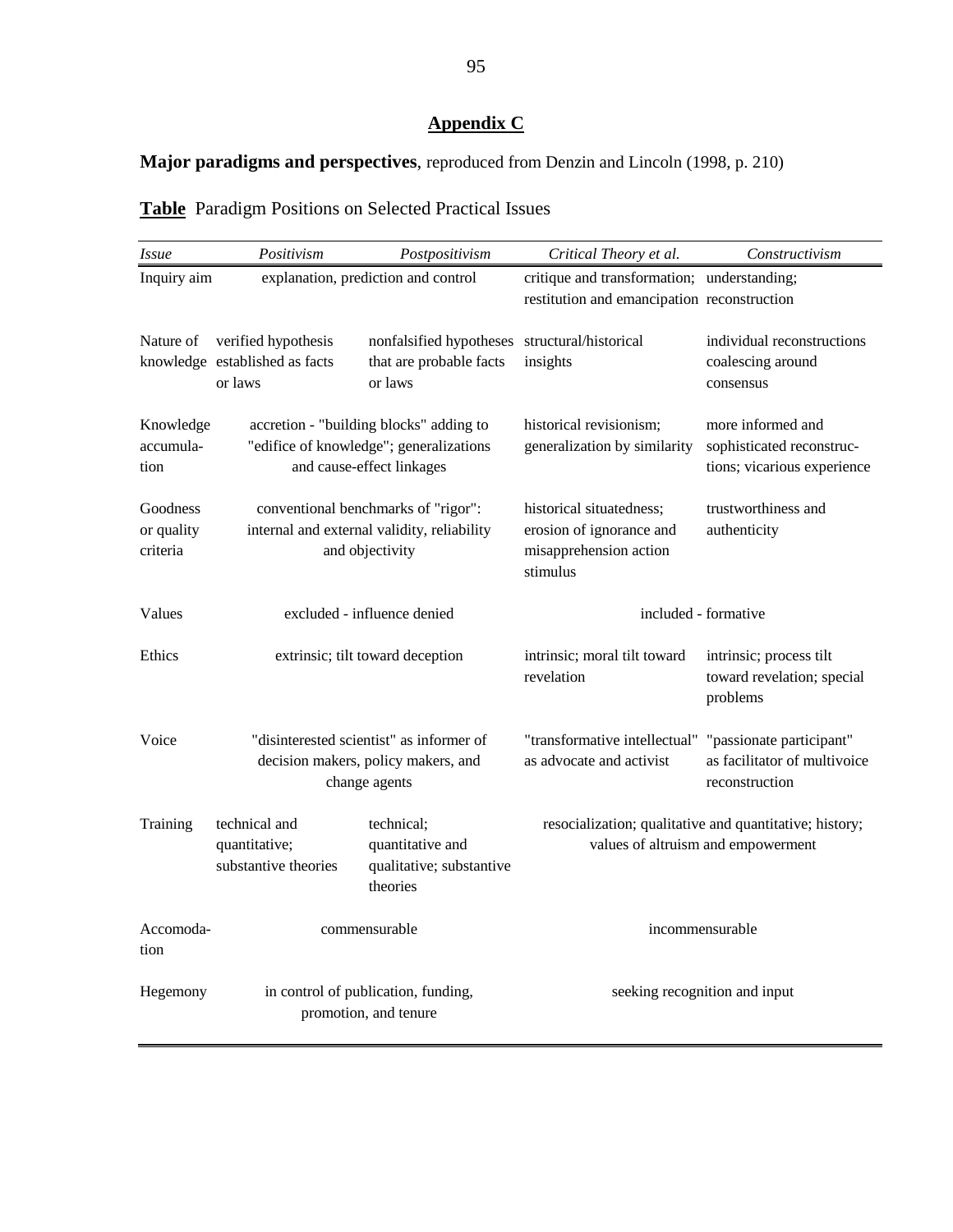# **Appendix D**

**Comparison of approaches to survey data collection** techniques, adapted from Robson (2002, p. 237). The *last column* on group interviews is based on *my personal experience*  with the subjects in the group interview*.*

| Aspect of survey                               | Self-completion<br>questionnaire | Face-to-face<br>interviews                   | Telephone<br>interviews | Group<br>interviews |
|------------------------------------------------|----------------------------------|----------------------------------------------|-------------------------|---------------------|
| Resource factors                               |                                  |                                              |                         |                     |
| Cost                                           | LOW                              | High                                         | Low/medium              | Low                 |
| Length of data collection<br>period            | Long                             | Medium/long                                  | <b>SHORT</b>            | Long                |
| Distribution of sample<br>Questionnaire issues | <b>MAY BE WIDE</b>               | Must be clustered                            | <b>MAY BE WIDE</b>      | Random stratified   |
| Length of questionnaire                        | Short                            | <b>MAY BE LONG</b>                           | Medium                  | May be long         |
| Complexity of questionnaire                    | Must be simple                   | MAY BE COMPLEX MAY BE COMPLEX May be complex |                         |                     |
| Complexity of questions                        | Simple to moderate               | MAY BE COMPLEX Short and simple              |                         | May be complex      |
| Control of question order                      | Poor                             | <b>VERY GOOD</b>                             | <b>VERY GOOD</b>        | Very good           |
| Use of open-ended questions                    | Poor                             | <b>GOOD</b>                                  | Fair                    | Good                |
| Use of visual aids                             | Good                             | <b>VERY GOOD</b>                             | Not usually possible    | Very good           |
| Use of personal/family records VERY GOOD       |                                  | Good                                         | Fair                    | Poor                |
| Rapport                                        | Fair                             | <b>VERY GOOD</b>                             | Good                    | Very good           |
| Sensitive topics                               | GOOD                             | Fair                                         | Fair/GOOD               | Fair                |
| Data-quality issues                            |                                  |                                              |                         |                     |
| Sampling frame bias                            | <b>Usually low</b>               | LOW                                          | LOW (with RDD)          | Low                 |
| Response rate                                  | Difficult to get high            | Medium/VERY HIGH Medium/High                 |                         | Medium/Very High    |
| Response bias                                  | Medium                           | LOW                                          | LOW                     | Medium              |
| Control of response situation                  | Poor                             | GOOD                                         | Fair                    | Good                |
| Quality of recorded response                   | Poor                             | GOOD                                         | Fair                    | Good                |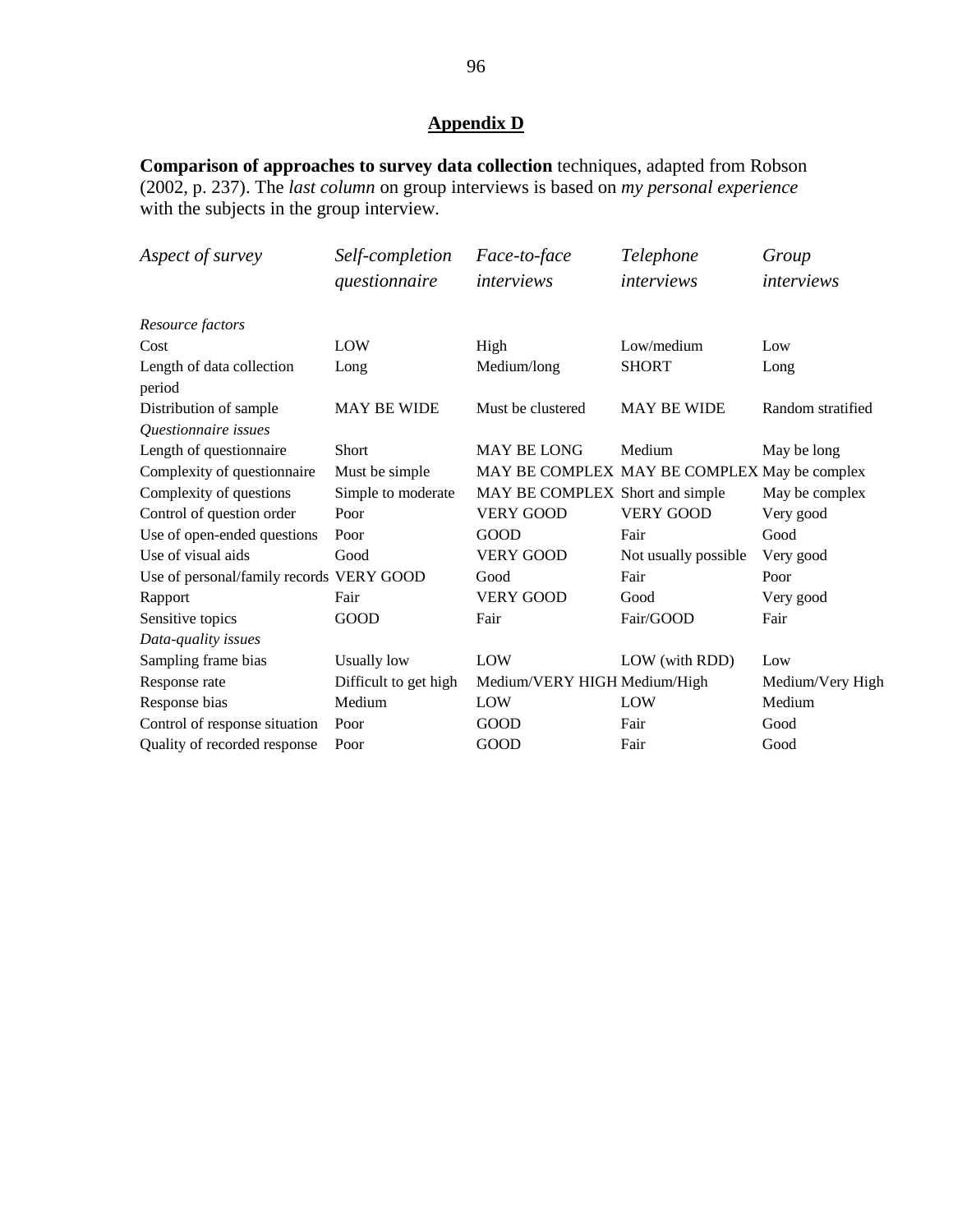### **Appendix E**

**Reproduced from the IB** *Vade Mecum 2000, Internal assessment, predicted grades, audio recordings* (2000, page F7)

Excerpt from Section F, Internal assessment (IA) and Predicted grades (PG)

#### **F 4.3 Standard sampling procedure: entry of more than five candidates**

Submit the required internal assessment work of five candidates selected as follows. The final marks are those entered for candidates on the IA/PG mark sheet submitted to IBCA.

One candidate with the lowest mark achieved that is above the possible minimum.

Examples: If zero is the minimum mark, the lowest mark above zero. If four is the minimum mark, the lowest mark above four.

One candidate with the highest mark achieved that is below the possible maximum.

Example: If 30 is the maximum internal assessment mark, the highest mark below 30.

Three further candidates with marks equally spaced between the two candidates identified above.

Examples: For a low mark of 6 and a high mark of 28, find the middle mark,  $(6 +$  $28) / 2 = 17$ 

Then find the mark halfway between this middle mark and the low mark,  $(6 +$  $17) / 2 = 11.5$ 

Similarly between the middle mark and the high mark,  $(17 + 28) - 2 = 22.5$ 

 Round these marks to the nearest whole number, to provide three marks 12, 17 and 23. Select the three other candidates as close as possible to these three marks.

If the number of candidates, or their mark distribution, makes it difficult to follow this sampling procedure, then apply the principle of selecting as wide a range of marks as possible, avoiding any internal assessment work that is worth no marks. If possible, also avoid including internal assessment work that is given the maximum mark available.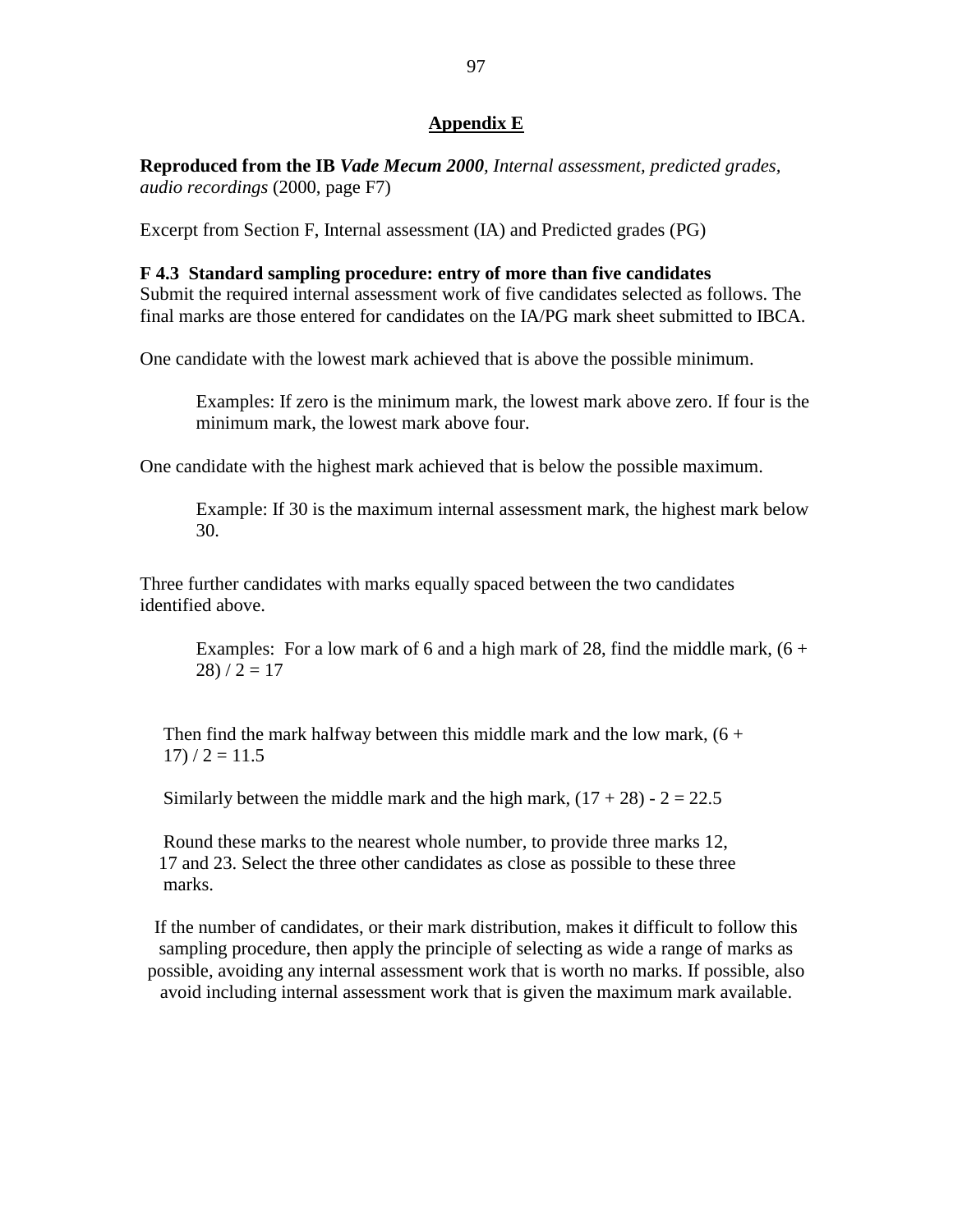## **Appendix F (a)**

## **Letter to Parents**

March 13, 2000

Dear Mrs.(Dr.)… & Mr.(Dr.)…

*Sub: Request for participation in a dissertation study* 

I am currently pursuing my Master's in Educational Management through the University of Sheffield, UK and my dissertation is titled "A Strategy For Enhancing Student Effectiveness: A Case Study On the Role Of Career Education In An International School". The purpose of this study is to arrive at an overall policy for career education in the school by examining the factors that influence the career choices of the students.

To obtain the data for my study I propose to interview six students and their parents. I would like to interview you, and your son/daughter … in school, at a time and location that is convenient to you after the Eid holidays. It is estimated that the interview may take about an hour.

Although this is not an EIS instigated or sponsored activity, Dr. Daryle Russell and Dr. David Shore have kindly given their permission to carry out the research. I would appreciate your voluntary participation and be grateful if you could consent to join in this study by signing in the tear-off slip below.

Meanwhile, if you have any queries on this study please contact me at school (04-……) or at home (04–397 6969).

 $\overline{\phantom{a}}$  , and the contract of the contract of the contract of the contract of the contract of the contract of the contract of the contract of the contract of the contract of the contract of the contract of the contrac

 $\frac{1}{2}$  ,  $\frac{1}{2}$  ,  $\frac{1}{2}$  ,  $\frac{1}{2}$  ,  $\frac{1}{2}$  ,  $\frac{1}{2}$  ,  $\frac{1}{2}$  ,  $\frac{1}{2}$  ,  $\frac{1}{2}$  ,  $\frac{1}{2}$  ,  $\frac{1}{2}$  ,  $\frac{1}{2}$  ,  $\frac{1}{2}$  ,  $\frac{1}{2}$  ,  $\frac{1}{2}$  ,  $\frac{1}{2}$  ,  $\frac{1}{2}$  ,  $\frac{1}{2}$  ,  $\frac{1$ 

Thank you in advance and anticipation.

With warm regards,

Sincerely yours,

(Bala Swaminathan) PHYSICS TEACHER

We have no objection joining in the dissertation study outlined above.

(Date) (Signature)

(e-mail) (Parents of ...)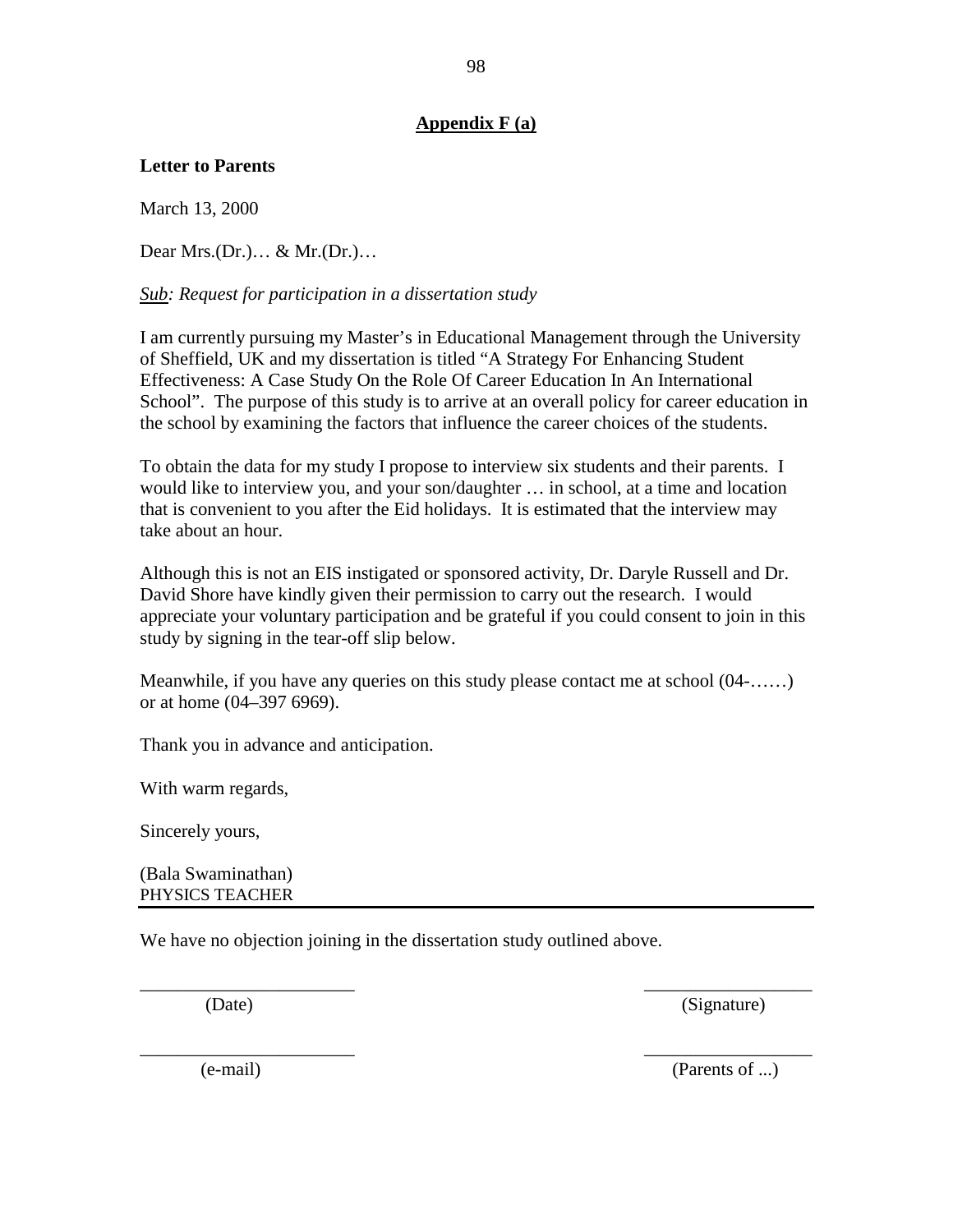## **Appendix F (b)**

#### *Interview Protocol*

- 1. Have you chosen a career path?
- 2. When did you make your career decision?
- 3. What were the factors that influenced your career choice?
- 4. Who helped you choose your career?
- 5. Do you think the school has helped you make your career decision?
- 6. What sort of (additional) help would you have liked to receive?
- 7. Have you had any work experience related to your career choice?
- 8. Have you made any changes in your choices over the past three years?
- 9. How do you plan to achieve your career goals?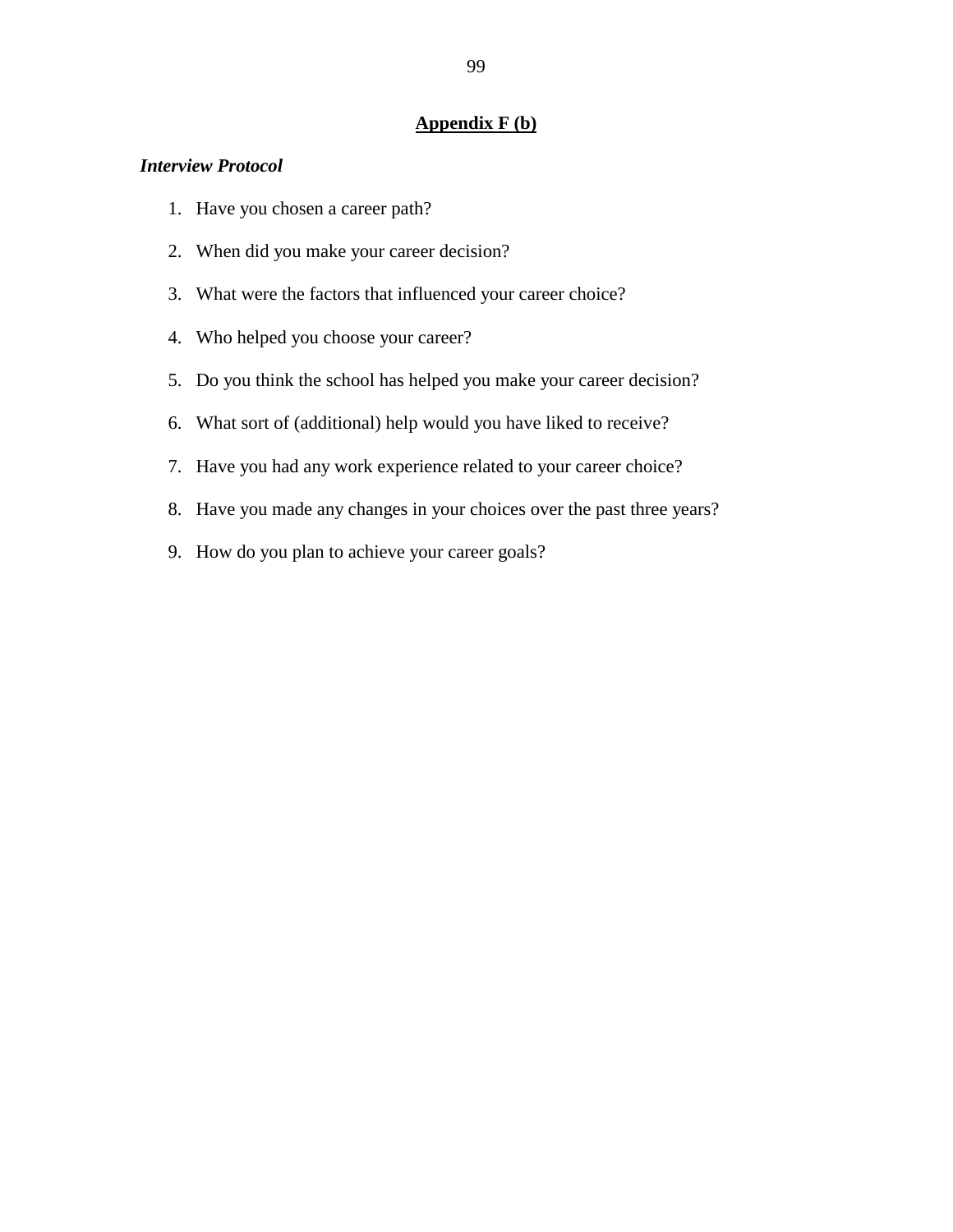#### **Appendix F (c)**

*Received*: Tuesday, January 23, 2001 4.23 PM *Subject*: Follow-up on Interview's for my dissertation

I've taken that online test you wanted me to. I'm not too sure how accurate it is... it came up with some pretty preposterous things...

#### **Results from Irfan's College Board Career Questionnaire**

- 1 1031 Health services managers
- 2 1021 Electrical and electronics engineers
- 3 1021 Civil engineers
- 4 1011 Aerospace engineers
- 5 1011 Industrial production managers
- 6 1011 General managers and top executives
- 7 1001 Budget analysts
- 8 1001 Funeral directors
- 9 991 Engineering, science, and data processing managers
- 10 991 Management analysts and consultants
- 11 981 Financial managers
- 12 981 Education administrators
- 13 981 Government chief executives and legislators
- 14 981 Hotel managers and assistants
- 15 971 Marketing, advertising, and public relations managers
- 16 971 Restaurant and food service managers
- 17 951 Mechanical engineers
- 18 941 Property and real estate managers
- 19 941 Purchasers and buyers
- 20 941 Industrial engineers
- 21 941 Retail managers
- 22 941 Chemical engineers
- 23 931 Personnel, training, and labor relations specialists and managers
- 24 931 Accountants and auditors
- 25 931 Administrative services managers
- 26 921 Construction and building inspectors
- 27 881 Employment interviewers
- 28 851 Inspectors and compliance officers, except construction
- 29 841 Underwriters
- 30 821 Cost estimators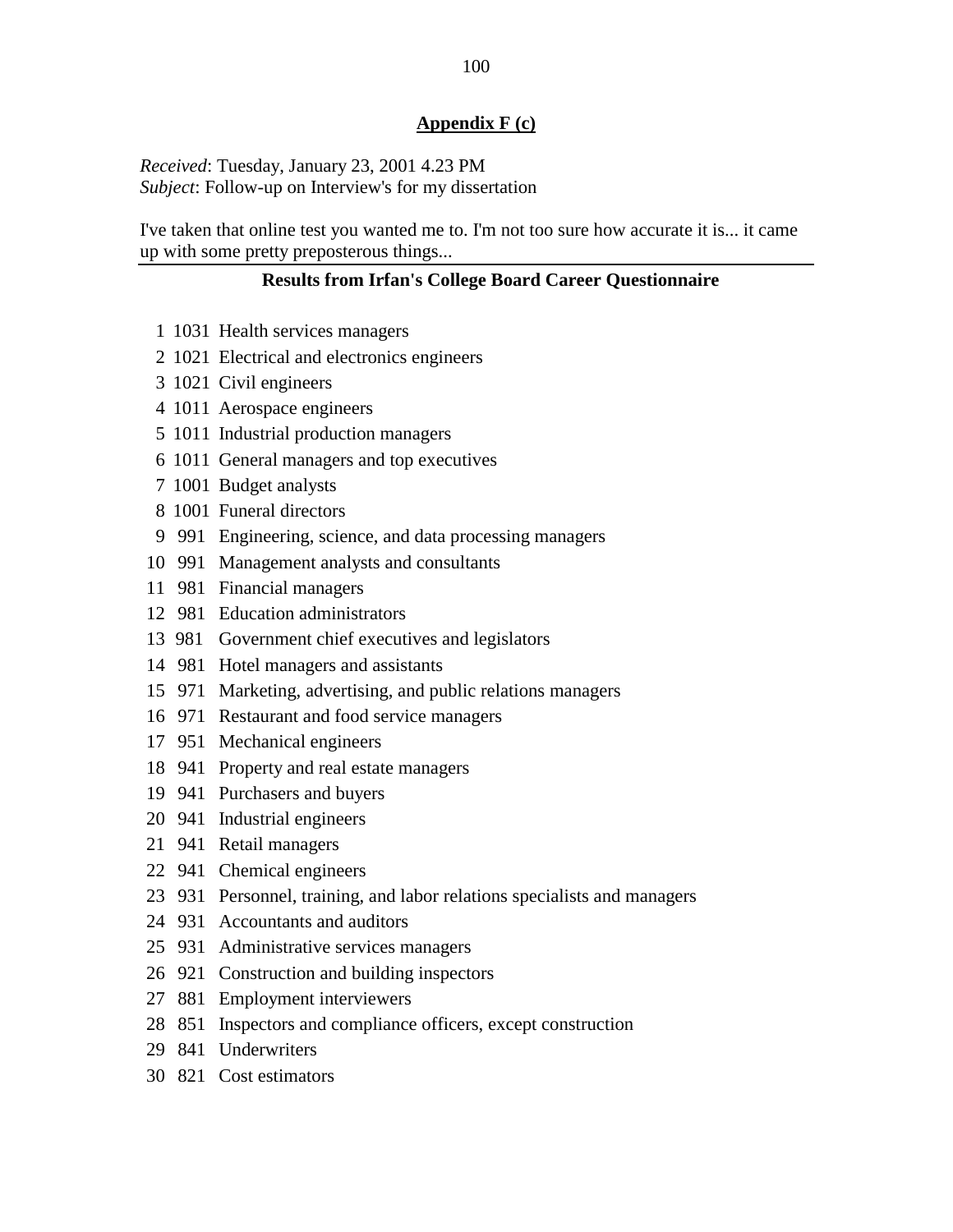## **Appendix F (d)**

*Received*: Saturday, April 14, 2001 6.16 PM *Subject*: Transcript

#### **Irfan's transcript, including his e-mail validation**

I'll edit the transcript in the following manner: I'll copy a given question and answer, then I'll write a short paragraph at the end of the copy to express any differences in my point of view or any clarifications that should be made.

Self: "So you remember the letter?"

Irfan: "Yeah"

Self: "So what I am going to do is briefly tell you about the plan for this interview. First, are you familiar with the distinction between a career and a degree?"

Irfan: "Yeah."

Self: "So I don't have to go through that which I did for the others. You know what the difference is. I am going to just ask you some questions Irfan, and based on that, I should be able to understand the issue of career education".

"Now I want to listen to you as far as possible, but I will still ask you some questions just to guide you, and also make sure I have all the information that I'll need".

"First question, **have you chosen a career path?**"

Irfan: "Yes and no. Very much so now that its what I would like to do, pretty sure it is in the along the lines of research or just academics in general, or something like that. And getting at that I wanted to be more of an engineer and that's what I like. Every day there's a schedule, do that and I'm a lot interested in that kind of thing".

**EDIT**: You seem to be missing some words that I would have added in, but that's OK. I'd like to clarify what I mean by "I wanted to be more of an engineer and that's what I like." I enjoy the purer aspects of academia and research, but I also enjoy the opportunity of developing a complete, working, finished product. I have only recently begun to appreciate the true differences between engineering and the sciences, and though I still find both extremely interesting, I must say that I enjoy the purer, more theoretical scientific work.

Self: "And now this question is more involved, **what really were the factors that really helped you in the career choice?**"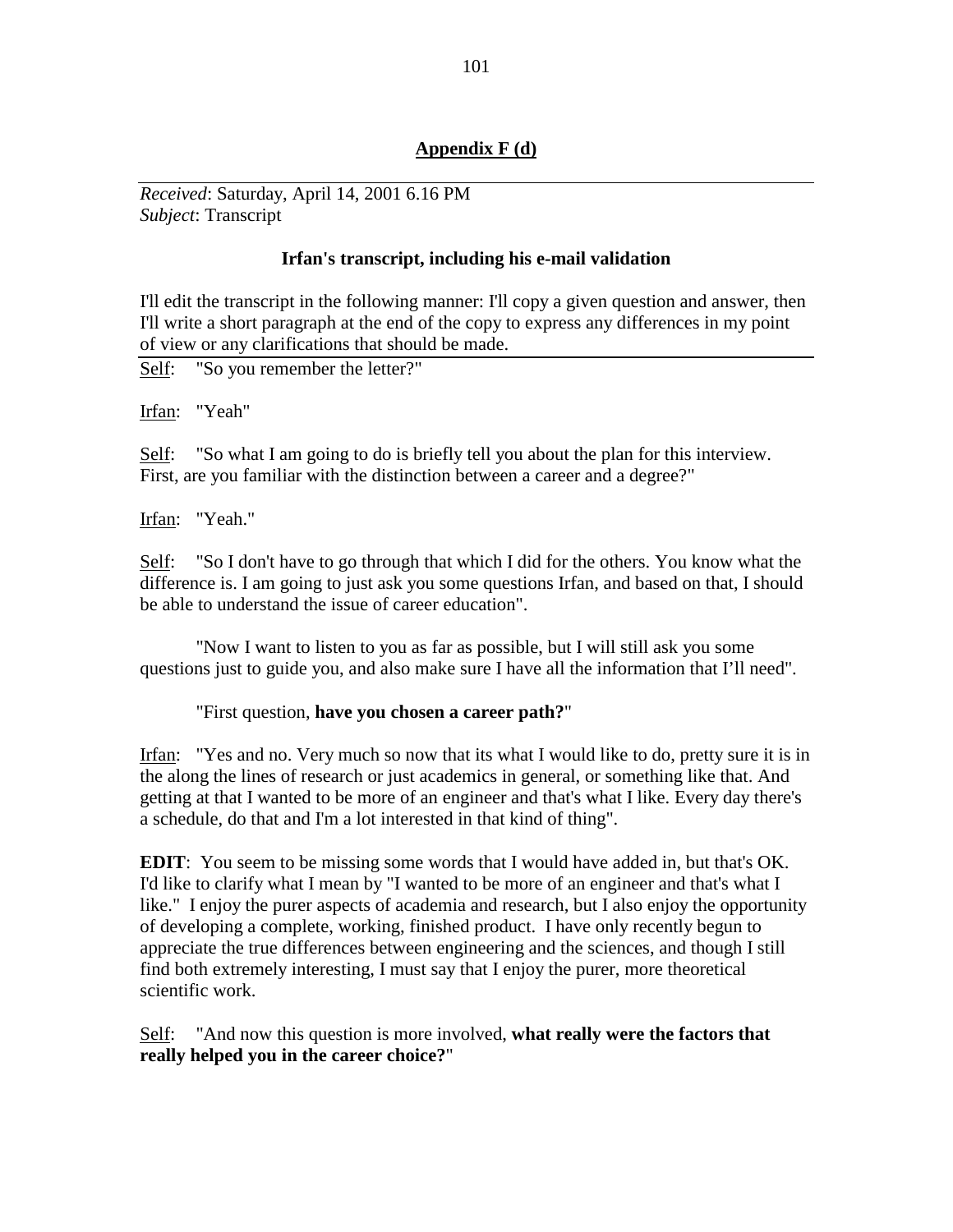Irfan: "What started me off along this path as it were was my uncle and like my introduction to computers. And that took me to math I think, and physics I think. And also it was not like under any guidance and it was more like I internally I liked this and then when I started school, it is just that, things just kept on working really well, especially with math and physics - I found that I was influenced. My parents were supportive, they knew that it was what I wanted to do, and were very supportive. They weren't like okay you were doing electrical engineering; so you cannot really do research, or whatever. They weren't keeping it separate. They actually said keep your mind open. Are you sure you like doing this? They helped me see that picture. In terms of school based help there wasn't that much, I really have to admit - but it was it was really like the seeds that were sown in Grade 7 and Grade 8".

**EDIT**: I still agree with this statement, the seeds really were sown sometime around Grade 7 and 8, even before in fact. My uncle was a major influence in getting me interested in computers. He essentially taught me how to program, but it was my parents who really supported me in my decision to enter the more theoretical fields of Math and Physics. That decision was not made on the basis of any strong external influence. Most people took it for granted that I would be an Electrical Engineer. I discovered Math and Physics for myself, and though they did initially grow out of my interest in computers, they have become much more than subsidiary tools intended to help me understand how computers work. It has been a little difficult adjusting to the fact that a career choice that I'd been so intent on for so long, that of electrical engineering, is not the choice I intend to make. My parents found this particularly difficult at first, they were worried that I would fall into the trap of uncertainty, but they were quickly reassured that I'd actually found what I want to do on my own terms.

## Self: "**When exactly did you make this career decision?**"

Irfan: "I decided that I wanted to do engineering and physics and math, particularly at grade 9 about four years ago. And that was probably my uncle before. And I had stayed with him, and that's like what helped me make the choices for my IB courses because electrical engineering means I have to do math and physics, and during the IB course then I kind of realized that I kind of liked math and physics more that I was more interested in rather than actual engineering. Of course I am open to more purer aspects".

**EDIT**: This is fairly true. I knew that I wanted to follow a career that would be computer extensive at an even earlier point of time, when I was around 9 or 10 I think. I decided to focus more on physics more recently, sometime within the last year, after leaving high school.

Self: "We will get back to this question".

"**Who helped you choose your career?** You mentioned your uncle, significantly."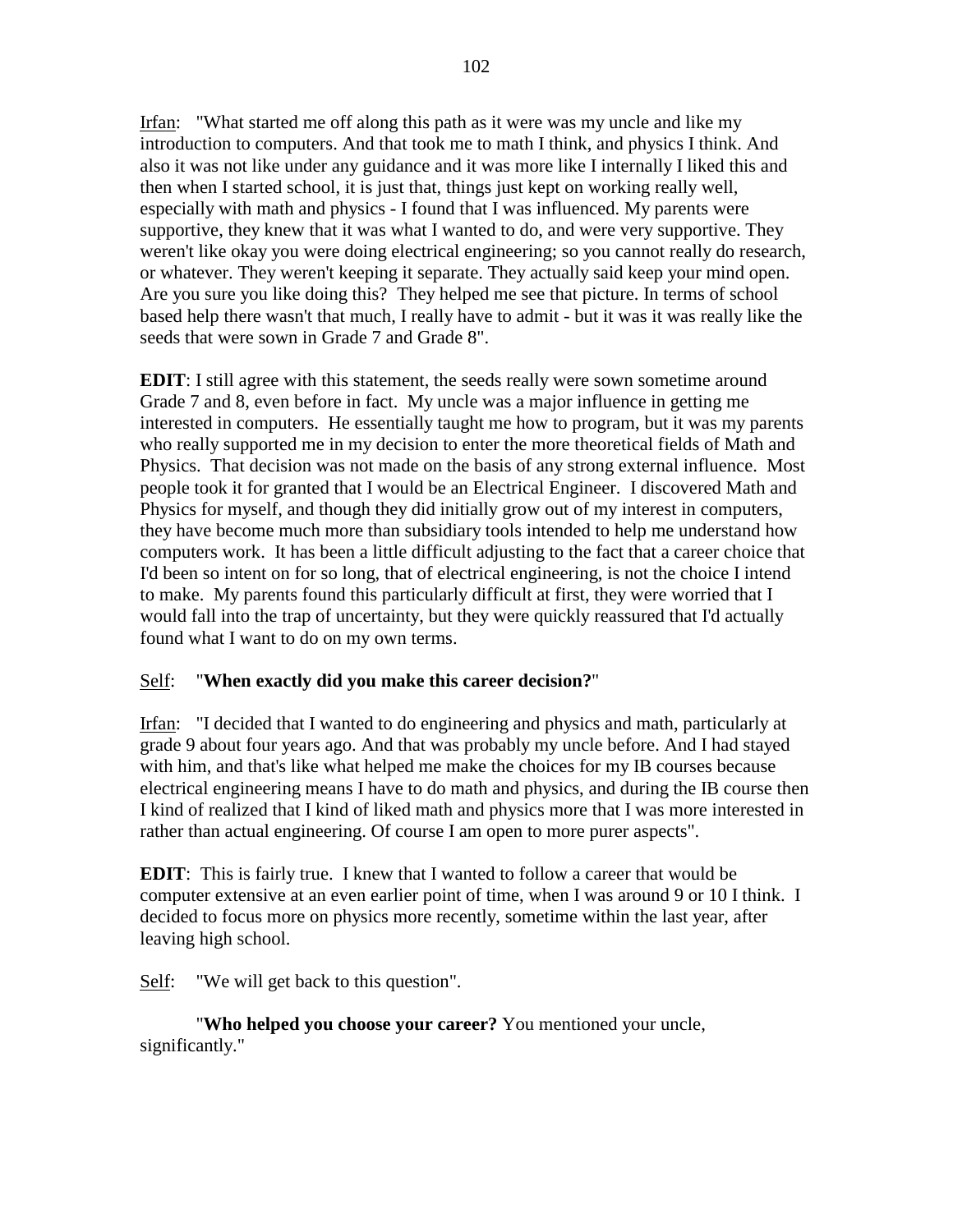Irfan: "Probably, also my parents, and also the teachers, Mr. Y (laughter)".

**EDIT**: We may have laughed over this point, but my teachers, especially you, Mr. Y, and Mrs. Z really did offer me quite a lot of guidance and encouragement.

## Self: "Okay. Now this again is very important, because I want to really understand the issue properly. "**Do you think that school has in any way helped you make your career decision?**"

Irfan: "Not helped me make it, but allowed me to kind of understand what is involved in it. You know what I mean. I had already made a decision, but I was not entirely sure if it was the right one, and it kind of helped me in that aspect. Once I knew what I wanted to do, I knew where to go it helped. But in terms of before that, it did not really much. It did not help me find what I wanted to do. I remember particularly, grade eight, when we had to make choices for the, IGCSE my mom actually introduced me to the concept of having to choose something that will help you in your future career especially in the IB, and the school did not really put emphasis on that, it was more like what do you do best, and what do you like doing, and it was not really like how do you think this will affect you in your future. But the school on a more individual, when I met the teachers individually, it was always, like what do you do, why don't you consider doing that. Why don't you try this, consider doing that. But as a school, in a more organization or an official thing, it wasn't much help at all".

**EDIT**: My first point is still valid, even more so in the university environment. Only recently have I understood what is involved in Electrical Engineering and how that differs from Math and Physics. The school, as an organization, did not offer any guidance in choosing a career. There is a distinction between this and my implications of an "individualized" school. The teachers and individuals who form the school did offer some career guidance, though it is truly my parents who first related my choice of subjects to my eventual career. My brother Anis is going through an identical process now as he makes his choices for the IGCSE.

## Self: "If given that, **what sort of additional help do you think you would have liked to have received** - after eight or nine or twelve, whatever?"

Irfan: "I guess just to know like that how significant the choices I make here, are. Because IGCSE had this misconception that they were very significant. And that if I chose the wrong things that would be it. And it wasn't really the case, especially in IGCSE".

But in IB may be there was not enough emphasis, I did not have that much of problems, but I know M he started off doing one thing and he took completely the wrong subjects he took economics and psychology when he should have done physics and chemistry, and ended up with a great problem. So I would have liked a lot more subject specific guidance. Like if you wanted to be an engineer, if you wanted to do literature, if you wanted to be a veterinarian or whatever, you should seriously consider this, this and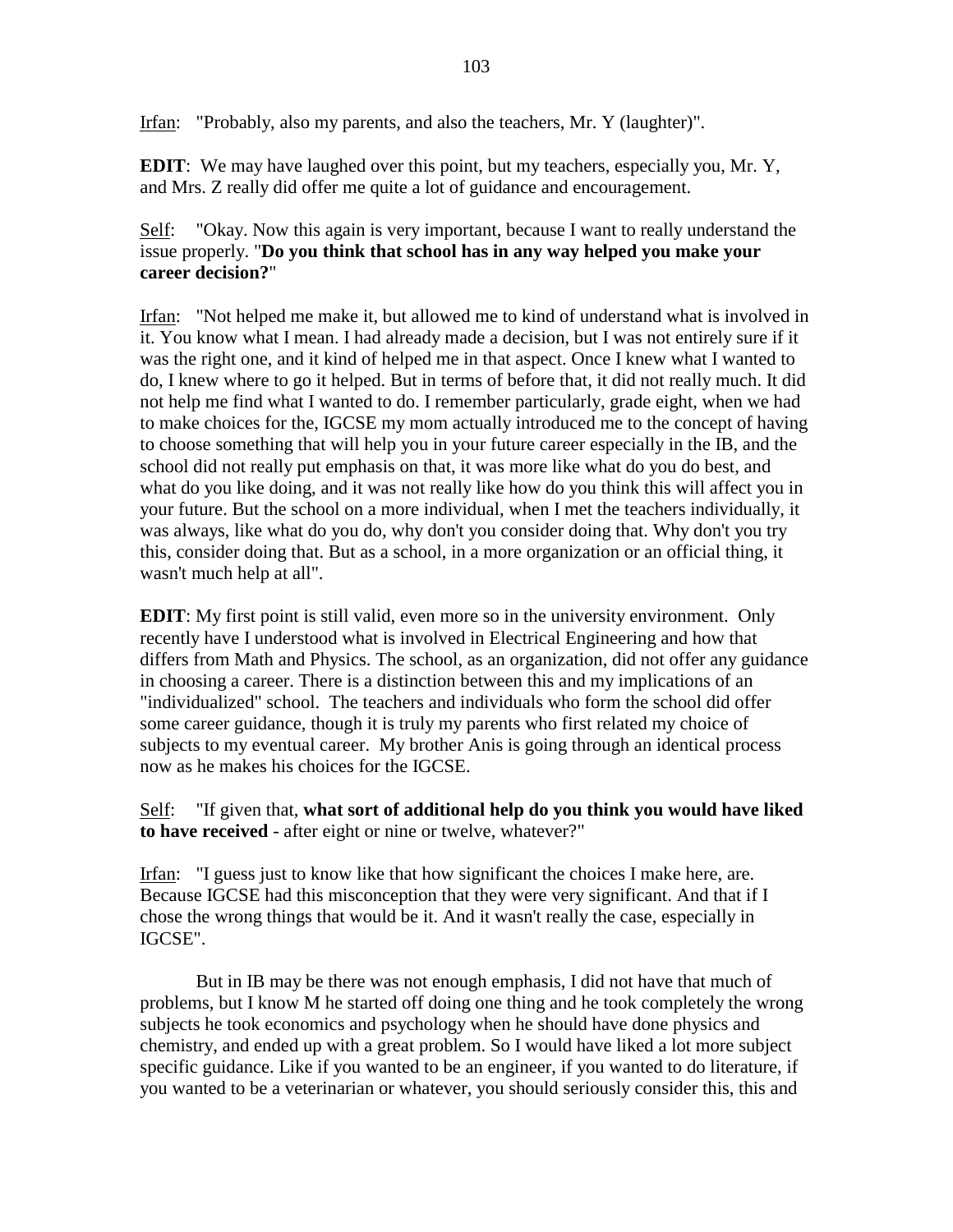that you know something like that. And also guidance like out of school, things like I don't know books to read, or videos to watch, or things like that extra stuff, to help you get the feeling of what you are trying to get at. May be also it would have been useful to to know about how universities work, what they expect of you, how the whole process works. I only had to figure that out recently".

**EDIT**: My most significant point in this whole answer is the last one. What our school most severely lacked was an introduction to the expectations of Universities. There was no correlation made between our IB choices and our Universities. The idea of subject specific guidance: "do this if you want to be this" is quite important, but it must be made clear that to a certain extent, the choices made at the IB are not critical to career choices in the future. In the case of Electrical Engineering, it would have been essential to study Math and Physics at the higher level in IB. I could have chosen anything else for my other subjects.

Self: "Can you elaborate on that? What exactly"?

Irfan: "Well, I guess the structure of the university. It's like you don't end up taking just the subjects you really want until the very last few years. I did not know that. I always thought that I could generalize now, and then, later it will only be that. It turns out that I can generalize pretty much all the way through, Also that, I don't know, it strikes me as funny, they have this concept that they give you homework at the university, I had always had the conception that you have tests and you have essays and things, and really did not have any homework. I figured out they did. May be if you have been guided a bit more, it would have been useful".

**EDIT**: I guess I was just a little naive in high school, though it is true that I did not have a clear idea about University as I left high school. More preparation would have been nice.

Self: "Considering you said you wanted to do engineering, you said pure physics, math. Things like this, you don't really know. I should have also liked to consider it".

## "**Have you done anything about this over summer or any other time, any work experience**?"

Irfan: "It happened with the extended essay. That's when I realized that research was a lot more than just this, this and this. Actually I did, I went, I visited some universities, I went together with my uncle, to the IBM Research department and actually that that was very significant because he told me that not all the people working there are electrical engineers, on the contrary most of them have degrees in math and physics, - especially math, because a lot of it is math, so I was like wow, I did not have to be an electrical engineer to work somewhere like IBM, or help somewhere in manufacturing computers, I could do math, I could do physics, and this is actually something I would have really liked to know some three years ago! You don't need to do electrical engineering to work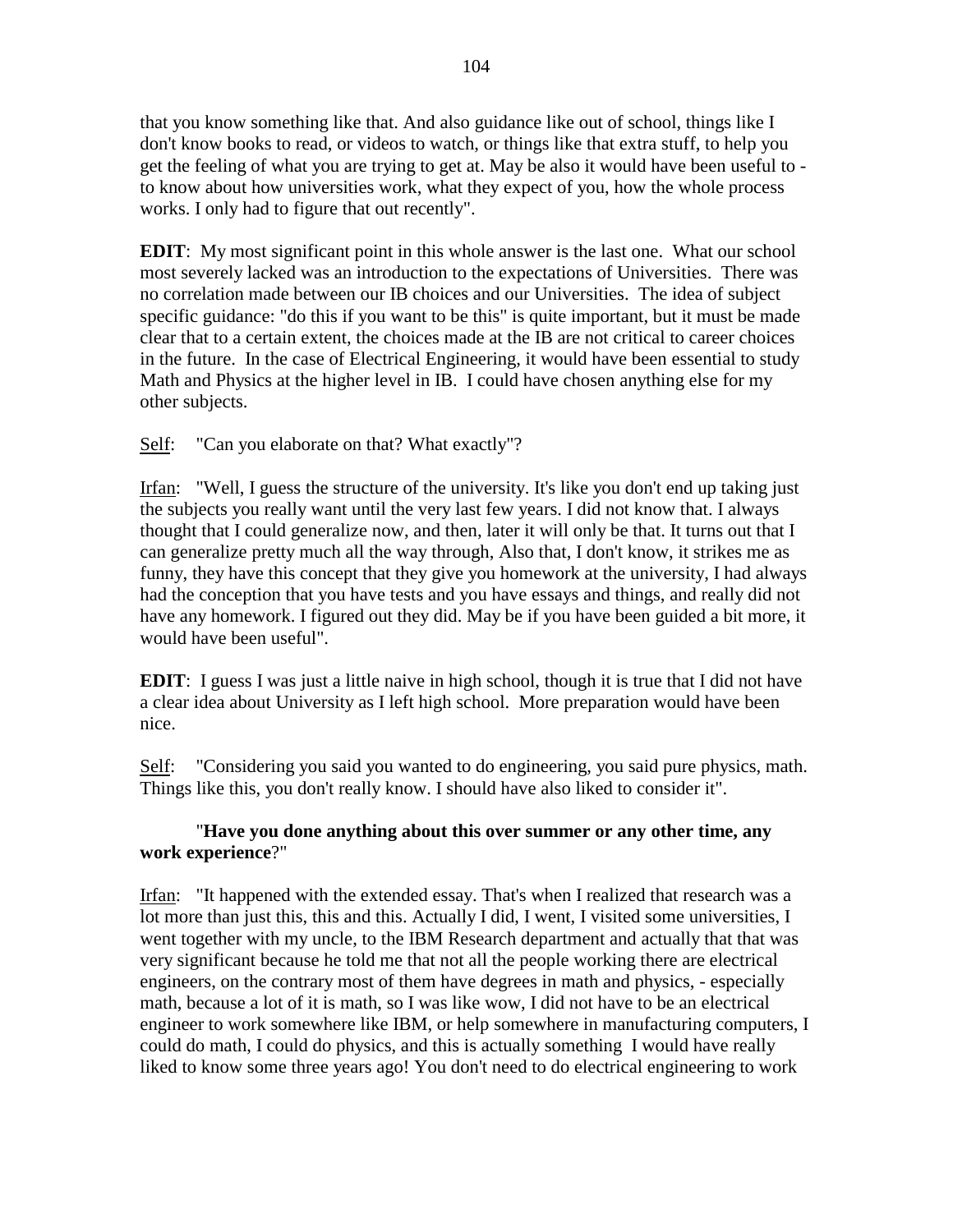with IBM say".

**EDIT**: I think the main reason I didn't have any work experience was because I was in Dubai. There are very few opportunities for such things in Dubai. There are stories of people here, at MIT, who have already undergone several internships with institutions like NASA and IBM. These opportunities simply don't exist in Dubai. It really was the extended essay that got me really interested in research. It is a good thing that the IB maintains an extended essay requirement.

Self: "That happens in the United States. That's one reason why you have a shortage of good physics and math teachers in schools because they prefer working for the industry".

## "**Prior to this, in 11, 10 & 9 have you had any kind of work experience?**"

Irfan: "There was actually, there were a few, when we had a laptop and I had a lot of time on my hands".

**EDIT**: I had work experience with an exhibition company that my mother worked for. I designed some of their graphics for them and did some work on their web page. That did not really relate to math and physics, but was just part of my general interest in computers.

Self: "There was some idea, the whole transition from IGCSE, and to the IB, it is a significant change for most people, and that is the time that you change of subjects, which you probably do badly, **have you had any changes to you plans over the last three years?**"

Irfan: "Yes, I wanted to do chemistry in Grade 11, I really wanted to do chemistry and I also did want to do Economics. But now I rather that I'd done that. I never did chemistry because the chemistry experience was very tense. The teacher we had it didn't go very well he didn't manage to finish the syllabus. There were holes in the syllabus and I didn't want to have a repeat of that. That teacher was teaching Higher level and so I really didn't want to do that. But I wanted to do it just that I didn't do it. And actually now realize that had I done chemistry it would have been a lot better".

**EDIT**: In retrospect, I'm glad I didn't do chemistry at high school because I had the chance to do it at University. My chemistry class here was extremely interesting, and the teacher was very actively involved in his lectures and explained things with a true love for the subject.

Self: "Ok now, considering we were talking about eventually ending up in research in the States.

**How exactly do you plan what was your career path** and how do you plan to get there in terms of the courses you want to do and all the rest of it?"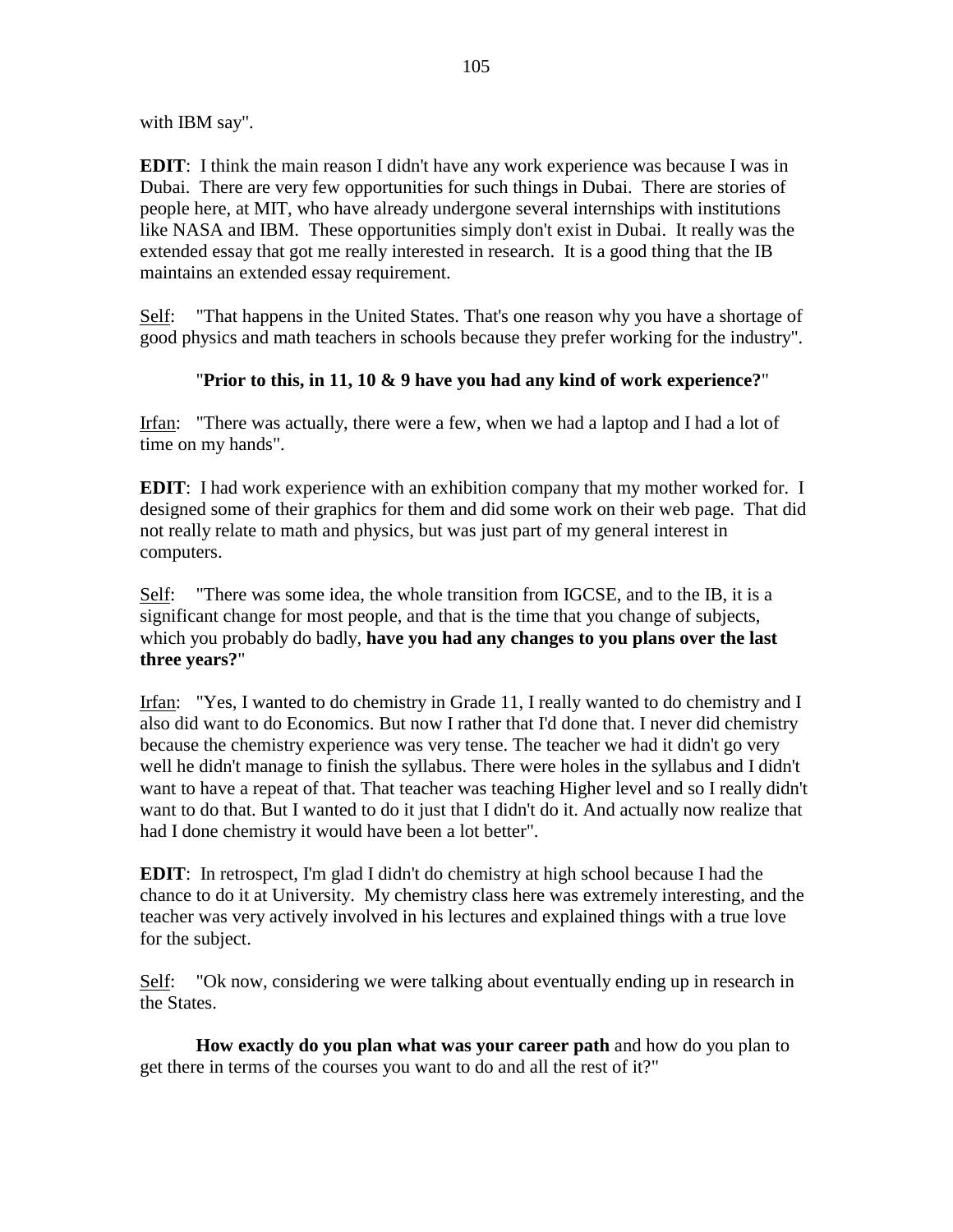Irfan: "Actually, that is really very involved yeah. Because now I have three things on hand. I want to do electrical engineer. Well, first I didn't really know how universities really worked. I went to Austin because that was where my family was and I looked at the University of Texas. Then I went pretty much OK that's fine. Then I got an email from one of my friends, they said how about Rice at Houston. So I went and I looked at Rice and it was a lot higher-level institute, I was like, I was really interested especially when they said that undergraduates can get into Research. I was like OK as long as I'm applying to Rice might as well apply to another big name and I applied to MIT and I got accepted in Rice and that was really good. I was really fixed on going but then I got accepted into MIT. So it was really a turn around and everybody said you're crazy, I've to go to MIT. But that pretty much guided itself yeah but when I got into MIT. I got thinking because that's when I got all this academic information. How things work in a university like the concept of a major and everything. So then I started considering continuing in physics and math. So I had these three things in so I really wanted to do a double major. And I was thinking how will be electrical engineering and math, or and undergraduate ok. Then I'd probably being very ideal, but like Maths and physics, or maybe just physics in Masters, and then Ph.D. Because the way I kind of, I would like to do research in maths and physics, and I would like to know the underlying elements of electrical engineering as well, so by doing the physics and the math, and the higher graduate level, I'm able to do more research. But on the undergraduate, I'd have to like focus on the understanding of electrical engineering. Because also because, like electrical engineering, most of the fundamentals are physics".

**EDIT**: I recently attended a physics open house for interested physics student, and there was a physics professor who claimed that he never obtained an undergraduate degree in physics, but went on to do graduate work in physics (he actually had a bachelor's degree in music). I think it is up to the university and not the high school to clarify the distinction between degree and career. It is quite possible for one to get an undergraduate degree and still manage to get an unrelated graduate degree. Now that I'm in University, however, I think that studying Math and Physics at the undergraduate level would be more effective than trying to cram everything in. This is particularly true considering that I would like to go into research where a fairly solid understanding of the basics is required. That said, I would enjoy appreciating the field of engineering a little more, though there is very little time available for such experiments in education.

Self: "It helps too, because I have also seen that when I was instructed by a teacher who was just an academician, physics or chemistry or whatever their vision or their background was so different from the person who actually came in from the industry. So it was so different sitting in their lessons because they give you so much of information of relevance that it certainly inspires you to study with those people. So basically I have got some kind of an idea about how and why you've done this Irfan but considering the letter you've received and considering you know the statistics today where they're saying an average person would change careers at least four times in his life span, and jobs eight times. I don't know where those statistics come from".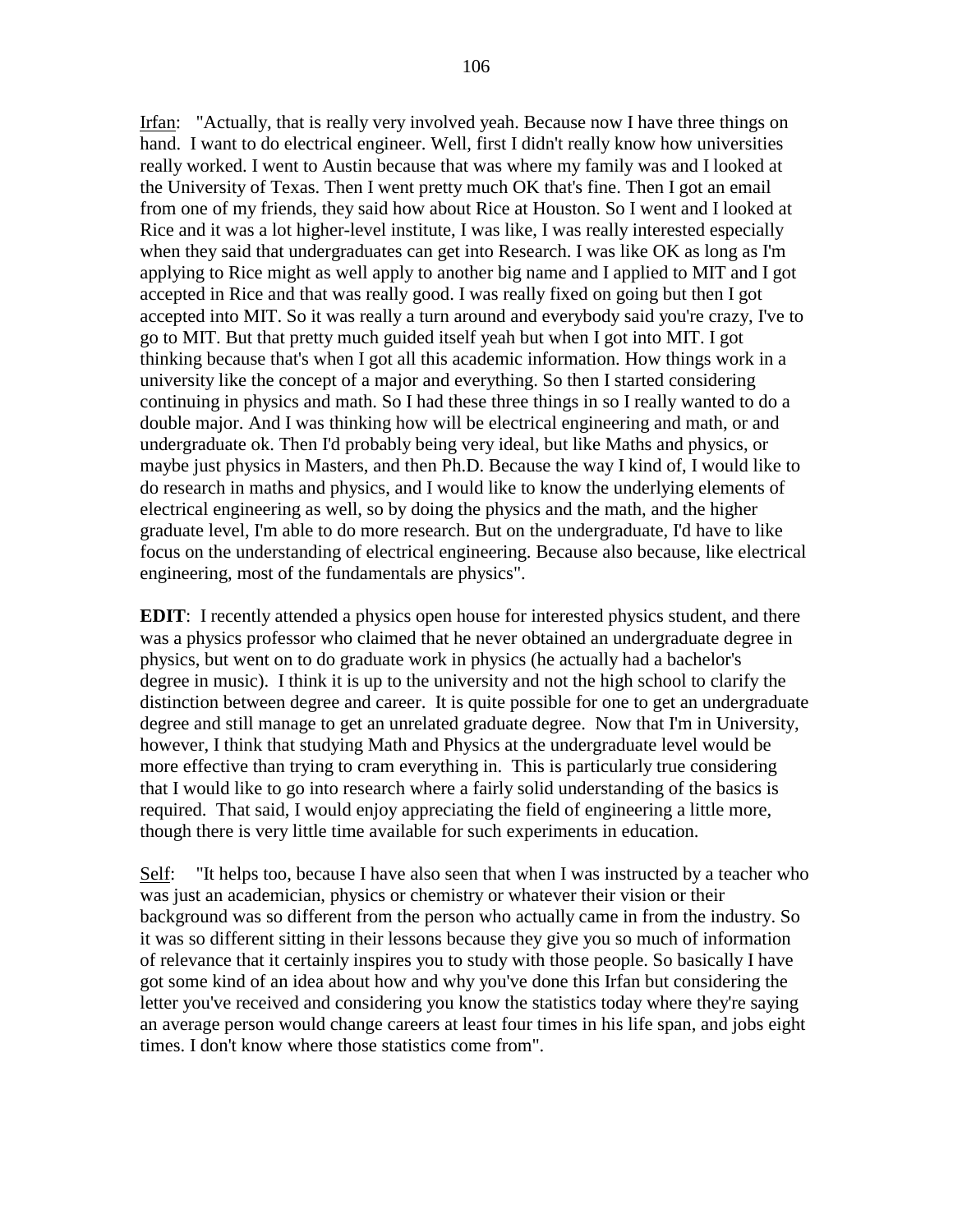Irfan: "Yeah but actually its kind of true probably I was like three or four or five I don't know they had this book and one page of this book it had all the possible jobs that was a children's book. I would like to be when I grow up..., and you circled one. And I looked at this whole list, I came up with three things: farmer, fireman, and a pilot. My reasoning was I am a farmer but I can get bored, I like the outside but I'll just get bored I didn't do that. I am a fireman but I could get killed I am a pilot but I'm scared of flights so I didn't do that. So these were my three career choices you see".

**EDIT**: I still tell that story. I think that it is essential that one find what one is truly interested in doing early on. Narrowing down career options to two or three paths would greatly help in making decisions in high school, at university, and in the future.

Self: "But even in the working career it is significant but that's how it is".

Irfan: "I read the story for the orientation for MIT, they had stories up and one student said he wanted to do chemistry and then he changed and he wanted to do something else and in the end he ended up doing English literature. You see it was very interesting."

"And what caused that was nothing more than just the professors talking to the student and convincing them and the student finding something that he hadn't known existed before and he was falling on it".

**EDIT**: I'd like to point out that this is another instant where the school (even the university) as an institute does not manage to correctly guide a student, but where an individual professor or teacher (perhaps by chance) manages to make an impact on a student's life.

Self: "Absolutely, often times that's the case".

Irfan: "I wonder, I don't know how much high school's can actually do something towards but kind of giving you the whole picture and there's so much out there especially like the Grade 11 stage and all you see is high school but it could help a lot of people especially in University when you can't waste so much time when you can't waste so much money. Time is money".

**EDIT**: No time is not money... It's not a waste of time to explore one's options. The problem with high school may be that one is not exposed to these different options at a sufficiently sophisticated level that one begins to imagine what kind of career these options lead to. It's one thing to study English literature in school, it's another to study it in university, at a level where the mindset and way of thought of an English literature career can be experienced.

Self: "So you do believe that some help but the extent you don't know".

Irfan: "I don't know the extent to which it can be effective because you're talking at a stage where you don't really understand what's involved and how much you really like it whereas in University it's like yeah the first year you're pretty much allowed to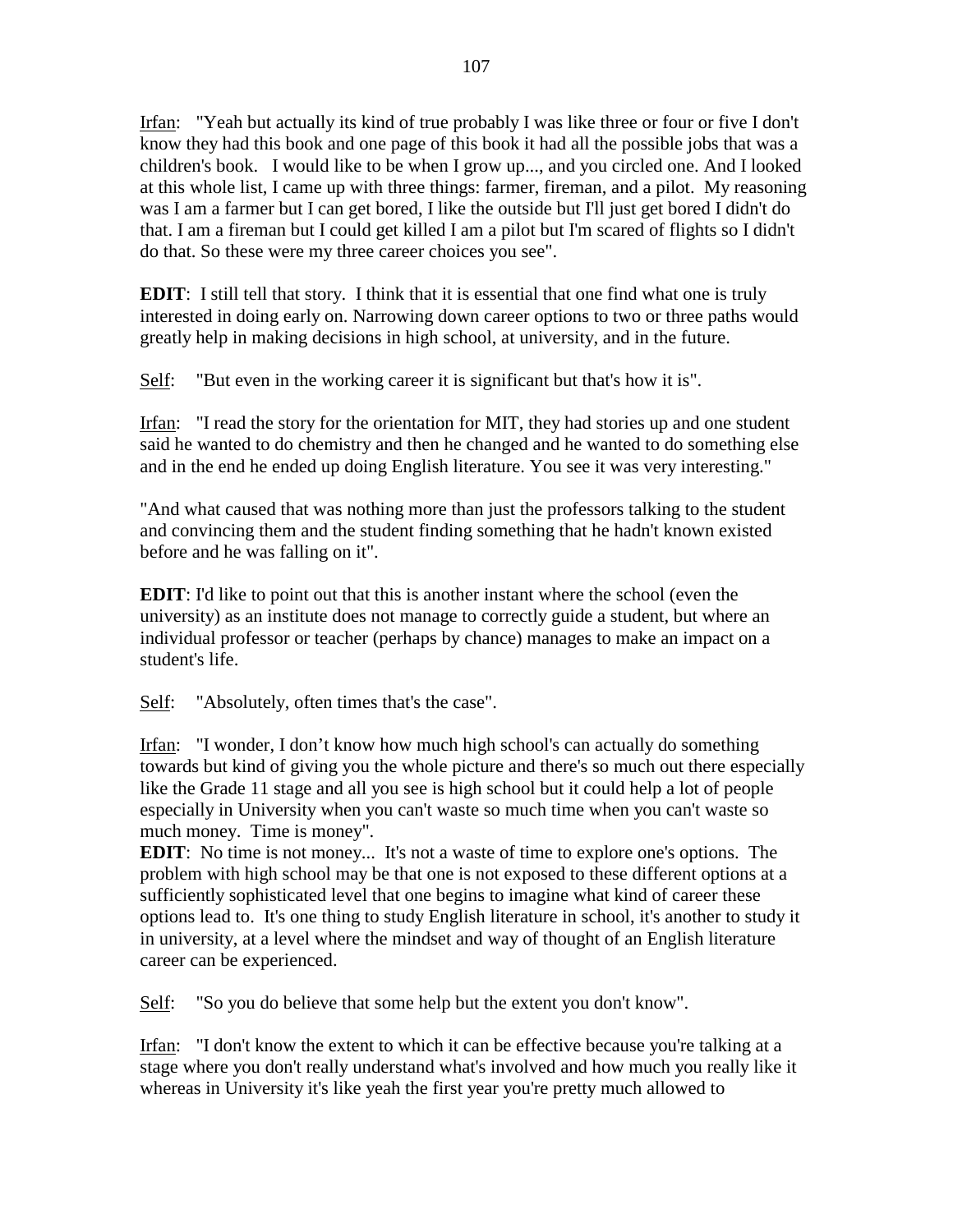experiment so you can seriously take a course but in the IB you can't take a course for half a semester of chemistry and then say that you don't want to do it now whereas in the University you're a lot more open. So I think definitely no matter how much guidance you're going to end up with a few things and actually no I like that more and just because they tried it and before they never got a chance".

**EDIT**: There's a fine balance here. High schools don't offer you the opportunity to be modular, to experiment with different subjects and disciplines. On the other hand, high schools should not fall into the trap of being too modular. The lack of overall structure to consolidate a student's choices would probably do the student more harm than benefit. It is necessary to be flexible, but to still guide the student. The A-levels, for example, over emphasize the need to choose a career at such a young age. The level at which the Alevel subjects are taught is not sufficient to allow a student to appreciate what his chosen career truly implies. That can only really begin to happen at a university level I believe.

## Self: "That's interesting!"

"Any other suggestions you have Irfan or any ideas you have? How would you think any policy or change might be effective"?

### Irfan: "A policy?"

"A policy" would be good because there is none in our school".

"Some students just don't really give it a thought. May be just awareness like you are going to University and you are going to have to make a choice of some kind how about considering this at this stage because many people don't even think about it until they come down to applying to a university and then it is like you've chosen my courses already and then they can't really change. May be just awareness helps because they must think about it and just to think about it will guide you talk about it and somebody will answer your question".

**EDIT**: The need for awareness is quite important. It was never clear, starting the IB, that a year and a half down the line I would be applying to universities, and that universities would be looking for this and that. This is particularly true of British universities where, if I remember correctly, you were required to declare a major at the admissions stage and were required to take several A-levels and obtain certain minimum grades. In such cases it would be essential that the high school offer university level career guidance at the grade 10 level. This is not feasible however, as it is impossible to expect anyone to fully, or even partially, appreciate what the inherent characteristics of a given career are, and whether or not such a career matches the student's interests.

Self: "Which is an appropriate stage you think is right in your opinion?"

Irfan: "To introduce the concept of considering the career you're going to take because like advertising and introducing the concept that cigarette is bad for health so that people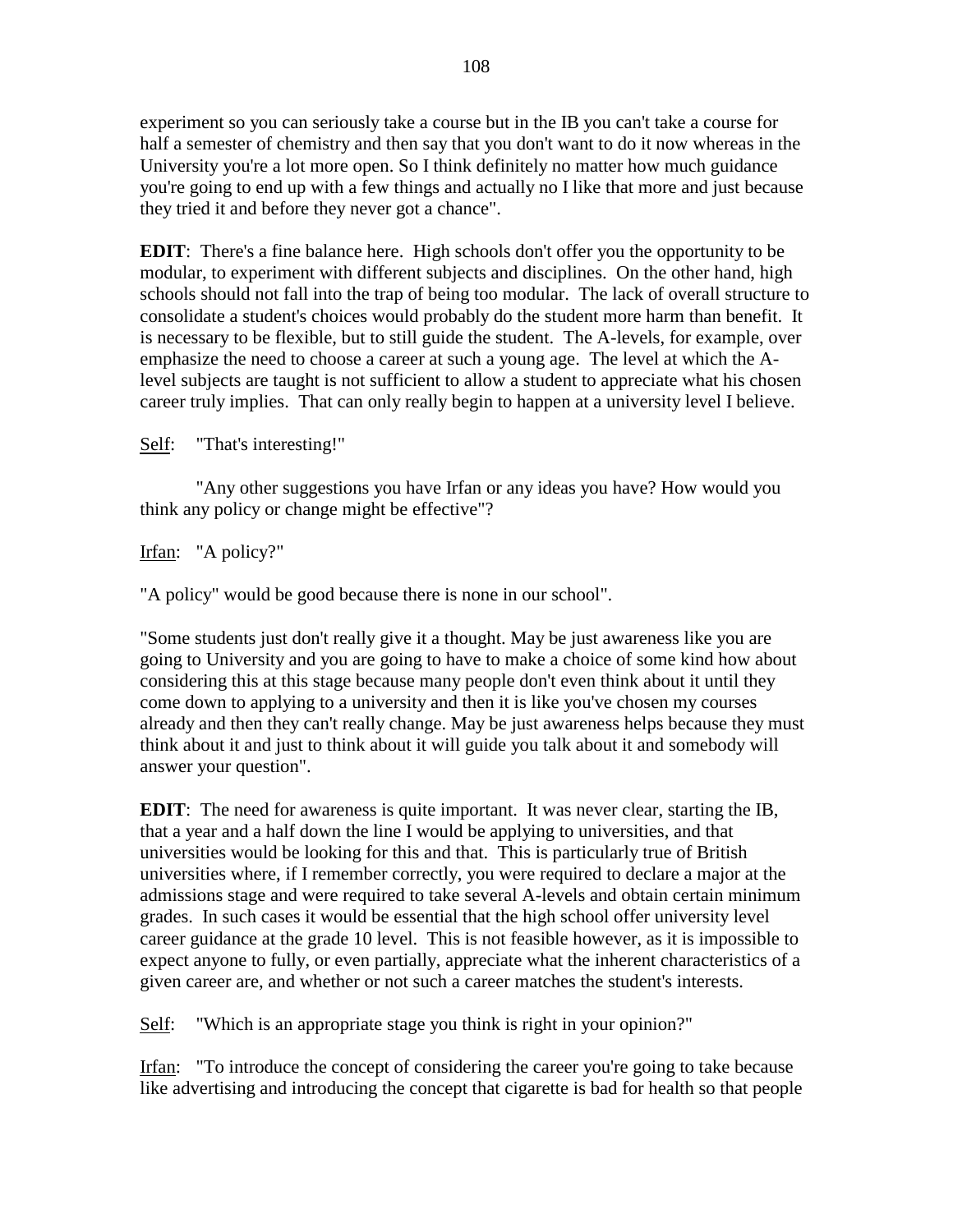start thinking about it because many people go straight through and end up saying what am I doing? Okay. And definitely in the IB to get to the stage where you're like okay so may be give us three possibilities or four possibilities where would you like to go you know and these two or three subjects are what you must take or how about Art. Perhaps it is even better that at the end of Grade 10 when you're making the choices for the IB you're given guidance. If you're very interested go here or here in summer go get this book and look at that look at this over the summer because next year before it's too late if you change you're mind you would have like an educated background you know like a basis for the choice because my basis was computers. I mean I had done programming and was in a way like an educated background. But if it had been more guided you know and if somebody had told me you know go open this chemistry book and look what do you think you know would you like doing this next year then it probably would have helped make the choices because at that stage it was not too late, etc.".

**EDIT**: Yes in the case of the British system, grade 10 might be a good time. The American system, however, places more emphasis on career choice in university I feel, though by all means an appreciation of the kind of work involved in a given career would be great at the high school level.

Self: "I was just looking at the system and the grade 10's are still doing their exams but they're going to go on quite late. I know they've made their choices as early as March but those can change. So any kind of discussion after they finish their exams while the teachers are at school perhaps have some evening".

Irfan: "May be not even the teachers but may be just are you going to this country you know you might consider just dropping by this place and they may have something that may interest you".

**EDIT**: I don't know how effective advice of this nature can be. I can easily identify certain problems, but I can't easily provide solutions. Clearly students need more guidance, but most students are blind to this need. Many students probably don't want to face the decisions they need to make, and advice like "drop by this place or read about this or that" may not be really helpful. Perhaps the best place to start would be at home. Having parents persistently ask questions like: "What are you thinking of doing?" "Would you like to find out some more about?", "WHY are you interested in exploring this or that career option?" The question WHY is far too rarely asked. It would be important, however, that the parents (and perhaps the school) ask such questions without placing an overwhelming amount of pressure on the students. They should come to their decisions naturally, and should explore their options on their own free will. I question the effectiveness of "professional career centers" as you put it. Unless the student is willing to explore he or she may not really find anything.

Self: "These things do tend to cost money if you have a formal professional careers center".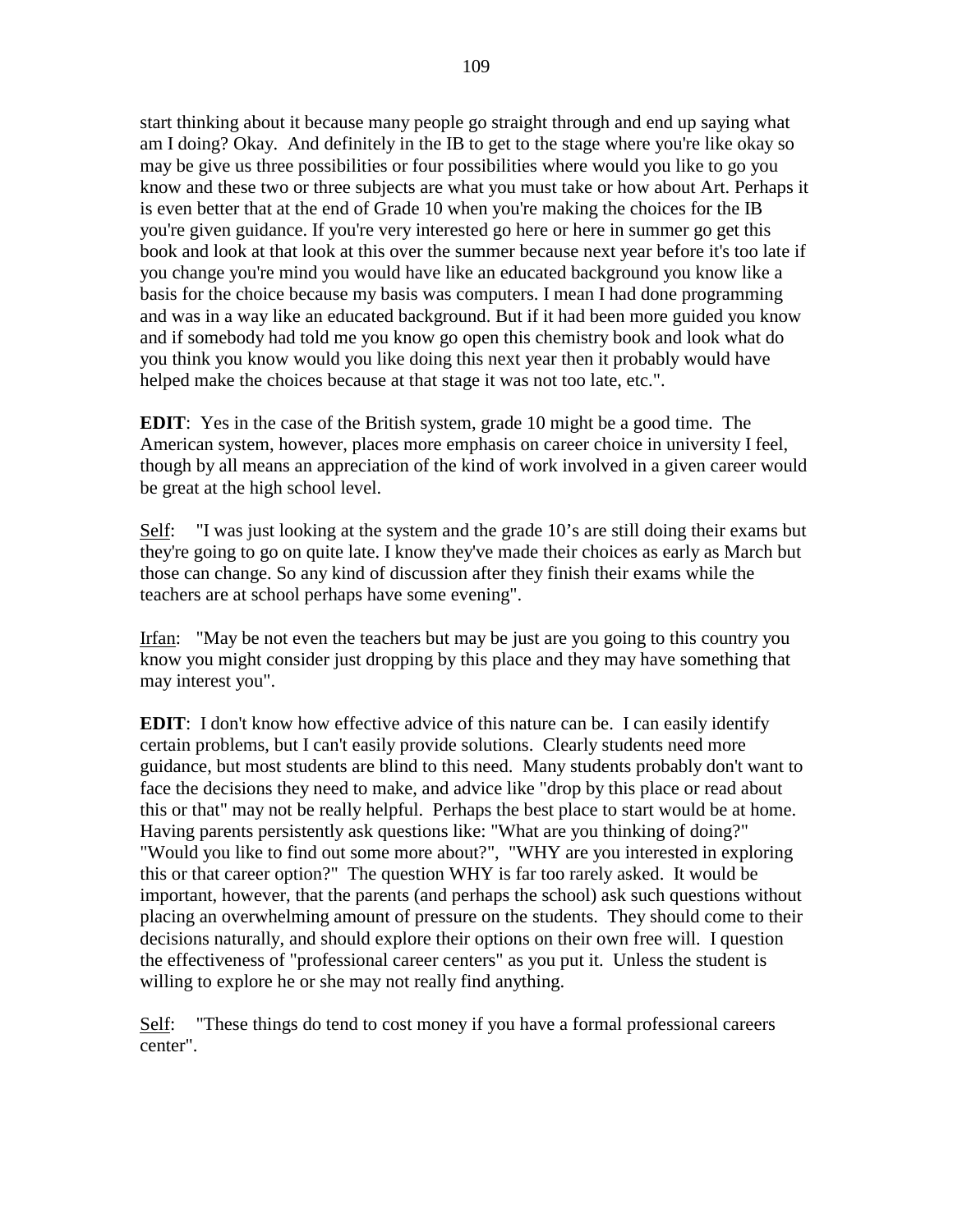"Last week while browsing the newspaper, I read that they've set up a careers center in the Abu Dhabi's women's college at the Higher Colleges. Apparently, it cost them a fortune for setting up the whole thing. You just said, you know that you can only do so much and no more, is it worth spending all the money on establishing a program"

Irfan: "And is it worth it if the students are going to leave the country at the end of it".

Self: "Yeah".

**EDIT**: This could be a serious problem in countries where most of the student body is expected to leave and find a job elsewhere. Also, career guidance in places like Dubai is quite limited. There are very few resources available for people interested in fields like research and engineering. The centers would not be effective at allowing the students to fully appreciate what is involved in the jobs they are interested in. The lack of diversity in summer internships is an example of such a problem.

Irfan: "Money is again the core problem. That's my opinion on this and people who pay the money they've got to think for the students benefit. And at the end of the day it is the Institution's benefit because I would rather go to a place that will guide me in later years than go to some place else which does not. Again they're not going to be without taking the benefits and charge people for the service which would be contradictory but it is another cause it's like I don't know why do Universities offer canteen food and it is convenient".

**EDIT**: I'm not sure what I'm talking about here! Probably going off on a tangent, criticizing the problems inherent with money. I don't think money is the central problem with career guidance, perhaps students are not too interested in exploring their options or are not introduced to the concept of exploring their options. It is also quite possible, as is the case in Dubai, that students are not really surrounded with the opportunities to explore their options.

Self: "In the West you know education is state supported the state supports it".

Irfan: "Yes and you take it for granted and if it is not there you worry what happened".

**EDIT**: This is true, people take thing for granted and then complain about them. People think that the American education is horrible, it isn't. Americans are given choices, and though some high schools are better than others, many Americans are given the opportunity to go as far as they want to. For example, many students here at MIT took university level courses in High School. Such opportunities do not really exist in Dubai.

Self: "And if you really look at what's available in the States or UK, may be only those people who are passionate about something eventually get into it. That makes the difference in the final outcome. And here education is viewed as a cash cow".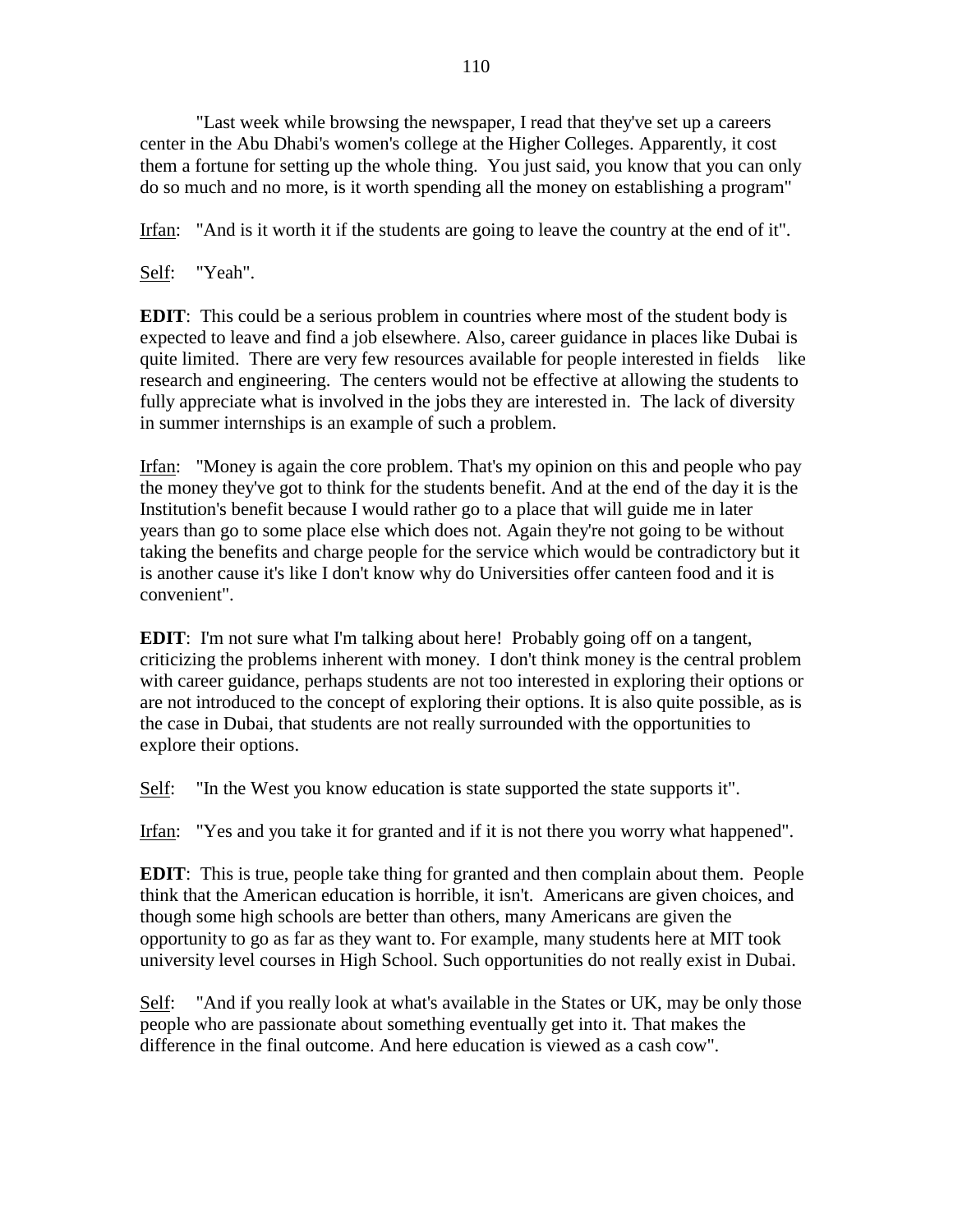Irfan: "And for many students here education is all we have to do for our parents there is no motivation. No personal motivation at all and if there is no personal motivation for education they're not even thinking about a job they're thinking just how can I get out of school".

**EDIT**: Exactly! This is one of the problems, personal student motivation. When there is motivation, students can do great things. When there is a passion for learning, and a deep internal yearning to explore education then people begin to ask questions about career and the future.

Self: "Going to school is more like a social event".

Irfan: "Yeah. Like at the graduation for example many people were saying that they were free. What I was thinking was free from what? You were never trapped, you were never forced to do anything and it's not like you're free in terms of what they're saying. You're going off to do even more. You're free to do more".

**EDIT**: Again, perhaps the mindset towards education needs to be changed before the available resources and support bases need to be changed.

Self: "Exactly. I think that they must be referring to the fact that they're free to dress the way they want, no uniforms and so on".

Irfan: "Superficial things like that".

Self: "But they certainly go out and they realize, hey what do I do now".

Irfan: "For me for example I do not want to say what should I do I have lots of things to do".

**EDIT**: There certainly are many things to do, and not enough time to do them. It is a serious problem when people enter the more pressurized environment of university thinking that they are "free" in the sense that they can do whatever they want. The separation from home only intensifies this illusion. Yes, people are free to do what they want, but freedom without responsibility is like life without gravity. It's a lot of fun at first, but if you push a little too hard, you'll fly off, and you'll find it very difficult to get back.

Self: "Exactly. But it's a pity but I suppose that you have all kinds of people but in general as you say it is nice to have people interested in something".

Irfan: "May be with the IB program unlike the A-level things like that which are good at you know. May be if the school would be more selective. I don't know whether they can. But then you got money coming in again like take whoever comes but at least in higher level subjects like physics if you have to do physics higher level then you must do maths higher level. They do that in other places".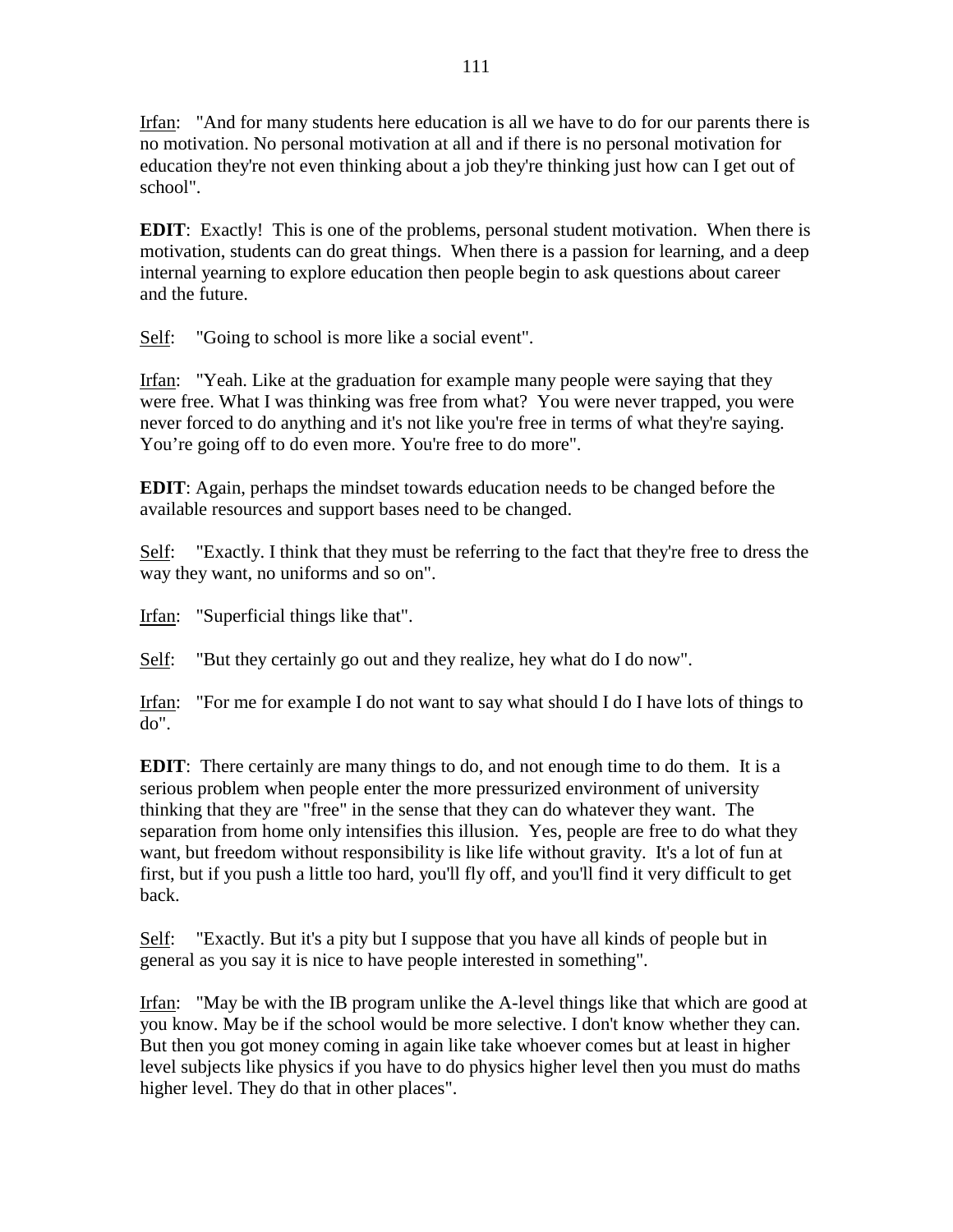Self: "I know we have been taking about this but we always have polarized group. Sam is leaving. That's great Irfan. Thanks a lot for your time".

Irfan**:** "I don't think that having a more selective school is the answer. Perhaps guiding students more actively is the answer, emphasizing the need to make decisions, and giving students the opportunity to reevaluate their decisions. Perhaps it is important that schools not only check that a student has a career path but also ask the student WHY he has chosen the career path, or that forces students to think long and hard about what they are doing".

**EDIT**: "Hey, I just had an idea. Given that it is important to make students think more deeply about their decisions and reflect upon their choices, perhaps forcing them to complete certain tasks that promote introspection would be appropriate. Requiring students to write an essay describing WHY they have chosen a career path, sometime around grade 11, would have many benefits. The students would be forced to think deeply about their choice. Teachers and guidance counselors would be given access to the student's point of view and decisions in writing. It should be easy to tell which students have thought of their decisions, and which students are in need of help".

"Thanks for sending me the transcript, it has been interesting thinking about education and career guidance. I hope my comments meet your expectations".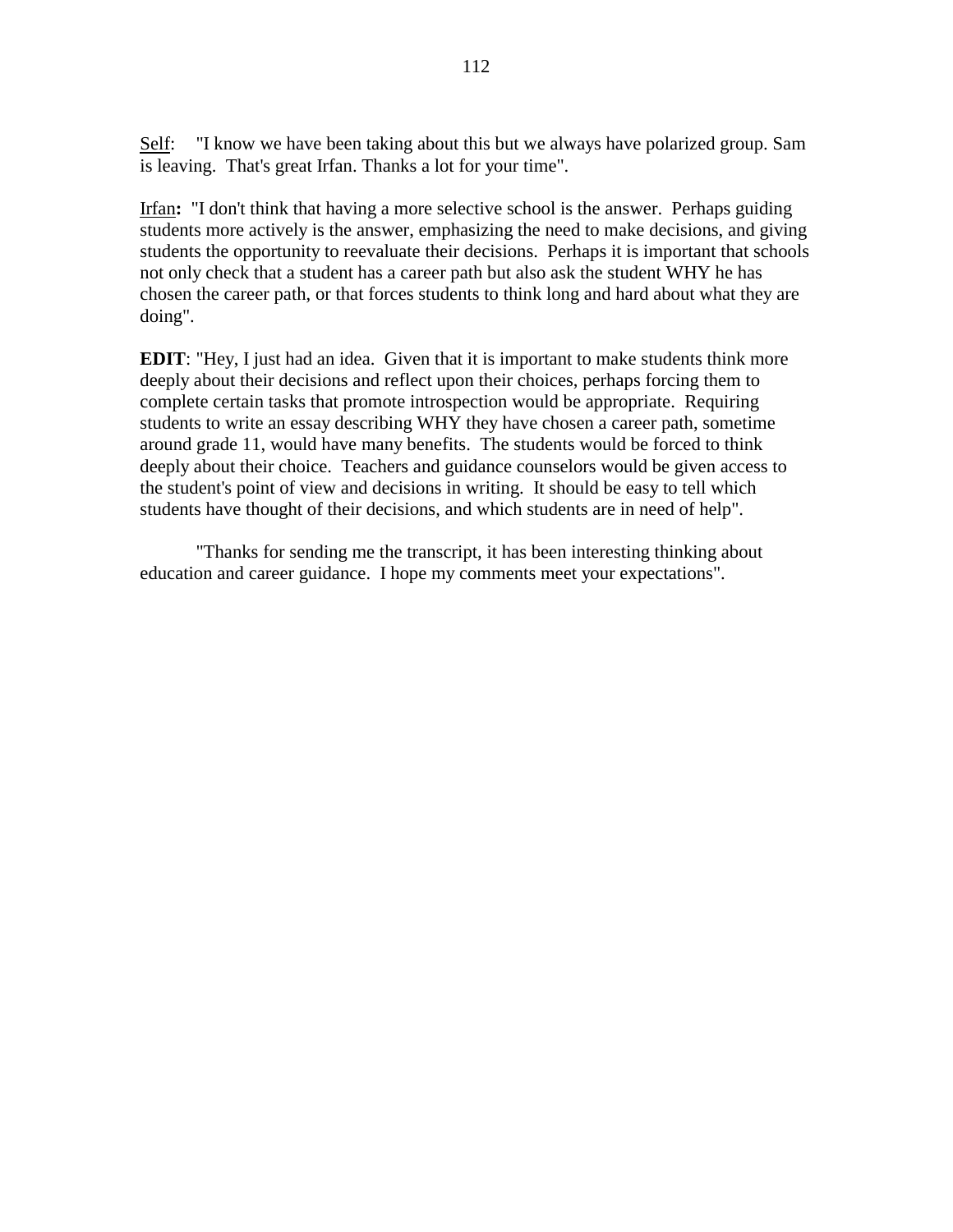# **Appendix G**

**Elaborate Matrix** Of The Subjects' Extempore Responses To The Interview Protocol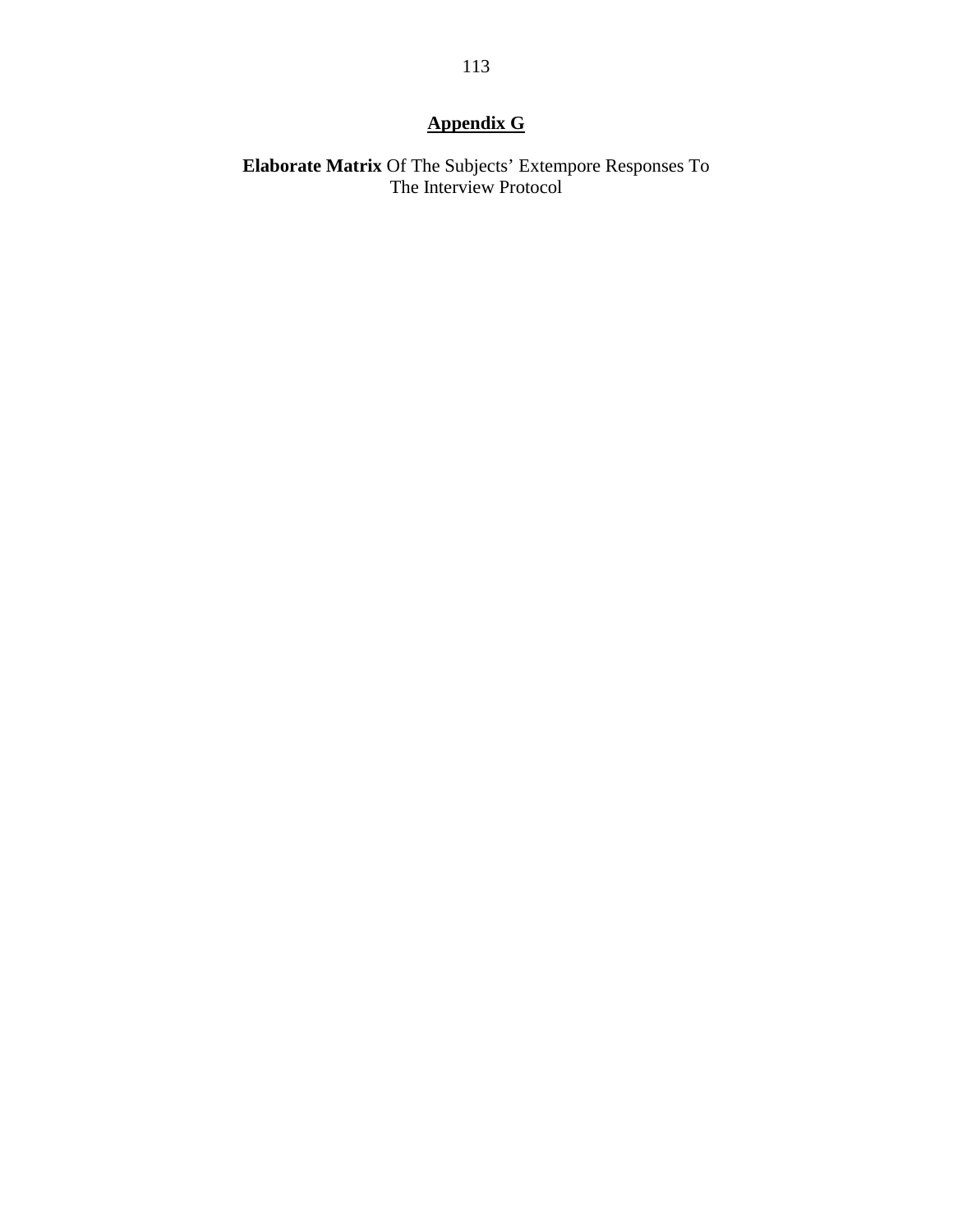# **Appendix H (a)**

# *Alumni Questionnaire*

The Alumni were asked to write a few lines on each point.

- 1. Initial experiences in your University,
- 2. Opinion on the courses offered and the Faculty,
- 3. Most daunting task you had to face before and on getting into University,
- 4. View on what kind of predominant qualities you think will be beneficial for a student who wishes to study there,
- 5. Future plans and how your University/Faculty have helped you make decisions,
- 6. On-campus/Off-campus housing,
- 7. How does one acquire a driving license and credit cards?
- 8. How easy is it to open a bank account and manage your financial matters?
- 9. The social life and extracurricular activities.

# **Appendix H (b)**

*Student Responses* (responses to questions 1-5 only included here because of their relevance to the Interview Protocol).

#### **Jan**

5. No one really helped me. You have to do research yourself.

#### **Kent**

- 4. Open minded with the people that you are going to meet.
- 5. Become an excellent computer graphic designer, and own a private Ad. Company. No the faculty didn't help me, I knew from the beginning what to do with my studies.

# **Larry**

- 1. One has to take responsibility of their life
- 3. Too much freedom can be trouble.
- 4. Carefree, confident.
- 5. Counselors help you get your ideas/goals in life that suits your interests.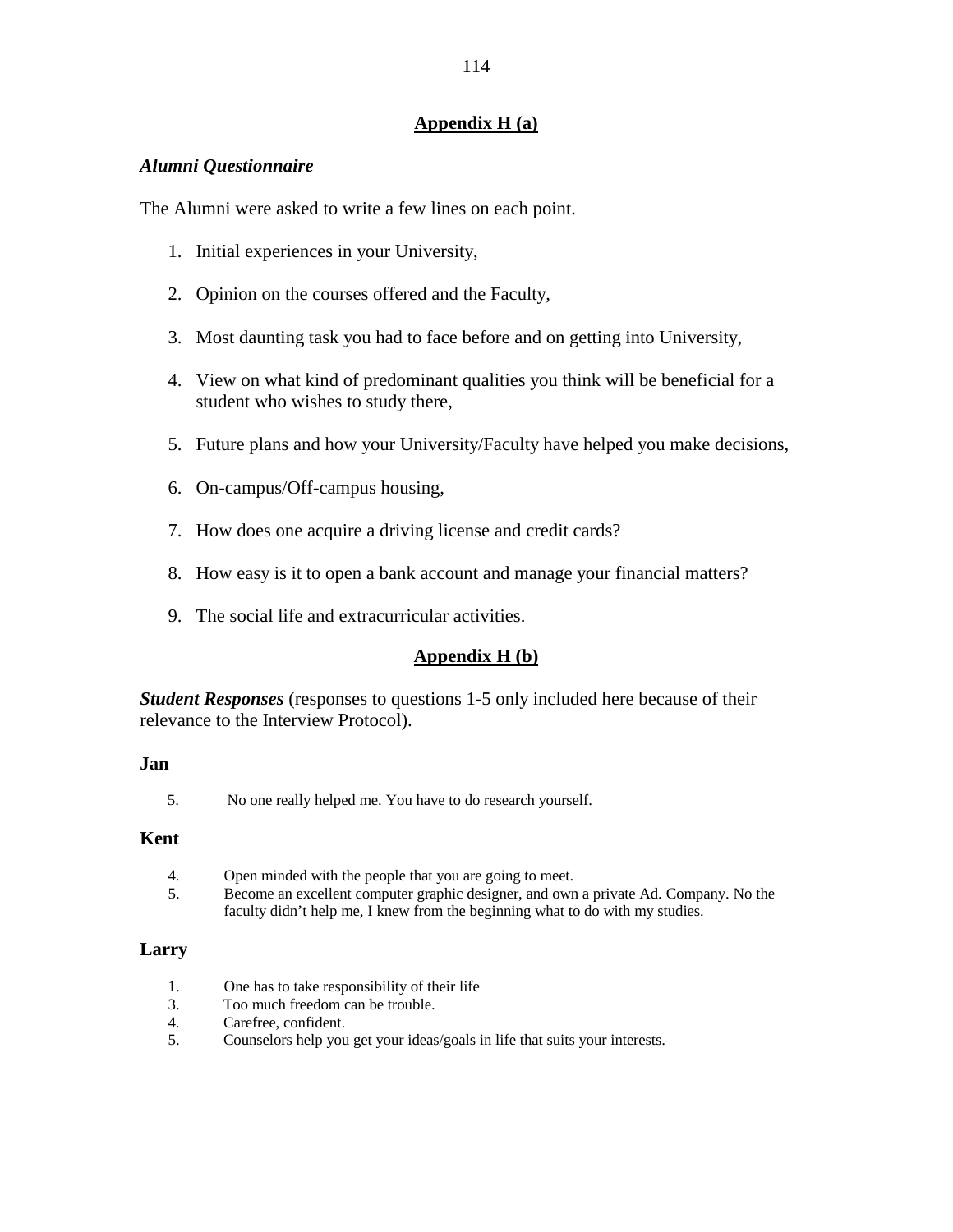#### **Mira**

- 1. Anxious, intimidated and excited.
- 2. Applying and choosing a college, adapting and settling in.
- 4 An open mind, curiosity and willingness to be able to accept anything.
- 5. None yet.

#### **Nancy**

- 3. Worrying about being away from friends and family.
- 4. Confidence, good social skills.
- 5. Probably marketing, public relations.

#### **Omar**

- 3. The actual process of choosing the right university and settling down.
- 4. Sociable, smile! Be nice and outgoing, quiet when needed.
- 5. Graphic designer, they helped me enjoy my choice and expand my horizons.

#### **Pia**

- 3. Most daunting task for me was learning to manage my time and discipline myself to be able to live on my own, and study independently. 4. Be open to different kinds of people from different kinds of cultures, don't expect it to be
- amazing and don't expect to make millions of friends be realistic and you'll have a great time.
- 5. Study medicine my university hasn't really helped me make that decision.

# **Quila**

- 1. I believe that you should have an open mind about the first things you see and the people you talk to. Therefore, I was very confident and calm about everything. I spoke to a couple of students, both new and old and also some of the faculty that helped me set up my schedule.
- 4. A student should be very open-minded with whatever and whoever s/he encounters.

#### **Rita**

1. The first university I went to in Dubai was fake (it was not affiliated with a University in the States, so I wasted a lot of money and time without getting anything out of it), i.e. don't go to South Educational Institute.

#### **Sandra**

- 4. Have to be open-minded, makes meeting people and enjoy class easier. Since going to class is up to you – have to take the initiative.
- 5. Counselors, career centers, etc.

#### **Tom**

- 4. Hard working, independent and social.
- 5. To go into medicine, get academic advising.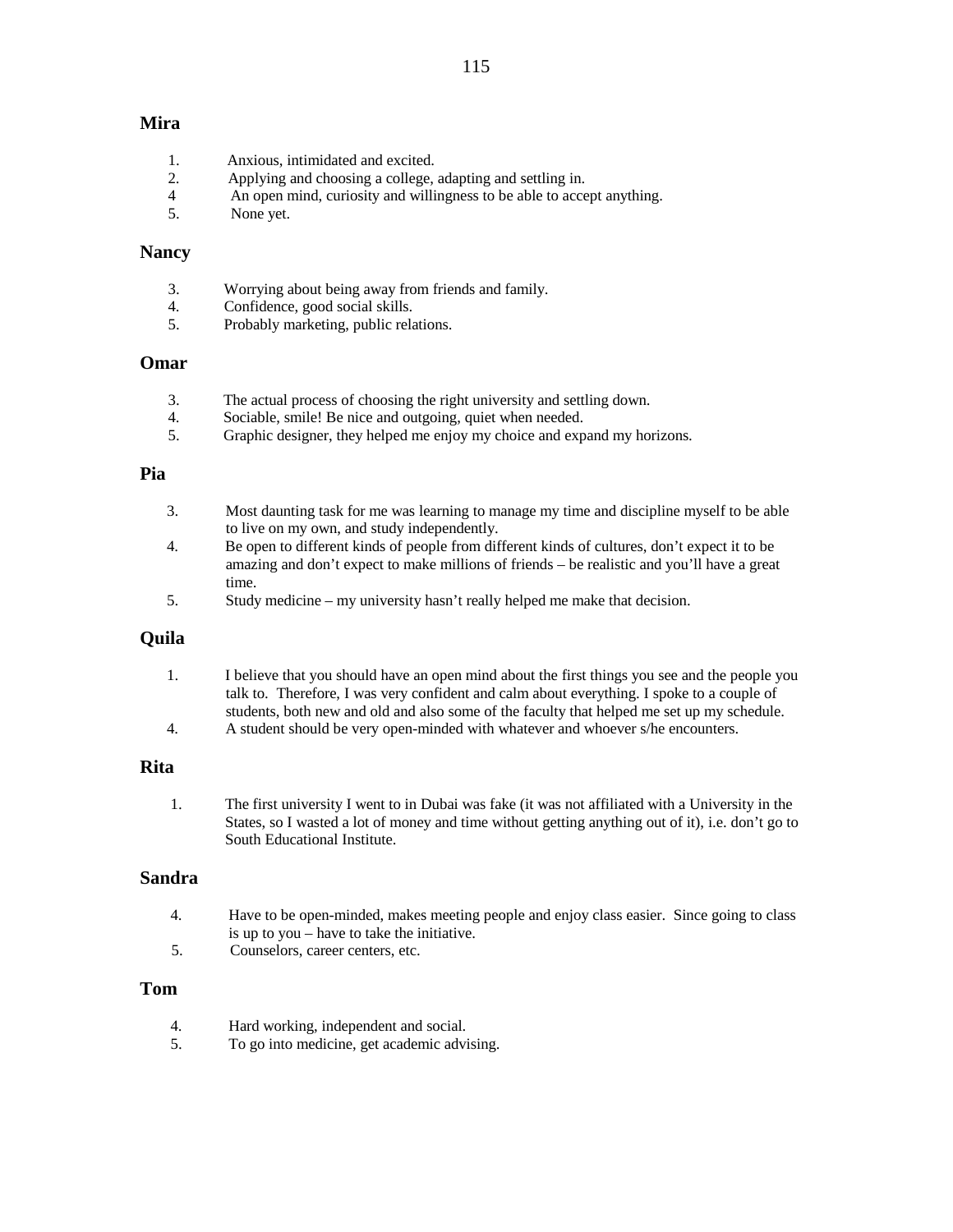# **Urvashi**

 3. Learning to live in a tiny room – with most basic amenities in my first year was probably one of the most memorable experiences! Two most important things that I learnt (a) cooking and cleaning for yourself (b) budgeting yourself – very very important.

# **Victor**

5. Major in mechanical engineering, with which the university counselor has helped a lot.

#### **William**

- 3. Getting to know London, living alone.
- 4. Be open; do not become emotionally involved with friends or 'others' too soon.
- 5. Master's degree in communications. University helped me to realize my strong points.

# **Xi**

- 3. Getting in, it was difficult as it needed really good grades.
- 4. A smile will be great.
- 5. Studying architecture and the teachers are amazingly helpful. More like friends.

# **Yasodha**

 3. Getting all the recommendation letters, and transcripts together, and applying for the appropriate course.

#### **Zeus**

2. Faculty is amazing, it's like they are your friends and not teachers. No offence, high school teachers but professors are better in my opinion.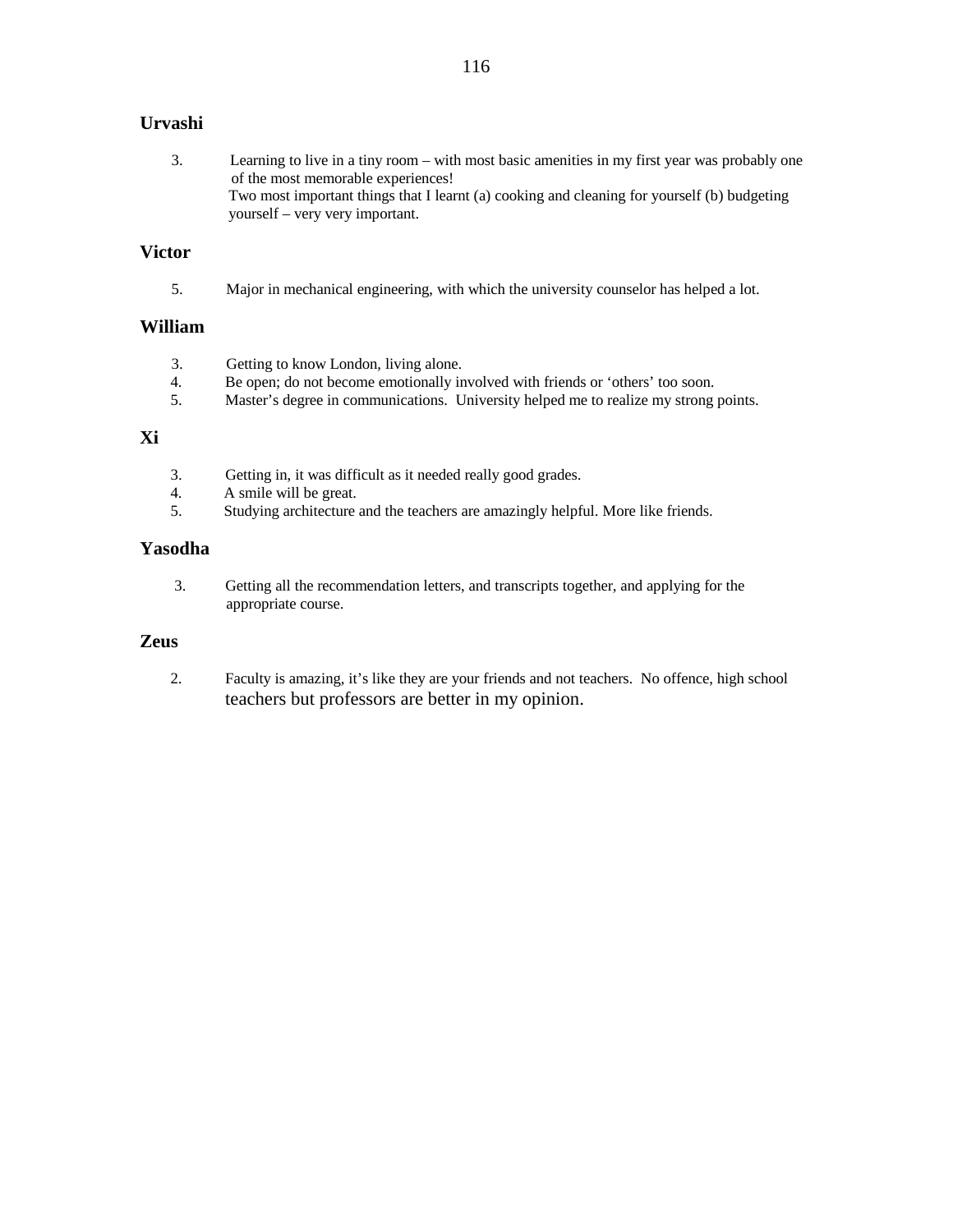# **Appendix I**

#### **Key factors that influence career decision-making**

(Compiled from a study of the career education literature)

| (Influence by the home)<br>(Influence by the community)<br>(Influence by the school)<br>1 Role models at school<br>1 Goal orientation<br>1 Role model in society<br>2 Desire to be a role model<br>2 Personal attributes<br>2 Special personal relationships<br>3 Cultural differences<br>3 Challenging high school<br>3 Interests<br>curriculum<br>4 Aptitudes<br>4 Socio-economic status<br>5 Attitudes<br>5 High family mobility<br>4 Extensive pre-college<br>6 Abilities<br>6 Opinion of peers<br>preparatory program<br>7 Mass media<br>5 Internship/work experience<br>7 Skills<br>6 Peer network<br>8 Strong self-confidence<br>8 The Internet<br>7 Opinion of teachers<br>9 Parental support and attitudes<br>9 Social prestige<br>10 Career ladders<br>10 Family support<br>8 Teacher encouragement<br>11 Gender stereotypes<br>11 Occupational salary structure<br>9 Learning experiences<br>12 Job satisfaction<br>10 Interesting high school classes<br>12 Population growth | <b>Personal</b>          | <b>Social</b>        | <b>Institutional</b>       |
|-------------------------------------------------------------------------------------------------------------------------------------------------------------------------------------------------------------------------------------------------------------------------------------------------------------------------------------------------------------------------------------------------------------------------------------------------------------------------------------------------------------------------------------------------------------------------------------------------------------------------------------------------------------------------------------------------------------------------------------------------------------------------------------------------------------------------------------------------------------------------------------------------------------------------------------------------------------------------------------------|--------------------------|----------------------|----------------------------|
|                                                                                                                                                                                                                                                                                                                                                                                                                                                                                                                                                                                                                                                                                                                                                                                                                                                                                                                                                                                           |                          |                      |                            |
|                                                                                                                                                                                                                                                                                                                                                                                                                                                                                                                                                                                                                                                                                                                                                                                                                                                                                                                                                                                           |                          |                      |                            |
|                                                                                                                                                                                                                                                                                                                                                                                                                                                                                                                                                                                                                                                                                                                                                                                                                                                                                                                                                                                           |                          |                      |                            |
|                                                                                                                                                                                                                                                                                                                                                                                                                                                                                                                                                                                                                                                                                                                                                                                                                                                                                                                                                                                           |                          |                      |                            |
|                                                                                                                                                                                                                                                                                                                                                                                                                                                                                                                                                                                                                                                                                                                                                                                                                                                                                                                                                                                           |                          |                      |                            |
|                                                                                                                                                                                                                                                                                                                                                                                                                                                                                                                                                                                                                                                                                                                                                                                                                                                                                                                                                                                           |                          |                      |                            |
|                                                                                                                                                                                                                                                                                                                                                                                                                                                                                                                                                                                                                                                                                                                                                                                                                                                                                                                                                                                           |                          |                      |                            |
|                                                                                                                                                                                                                                                                                                                                                                                                                                                                                                                                                                                                                                                                                                                                                                                                                                                                                                                                                                                           |                          |                      |                            |
|                                                                                                                                                                                                                                                                                                                                                                                                                                                                                                                                                                                                                                                                                                                                                                                                                                                                                                                                                                                           |                          |                      |                            |
|                                                                                                                                                                                                                                                                                                                                                                                                                                                                                                                                                                                                                                                                                                                                                                                                                                                                                                                                                                                           |                          |                      |                            |
|                                                                                                                                                                                                                                                                                                                                                                                                                                                                                                                                                                                                                                                                                                                                                                                                                                                                                                                                                                                           |                          |                      |                            |
|                                                                                                                                                                                                                                                                                                                                                                                                                                                                                                                                                                                                                                                                                                                                                                                                                                                                                                                                                                                           |                          |                      |                            |
|                                                                                                                                                                                                                                                                                                                                                                                                                                                                                                                                                                                                                                                                                                                                                                                                                                                                                                                                                                                           |                          |                      |                            |
|                                                                                                                                                                                                                                                                                                                                                                                                                                                                                                                                                                                                                                                                                                                                                                                                                                                                                                                                                                                           |                          |                      |                            |
|                                                                                                                                                                                                                                                                                                                                                                                                                                                                                                                                                                                                                                                                                                                                                                                                                                                                                                                                                                                           | 13 Personal satisfaction | 13 Patriotic motives | 11 Organizational dynamics |
| 12 Clientele<br>14 Salary - monetary reward<br>14 Family occupation                                                                                                                                                                                                                                                                                                                                                                                                                                                                                                                                                                                                                                                                                                                                                                                                                                                                                                                       |                          |                      |                            |
| 15 Working conditions<br>13 Facilities<br>15 Type of work                                                                                                                                                                                                                                                                                                                                                                                                                                                                                                                                                                                                                                                                                                                                                                                                                                                                                                                                 |                          |                      |                            |
| 16 Family occupation<br>16 Type of environment<br>14 Budget support                                                                                                                                                                                                                                                                                                                                                                                                                                                                                                                                                                                                                                                                                                                                                                                                                                                                                                                       |                          |                      |                            |
| 17 Religious beliefs<br>15 Occupational information<br>17 Social needs (self and family)                                                                                                                                                                                                                                                                                                                                                                                                                                                                                                                                                                                                                                                                                                                                                                                                                                                                                                  |                          |                      |                            |
| 18 Education cost<br>18 Security<br>16 Counselling                                                                                                                                                                                                                                                                                                                                                                                                                                                                                                                                                                                                                                                                                                                                                                                                                                                                                                                                        |                          |                      |                            |
| 19 Childhood interests<br>17 Quality and climate at school<br>19 New lifestyles                                                                                                                                                                                                                                                                                                                                                                                                                                                                                                                                                                                                                                                                                                                                                                                                                                                                                                           |                          |                      |                            |
| 18 Curriculum placement<br>20 Household duties<br>20 World economy                                                                                                                                                                                                                                                                                                                                                                                                                                                                                                                                                                                                                                                                                                                                                                                                                                                                                                                        |                          |                      |                            |
| 21 Family responsibilities<br>21 Books and magazines                                                                                                                                                                                                                                                                                                                                                                                                                                                                                                                                                                                                                                                                                                                                                                                                                                                                                                                                      |                          |                      |                            |
| 22 Working with people<br>22 Community resources                                                                                                                                                                                                                                                                                                                                                                                                                                                                                                                                                                                                                                                                                                                                                                                                                                                                                                                                          |                          |                      |                            |
| 23 Outdoor activities<br>23 Community discrimination                                                                                                                                                                                                                                                                                                                                                                                                                                                                                                                                                                                                                                                                                                                                                                                                                                                                                                                                      |                          |                      |                            |
| 24 Non-college alternatives<br>24 Leisure interests                                                                                                                                                                                                                                                                                                                                                                                                                                                                                                                                                                                                                                                                                                                                                                                                                                                                                                                                       |                          |                      |                            |
| 25 Level of responsibility                                                                                                                                                                                                                                                                                                                                                                                                                                                                                                                                                                                                                                                                                                                                                                                                                                                                                                                                                                |                          |                      |                            |
| 26 Ego satisfaction                                                                                                                                                                                                                                                                                                                                                                                                                                                                                                                                                                                                                                                                                                                                                                                                                                                                                                                                                                       |                          |                      |                            |
| 27 Prestige                                                                                                                                                                                                                                                                                                                                                                                                                                                                                                                                                                                                                                                                                                                                                                                                                                                                                                                                                                               |                          |                      |                            |
| 28 Parent's level of education                                                                                                                                                                                                                                                                                                                                                                                                                                                                                                                                                                                                                                                                                                                                                                                                                                                                                                                                                            |                          |                      |                            |
| 29 Math ability                                                                                                                                                                                                                                                                                                                                                                                                                                                                                                                                                                                                                                                                                                                                                                                                                                                                                                                                                                           |                          |                      |                            |
| 30 Personal beliefs                                                                                                                                                                                                                                                                                                                                                                                                                                                                                                                                                                                                                                                                                                                                                                                                                                                                                                                                                                       |                          |                      |                            |
| 31 Siblings                                                                                                                                                                                                                                                                                                                                                                                                                                                                                                                                                                                                                                                                                                                                                                                                                                                                                                                                                                               |                          |                      |                            |
| 32 Role models at home                                                                                                                                                                                                                                                                                                                                                                                                                                                                                                                                                                                                                                                                                                                                                                                                                                                                                                                                                                    |                          |                      |                            |

33 Motivation 34 Race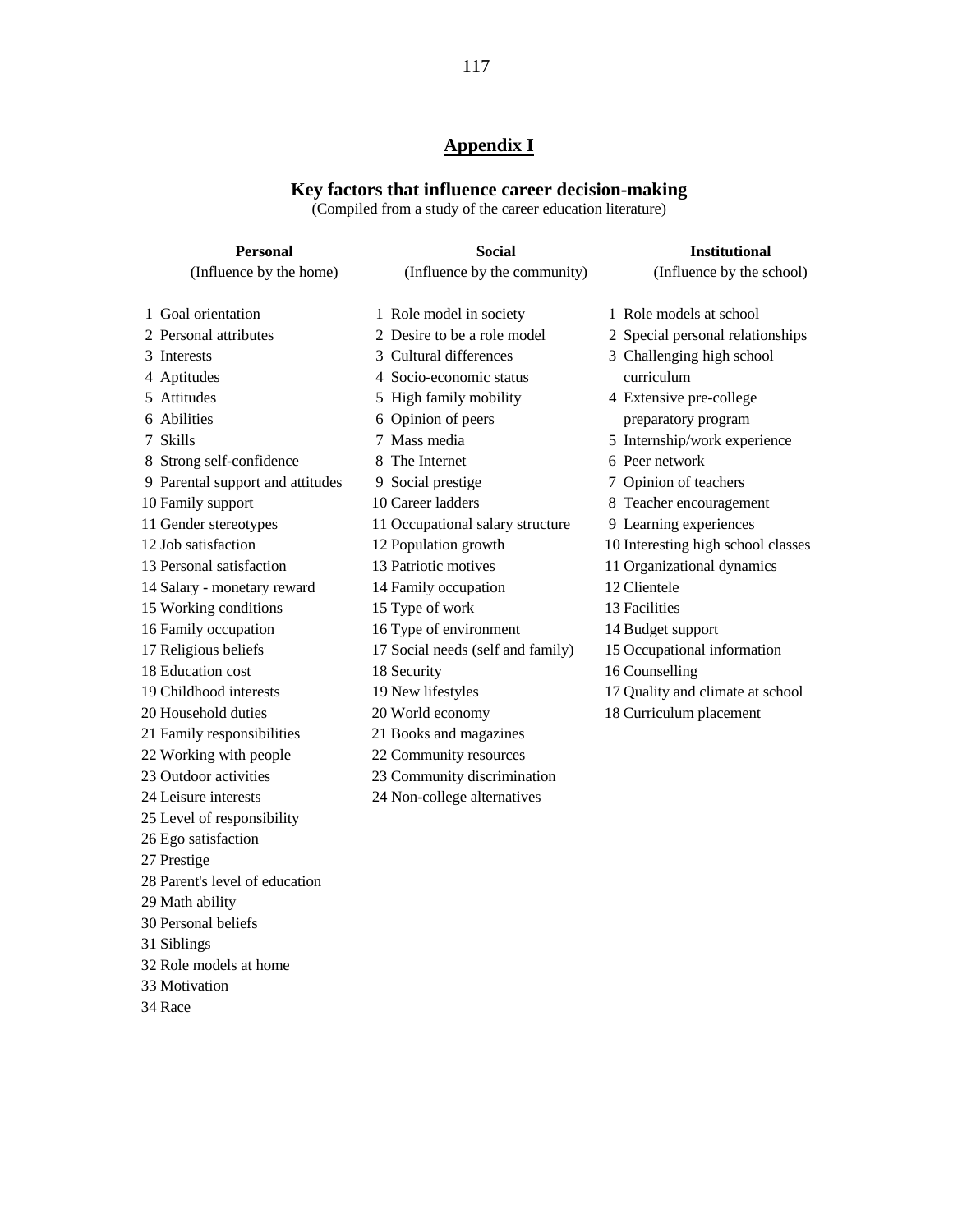# **Appendix J**

(Summary questions for data analysis and assessment as outlined by Miles and Huberman 1994, pp. 277-280, in the 'critical realist' tradition)

# **Standards for the Quality of Conclusions**

According to Miles and Huberman, shared standards are worth striving for. The 'goodness' of qualitative work needs careful assessment. The five overlapping issues critical to a 'critical realist' are:

# **1. Objectivity/Confirmability of qualitative work**

The basic issue here is to remain relatively neutral and free from unacknowledged researcher bias. Do the conclusions depend on 'the subjects and conditions of the inquiry' rather than the on the inquirer? The focus will be on external reliability, with emphasis on the replicability of the study by others

*Relevant queries*. Some useful questions to be asked about this issue are:

- a) Are the study's general methods and procedures described explicitly and in detail: Do we feel that we have a complete picture, including 'backstage' information?
- b) Can we follow the actual sequence of how data were collected, processed, condensed/transformed, and displayed for specific conclusion drawing?
- c) Are the conclusions explicitly linked with exhibits of condensed/displayed data?
- d) Is there a record of the study's methods and procedure detailed enough to be followed as an 'audit trial'?
- e) Has the researcher been explicit and as self-aware as possible about personal assumptions, values and biases, affective states – and how they may have come into play during the study?
- f) Are study data retained and available for reanalysis by others?

# **2. Reliability/Dependability/Auditability**

The underlying issue here is whether the process of the study is consistent, reasonably stable over time and across researchers and methods. We can, in effect, speak of 'quality control'. Have things been done with reasonable care?

*Relevant queries*. What can be usefully asked in this domain?

- a) Are the research questions clear, and are the features of the study design congruent to them?
- b) Is the researcher's role and status within the site explicitly described?
- c) Do findings show meaningful parallelism across data sources (informants, contexts, times)?
- d) Are basic paradigms and analytic constructs clearly specified? (Reliability depends, in part, on its connections to theory.)
- e) Were data collected across the full range of appropriate settings, times, respondents, and so on suggested by the research question?
- f) Were data quality checks made (e.g. for bias, deceit, informant knowledgeability?)?
- g) Were any forms of peer or colleague review in place?

# **3. Internal validity/Credibility/Authenticity**

The crunch question: truth-value. Do the findings of the study make sense? Do we have an authentic portrait of what we are looking at? Here, validation becomes the issue of choosing among competing and falsifiable explanations.

*Relevant queries*. Some useful possibilities are:

a) How context-rich and meaningful ('thick') are the descriptions?